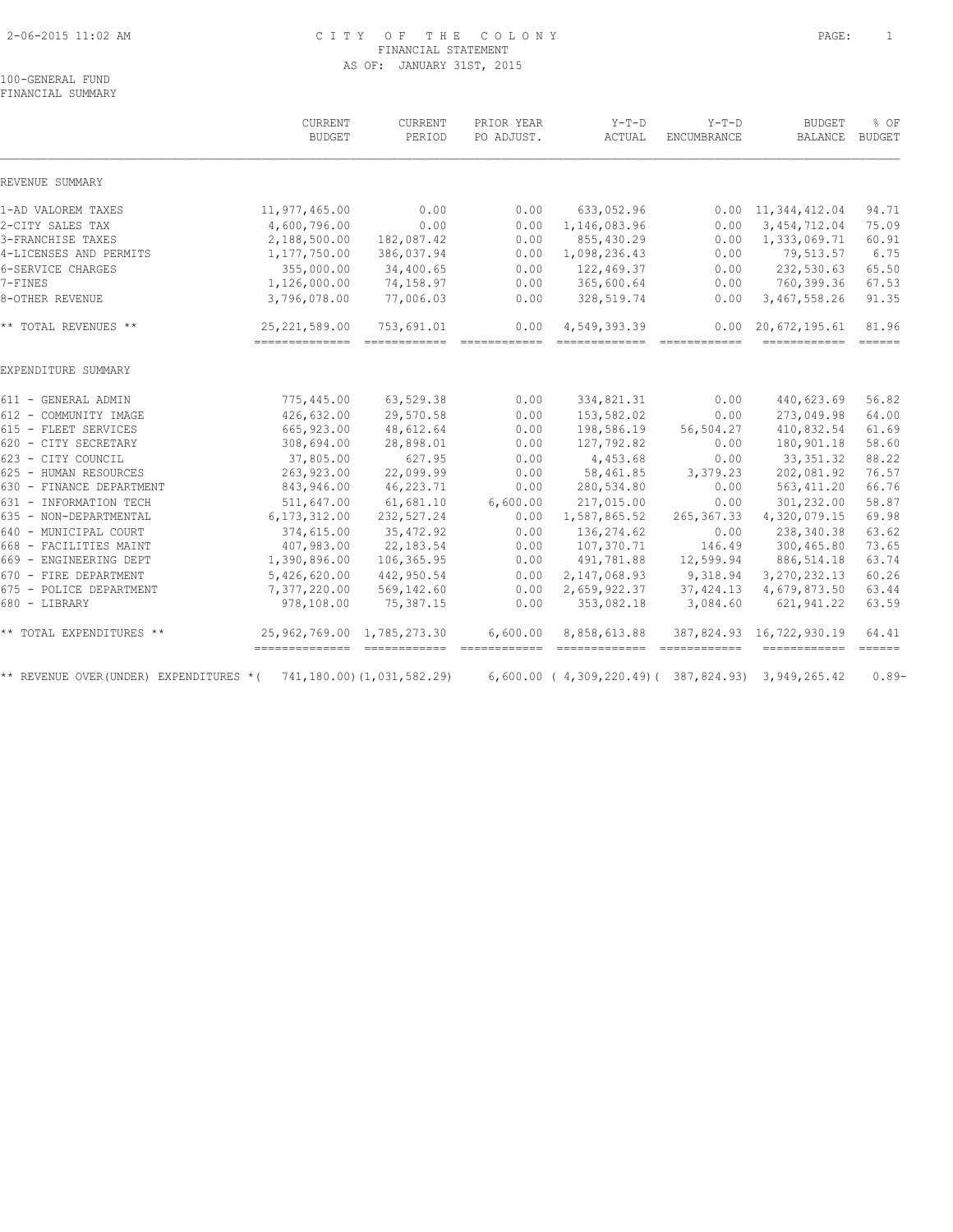# 2-06-2015 11:02 AM C I T Y O F T H E C O L O N Y PAGE: 2 FINANCIAL STATEMENT AS OF: JANUARY 31ST, 2015

100-GENERAL FUND

REVENUES

| 1-AD VALOREM TAXES<br>11,898,465.00<br>0.00<br>0.00<br>95.02<br>CURRENT PROPERTY TAXES<br>592,645.12<br>$0.00 \quad 11,305,819.88$<br>2,000.00<br>0.00<br>0.00<br>247.71<br>0.00<br>1,752.29<br>87.61<br>RENDITION PENALTY REVENUE<br>25,000.00<br>32, 119.86<br>57, 119.86 228.48<br>DELINQUENT PROPERTY TAX<br>0.00<br>$0.00$ (<br>0.00<br>2,000.00<br>0.00<br>0.00<br>66, 213.22<br>AG ROLLBACK REVENUE<br>$0.00$ (<br>50,000.00<br>0.00<br>0.00<br>6,066.77<br>0.00<br>43,933.23<br>PENALTY AND INTEREST<br>87.87<br>$0.00 \quad 11,344,412.04$<br>TOTAL 1-AD VALOREM TAXES<br>11,977,465.00<br>0.00<br>0.00<br>633,052.96<br>94.71<br>2-CITY SALES TAX<br>0.00<br>75.09<br>CITY SALES TAX REVENUE<br>4,600,796.00<br>0.00<br>1,146,083.96<br>0.00<br>3, 454, 712.04<br>0.00<br>TOTAL 2-CITY SALES TAX<br>4,600,796.00<br>0.00<br>1,146,083.96<br>0.00<br>3, 454, 712.04<br>75.09<br>3-FRANCHISE TAXES<br>1,159,000.00<br>0.00<br>0.00<br>373,602.48<br>0.00<br>785,397.52<br>67.77<br>ELECTRIC FRANCHISE FEES<br>431000<br>125,000.00<br>0.00<br>0.00<br>15,954.15<br>109,045.85<br>87.24<br>NATURAL GAS FRANCHISE FEES<br>0.00<br>432000<br>175,000.00<br>45, 443. 43<br>129,556.57<br>74.03<br>181.72<br>0.00<br>0.00<br>TELEPHONE FRANCHISE FEES<br>60,000.00<br>24, 212.19<br>35,787.81<br>59.65<br>433000<br>PEG FEES<br>0.00<br>0.00<br>0.00<br>433100<br>VIDEO SERVICE FRANCHISE FEES<br>420,000.00<br>0.00<br>0.00<br>131, 410.25<br>0.00<br>288,589.75<br>68.71<br>434000<br>158, 315.83<br>201,494.30<br>41,494.30)<br>RESIDENTIAL SANITATION REVEN<br>160,000.00<br>0.00<br>0.00(<br>434100<br>89,500.00<br>23,589.87<br>0.00<br>63, 313.49<br>26,186.51<br>29.26<br>COMMERCIAL SANITATION REVENU<br>0.00<br>182,087.42<br>60.91<br>TOTAL 3-FRANCHISE TAXES<br>2,188,500.00<br>0.00<br>855,430.29<br>0.00<br>1,333,069.71<br>4-LICENSES AND PERMITS<br>26,000.00<br>797.26<br>0.00<br>6,138.51<br>0.00<br>19,861.49<br>76.39<br>CODE ENFORCEMENT FEES<br>0.00<br>2,400.00)<br>200.00<br>0.00<br>2,400.00<br>0.00<br>ENGINEERING INSP OVERTIME FE<br>$0.00$ (<br>0.00<br>0.00<br>0.00<br>441000<br>RECREATION PROGRAM REVENUE<br>$0.00$ (<br>20.00<br>0.00<br>20.00<br>490,000.00<br>143, 197.36<br>0.00<br>279, 322.32<br>57.00<br>443000<br>BUILDING PERMITS - NEW HOMES<br>210,677.68<br>0.00<br>443500<br>150,000.00<br>88,105.96<br>0.00<br>277,894.69<br>127,894.69)<br>COMMERCIAL PERMITS<br>$0.00$ (<br>443510<br>FLOODPLAIN DEVELOPMENT PERMI<br>800.00<br>0.00<br>0.00<br>1,000.00<br>0.00(<br>200.00<br>443520<br>GRADING PERMIT<br>1,000.00<br>700.00<br>0.00<br>4,585.29<br>0.00(<br>443601<br>INSPECTION - DEVELOPER FEES<br>100,000.00<br>40,869.43<br>0.00<br>190,448.20<br>0.00(<br>90,448.20<br>250,000.00<br>79,854.43<br>0.00<br>296,476.62<br>46, 476.62<br>444000<br>BUILDING PERMITS - OTHER<br>0.00(<br>444500<br>5,000.00<br>700.00<br>0.00<br>2,000.00<br>0.00<br>3,000.00<br>60.00<br>CERTIFICATE OF OCCUPANCY<br>6,000.00<br>370.00<br>24.17<br>445000<br>ZONING FEES<br>0.00<br>4,550.00<br>0.00<br>1,450.00<br>42.79<br>445500<br>15,000.00<br>1,755.00<br>0.00<br>8,581.60<br>0.00<br>6,418.40<br>FIRE FEES<br>445600<br>PLATTING FEES<br>20,000.00<br>466.00<br>0.00<br>15,903.00<br>0.00<br>4,097.00<br>20.49<br>446000<br>3,200.00<br>1,380.00<br>0.00<br>1,820.00<br>56.88<br>ADOPTION FEES<br>340.00<br>0.00<br>75.25<br>446001<br>2,000.00<br>0.00<br>0.00<br>1,505.00<br>SHELTERING FEES<br>270.00<br>495.00<br>446002<br>IMPOUND FEES<br>10,000.00<br>545.00<br>0.00<br>2,235.00<br>0.00<br>7,765.00<br>77.65<br>59.17<br>446003<br>3,000.00<br>485.00<br>0.00<br>1,225.00<br>0.00<br>1,775.00<br>RELEASE OF OWNERSHIP<br>90.00<br>100.00<br>0.00<br>0.00<br>0.00<br>90.00<br>VOLUNTARY REGISTRATION FEES<br>10.00<br>120.00<br>0.00<br>0.00<br>680.00<br>68.00<br>EUTHANASIA FEES<br>1,000.00<br>320.00 |        | CURRENT<br><b>BUDGET</b> | CURRENT<br>PERIOD | PRIOR YEAR<br>PO ADJUST. | $Y-T-D$<br>ACTUAL | $Y-T-D$<br>ENCUMBRANCE | <b>BUDGET</b><br>BALANCE BUDGET | % OF |
|----------------------------------------------------------------------------------------------------------------------------------------------------------------------------------------------------------------------------------------------------------------------------------------------------------------------------------------------------------------------------------------------------------------------------------------------------------------------------------------------------------------------------------------------------------------------------------------------------------------------------------------------------------------------------------------------------------------------------------------------------------------------------------------------------------------------------------------------------------------------------------------------------------------------------------------------------------------------------------------------------------------------------------------------------------------------------------------------------------------------------------------------------------------------------------------------------------------------------------------------------------------------------------------------------------------------------------------------------------------------------------------------------------------------------------------------------------------------------------------------------------------------------------------------------------------------------------------------------------------------------------------------------------------------------------------------------------------------------------------------------------------------------------------------------------------------------------------------------------------------------------------------------------------------------------------------------------------------------------------------------------------------------------------------------------------------------------------------------------------------------------------------------------------------------------------------------------------------------------------------------------------------------------------------------------------------------------------------------------------------------------------------------------------------------------------------------------------------------------------------------------------------------------------------------------------------------------------------------------------------------------------------------------------------------------------------------------------------------------------------------------------------------------------------------------------------------------------------------------------------------------------------------------------------------------------------------------------------------------------------------------------------------------------------------------------------------------------------------------------------------------------------------------------------------------------------------------------------------------------------------------------------------------------------------------------------------------------------------------------------------------------------------------------------------------------------------------------------------------------------------------------------------------------------------------------------------------------------------------------------------------------------------------------------------------------------------------------------------------------------------------------------------------------------------------------------------------------------------------------|--------|--------------------------|-------------------|--------------------------|-------------------|------------------------|---------------------------------|------|
| 64, 213. 22) 210. 66-<br>$25.93-$<br>$85.26 -$<br>$25.00 -$<br>3,585.29) 358.53-<br>$90.45 -$<br>$18.59-$                                                                                                                                                                                                                                                                                                                                                                                                                                                                                                                                                                                                                                                                                                                                                                                                                                                                                                                                                                                                                                                                                                                                                                                                                                                                                                                                                                                                                                                                                                                                                                                                                                                                                                                                                                                                                                                                                                                                                                                                                                                                                                                                                                                                                                                                                                                                                                                                                                                                                                                                                                                                                                                                                                                                                                                                                                                                                                                                                                                                                                                                                                                                                                                                                                                                                                                                                                                                                                                                                                                                                                                                                                                                                                                                                      |        |                          |                   |                          |                   |                        |                                 |      |
|                                                                                                                                                                                                                                                                                                                                                                                                                                                                                                                                                                                                                                                                                                                                                                                                                                                                                                                                                                                                                                                                                                                                                                                                                                                                                                                                                                                                                                                                                                                                                                                                                                                                                                                                                                                                                                                                                                                                                                                                                                                                                                                                                                                                                                                                                                                                                                                                                                                                                                                                                                                                                                                                                                                                                                                                                                                                                                                                                                                                                                                                                                                                                                                                                                                                                                                                                                                                                                                                                                                                                                                                                                                                                                                                                                                                                                                                | 410000 |                          |                   |                          |                   |                        |                                 |      |
|                                                                                                                                                                                                                                                                                                                                                                                                                                                                                                                                                                                                                                                                                                                                                                                                                                                                                                                                                                                                                                                                                                                                                                                                                                                                                                                                                                                                                                                                                                                                                                                                                                                                                                                                                                                                                                                                                                                                                                                                                                                                                                                                                                                                                                                                                                                                                                                                                                                                                                                                                                                                                                                                                                                                                                                                                                                                                                                                                                                                                                                                                                                                                                                                                                                                                                                                                                                                                                                                                                                                                                                                                                                                                                                                                                                                                                                                | 410010 |                          |                   |                          |                   |                        |                                 |      |
|                                                                                                                                                                                                                                                                                                                                                                                                                                                                                                                                                                                                                                                                                                                                                                                                                                                                                                                                                                                                                                                                                                                                                                                                                                                                                                                                                                                                                                                                                                                                                                                                                                                                                                                                                                                                                                                                                                                                                                                                                                                                                                                                                                                                                                                                                                                                                                                                                                                                                                                                                                                                                                                                                                                                                                                                                                                                                                                                                                                                                                                                                                                                                                                                                                                                                                                                                                                                                                                                                                                                                                                                                                                                                                                                                                                                                                                                | 410500 |                          |                   |                          |                   |                        |                                 |      |
|                                                                                                                                                                                                                                                                                                                                                                                                                                                                                                                                                                                                                                                                                                                                                                                                                                                                                                                                                                                                                                                                                                                                                                                                                                                                                                                                                                                                                                                                                                                                                                                                                                                                                                                                                                                                                                                                                                                                                                                                                                                                                                                                                                                                                                                                                                                                                                                                                                                                                                                                                                                                                                                                                                                                                                                                                                                                                                                                                                                                                                                                                                                                                                                                                                                                                                                                                                                                                                                                                                                                                                                                                                                                                                                                                                                                                                                                | 410600 |                          |                   |                          |                   |                        |                                 |      |
|                                                                                                                                                                                                                                                                                                                                                                                                                                                                                                                                                                                                                                                                                                                                                                                                                                                                                                                                                                                                                                                                                                                                                                                                                                                                                                                                                                                                                                                                                                                                                                                                                                                                                                                                                                                                                                                                                                                                                                                                                                                                                                                                                                                                                                                                                                                                                                                                                                                                                                                                                                                                                                                                                                                                                                                                                                                                                                                                                                                                                                                                                                                                                                                                                                                                                                                                                                                                                                                                                                                                                                                                                                                                                                                                                                                                                                                                | 411000 |                          |                   |                          |                   |                        |                                 |      |
|                                                                                                                                                                                                                                                                                                                                                                                                                                                                                                                                                                                                                                                                                                                                                                                                                                                                                                                                                                                                                                                                                                                                                                                                                                                                                                                                                                                                                                                                                                                                                                                                                                                                                                                                                                                                                                                                                                                                                                                                                                                                                                                                                                                                                                                                                                                                                                                                                                                                                                                                                                                                                                                                                                                                                                                                                                                                                                                                                                                                                                                                                                                                                                                                                                                                                                                                                                                                                                                                                                                                                                                                                                                                                                                                                                                                                                                                |        |                          |                   |                          |                   |                        |                                 |      |
|                                                                                                                                                                                                                                                                                                                                                                                                                                                                                                                                                                                                                                                                                                                                                                                                                                                                                                                                                                                                                                                                                                                                                                                                                                                                                                                                                                                                                                                                                                                                                                                                                                                                                                                                                                                                                                                                                                                                                                                                                                                                                                                                                                                                                                                                                                                                                                                                                                                                                                                                                                                                                                                                                                                                                                                                                                                                                                                                                                                                                                                                                                                                                                                                                                                                                                                                                                                                                                                                                                                                                                                                                                                                                                                                                                                                                                                                |        |                          |                   |                          |                   |                        |                                 |      |
|                                                                                                                                                                                                                                                                                                                                                                                                                                                                                                                                                                                                                                                                                                                                                                                                                                                                                                                                                                                                                                                                                                                                                                                                                                                                                                                                                                                                                                                                                                                                                                                                                                                                                                                                                                                                                                                                                                                                                                                                                                                                                                                                                                                                                                                                                                                                                                                                                                                                                                                                                                                                                                                                                                                                                                                                                                                                                                                                                                                                                                                                                                                                                                                                                                                                                                                                                                                                                                                                                                                                                                                                                                                                                                                                                                                                                                                                | 420000 |                          |                   |                          |                   |                        |                                 |      |
|                                                                                                                                                                                                                                                                                                                                                                                                                                                                                                                                                                                                                                                                                                                                                                                                                                                                                                                                                                                                                                                                                                                                                                                                                                                                                                                                                                                                                                                                                                                                                                                                                                                                                                                                                                                                                                                                                                                                                                                                                                                                                                                                                                                                                                                                                                                                                                                                                                                                                                                                                                                                                                                                                                                                                                                                                                                                                                                                                                                                                                                                                                                                                                                                                                                                                                                                                                                                                                                                                                                                                                                                                                                                                                                                                                                                                                                                |        |                          |                   |                          |                   |                        |                                 |      |
|                                                                                                                                                                                                                                                                                                                                                                                                                                                                                                                                                                                                                                                                                                                                                                                                                                                                                                                                                                                                                                                                                                                                                                                                                                                                                                                                                                                                                                                                                                                                                                                                                                                                                                                                                                                                                                                                                                                                                                                                                                                                                                                                                                                                                                                                                                                                                                                                                                                                                                                                                                                                                                                                                                                                                                                                                                                                                                                                                                                                                                                                                                                                                                                                                                                                                                                                                                                                                                                                                                                                                                                                                                                                                                                                                                                                                                                                |        |                          |                   |                          |                   |                        |                                 |      |
|                                                                                                                                                                                                                                                                                                                                                                                                                                                                                                                                                                                                                                                                                                                                                                                                                                                                                                                                                                                                                                                                                                                                                                                                                                                                                                                                                                                                                                                                                                                                                                                                                                                                                                                                                                                                                                                                                                                                                                                                                                                                                                                                                                                                                                                                                                                                                                                                                                                                                                                                                                                                                                                                                                                                                                                                                                                                                                                                                                                                                                                                                                                                                                                                                                                                                                                                                                                                                                                                                                                                                                                                                                                                                                                                                                                                                                                                | 430000 |                          |                   |                          |                   |                        |                                 |      |
|                                                                                                                                                                                                                                                                                                                                                                                                                                                                                                                                                                                                                                                                                                                                                                                                                                                                                                                                                                                                                                                                                                                                                                                                                                                                                                                                                                                                                                                                                                                                                                                                                                                                                                                                                                                                                                                                                                                                                                                                                                                                                                                                                                                                                                                                                                                                                                                                                                                                                                                                                                                                                                                                                                                                                                                                                                                                                                                                                                                                                                                                                                                                                                                                                                                                                                                                                                                                                                                                                                                                                                                                                                                                                                                                                                                                                                                                |        |                          |                   |                          |                   |                        |                                 |      |
|                                                                                                                                                                                                                                                                                                                                                                                                                                                                                                                                                                                                                                                                                                                                                                                                                                                                                                                                                                                                                                                                                                                                                                                                                                                                                                                                                                                                                                                                                                                                                                                                                                                                                                                                                                                                                                                                                                                                                                                                                                                                                                                                                                                                                                                                                                                                                                                                                                                                                                                                                                                                                                                                                                                                                                                                                                                                                                                                                                                                                                                                                                                                                                                                                                                                                                                                                                                                                                                                                                                                                                                                                                                                                                                                                                                                                                                                |        |                          |                   |                          |                   |                        |                                 |      |
|                                                                                                                                                                                                                                                                                                                                                                                                                                                                                                                                                                                                                                                                                                                                                                                                                                                                                                                                                                                                                                                                                                                                                                                                                                                                                                                                                                                                                                                                                                                                                                                                                                                                                                                                                                                                                                                                                                                                                                                                                                                                                                                                                                                                                                                                                                                                                                                                                                                                                                                                                                                                                                                                                                                                                                                                                                                                                                                                                                                                                                                                                                                                                                                                                                                                                                                                                                                                                                                                                                                                                                                                                                                                                                                                                                                                                                                                |        |                          |                   |                          |                   |                        |                                 |      |
|                                                                                                                                                                                                                                                                                                                                                                                                                                                                                                                                                                                                                                                                                                                                                                                                                                                                                                                                                                                                                                                                                                                                                                                                                                                                                                                                                                                                                                                                                                                                                                                                                                                                                                                                                                                                                                                                                                                                                                                                                                                                                                                                                                                                                                                                                                                                                                                                                                                                                                                                                                                                                                                                                                                                                                                                                                                                                                                                                                                                                                                                                                                                                                                                                                                                                                                                                                                                                                                                                                                                                                                                                                                                                                                                                                                                                                                                |        |                          |                   |                          |                   |                        |                                 |      |
|                                                                                                                                                                                                                                                                                                                                                                                                                                                                                                                                                                                                                                                                                                                                                                                                                                                                                                                                                                                                                                                                                                                                                                                                                                                                                                                                                                                                                                                                                                                                                                                                                                                                                                                                                                                                                                                                                                                                                                                                                                                                                                                                                                                                                                                                                                                                                                                                                                                                                                                                                                                                                                                                                                                                                                                                                                                                                                                                                                                                                                                                                                                                                                                                                                                                                                                                                                                                                                                                                                                                                                                                                                                                                                                                                                                                                                                                |        |                          |                   |                          |                   |                        |                                 |      |
|                                                                                                                                                                                                                                                                                                                                                                                                                                                                                                                                                                                                                                                                                                                                                                                                                                                                                                                                                                                                                                                                                                                                                                                                                                                                                                                                                                                                                                                                                                                                                                                                                                                                                                                                                                                                                                                                                                                                                                                                                                                                                                                                                                                                                                                                                                                                                                                                                                                                                                                                                                                                                                                                                                                                                                                                                                                                                                                                                                                                                                                                                                                                                                                                                                                                                                                                                                                                                                                                                                                                                                                                                                                                                                                                                                                                                                                                |        |                          |                   |                          |                   |                        |                                 |      |
|                                                                                                                                                                                                                                                                                                                                                                                                                                                                                                                                                                                                                                                                                                                                                                                                                                                                                                                                                                                                                                                                                                                                                                                                                                                                                                                                                                                                                                                                                                                                                                                                                                                                                                                                                                                                                                                                                                                                                                                                                                                                                                                                                                                                                                                                                                                                                                                                                                                                                                                                                                                                                                                                                                                                                                                                                                                                                                                                                                                                                                                                                                                                                                                                                                                                                                                                                                                                                                                                                                                                                                                                                                                                                                                                                                                                                                                                |        |                          |                   |                          |                   |                        |                                 |      |
|                                                                                                                                                                                                                                                                                                                                                                                                                                                                                                                                                                                                                                                                                                                                                                                                                                                                                                                                                                                                                                                                                                                                                                                                                                                                                                                                                                                                                                                                                                                                                                                                                                                                                                                                                                                                                                                                                                                                                                                                                                                                                                                                                                                                                                                                                                                                                                                                                                                                                                                                                                                                                                                                                                                                                                                                                                                                                                                                                                                                                                                                                                                                                                                                                                                                                                                                                                                                                                                                                                                                                                                                                                                                                                                                                                                                                                                                |        |                          |                   |                          |                   |                        |                                 |      |
|                                                                                                                                                                                                                                                                                                                                                                                                                                                                                                                                                                                                                                                                                                                                                                                                                                                                                                                                                                                                                                                                                                                                                                                                                                                                                                                                                                                                                                                                                                                                                                                                                                                                                                                                                                                                                                                                                                                                                                                                                                                                                                                                                                                                                                                                                                                                                                                                                                                                                                                                                                                                                                                                                                                                                                                                                                                                                                                                                                                                                                                                                                                                                                                                                                                                                                                                                                                                                                                                                                                                                                                                                                                                                                                                                                                                                                                                | 440100 |                          |                   |                          |                   |                        |                                 |      |
|                                                                                                                                                                                                                                                                                                                                                                                                                                                                                                                                                                                                                                                                                                                                                                                                                                                                                                                                                                                                                                                                                                                                                                                                                                                                                                                                                                                                                                                                                                                                                                                                                                                                                                                                                                                                                                                                                                                                                                                                                                                                                                                                                                                                                                                                                                                                                                                                                                                                                                                                                                                                                                                                                                                                                                                                                                                                                                                                                                                                                                                                                                                                                                                                                                                                                                                                                                                                                                                                                                                                                                                                                                                                                                                                                                                                                                                                | 440510 |                          |                   |                          |                   |                        |                                 |      |
|                                                                                                                                                                                                                                                                                                                                                                                                                                                                                                                                                                                                                                                                                                                                                                                                                                                                                                                                                                                                                                                                                                                                                                                                                                                                                                                                                                                                                                                                                                                                                                                                                                                                                                                                                                                                                                                                                                                                                                                                                                                                                                                                                                                                                                                                                                                                                                                                                                                                                                                                                                                                                                                                                                                                                                                                                                                                                                                                                                                                                                                                                                                                                                                                                                                                                                                                                                                                                                                                                                                                                                                                                                                                                                                                                                                                                                                                |        |                          |                   |                          |                   |                        |                                 |      |
|                                                                                                                                                                                                                                                                                                                                                                                                                                                                                                                                                                                                                                                                                                                                                                                                                                                                                                                                                                                                                                                                                                                                                                                                                                                                                                                                                                                                                                                                                                                                                                                                                                                                                                                                                                                                                                                                                                                                                                                                                                                                                                                                                                                                                                                                                                                                                                                                                                                                                                                                                                                                                                                                                                                                                                                                                                                                                                                                                                                                                                                                                                                                                                                                                                                                                                                                                                                                                                                                                                                                                                                                                                                                                                                                                                                                                                                                |        |                          |                   |                          |                   |                        |                                 |      |
|                                                                                                                                                                                                                                                                                                                                                                                                                                                                                                                                                                                                                                                                                                                                                                                                                                                                                                                                                                                                                                                                                                                                                                                                                                                                                                                                                                                                                                                                                                                                                                                                                                                                                                                                                                                                                                                                                                                                                                                                                                                                                                                                                                                                                                                                                                                                                                                                                                                                                                                                                                                                                                                                                                                                                                                                                                                                                                                                                                                                                                                                                                                                                                                                                                                                                                                                                                                                                                                                                                                                                                                                                                                                                                                                                                                                                                                                |        |                          |                   |                          |                   |                        |                                 |      |
|                                                                                                                                                                                                                                                                                                                                                                                                                                                                                                                                                                                                                                                                                                                                                                                                                                                                                                                                                                                                                                                                                                                                                                                                                                                                                                                                                                                                                                                                                                                                                                                                                                                                                                                                                                                                                                                                                                                                                                                                                                                                                                                                                                                                                                                                                                                                                                                                                                                                                                                                                                                                                                                                                                                                                                                                                                                                                                                                                                                                                                                                                                                                                                                                                                                                                                                                                                                                                                                                                                                                                                                                                                                                                                                                                                                                                                                                |        |                          |                   |                          |                   |                        |                                 |      |
|                                                                                                                                                                                                                                                                                                                                                                                                                                                                                                                                                                                                                                                                                                                                                                                                                                                                                                                                                                                                                                                                                                                                                                                                                                                                                                                                                                                                                                                                                                                                                                                                                                                                                                                                                                                                                                                                                                                                                                                                                                                                                                                                                                                                                                                                                                                                                                                                                                                                                                                                                                                                                                                                                                                                                                                                                                                                                                                                                                                                                                                                                                                                                                                                                                                                                                                                                                                                                                                                                                                                                                                                                                                                                                                                                                                                                                                                |        |                          |                   |                          |                   |                        |                                 |      |
|                                                                                                                                                                                                                                                                                                                                                                                                                                                                                                                                                                                                                                                                                                                                                                                                                                                                                                                                                                                                                                                                                                                                                                                                                                                                                                                                                                                                                                                                                                                                                                                                                                                                                                                                                                                                                                                                                                                                                                                                                                                                                                                                                                                                                                                                                                                                                                                                                                                                                                                                                                                                                                                                                                                                                                                                                                                                                                                                                                                                                                                                                                                                                                                                                                                                                                                                                                                                                                                                                                                                                                                                                                                                                                                                                                                                                                                                |        |                          |                   |                          |                   |                        |                                 |      |
|                                                                                                                                                                                                                                                                                                                                                                                                                                                                                                                                                                                                                                                                                                                                                                                                                                                                                                                                                                                                                                                                                                                                                                                                                                                                                                                                                                                                                                                                                                                                                                                                                                                                                                                                                                                                                                                                                                                                                                                                                                                                                                                                                                                                                                                                                                                                                                                                                                                                                                                                                                                                                                                                                                                                                                                                                                                                                                                                                                                                                                                                                                                                                                                                                                                                                                                                                                                                                                                                                                                                                                                                                                                                                                                                                                                                                                                                |        |                          |                   |                          |                   |                        |                                 |      |
|                                                                                                                                                                                                                                                                                                                                                                                                                                                                                                                                                                                                                                                                                                                                                                                                                                                                                                                                                                                                                                                                                                                                                                                                                                                                                                                                                                                                                                                                                                                                                                                                                                                                                                                                                                                                                                                                                                                                                                                                                                                                                                                                                                                                                                                                                                                                                                                                                                                                                                                                                                                                                                                                                                                                                                                                                                                                                                                                                                                                                                                                                                                                                                                                                                                                                                                                                                                                                                                                                                                                                                                                                                                                                                                                                                                                                                                                |        |                          |                   |                          |                   |                        |                                 |      |
|                                                                                                                                                                                                                                                                                                                                                                                                                                                                                                                                                                                                                                                                                                                                                                                                                                                                                                                                                                                                                                                                                                                                                                                                                                                                                                                                                                                                                                                                                                                                                                                                                                                                                                                                                                                                                                                                                                                                                                                                                                                                                                                                                                                                                                                                                                                                                                                                                                                                                                                                                                                                                                                                                                                                                                                                                                                                                                                                                                                                                                                                                                                                                                                                                                                                                                                                                                                                                                                                                                                                                                                                                                                                                                                                                                                                                                                                |        |                          |                   |                          |                   |                        |                                 |      |
|                                                                                                                                                                                                                                                                                                                                                                                                                                                                                                                                                                                                                                                                                                                                                                                                                                                                                                                                                                                                                                                                                                                                                                                                                                                                                                                                                                                                                                                                                                                                                                                                                                                                                                                                                                                                                                                                                                                                                                                                                                                                                                                                                                                                                                                                                                                                                                                                                                                                                                                                                                                                                                                                                                                                                                                                                                                                                                                                                                                                                                                                                                                                                                                                                                                                                                                                                                                                                                                                                                                                                                                                                                                                                                                                                                                                                                                                |        |                          |                   |                          |                   |                        |                                 |      |
|                                                                                                                                                                                                                                                                                                                                                                                                                                                                                                                                                                                                                                                                                                                                                                                                                                                                                                                                                                                                                                                                                                                                                                                                                                                                                                                                                                                                                                                                                                                                                                                                                                                                                                                                                                                                                                                                                                                                                                                                                                                                                                                                                                                                                                                                                                                                                                                                                                                                                                                                                                                                                                                                                                                                                                                                                                                                                                                                                                                                                                                                                                                                                                                                                                                                                                                                                                                                                                                                                                                                                                                                                                                                                                                                                                                                                                                                |        |                          |                   |                          |                   |                        |                                 |      |
|                                                                                                                                                                                                                                                                                                                                                                                                                                                                                                                                                                                                                                                                                                                                                                                                                                                                                                                                                                                                                                                                                                                                                                                                                                                                                                                                                                                                                                                                                                                                                                                                                                                                                                                                                                                                                                                                                                                                                                                                                                                                                                                                                                                                                                                                                                                                                                                                                                                                                                                                                                                                                                                                                                                                                                                                                                                                                                                                                                                                                                                                                                                                                                                                                                                                                                                                                                                                                                                                                                                                                                                                                                                                                                                                                                                                                                                                |        |                          |                   |                          |                   |                        |                                 |      |
|                                                                                                                                                                                                                                                                                                                                                                                                                                                                                                                                                                                                                                                                                                                                                                                                                                                                                                                                                                                                                                                                                                                                                                                                                                                                                                                                                                                                                                                                                                                                                                                                                                                                                                                                                                                                                                                                                                                                                                                                                                                                                                                                                                                                                                                                                                                                                                                                                                                                                                                                                                                                                                                                                                                                                                                                                                                                                                                                                                                                                                                                                                                                                                                                                                                                                                                                                                                                                                                                                                                                                                                                                                                                                                                                                                                                                                                                |        |                          |                   |                          |                   |                        |                                 |      |
|                                                                                                                                                                                                                                                                                                                                                                                                                                                                                                                                                                                                                                                                                                                                                                                                                                                                                                                                                                                                                                                                                                                                                                                                                                                                                                                                                                                                                                                                                                                                                                                                                                                                                                                                                                                                                                                                                                                                                                                                                                                                                                                                                                                                                                                                                                                                                                                                                                                                                                                                                                                                                                                                                                                                                                                                                                                                                                                                                                                                                                                                                                                                                                                                                                                                                                                                                                                                                                                                                                                                                                                                                                                                                                                                                                                                                                                                |        |                          |                   |                          |                   |                        |                                 |      |
|                                                                                                                                                                                                                                                                                                                                                                                                                                                                                                                                                                                                                                                                                                                                                                                                                                                                                                                                                                                                                                                                                                                                                                                                                                                                                                                                                                                                                                                                                                                                                                                                                                                                                                                                                                                                                                                                                                                                                                                                                                                                                                                                                                                                                                                                                                                                                                                                                                                                                                                                                                                                                                                                                                                                                                                                                                                                                                                                                                                                                                                                                                                                                                                                                                                                                                                                                                                                                                                                                                                                                                                                                                                                                                                                                                                                                                                                | 446004 |                          |                   |                          |                   |                        |                                 |      |
|                                                                                                                                                                                                                                                                                                                                                                                                                                                                                                                                                                                                                                                                                                                                                                                                                                                                                                                                                                                                                                                                                                                                                                                                                                                                                                                                                                                                                                                                                                                                                                                                                                                                                                                                                                                                                                                                                                                                                                                                                                                                                                                                                                                                                                                                                                                                                                                                                                                                                                                                                                                                                                                                                                                                                                                                                                                                                                                                                                                                                                                                                                                                                                                                                                                                                                                                                                                                                                                                                                                                                                                                                                                                                                                                                                                                                                                                | 446005 |                          |                   |                          |                   |                        |                                 |      |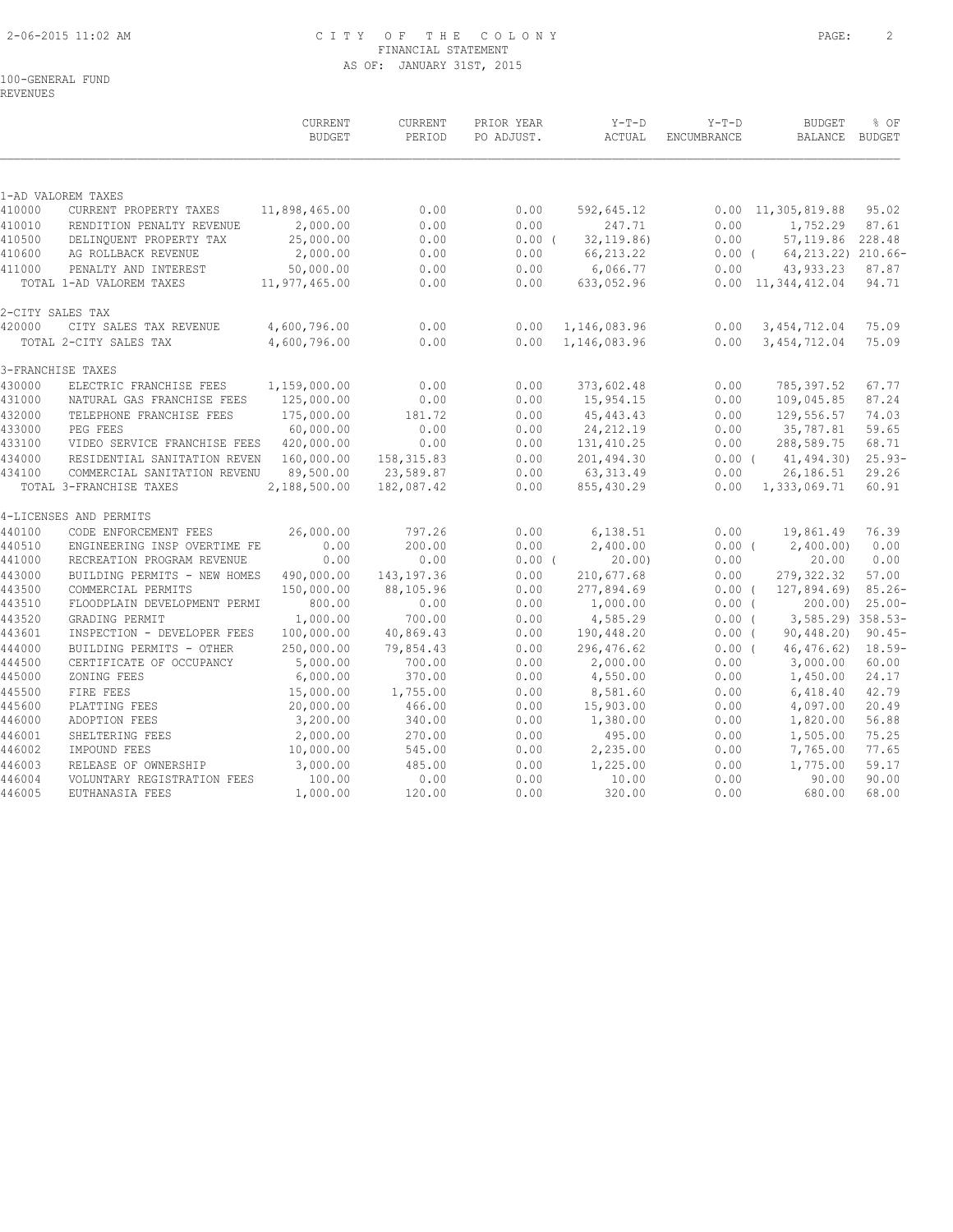# 2-06-2015 11:02 AM C I T Y O F T H E C O L O N Y PAGE: 3 FINANCIAL STATEMENT AS OF: JANUARY 31ST, 2015

100-GENERAL FUND

REVENUES

|                 |                              | CURRENT       | CURRENT    | PRIOR YEAR | $Y-T-D$      | $Y-T-D$            | <b>BUDGET</b>      | % OF          |
|-----------------|------------------------------|---------------|------------|------------|--------------|--------------------|--------------------|---------------|
|                 |                              | <b>BUDGET</b> | PERIOD     | PO ADJUST. | ACTUAL       | <b>ENCUMBRANCE</b> | <b>BALANCE</b>     | <b>BUDGET</b> |
|                 |                              |               |            |            |              |                    |                    |               |
| 446006          | RABIES TEST FEES             | 150.00        | 0.00       | 0.00       | 0.00         | 0.00               | 150.00             | 100.00        |
| 446007          | PRIVATE CREMATION FEES       | 200.00        | 0.00       | 0.00       | 0.00         | 0.00               | 200.00             | 100.00        |
| 446008          | ANIMAL REMAINS REMOVAL FEES  | 100.00        | 0.00       | 0.00       | 0.00         | 0.00               | 100.00             | 100.00        |
| 446010          | SHELTER QUARANTINE FEE       | 3,000.00      | 0.00       | 0.00       | 600.00       | 0.00               | 2,400.00           | 80.00         |
| 446500          | INCINERATOR REVENUE          | 1,000.00      | 150.00     | 0.00       | 475.00       | 0.00               | 525.00             | 52.50         |
| 447000          | SOLICITORS PERMITS           | 1,200.00      | 0.00       | 0.00       | 110.00       | 0.00               | 1,090.00           | 90.83         |
| 448000          | HEALTH PERMITS               | 82,000.00     | 27, 112.50 | 0.00       | 69,530.84    | 0.00               | 12,469.16          | 15.21         |
| 449000          | ALCOHOL PERMITS              | 7,000.00      | 0.00       | 0.00       | 1,220.00     | 0.00               | 5,780.00           | 82.57         |
|                 | TOTAL 4-LICENSES AND PERMITS | 1,177,750.00  | 386,037.94 | 0.00       | 1,098,236.43 | 0.00               | 79,513.57          | 6.75          |
| 5-AQUATIC PARK  |                              |               |            |            |              |                    |                    |               |
|                 | 6-SERVICE CHARGES            |               |            |            |              |                    |                    |               |
| 460000          | AMBULANCE CALLS              | 325,000.00    | 28,659.11  | 0.00       | 108, 211.76  | 0.00               | 216,788.24         | 66.70         |
| 460100          | AMBULANCE SUBSCRIPTION REVEN | 15,000.00     | 1,412.54   | 0.00       | 5,661.51     | 0.00               | 9,338.49           | 62.26         |
| 461000          | SERVICE LIENS                | 15,000.00     | 4,329.00   | 0.00       | 8,596.10     | 0.00               | 6,403.90           | 42.69         |
|                 | TOTAL 6-SERVICE CHARGES      | 355,000.00    | 34,400.65  | 0.00       | 122,469.37   | 0.00               | 232,530.63         | 65.50         |
| 7-FINES         |                              |               |            |            |              |                    |                    |               |
| 470000          | MUNICIPAL COURT              | 1,120,000.00  | 73,560.35  | 0.00       | 317,021.45   | 0.00               | 802,978.55         | 71.69         |
| 470050          | CHILD SAFETY FUND            | 0.00          | 0.00       | 0.00       | 46,326.13    | 0.00(              | 46, 326.13         | 0.00          |
| 471000          | LIBRARY                      | 6,000.00      | 598.62     | 0.00       | 2,253.06     | 0.00               | 3,746.94           | 62.45         |
|                 | TOTAL 7-FINES                | 1,126,000.00  | 74,158.97  | 0.00       | 365,600.64   | 0.00               | 760,399.36         | 67.53         |
| 8-OTHER REVENUE |                              |               |            |            |              |                    |                    |               |
| 480000          | INTEREST INCOME              | 10,000.00     | 0.00       | 0.00       | 1,934.63     | 0.00               | 8,065.37           | 80.65         |
| 481000          | MIXED BEVERAGE TAX           | 70,000.00     | 0.00       | 0.00       | 52,051.74    | 0.00               | 17,948.26          | 25.64         |
| 481500          | <b>AUCTION PROCEEDS</b>      | 10,000.00     | 41,612.01  | 0.00       | 41,612.01    | $0.00$ (           | 31,612.01) 316.12- |               |
| 481550          | TOWER RENTAL FEES            | 251,557.00    | 24,962.50  | 0.00       | 81,543.75    | 0.00               | 170,013.25         | 67.58         |
| 481552          | NFM RENT - ANNEX BLDG        | 15,650.00     | 0.00       | 0.00       | 7,825.00     | 0.00               | 7,825.00           | 50.00         |
| 482000          | MISCELLANEOUS REVENUE        | 20,000.00     | 6,850.12   | 0.00       | 36,470.21    | $0.00$ (           | 16, 470.21         | $82.35 -$     |
| 482200          | FEDERAL POLICE GRANT REVENUE | 1,000.00      | 0.00       | 0.00       | 0.00         | 0.00               | 1,000.00 100.00    |               |
| 482210          | LISD GRANT REVENUE           | 75,000.00     | 0.00       | 0.00       | 83,805.50    | $0.00$ (           | 8,805.50)          | $11.74-$      |
| 482400          | INSURANCE REIMBURSEMENT      | 1,000.00      | 0.00       | 0.00       | 0.00         | 0.00               | 1,000.00 100.00    |               |
| 482500          | POLICE REPORT REVENUE        | 4,000.00      | 391.40     | 0.00       | 1,594.40     | 0.00               | 2,405.60           | 60.14         |
| 482515          | ALARM FEES                   | 32,000.00     | 3,190.00   | 0.00       | 14,245.00    | 0.00               | 17,755.00          | 55.48         |
| 483000          | COUNTY LIBRARY               | 39,750.00     | 0.00       | 0.00       | 7,437.50     | 0.00               | 32, 312.50         | 81.29         |
| 483400          | COUNTY AMBULANCE             | 21,000.00     | 0.00       | 0.00       | 0.00         | 0.00               | 21,000.00 100.00   |               |
| 483600          | COUNTY FIRE                  | 10,000.00     | 0.00       | 0.00       | 0.00         | 0.00               | 10,000.00          | 100.00        |
| 489001          | TRANSFER IN - UTILITY FUND   | 2,322,406.00  | 0.00       | 0.00       | 0.00         | 0.00               | 2,322,406.00       | 100.00        |
| 489005          | TRANSFER IN - CHILD SAFETY F | 20,000.00     | 0.00       | 0.00       | 0.00         | 0.00               | 20,000.00          | 100.00        |
| 489007          | TRANSFER IN - STORM WTR UTIL | 250,000.00    | 0.00       | 0.00       | 0.00         | 0.00               | 250,000.00         | 100.00        |
| 489054          | TRANSFER IN - ECONOMIC DEVEL | 22,715.00     | 0.00       | 0.00       | 0.00         | 0.00               | 22,715.00          | 100.00        |
| 489082          | TRANSFER IN - SPEC CAPT PROJ | 620,000.00    | 0.00       | 0.00       | 0.00         | 0.00               | 620,000.00         | 100.00        |
|                 | TOTAL 8-OTHER REVENUE        | 3,796,078.00  | 77,006.03  | 0.00       | 328,519.74   | 0.00               | 3,467,558.26       | 91.35         |
|                 |                              |               |            |            |              |                    |                    |               |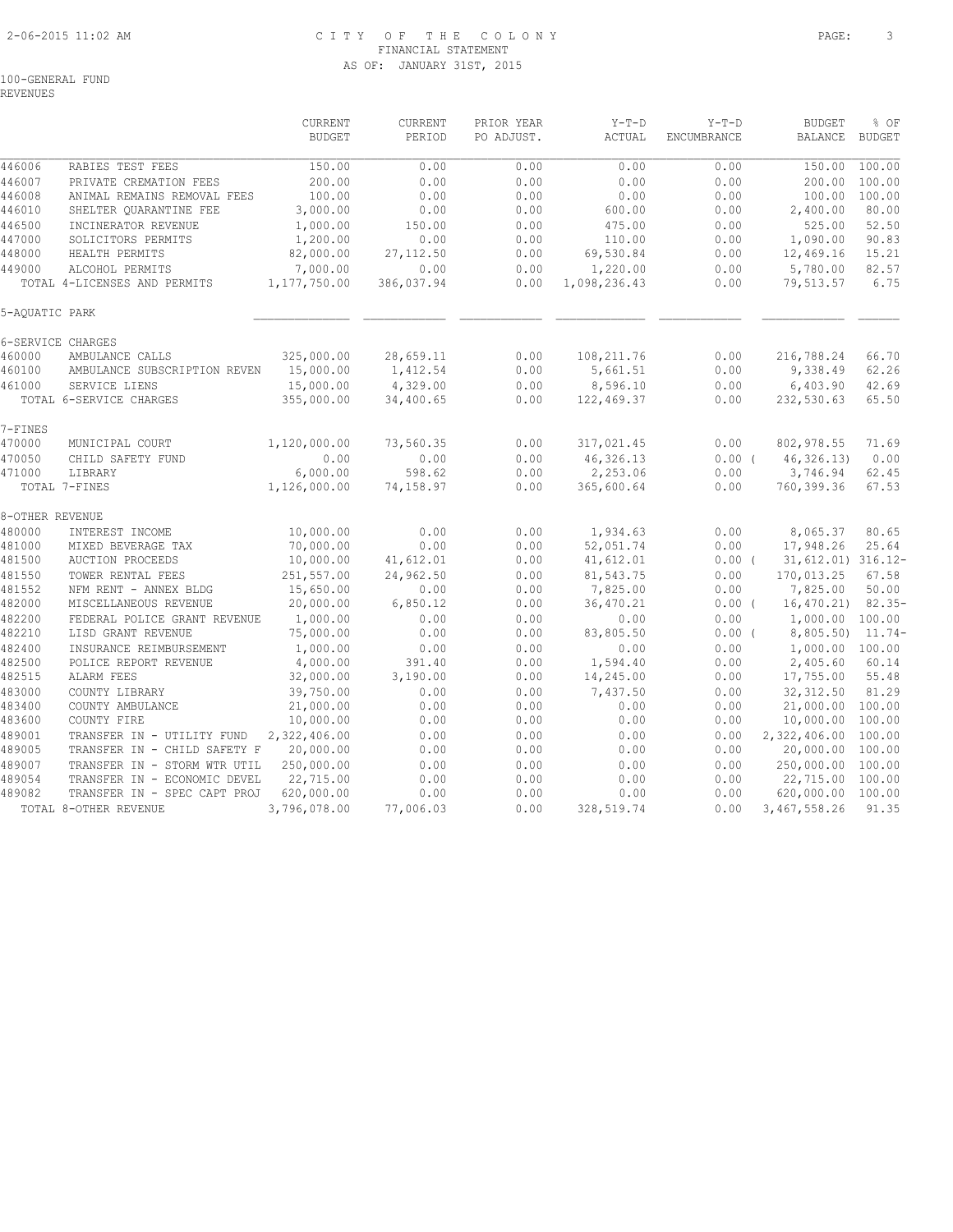## 2-06-2015 11:02 AM C I T Y O F T H E C O L O N Y PAGE: 4 FINANCIAL STATEMENT AS OF: JANUARY 31ST, 2015

|                      | CURRENT<br>BUDGET | CURRENT<br>PERIOD | PRIOR YEAR<br>PO ADJUST. | Y-T-D<br>ACTUAL           | $Y-T-D$<br>ENCUMBRANCE | BUDGET<br>BALANCE BUDGET               | 8 OF |
|----------------------|-------------------|-------------------|--------------------------|---------------------------|------------------------|----------------------------------------|------|
| ** TOTAL REVENUES ** | 25, 221, 589.00   | 753,691.01        |                          | $0.00 \quad 4,549,393.39$ |                        | $0.00 \quad 20,672,195.61 \quad 81.96$ |      |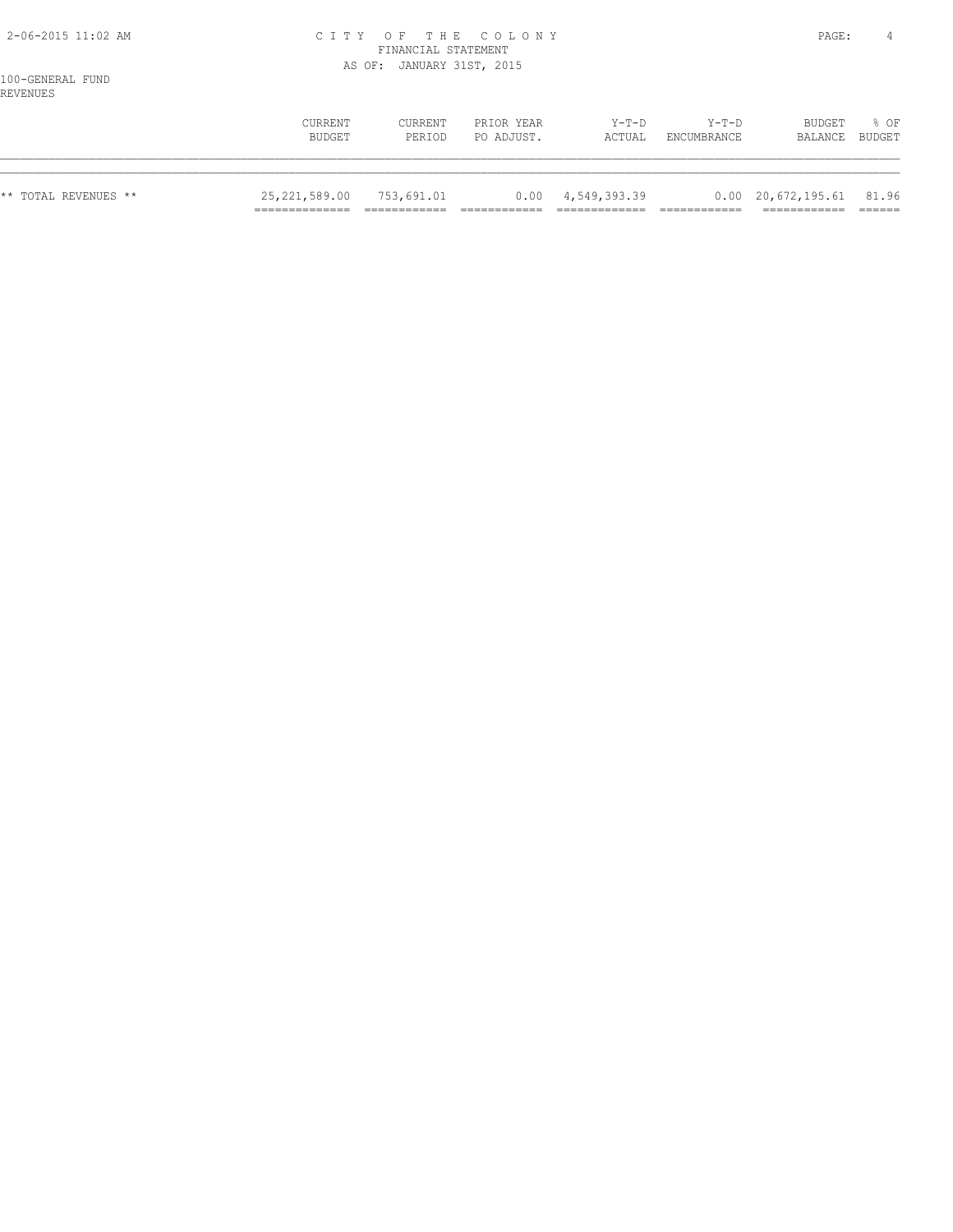# 2-06-2015 11:02 AM C I T Y O F T H E C O L O N Y PAGE: 5 FINANCIAL STATEMENT AS OF: JANUARY 31ST, 2015

|                                                      | CURRENT<br><b>BUDGET</b> | CURRENT<br>PERIOD | PRIOR YEAR<br>PO ADJUST. | $Y-T-D$<br>ACTUAL    | $Y-T-D$<br>ENCUMBRANCE | <b>BUDGET</b><br><b>BALANCE</b> | % OF<br>BUDGET |
|------------------------------------------------------|--------------------------|-------------------|--------------------------|----------------------|------------------------|---------------------------------|----------------|
|                                                      |                          |                   |                          |                      |                        |                                 |                |
| 61-PERSONNEL SERVICES<br>611-6110 SALARIES           | 510,786.00               | 19,749.06         | 0.00                     | 217,406.20           | 0.00                   | 293, 379.80                     | 57.44          |
| 611-6111 SALARIES, OVERTIME                          | 100.00                   | 0.00              | 0.00                     | 0.00                 | 0.00                   | 100.00                          | 100.00         |
| 611-6112 PART-TIME, TEMPORARY                        | 0.00                     | 0.00              | 0.00                     | 1,305.00             | 0.00(                  | 1, 305.00                       | 0.00           |
| 611-6114 HOSPITALIZATION INSURANCE                   | 40,235.00                | 4,642.03          | 0.00                     | 17,679.31            | 0.00                   | 22,555.69                       | 56.06          |
| 611-6115 SOCIAL SECURITY TAXES                       | 41,825.00                | 7,245.03          | 0.00                     | 12,675.89            | 0.00                   | 29,149.11                       | 69.69          |
| 611-6116 WORKERS' COMPENSATION                       | 600.00                   | 0.00              | 0.00                     | 0.00                 | 0.00                   | 600.00                          | 100.00         |
| 611-6117 RETIREMENT CONTRIBUTIONS                    | 64,074.00                | 8,166.69          | 0.00                     | 35, 522.48           | 0.00                   | 28,551.52                       | 44.56          |
| 611-6120 PRIVATE AUTO ALLOWANCE                      | 12,000.00                | 1,384.62          | 0.00                     | 6,230.79             | 0.00                   | 5,769.21                        | 48.08          |
| 611-6125 EDUCATION & TRAINING                        | 2,000.00                 | 0.00              | 0.00                     | 44.00                | 0.00                   | 1,956.00                        | 97.80          |
| 611-6126 TRAVEL EXPENSE                              | 5,000.00                 | 1,042.03          | 0.00                     | 2,275.68             | 0.00                   | 2,724.32                        | 54.49          |
| 611-6127 DUES AND MEMBERSHIPS                        | 20,500.00                | 15,075.00         | 0.00                     | 20,977.52            | $0.00$ (               | $477.52$ )                      | $2.33-$        |
| TOTAL 61-PERSONNEL SERVICES                          | 697,120.00               | 57,304.46         | 0.00                     | 314, 116.87          | 0.00                   | 383,003.13                      | 54.94          |
| 62-CONTRACTUAL SERVICES                              |                          |                   |                          |                      |                        |                                 |                |
| 611-6210 PROFESSIONAL SERVICES                       | 60,000.00                | 5,000.00          | 0.00                     | 15,000.00            | 0.00                   | 45,000.00                       | 75.00          |
| 611-6235 PRINTING SERVICES                           | 125.00                   | 19.45             | 0.00                     | 19.45                | 0.00                   | 105.55                          | 84.44          |
| 611-6244 TELEPHONE SERVICE                           | 4,000.00                 | 393.62            | 0.00                     | 1,342.15             | 0.00                   | 2,657.85                        | 66.45          |
| TOTAL 62-CONTRACTUAL SERVICES                        | 64,125.00                | 5,413.07          | 0.00                     | 16,361.60            | 0.00                   | 47,763.40                       | 74.48          |
| 63-SUPPLIES                                          |                          |                   |                          |                      |                        |                                 |                |
| 611-6310 OFFICE SUPPLIES                             | 1,200.00                 | 539.98            | 0.00                     | 663.38               | 0.00                   | 536.62                          | 44.72          |
| 611-6311 COPIER SUPPLIES                             | 200.00                   | 0.00              | 0.00                     | 0.00                 | 0.00                   | 200.00                          | 100.00         |
| 611-6312 COMPUTER SUPPLIES                           | 500.00                   | 0.00              | 0.00                     | 0.00                 | 0.00                   | 500.00                          | 100.00         |
| 611-6320 POSTAGE                                     | 100.00                   | 0.00              | 0.00                     | 5.45                 | 0.00                   | 94.55                           | 94.55          |
| 611-6330 BOOKS AND PERIODICALS                       | 200.00                   | 0.00              | 0.00                     | 0.00                 | 0.00                   | 200.00                          | 100.00         |
| 611-6340 FUEL & LUBRICANTS                           | 0.00                     | 60.70             | 0.00                     | 319.85               | 0.00(                  | 319.85                          | 0.00           |
| 611-6390 MISCELLANEOUS SUPPLIES<br>TOTAL 63-SUPPLIES | 12,000.00<br>14,200.00   | 211.17<br>811.85  | 0.00<br>0.00             | 3,354.16<br>4,342.84 | 0.00<br>0.00           | 8,645.84<br>9,857.16            | 72.05<br>69.42 |
| 64-MAINTENANCE                                       |                          |                   |                          |                      |                        |                                 |                |
|                                                      |                          |                   |                          |                      |                        |                                 |                |
| 66-CAPITAL OUTLAY                                    |                          |                   |                          |                      |                        |                                 |                |
| 67-OVERHEAD ALLOCATION                               |                          |                   |                          |                      |                        |                                 |                |
| 68-SUNDRY CHARGES                                    |                          |                   |                          |                      |                        |                                 |                |
| TOTAL 611 - GENERAL ADMIN                            | 775,445.00               | 63,529.38         | 0.00                     | 334,821.31           | 0.00                   | 440,623.69                      | 56.82          |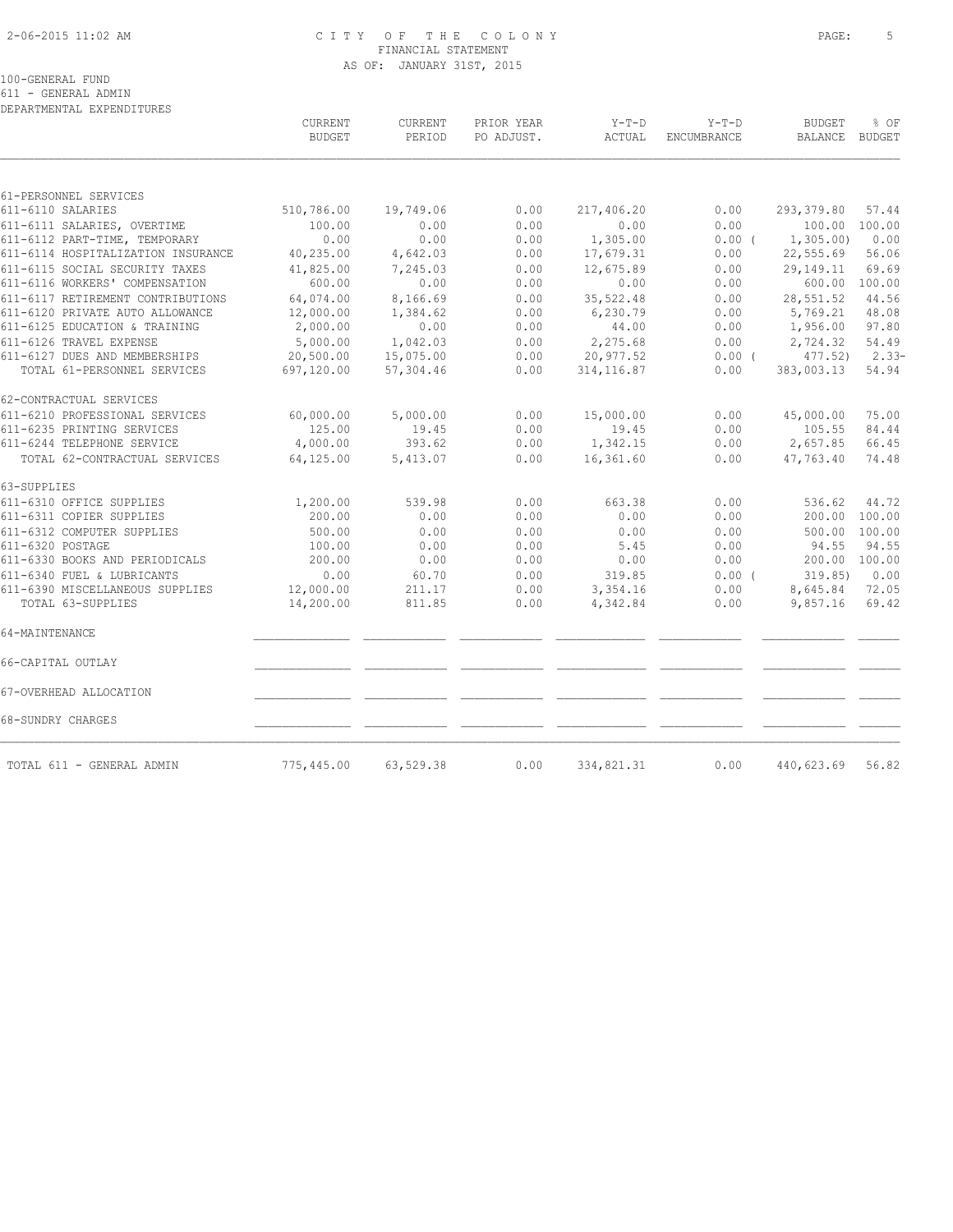# 2-06-2015 11:02 AM C I T Y O F T H E C O L O N Y PAGE: 6 FINANCIAL STATEMENT AS OF: JANUARY 31ST, 2015

### 100-GENERAL FUND

612 - COMMUNITY IMAGE

DEPARTMENTAL EXPENDITURES

|                                      | CURRENT<br><b>BUDGET</b> | <b>CURRENT</b><br>PERIOD | PRIOR YEAR<br>PO ADJUST. | $Y-T-D$<br>ACTUAL | $Y-T-D$<br>ENCUMBRANCE | <b>BUDGET</b><br><b>BALANCE</b> | % OF<br>BUDGET |
|--------------------------------------|--------------------------|--------------------------|--------------------------|-------------------|------------------------|---------------------------------|----------------|
|                                      |                          |                          |                          |                   |                        |                                 |                |
| 61-PERSONNEL SERVICES                |                          |                          |                          |                   |                        |                                 |                |
| 612-6110 SALARIES                    | 255,477.00               | 20,387.50                | 0.00                     | 94,165.55         | 0.00                   | 161, 311.45                     | 63.14          |
| 612-6111 SALARIES, OVERTIME          | 800.00                   | 0.00                     | 0.00                     | 204.08            | 0.00                   | 595.92                          | 74.49          |
| 612-6114 HOSPITALIZATION INSURANCE   | 40,235.00                | 3,299.32                 | 0.00                     | 12,536.26         | 0.00                   | 27,698.74                       | 68.84          |
| 612-6115 SOCIAL SECURITY TAXES       | 20,500.00                | 2,197.74                 | 0.00                     | 6,735.86          | 0.00                   | 13,764.14                       | 67.14          |
| 612-6116 WORKERS' COMPENSATION       | 1,250.00                 | 0.00                     | 0.00                     | 0.00              | 0.00                   | 1,250.00                        | 100.00         |
| 612-6117 RETIREMENT CONTRIBUTIONS    | 32,220.00                | 2,574.96                 | 0.00                     | 11,737.19         | 0.00                   | 20,482.81                       | 63.57          |
| 612-6118 UNIFORMS                    | 500.00                   | 0.00                     | 0.00                     | 0.00              | 0.00                   | 500.00                          | 100.00         |
| 612-6125 EDUCATION & TRAINING        | 2,100.00                 | 0.00                     | 0.00                     | 60.00             | 0.00                   | 2,040.00                        | 97.14          |
| 612-6126 TRAVEL EXPENSE              | 1,400.00                 | 0.00                     | 0.00                     | 610.10            | 0.00                   | 789.90                          | 56.42          |
| 612-6127 DUES & MEMBERSHIPS          | 1,200.00                 | 404.90                   | 0.00                     | 459.90            | 0.00                   | 740.10                          | 61.68          |
| TOTAL 61-PERSONNEL SERVICES          | 355,682.00               | 28,864.42                | 0.00                     | 126,508.94        | 0.00                   | 229, 173.06                     | 64.43          |
| 62-CONTRACTUAL SERVICES              |                          |                          |                          |                   |                        |                                 |                |
| 612-6213 CONTRACTUAL SERVICES        | 32,000.00                | 498.50                   | 0.00                     | 4,200.82          | 0.00                   | 27,799.18                       | 86.87          |
| 612-6235 PRINTING SERVICE            | 1,000.00                 | 8.88                     | 0.00                     | 936.21            | 0.00                   | 63.79                           | 6.38           |
| 612-6244 TELEPHONE SERVICE           | 2,200.00                 | 57.29                    | 0.00                     | 513.78            | 0.00                   | 1,686.22                        | 76.65          |
| 612-6275 EQUIPMENT RENTAL            | 1,000.00                 | 0.00                     | 0.00                     | 0.00              | 0.00                   | 1,000.00 100.00                 |                |
| TOTAL 62-CONTRACTUAL SERVICES        | 36,200.00                | 564.67                   | 0.00                     | 5,650.81          | 0.00                   | 30,549.19                       | 84.39          |
| 63-SUPPLIES                          |                          |                          |                          |                   |                        |                                 |                |
| 612-6310 OFFICE SUPPLIES             | 600.00                   | 0.00                     | 0.00                     | 0.00              | 0.00                   |                                 | 600.00 100.00  |
| 612-6311 COPIER SUPPLIES             | 1,200.00                 | 0.00                     | 0.00                     | 0.00              | 0.00                   | 1,200.00 100.00                 |                |
| 612-6312 COMPUTER SUPPLIES           | 300.00                   | 0.00                     | 0.00                     | 0.00              | 0.00                   |                                 | 300.00 100.00  |
| 612-6320 POSTAGE                     | 6,500.00                 | 0.00                     | 0.00                     | 819.76            | 0.00                   | 5,680.24                        | 87.39          |
| 612-6322 SMALL TOOLS                 | 200.00                   | 0.00                     | 0.00                     | 0.00              | 0.00                   | 200.00                          | 100.00         |
| 612-6330 BOOKS & PERIODICALS         | 150.00                   | 0.00                     | 0.00                     | 0.00              | 0.00                   |                                 | 150.00 100.00  |
| 612-6340 FUEL AND LUBRICANTS         | 4,300.00                 | 141.49                   | 0.00                     | 530.44            | 0.00                   | 3,769.56                        | 87.66          |
| 612-6390 MISCELLANEOUS SUPPLIES      | 500.00                   | 0.00                     | 0.00                     | 72.07             | 0.00                   | 427.93                          | 85.59          |
| TOTAL 63-SUPPLIES                    | 13,750.00                | 141.49                   | 0.00                     | 1,422.27          | 0.00                   | 12,327.73                       | 89.66          |
| 64-MAINTENANCE                       |                          |                          |                          |                   |                        |                                 |                |
| 612-6430 MAINTENANCE - OFC EOUIPMENT | 18,500.00                | 0.00                     | 0.00                     | 17,500.00         | 0.00                   | 1,000.00                        | 5.41           |
| 612-6431 MAINTENANCE - GIS           | 2,500.00                 | 0.00                     | 0.00                     | 2,500.00          | 0.00                   | 0.00                            | 0.00           |
| TOTAL 64-MAINTENANCE                 | 21,000.00                | 0.00                     | 0.00                     | 20,000.00         | 0.00                   | 1,000.00                        | 4.76           |
| 66-CAPITAL OUTLAY                    |                          |                          |                          |                   |                        |                                 |                |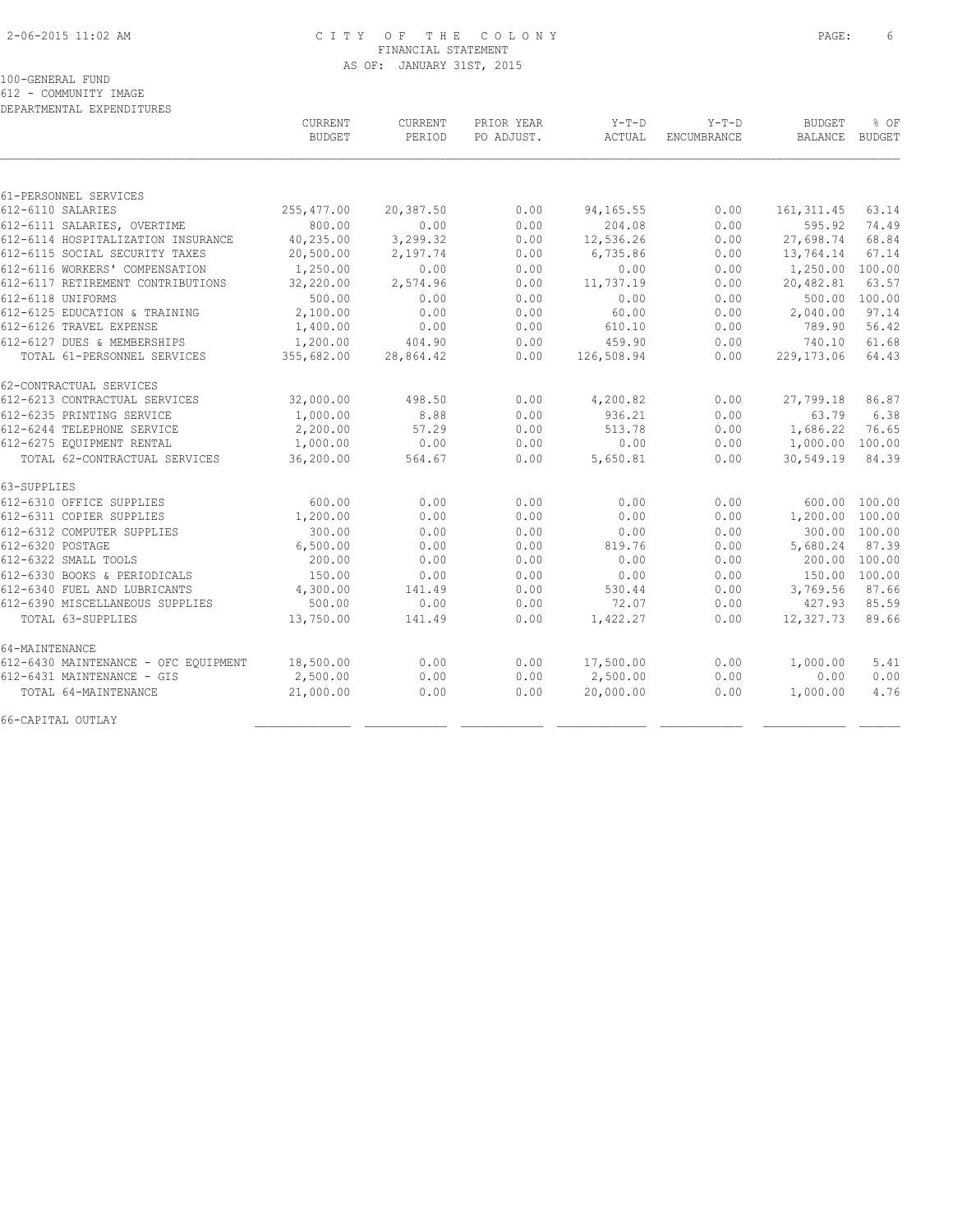# 2-06-2015 11:02 AM C I T Y O F T H E C O L O N Y PAGE: 7 FINANCIAL STATEMENT

| 100-GENERAL FUND                                   |                   | AS OF: JANUARY 31ST, 2015 |                          |                 |                      |                   |                |
|----------------------------------------------------|-------------------|---------------------------|--------------------------|-----------------|----------------------|-------------------|----------------|
| 612 - COMMUNITY IMAGE<br>DEPARTMENTAL EXPENDITURES |                   |                           |                          |                 |                      |                   |                |
|                                                    | CURRENT<br>BUDGET | CURRENT<br>PERIOD         | PRIOR YEAR<br>PO ADJUST. | Y-T-D<br>ACTUAL | Y-T-D<br>ENCUMBRANCE | BUDGET<br>BALANCE | % OF<br>BUDGET |
| 67-OVERHEAD ALLOCATION                             |                   |                           |                          |                 |                      |                   |                |
| 68-SUNDRY CHARGES                                  |                   |                           |                          |                 |                      |                   |                |
| TOTAL 612 - COMMUNITY IMAGE                        | 426,632.00        | 29,570.58                 | 0.00                     | 153,582.02      | 0.00                 | 273,049.98        | 64.00          |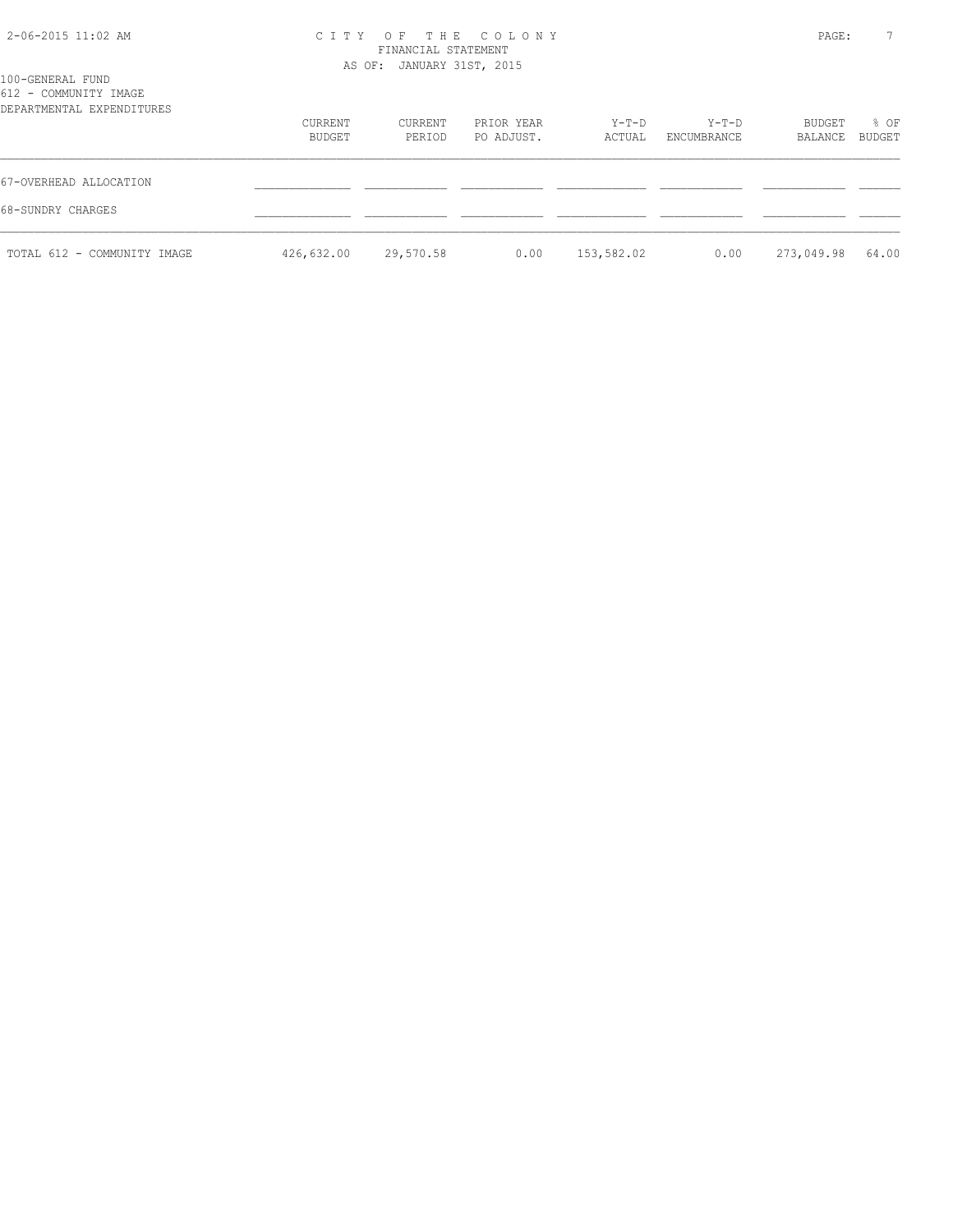# 2-06-2015 11:02 AM C I T Y O F T H E C O L O N Y PAGE: 8 FINANCIAL STATEMENT AS OF: JANUARY 31ST, 2015

100-GENERAL FUND

615 - FLEET SERVICES DEPARTMENTAL EXPENDITURES

|                                       | CURRENT<br><b>BUDGET</b> | CURRENT<br>PERIOD | PRIOR YEAR<br>PO ADJUST. | $Y-T-D$<br>ACTUAL | $Y-T-D$<br>ENCUMBRANCE | <b>BUDGET</b><br><b>BALANCE</b> | % OF<br>BUDGET |
|---------------------------------------|--------------------------|-------------------|--------------------------|-------------------|------------------------|---------------------------------|----------------|
|                                       |                          |                   |                          |                   |                        |                                 |                |
| 61-PERSONNEL SERVICES                 |                          |                   |                          |                   |                        |                                 |                |
| 615-6110 SALARIES                     | 237,652.00               | 18,704.80         | 0.00                     | 95,031.50         | 0.00                   | 142,620.50                      | 60.01          |
| 615-6111 SALARIES, OVERTIME           | 2,000.00                 | 451.76            | 0.00                     | 2,618.15          | 0.00(                  | 618.15                          | $30.91 -$      |
| 615-6111-SALARIES, OVERTIME - FIRE    | 400.00                   | 0.00              | 0.00                     | 0.00              | 0.00                   |                                 | 400.00 100.00  |
| 615-6112 PART-TIME TEMPORARY          | 2,000.00                 | 0.00              | 0.00                     | 0.00              | 0.00                   | 2,000.00 100.00                 |                |
| 615-6114 HOSPITALIZATION INSURANCE    | 40,235.00                | 3,288.67          | 0.00                     | 13,752.14         | 0.00                   | 26,482.86                       | 65.82          |
| 615-6115 SOCIAL SECURITY TAXES        | 19,010.00                | 2,121.37          | 0.00                     | 7,255.81          | 0.00                   | 11,754.19                       | 61.83          |
| 615-6116 WORKERS' COMPENSATION        | 5,000.00                 | 0.00              | 0.00                     | 0.00              | 0.00                   | 5,000.00 100.00                 |                |
| 615-6117 RETIREMENT CONTRIBUTIONS     | 30,376.00                | 2,419.47          | 0.00                     | 12, 151. 13       | 0.00                   | 18,224.87                       | 60.00          |
| 615-6118 UNIFORMS                     | 500.00                   | 42.42             | 0.00                     | 211.79            | 0.00                   | 288.21                          | 57.64          |
| 615-6125 EDUCATION & TRAINING         | 1,500.00                 | 0.00              | 0.00                     | 61.00             | 0.00                   | 1,439.00                        | 95.93          |
| 615-6126 TRAVEL EXPENSE               | 500.00                   | 0.00              | 0.00                     | 0.00              | 0.00                   |                                 | 500.00 100.00  |
| TOTAL 61-PERSONNEL SERVICES           | 339,173.00               | 27,028.49         | 0.00                     | 131,081.52        | 0.00                   | 208,091.48                      | 61.35          |
| 62-CONTRACTUAL SERVICES               |                          |                   |                          |                   |                        |                                 |                |
| 615-6213 CONTRACTUAL SERVICES         | 3,000.00                 | 61.62             | 0.00                     | 848.10            | 0.00                   | 2,151.90                        | 71.73          |
| 615-6244 TELEPHONE SERVICES           | 1,500.00                 | 119.07            | 0.00                     | 357.20            | 0.00                   | 1,142.80                        | 76.19          |
| 615-6275 EQUIPMENT RENTAL             | 600.00                   | 0.00              | 0.00                     | 0.00              | 0.00                   | 600.00                          | 100.00         |
| TOTAL 62-CONTRACTUAL SERVICES         | 5,100.00                 | 180.69            | 0.00                     | 1,205.30          | 0.00                   | 3,894.70                        | 76.37          |
| 63-SUPPLIES                           |                          |                   |                          |                   |                        |                                 |                |
| 615-6310 OFFICE SUPPLIES              | 750.00                   | 0.00              | 0.00                     | 0.00              | 0.00                   |                                 | 750.00 100.00  |
| 615-6312 COMPUTER SUPPLIES            | 300.00                   | 0.00              | 0.00                     | 0.00              | 0.00                   | 300.00                          | 100.00         |
| 615-6313 JANITORIAL SUPPLIES          | 300.00                   | 0.00              | 0.00                     | 0.00              | 0.00                   |                                 | 300.00 100.00  |
| 615-6320 POSTAGE                      | 100.00                   | 0.00              | 0.00                     | 18.24             | 0.00                   | 81.76                           | 81.76          |
| 615-6322 SMALL TOOLS                  | 4,500.00                 | 0.00              | 0.00                     | 474.01            | 0.00                   | 4,025.99                        | 89.47          |
| 615-6322-SMALL TOOLS - FIRE           | $900.00$ (               | 177.46)           | 0.00(                    | 177.46            | 0.00                   | 1,077.46 119.72                 |                |
| 615-6330 BOOKS & PERIODICALS          | 1,000.00                 | 0.00              | 0.00                     | 0.00              | 0.00                   | 1,000.00 100.00                 |                |
| 615-6340 FUEL AND LUBRICANTS          | 38,000.00                | 52.39             | 0.00                     | 5,576.03          | 16,922.60              | 15,501.37                       | 40.79          |
| 615-6340-FUEL - FIRE                  | 57,000.00                | 2,126.27          | 0.00                     | 5,650.53          | 39,581.67              | 11,767.80                       | 20.65          |
| 615-6345 CHEMICALS                    | 600.00                   | 0.00              | 0.00                     | 345.79            | 0.00                   | 254.21                          | 42.37          |
| 615-6346 COMPRESSED GASES             | 300.00                   | 0.00              | 0.00                     | 107.64            | 0.00                   | 192.36                          | 64.12          |
| 615-6360 MEDICAL SUPPLIES             | 100.00                   | 0.00              | 0.00                     | 0.00              | 0.00                   |                                 | 100.00 100.00  |
| 615-6390 MISCELLANEOUS SUPPLIES       | 2,000.00                 | 11.48             | 0.00                     | 333.18            | 0.00                   | 1,666.82                        | 83.34          |
| TOTAL 63-SUPPLIES                     | 105,850.00               | 2,012.68          | 0.00                     | 12,327.96         | 56,504.27              | 37,017.77                       | 34.97          |
| 64-MAINTENANCE                        |                          |                   |                          |                   |                        |                                 |                |
| 615-6410 BUILDING MAINTENANCE         | 500.00                   | 0.00              | 0.00                     | 0.00              | 0.00                   | 500.00                          | 100.00         |
| 615-6430 OFFICE EQUIPMENT MAINTENANCE | 300.00                   | 0.00              | 0.00                     | 0.00              | 0.00                   |                                 | 300.00 100.00  |
| 615-6440 VEHICLE MAINTENANCE          | 100,000.00               | 5,314.86          | 0.00                     | 24,883.64         | 0.00                   | 75, 116.36                      | 75.12          |
| 615-6440-VEHICLE MAINT - FIRE         | 75,000.00                | 13, 413. 43       | 0.00                     | 22,498.96         | 0.00                   | 52,501.04                       | 70.00          |
| 615-6470 OTHER EQUIPMENT MAINTENANCE  | 40,000.00                | 662.49            | 0.00                     | 6,588.81          | 0.00                   | 33, 411.19                      | 83.53          |
| TOTAL 64-MAINTENANCE                  | 215,800.00               | 19,390.78         | 0.00                     | 53, 971.41        | 0.00                   | 161,828.59                      | 74.99          |
|                                       |                          |                   |                          |                   |                        |                                 |                |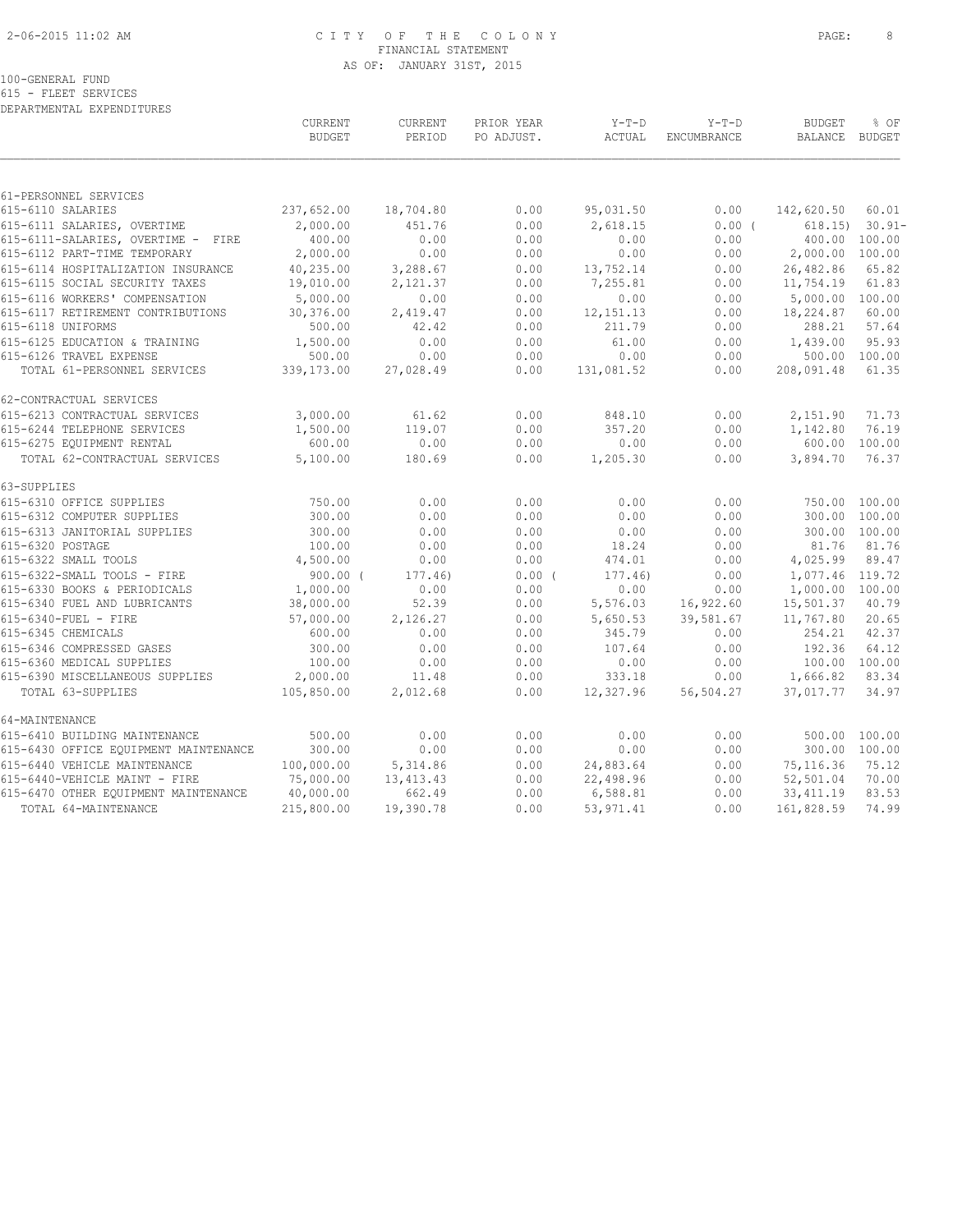# 2-06-2015 11:02 AM C I T Y O F T H E C O L O N Y PAGE: 9 FINANCIAL STATEMENT

|                                                                       |                   | AS OF: JANUARY 31ST, 2015 |                          |                 |                        |                   |                |
|-----------------------------------------------------------------------|-------------------|---------------------------|--------------------------|-----------------|------------------------|-------------------|----------------|
| 100-GENERAL FUND<br>615 - FLEET SERVICES<br>DEPARTMENTAL EXPENDITURES |                   |                           |                          |                 |                        |                   |                |
|                                                                       | CURRENT<br>BUDGET | CURRENT<br>PERIOD         | PRIOR YEAR<br>PO ADJUST. | Y-T-D<br>ACTUAL | $Y-T-D$<br>ENCUMBRANCE | BUDGET<br>BALANCE | % OF<br>BUDGET |
| 65-NON-CAPITAL                                                        |                   |                           |                          |                 |                        |                   |                |
| 66-CAPITAL OUTLAY                                                     |                   |                           |                          |                 |                        |                   |                |
| 67-OVERHEAD ALLOCATION                                                |                   |                           |                          |                 |                        |                   |                |
| TOTAL 615 - FLEET SERVICES                                            | 665,923.00        | 48,612.64                 | 0.00                     | 198,586.19      | 56,504.27              | 410,832.54        | 61.69          |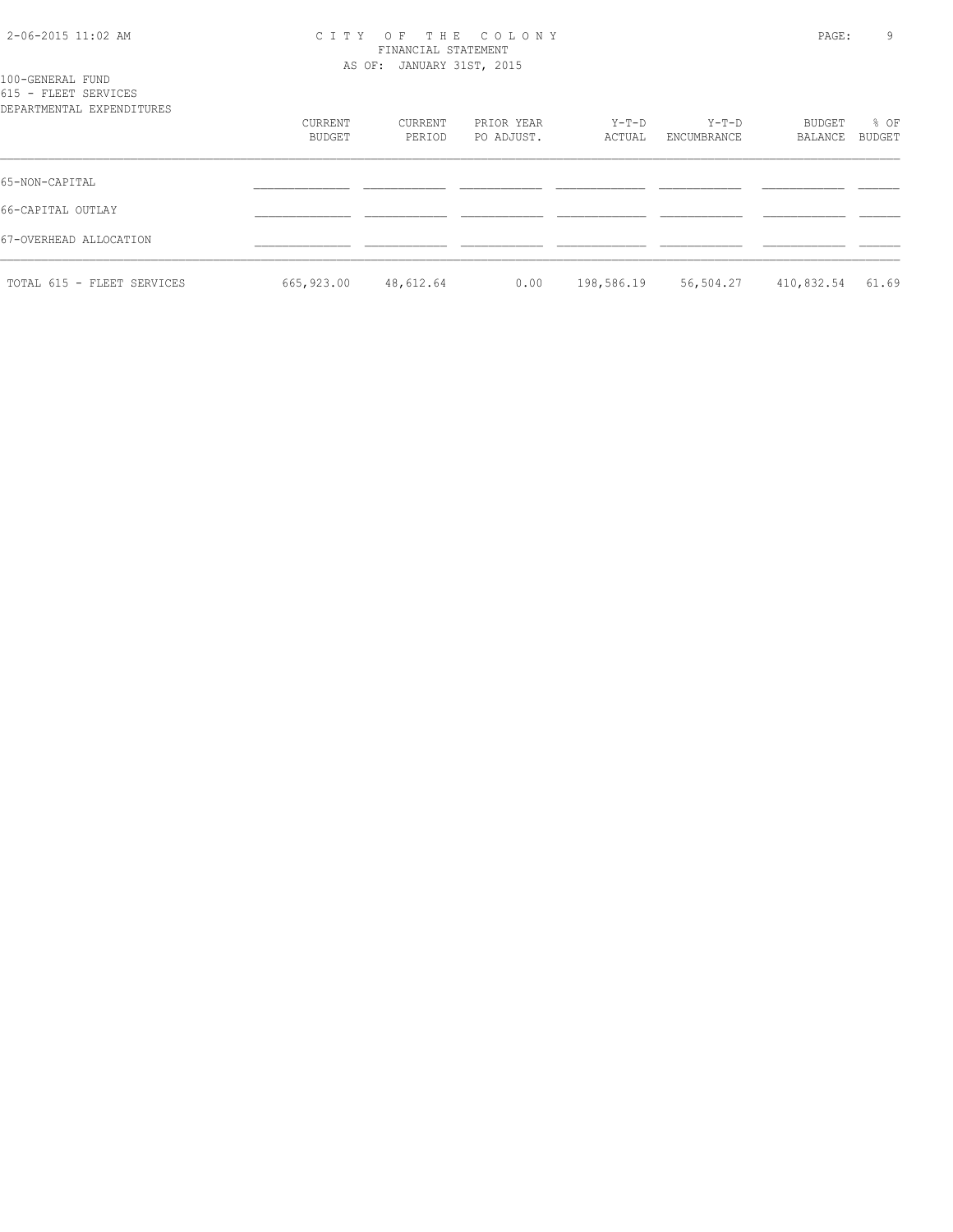# 2-06-2015 11:02 AM C I T Y O F T H E C O L O N Y PAGE: 10 FINANCIAL STATEMENT AS OF: JANUARY 31ST, 2015

100-GENERAL FUND

620 - CITY SECRETARY

| DEPARTMENTAL EXPENDITURES                                |                          |                          |                          |                   |                               |                                 |                |
|----------------------------------------------------------|--------------------------|--------------------------|--------------------------|-------------------|-------------------------------|---------------------------------|----------------|
|                                                          | CURRENT<br><b>BUDGET</b> | <b>CURRENT</b><br>PERIOD | PRIOR YEAR<br>PO ADJUST. | $Y-T-D$<br>ACTUAL | $Y-T-D$<br><b>ENCUMBRANCE</b> | <b>BUDGET</b><br><b>BALANCE</b> | % OF<br>BUDGET |
|                                                          |                          |                          |                          |                   |                               |                                 |                |
| 61-PERSONNEL SERVICES                                    |                          |                          |                          |                   |                               |                                 |                |
| 620-6110 SALARIES                                        | 182,666.00               | 14,485.10                | 0.00                     | 69,762.30         | 0.00                          | 112,903.70                      | 61.81          |
| 620-6111 SALARIES, OVERTIME                              | 500.00                   | 0.00                     | 0.00                     | 0.00              | 0.00                          | 500.00                          | 100.00         |
| 620-6112 PART-TIME, TEMPORARY                            | 0.00                     | 1,267.41                 | 0.00                     | 5,703.37          | 0.00(                         | 5,703.37                        | 0.00           |
| 620-6114 HOSPITALIZATION INSURANCE                       | 24,141.00                | 2,000.12                 | 0.00                     | 7,614.29          | 0.00                          | 16,526.71                       | 68.46          |
| 620-6115 SOCIAL SECURITY TAXES                           | 14,613.00                | 1,734.36                 | 0.00                     | 5,548.24          | 0.00                          | 9,064.76                        | 62.03          |
| 620-6116 WORKERS' COMPENSATION                           | 600.00                   | 0.00                     | 0.00                     | 0.00              | 0.00                          | 600.00                          | 100.00         |
| 620-6117 RETIREMENT CONTRIBUTIONS                        | 23,024.00                | 1,829.48                 | 0.00                     | 8,703.18          | 0.00                          | 14,320.82                       | 62.20          |
| 620-6125 EDUCATION & TRAINING<br>620-6126 TRAVEL EXPENSE | 3,000.00<br>3,200.00     | 20.00<br>37.60           | 0.00<br>0.00             | 320.00<br>663.22  | 0.00<br>0.00                  | 2,680.00<br>2,536.78            | 89.33<br>79.27 |
| 620-6127 DUES AND MEMBERSHIPS                            | 450.00                   | 0.00                     | 0.00                     | 250.00            | 0.00                          | 200.00                          | 44.44          |
| TOTAL 61-PERSONNEL SERVICES                              | 252,194.00               | 21,374.07                | 0.00                     | 98,564.60         | 0.00                          | 153,629.40                      | 60.92          |
|                                                          |                          |                          |                          |                   |                               |                                 |                |
| 62-CONTRACTUAL SERVICES                                  |                          |                          |                          |                   |                               |                                 |                |
| 620-6213 CONTRACTUAL SERVICES                            | 18,000.00                | 701.06                   | 0.00                     | 2,133.48          | 0.00                          | 15,866.52                       | 88.15          |
| 620-6222 ELECTION EXPENSE                                | 6,000.00                 | 12.89                    | 0.00                     | 16, 147.63        | 0.00(                         | $10, 147.63)$ $169.13-$         |                |
| 620-6236 ADVERTISING AND NOTICES                         | 18,500.00                | 1,143.00                 | 0.00                     | 4,261.78          | 0.00                          | 14,238.22                       | 76.96          |
| TOTAL 62-CONTRACTUAL SERVICES                            | 42,500.00                | 1,856.95                 | 0.00                     | 22,542.89         | 0.00                          | 19,957.11                       | 46.96          |
| 63-SUPPLIES                                              |                          |                          |                          |                   |                               |                                 |                |
| 620-6310 OFFICE SUPPLIES                                 | 500.00                   | 188.99                   | 0.00                     | 397.39            | 0.00                          | 102.61                          | 20.52          |
| 620-6311 COPIER SUPPLIES                                 | 400.00                   | 0.00                     | 0.00                     | 0.00              | 0.00                          | 400.00                          | 100.00         |
| 620-6312 COMPUTER SUPPLIES                               | 150.00                   | 45.30                    | 0.00                     | 45.30             | 0.00                          | 104.70                          | 69.80          |
| 620-6320 POSTAGE                                         | 300.00                   | 0.00                     | 0.00                     | 42.70             | 0.00                          | 257.30                          | 85.77          |
| 620-6330 BOOKS AND PERIODICALS                           | 350.00                   | 0.00                     | 0.00                     | 84.00             | 0.00                          | 266.00                          | 76.00          |
| 620-6335 AWARDS                                          | 6,600.00                 | 0.00                     | 0.00                     | 625.00            | 0.00                          | 5,975.00                        | 90.53          |
| 620-6390 MISCELLANEOUS SUPPLIES                          | 250.00                   | 0.00                     | 0.00                     | 58.24             | 0.00                          | 191.76                          | 76.70          |
| TOTAL 63-SUPPLIES                                        | 8,550.00                 | 234.29                   | 0.00                     | 1,252.63          | 0.00                          | 7,297.37                        | 85.35          |
| 64-MAINTENANCE                                           |                          |                          |                          |                   |                               |                                 |                |
| 620-6430 OFFICE EQUIPMENT - MAINT.                       | 5,450.00                 | 5,432.70                 | 0.00                     | 5,432.70          | 0.00                          | 17.30                           | 0.32           |
| TOTAL 64-MAINTENANCE                                     | 5,450.00                 | 5,432.70                 | 0.00                     | 5,432.70          | 0.00                          | 17.30                           | 0.32           |
| 66-CAPITAL OUTLAY                                        |                          |                          |                          |                   |                               |                                 |                |
|                                                          |                          |                          |                          |                   |                               |                                 |                |
| 67-OVERHEAD ALLOCATION                                   |                          |                          |                          |                   |                               |                                 |                |
| TOTAL 620 - CITY SECRETARY                               | 308,694.00               | 28,898.01                | 0.00                     | 127,792.82        | 0.00                          | 180,901.18                      | 58.60          |
|                                                          |                          |                          |                          |                   |                               |                                 |                |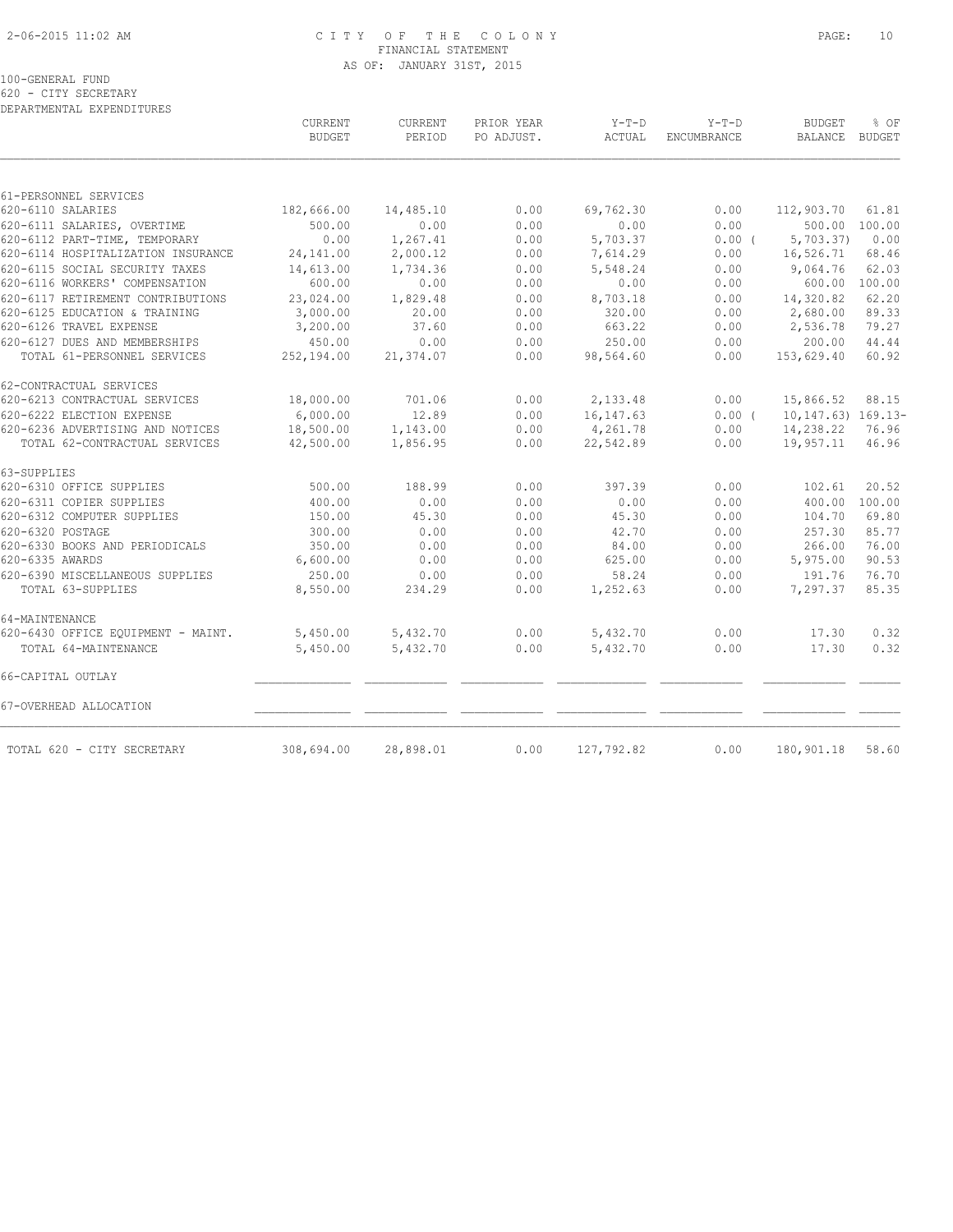# 2-06-2015 11:02 AM C I T Y O F T H E C O L O N Y PAGE: 11 FINANCIAL STATEMENT AS OF: JANUARY 31ST, 2015

100-GENERAL FUND

623 - CITY COUNCIL

| DEPARTMENTAL EXPENDITURES       |                          |                   |                          |                   |                        |                          |                       |
|---------------------------------|--------------------------|-------------------|--------------------------|-------------------|------------------------|--------------------------|-----------------------|
|                                 | CURRENT<br><b>BUDGET</b> | CURRENT<br>PERIOD | PRIOR YEAR<br>PO ADJUST. | $Y-T-D$<br>ACTUAL | $Y-T-D$<br>ENCUMBRANCE | <b>BUDGET</b><br>BALANCE | % OF<br><b>BUDGET</b> |
|                                 |                          |                   |                          |                   |                        |                          |                       |
| 61-PERSONNEL SERVICES           |                          |                   |                          |                   |                        |                          |                       |
| 623-6112 SALARIES, PART-TIME    | 8,400.00                 | 0.00              | 0.00                     | 2,300.00          | 0.00                   | 6,100.00                 | 72.62                 |
| 623-6115 SOCIAL SECURITY TAXES  | 680.00                   | 0.00              | 0.00                     | 175.95            | 0.00                   | 504.05                   | 74.13                 |
| 623-6118 UNIFORMS               | 200.00                   | 0.00              | 0.00                     | 0.00              | 0.00                   | 200.00                   | 100.00                |
| 623-6125 EDUCATION & TRAINING   | 500.00                   | 0.00              | 0.00                     | 0.00              | 0.00                   | 500.00                   | 100.00                |
| 623-6126 TRAVEL EXPENSE         | 2,400.00                 | 0.00              | 0.00                     | 99.00             | 0.00                   | 2,301.00                 | 95.88                 |
| TOTAL 61-PERSONNEL SERVICES     | 12,180.00                | 0.00              | 0.00                     | 2,574.95          | 0.00                   | 9,605.05                 | 78.86                 |
| 62-CONTRACTUAL SERVICES         |                          |                   |                          |                   |                        |                          |                       |
| 623-6235 PRINTING SERVICES      | 100.00                   | 0.00              | 0.00                     | 13.50             | 0.00                   | 86.50                    | 86.50                 |
| 623-6244 TELEPHONE SERVICE      | 2,000.00                 | 149.98            | 0.00                     | 569.58            | 0.00                   | 1,430.42                 | 71.52                 |
| TOTAL 62-CONTRACTUAL SERVICES   | 2,100.00                 | 149.98            | 0.00                     | 583.08            | 0.00                   | 1,516.92                 | 72.23                 |
| 63-SUPPLIES                     |                          |                   |                          |                   |                        |                          |                       |
| 623-6390 MISCELLANEOUS SUPPLIES | 3,800.00                 | 477.97            | 0.00                     | 1,295.65          | 0.00                   | 2,504.35                 | 65.90                 |
| TOTAL 63-SUPPLIES               | 3,800.00                 | 477.97            | 0.00                     | 1,295.65          | 0.00                   | 2,504.35                 | 65.90                 |
| 64-MAINTENANCE                  |                          |                   |                          |                   |                        |                          |                       |
| 66-CAPITAL OUTLAY               |                          |                   |                          |                   |                        |                          |                       |
| 67-OVERHEAD ALLOCATION          |                          |                   |                          |                   |                        |                          |                       |
| 68-SUNDRY CHARGES               |                          |                   |                          |                   |                        |                          |                       |
| 623-6845 GENERAL GOVERNMENT     | 19,725.00                | 0.00              | 0.00                     | 0.00              | 0.00                   | 19,725.00 100.00         |                       |
| TOTAL 68-SUNDRY CHARGES         | 19,725.00                | 0.00              | 0.00                     | 0.00              | 0.00                   | 19,725.00 100.00         |                       |
| TOTAL 623 - CITY COUNCIL        | 37,805.00                | 627.95            | 0.00                     | 4,453.68          | 0.00                   | 33, 351.32               | 88.22                 |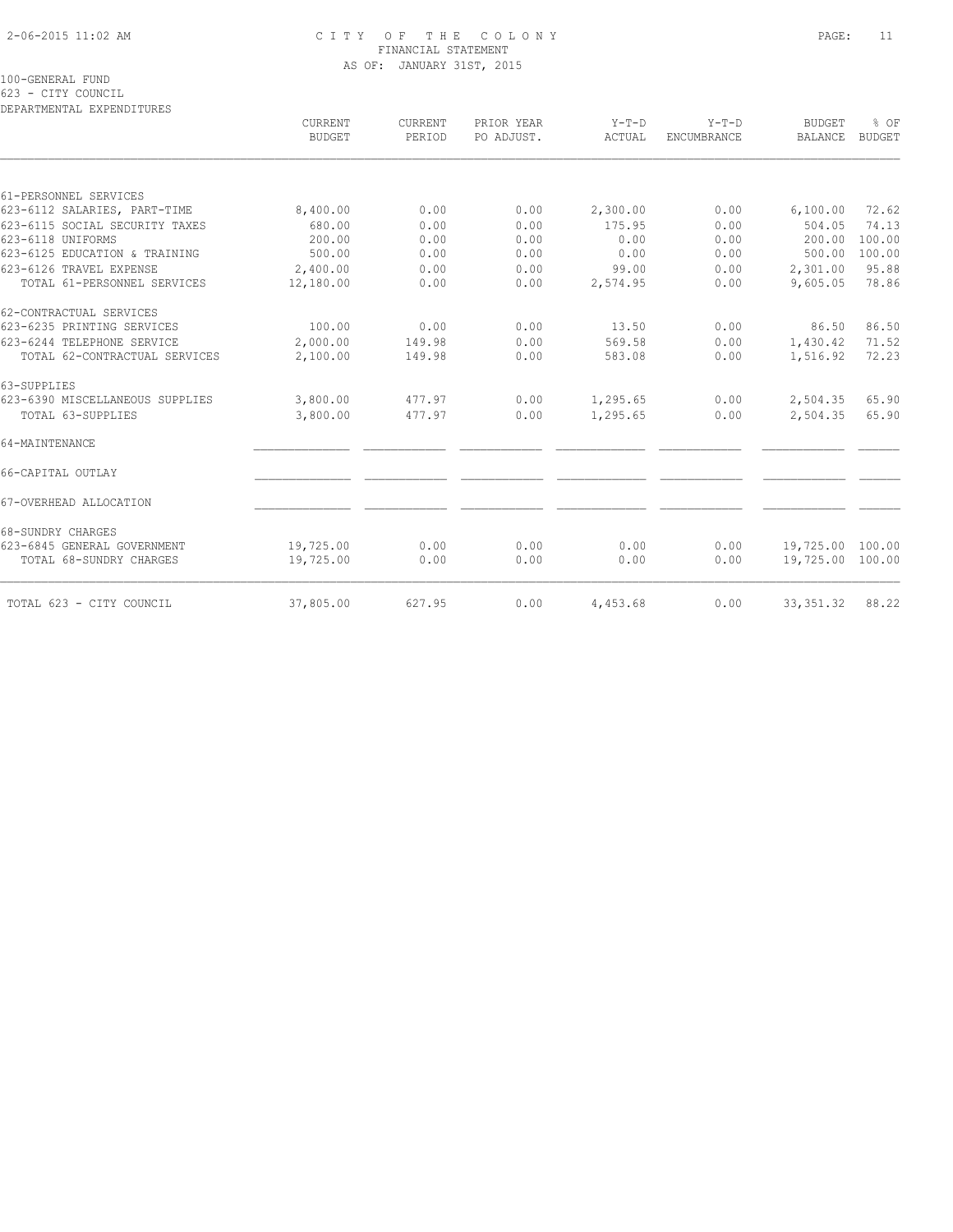# 2-06-2015 11:02 AM C I T Y O F T H E C O L O N Y PAGE: 12 FINANCIAL STATEMENT AS OF: JANUARY 31ST, 2015

100-GENERAL FUND

625 - HUMAN RESOURCES DEPARTMENTAL EXPENDITURES

|                                        | CURRENT<br><b>BUDGET</b> | CURRENT<br>PERIOD | PRIOR YEAR<br>PO ADJUST. | $Y-T-D$<br>ACTUAL | $Y-T-D$<br>ENCUMBRANCE | <b>BUDGET</b><br><b>BALANCE</b> | % OF<br><b>BUDGET</b> |
|----------------------------------------|--------------------------|-------------------|--------------------------|-------------------|------------------------|---------------------------------|-----------------------|
|                                        |                          |                   |                          |                   |                        |                                 |                       |
| 61-PERSONNEL SERVICES                  |                          |                   |                          |                   |                        |                                 |                       |
| 625-6110 SALARIES                      | 159,055.00               | 9,144.19          | 0.00                     | 27,963.99         | 0.00                   | 131,091.01                      | 82.42                 |
| 625-6111 SALARIES, OVERTIME            | 100.00                   | 0.00              | 0.00                     | 0.00              | 0.00                   | 100.00                          | 100.00                |
| 625-6112 SALARIES, PART-TIME TEMPORARY | 2,000.00                 | 0.00              | 0.00                     | 0.00              | 0.00                   | 2,000.00                        | 100.00                |
| 625-6114 HOSPITALIZATION INSURANCE     | 16,094.00                | 667.49            | 0.00                     | 2,525.42          | 0.00                   | 13,568.58                       | 84.31                 |
| 625-6115 SOCIAL SECURITY TAXES         | 12,892.00                | 884.50            | 0.00                     | 2,140.93          | 0.00                   | 10,751.07                       | 83.39                 |
| 625-6116 WORKERS' COMPENSATION         | 425.00                   | 0.00              | 0.00                     | 0.00              | 0.00                   | 425.00 100.00                   |                       |
| 625-6117 RETIREMENT CONTRIBUTIONS      | 20,257.00                | 1,154.90          | 0.00                     | 3,485.44          | 0.00                   | 16,771.56                       | 82.79                 |
| 625-6119 MEDICAL EXPENSE               | 6,700.00                 | 902.50            | 0.00                     | 2,095.00          | 0.00                   | 4,605.00                        | 68.73                 |
| 625-6125 EDUCATION & TRAINING          | 3,000.00                 | 0.00              | 0.00                     | 0.00              | 0.00                   | 3,000.00                        | 100.00                |
| 625-6126 TRAVEL EXPENSE                | 200.00                   | 0.00              | 0.00                     | 0.00              | 0.00                   | 200.00                          | 100.00                |
| 625-6127 DUES AND MEMBERSHIPS          | 1,000.00                 | 190.00            | 0.00                     | 265.00            | 0.00                   | 735.00                          | 73.50                 |
| TOTAL 61-PERSONNEL SERVICES            | 221,723.00               | 12,943.58         | 0.00                     | 38,475.78         | 0.00                   | 183, 247.22                     | 82.65                 |
| 62-CONTRACTUAL SERVICES                |                          |                   |                          |                   |                        |                                 |                       |
| 625-6210 PROFESSIONAL SERVICES         | 0.00                     | 6,000.00          | 0.00                     | 6,000.00          | 0.00(                  | 6,000.00)                       | 0.00                  |
| 625-6213 CONTRACTUAL SERVICES          | 1,500.00                 | 202.60            | 0.00                     | 513.25            | 0.00                   | 986.75                          | 65.78                 |
| 625-6235 PRINTING SERVICES             | 400.00                   | 20.89             | 0.00                     | 190.61            | 0.00                   | 209.39                          | 52.35                 |
| 625-6236 ADVERTISING AND NOTICES       | 31,000.00                | 2,453.20          | 0.00                     | 10,426.10         | 0.00                   | 20,573.90                       | 66.37                 |
| 625-6275 EQUIPMENT RENTAL              | 3,000.00                 | 227.07            | 0.00                     | 1,135.35          | 1,266.93               | 597.72                          | 19.92                 |
| TOTAL 62-CONTRACTUAL SERVICES          | 35,900.00                | 8,903.76          | 0.00                     | 18,265.31         | 1,266.93               | 16,367.76                       | 45.59                 |
| 63-SUPPLIES                            |                          |                   |                          |                   |                        |                                 |                       |
| 625-6310 OFFICE SUPPLIES               | 1,100.00                 | 101.82            | 0.00                     | 523.16            | 0.00                   | 576.84                          | 52.44                 |
| 625-6311 COPIER SUPPLIES               | 800.00                   | 150.83            | 0.00                     | 658.94            | $2,112.30$ (           | 1,971.24) 246.41-               |                       |
| 625-6320 POSTAGE                       | 400.00                   | 0.00              | 0.00                     | 87.91             | 0.00                   | 312.09                          | 78.02                 |
| 625-6330 BOOKS AND PERIODICALS         | 1,000.00                 | 0.00              | 0.00                     | 0.00              | 0.00                   | 1,000.00 100.00                 |                       |
| 625-6335 AWARDS                        | 1,000.00                 | 0.00              | 0.00                     | 450.75            | 0.00                   | 549.25                          | 54.93                 |
| 625-6390 MISCELLANEOUS SUPPLIES        | 2,000.00                 | 0.00              | 0.00                     | 0.00              | 0.00                   | 2,000.00 100.00                 |                       |
| TOTAL 63-SUPPLIES                      | 6,300.00                 | 252.65            | 0.00                     | 1,720.76          | 2,112.30               | 2,466.94                        | 39.16                 |
| 64-MAINTENANCE                         |                          |                   |                          |                   |                        |                                 |                       |
| 66-CAPITAL OUTLAY                      |                          |                   |                          |                   |                        |                                 |                       |
| 67-OVERHEAD ALLOCATION                 |                          |                   |                          |                   |                        |                                 |                       |
| TOTAL 625 - HUMAN RESOURCES            | 263, 923.00              | 22,099.99         | 0.00                     | 58,461.85         | 3,379.23               | 202,081.92                      | 76.57                 |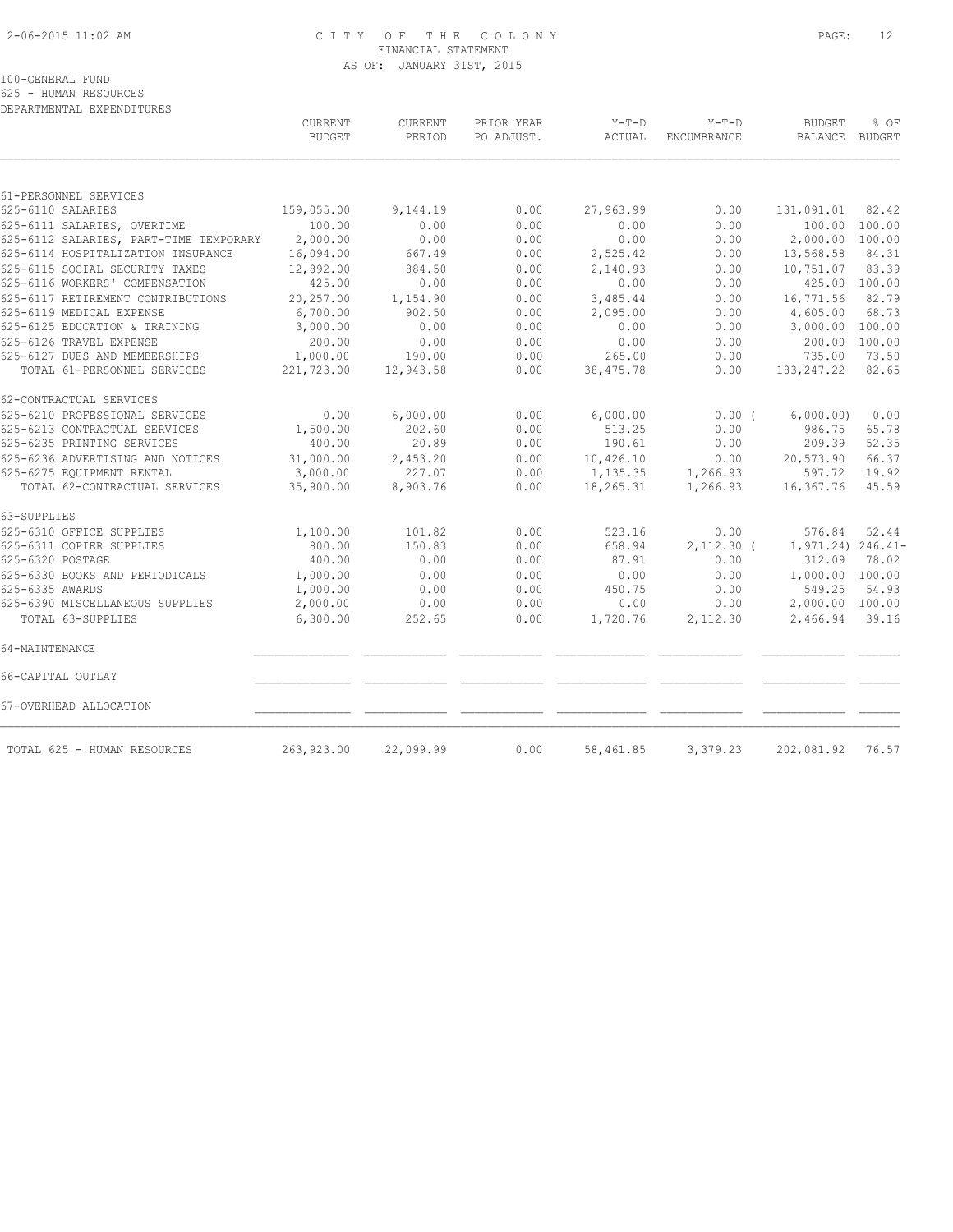# 2-06-2015 11:02 AM C I T Y O F T H E C O L O N Y PAGE: 13 FINANCIAL STATEMENT AS OF: JANUARY 31ST, 2015

100-GENERAL FUND

630 - FINANCE DEPARTMENT

| DEPARTMENTAL EXPENDITURES            |                |             |            |              |                    |                 |                      |
|--------------------------------------|----------------|-------------|------------|--------------|--------------------|-----------------|----------------------|
|                                      | <b>CURRENT</b> | CURRENT     | PRIOR YEAR | $Y-T-D$      | $Y-T-D$            | <b>BUDGET</b>   | % OF                 |
|                                      | <b>BUDGET</b>  | PERIOD      | PO ADJUST. | ACTUAL       | <b>ENCUMBRANCE</b> | BALANCE         | BUDGET               |
|                                      |                |             |            |              |                    |                 |                      |
| 61-PERSONNEL SERVICES                |                |             |            |              |                    |                 |                      |
| 630-6110 SALARIES                    | 443,571.00     | 34, 454. 48 | 0.00       | 165, 583. 75 | 0.00               | 277,987.25      | 62.67                |
| 630-6114 HOSPITALIZATION INSURANCE   | 48,282.00      | 2,870.77    | 0.00       | 10,942.51    | 0.00               | 37, 339.49      | 77.34                |
| 630-6115 SOCIAL SECURITY TAXES       | 35,486.00      | 3,962.78    | 0.00       | 12,721.05    | 0.00               | 22,764.95       | 64.15                |
| 630-6116 WORKERS' COMPENSATION       | 900.00         | 0.00        | 0.00       | 0.00         | 0.00               | 900.00          | 100.00               |
| 630-6117 RETIREMENT CONTRIBUTIONS    | 55,757.00      | 4,448.19    | 0.00       | 21, 154. 47  | 0.00               | 34,602.53       | 62.06                |
| 630-6118 UNIFORMS                    | 200.00         | 0.00        | 0.00       | 0.00         | 0.00               | 200.00          | 100.00               |
| 630-6125 EDUCATION & TRAINING        | 3,500.00       | 0.00        | 0.00       | 275.00       | 0.00               | 3,225.00        | 92.14                |
| 630-6125-EDUCATION & TRAINING - PYRL | 3,000.00       | 0.00        | 0.00       | 1,686.00     | 0.00               | 1,314.00        | 43.80                |
| 630-6126 TRAVEL EXPENSE              | 1,500.00       | 0.00        | 0.00       | 0.00         | 0.00               | 1,500.00        | 100.00               |
| 630-6126-TRAVEL EXPENSE - PYRL       | 1,500.00       | 0.00        | 0.00       | 189.28       | 0.00               | 1,310.72        | 87.38                |
| 630-6127 DUES AND MEMBERSHIPS        | 3,500.00       | 0.00        | 0.00       | 335.00       | 0.00               | 3,165.00        | 90.43                |
| 630-6127-DUES & MEMBERSHIPS - PYRL   | 500.00         | 0.00        | 0.00       | 0.00         | 0.00               | 500.00          | 100.00               |
| TOTAL 61-PERSONNEL SERVICES          | 597,696.00     | 45,736.22   | 0.00       | 212,887.06   | 0.00               | 384,808.94      | 64.38                |
| 62-CONTRACTUAL SERVICES              |                |             |            |              |                    |                 |                      |
| 630-6210 PROFESSIONAL SERVICES       | 9,000.00       | 0.00        | 0.00       | 0.00         | 0.00               | 9,000.00 100.00 |                      |
| 630-6212 AUDIT SERVICES              | 63,000.00      | 0.00        | 0.00       | 17,500.00    | 0.00               | 45,500.00       | 72.22                |
| 630-6213 CONTRACTUAL SERVICES        | 0.00           | 183.50      | 0.00       | 223.00       | 0.00(              | 223.00          | 0.00                 |
| 630-6220 TAX ASSESSMENT SERVICES     | 122,000.00     | 0.00        | 0.00       | 30,012.40    | 0.00               | 91,987.60       | 75.40                |
| 630-6222 TAX COLLECTION SERVICES     | 9,500.00       | 0.00        | 0.00       | 0.00         | 0.00               | 9,500.00 100.00 |                      |
| 630-6235 PRINTING SERVICES           | 500.00         | 0.00        | 0.00       | 661.37       | $0.00$ (           |                 | $161.37$ ) $32.27 -$ |
| 630-6275 EQUIPMENT RENTAL            | 100.00         | 0.00        | 0.00       | 0.00         | 0.00               | 100.00 100.00   |                      |
| TOTAL 62-CONTRACTUAL SERVICES        | 204,100.00     | 183.50      | 0.00       | 48,396.77    | 0.00               | 155,703.23      | 76.29                |
| 63-SUPPLIES                          |                |             |            |              |                    |                 |                      |
| 630-6310 OFFICE SUPPLIES             | 1,500.00       | 153.59      | 0.00       | 299.44       | 0.00               | 1,200.56        | 80.04                |
| 630-6311 COPIER SUPPLIES             | 1,000.00       | 0.00        | 0.00       | 0.00         | 0.00               | 1,000.00        | 100.00               |
| 630-6312 COMPUTER SUPPLIES           | 1,000.00       | 0.00        | 0.00       | 0.00         | 0.00               | 1,000.00        | 100.00               |
| 630-6320 POSTAGE                     | 2,400.00       | 21.84       | 0.00       | 651.50       | 0.00               | 1,748.50        | 72.85                |
| 630-6330 BOOKS AND PERIODICALS       | 750.00         | 0.00        | 0.00       | 0.00         | 0.00               |                 | 750.00 100.00        |
| 630-6390 MISCELLANEOUS SUPPLIES      | 500.00         | 128.56      | 0.00       | 128.56       | 0.00               | 371.44          | 74.29                |
| TOTAL 63-SUPPLIES                    | 7,150.00       | 303.99      | 0.00       | 1,079.50     | 0.00               | 6,070.50        | 84.90                |
| 64-MAINTENANCE                       |                |             |            |              |                    |                 |                      |
| 630-6430 MAINTENANCE - OFC EQUIPMENT | 35,000.00      | 0.00        | 0.00       | 18, 171.47   | 0.00               | 16,828.53       | 48.08                |
| TOTAL 64-MAINTENANCE                 | 35,000.00      | 0.00        | 0.00       | 18, 171. 47  | 0.00               | 16,828.53       | 48.08                |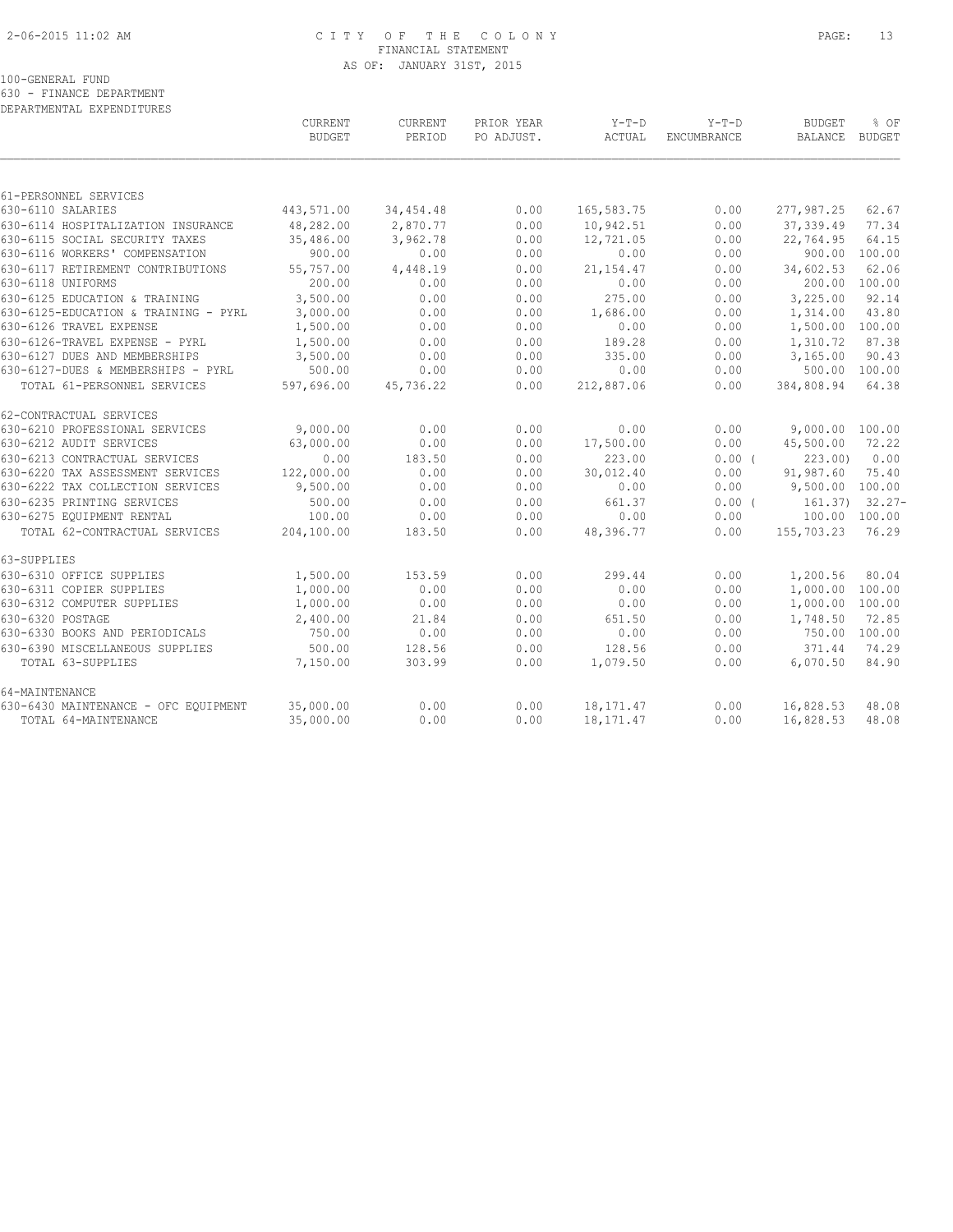## 2-06-2015 11:02 AM C I T Y O F T H E C O L O N Y PAGE: 14 FINANCIAL STATEMENT AS OF: JANUARY 31ST, 2015

100-GENERAL FUND 630 - FINANCE DEPARTMENT

| DEPARTMENTAL EXPENDITURES      |                   |                   |                          |                 |                      |                   |                |
|--------------------------------|-------------------|-------------------|--------------------------|-----------------|----------------------|-------------------|----------------|
|                                | CURRENT<br>BUDGET | CURRENT<br>PERIOD | PRIOR YEAR<br>PO ADJUST. | Y-T-D<br>ACTUAL | Y-T-D<br>ENCUMBRANCE | BUDGET<br>BALANCE | % OF<br>BUDGET |
| 65-NON-CAPITAL                 |                   |                   |                          |                 |                      |                   |                |
| 66-CAPITAL OUTLAY              |                   |                   |                          |                 |                      |                   |                |
| 67-OVERHEAD ALLOCATION         |                   |                   |                          |                 |                      |                   |                |
| 68-SUNDRY CHARGES              |                   |                   |                          |                 |                      |                   |                |
| TOTAL 630 - FINANCE DEPARTMENT | 843,946.00        | 46,223.71         | 0.00                     | 280,534.80      | 0.00                 | 563,411.20        | 66.76          |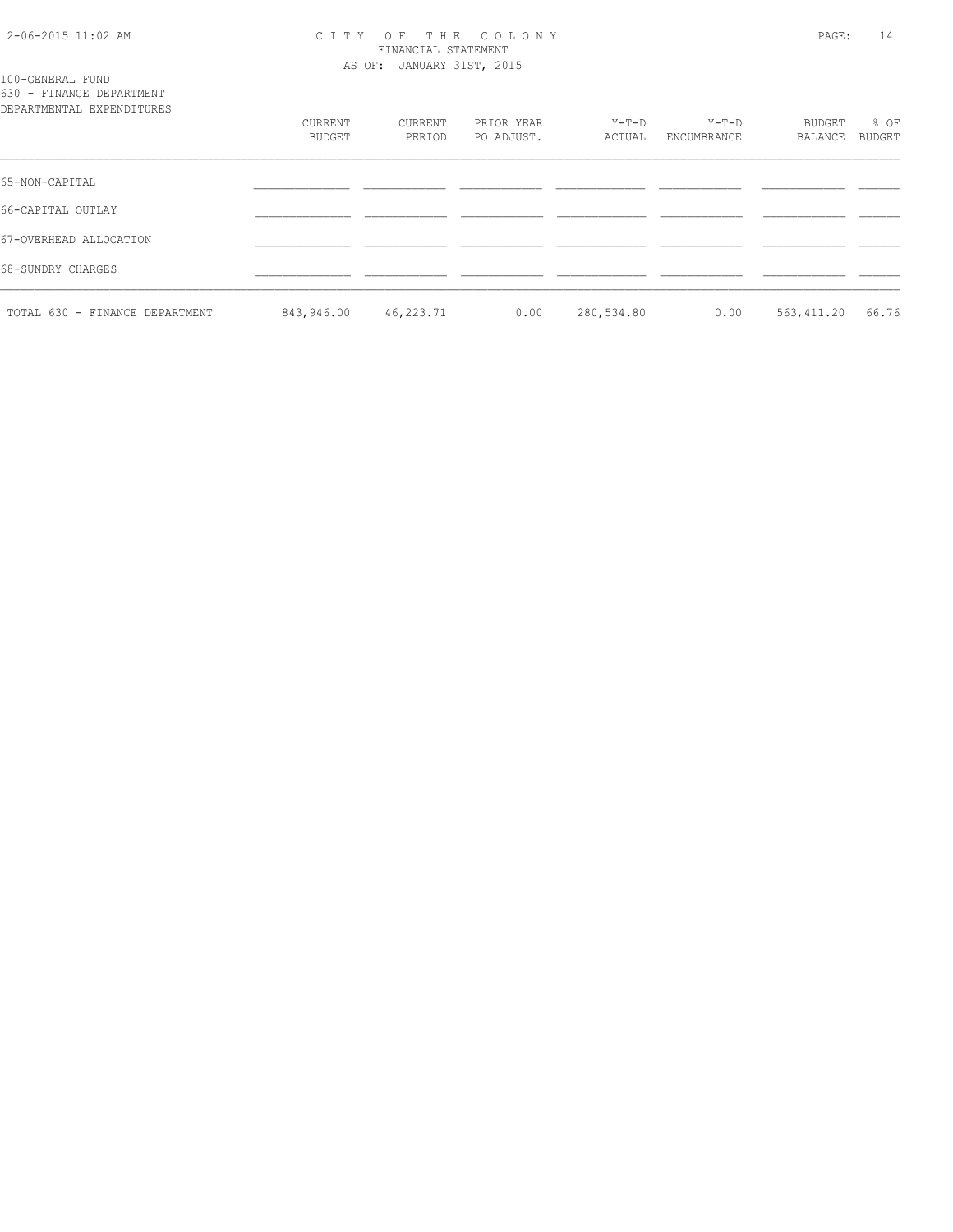# 2-06-2015 11:02 AM C I T Y O F T H E C O L O N Y PAGE: 15 FINANCIAL STATEMENT AS OF: JANUARY 31ST, 2015

100-GENERAL FUND

631 - INFORMATION TECH

| DEPARTMENTAL EXPENDITURES              |               |            |            |            |             |                   |                 |
|----------------------------------------|---------------|------------|------------|------------|-------------|-------------------|-----------------|
|                                        | CURRENT       | CURRENT    | PRIOR YEAR | $Y-T-D$    | $Y-T-D$     | <b>BUDGET</b>     | % OF            |
|                                        | <b>BUDGET</b> | PERIOD     | PO ADJUST. | ACTUAL     | ENCUMBRANCE | <b>BALANCE</b>    | <b>BUDGET</b>   |
|                                        |               |            |            |            |             |                   |                 |
| 61-PERSONNEL SERVICES                  |               |            |            |            |             |                   |                 |
| 631-6110 SALARIES                      | 212,072.00    | 16,831.45  | 0.00       | 77,378.42  | 0.00        | 134,693.58        | 63.51           |
| 631-6111 SALARIES, OVERTIME            | 9,000.00      | 74.23      | 0.00       | 3,542.12   | 0.00        | 5,457.88          | 60.64           |
| 631-6114 HOSPITALIZATION INSURANCE     | 24,150.00     | 2,008.56   | 0.00       | 7,667.55   | 0.00        | 16,482.45         | 68.25           |
| 631-6115 SOCIAL SECURITY TAXES         | 17,686.00     | 1,792.47   | 0.00       | 5,764.18   | 0.00        | 11,921.82         | 67.41           |
| 631-6116 WORKERS' COMPENSATION         | 710.00        | 0.00       | 0.00       | 0.00       | 0.00        |                   | 710.00 100.00   |
| 631-6117 RETIREMENT CONTRIBUTION       | 27,789.00     | 2,135.17   | 0.00       | 10,077.68  | 0.00        | 17,711.32         | 63.74           |
| 631-6125 EDUCATION & TRAINING          | 1,000.00      | 2,275.00   | 0.00       | 2,275.00   | 0.00(       | 1,275.00) 127.50- |                 |
| 631-6126 TRAVEL EXPENSE                | 1,000.00      | 56.72      | 0.00       | 91.57      | 0.00        | 908.43            | 90.84           |
| 631-6127 DUES AND MEMBERSHIPS          | 400.00        | 0.00       | 0.00       | 0.00       | 0.00        | 400.00            | 100.00          |
| TOTAL 61-PERSONNEL SERVICES            | 293,807.00    | 25, 173.60 | 0.00       | 106,796.52 | 0.00        | 187,010.48        | 63.65           |
| 62-CONTRACTUAL SERVICES                |               |            |            |            |             |                   |                 |
| 631-6210 PROFESSIONAL SERVICES         | 102,000.00    | 34,700.00  | 6,600.00   | 74,275.00  | 0.00        | 34, 325.00        | 33.65           |
| 631-6213 CONTRACTUAL SERVICES          | 2,500.00      | 0.00       | 0.00       | 0.00       | 0.00        | 2,500.00          | 100.00          |
| 631-6244 TELEPHONE SERVICE             | 500.00        | 37.99      | 0.00       | 113.97     | 0.00        | 386.03            | 77.21           |
| 631-6275 EQUIPMENT RENTAL              | 40.00         | 0.00       | 0.00       | 0.00       | 0.00        |                   | 40.00 100.00    |
| TOTAL 62-CONTRACTUAL SERVICES          | 105,040.00    | 34,737.99  | 6,600.00   | 74,388.97  | 0.00        | 37,251.03         | 35.46           |
| 63-SUPPLIES                            |               |            |            |            |             |                   |                 |
| 631-6310 OFFICE SUPPLIES               | 1,500.00      | 4.50       | 0.00       | 371.10     | 0.00        | 1,128.90          | 75.26           |
| 631-6311 COPIER SUPPLIES               | 900.00        | 0.00       | 0.00       | 0.00       | 0.00        | 900.00            | 100.00          |
| 631-6312 COMPUTER SUPPLIES             | 0.00          | 0.00       | 0.00       | 39.97      | $0.00$ (    | 39.97)            | 0.00            |
| 631-6316 COMPUTER SUPPLIES - HARDWARE  | 13,000.00     | 860.03     | 0.00       | 2,107.81   | 0.00        | 10,892.19         | 83.79           |
| 631-6317 COMPUTER SUPPLIES - SOFTWARE  | 1,000.00      | 0.00       | 0.00       | 21.98      | 0.00        | 978.02            | 97.80           |
| 631-6320 POSTAGE                       | 50.00         | 0.00       | 0.00       | 258.30     | $0.00$ (    |                   | 208.30) 416.60- |
| 631-6322 SMALL TOOLS                   | 250.00        | 62.95      | 0.00       | 62.95      | 0.00        | 187.05            | 74.82           |
| 631-6330 BOOKS AND PERIODICALS         | 300.00        | 0.00       | 0.00       | 0.00       | 0.00        |                   | 300.00 100.00   |
| 631-6390 MISCELLANEOUS SUPPLIES        | 500.00        | 43.28      | 0.00       | 43.28      | 0.00        | 456.72            | 91.34           |
| TOTAL 63-SUPPLIES                      | 17,500.00     | 970.76     | 0.00       | 2,905.39   | 0.00        | 14,594.61         | 83.40           |
| 64-MAINTENANCE                         |               |            |            |            |             |                   |                 |
| 631-6430 OFFICE EQUIPMENT - MAINTENANC | 1,300.00      | 0.00       | 0.00       | 0.00       | 0.00        | 1,300.00          | 100.00          |
| 631-6431 MAINTENANCE - GIS             | 1,000.00      | 0.00       | 0.00       | 0.00       | 0.00        | 1,000.00          | 100.00          |
| 631-6452 MAINTENANCE-SOFTWARE APPLIC   | 93,000.00     | 798.75     | 0.00       | 32,924.12  | 0.00        | 60,075.88         | 64.60           |
| TOTAL 64-MAINTENANCE                   | 95,300.00     | 798.75     | 0.00       | 32,924.12  | 0.00        | 62,375.88         | 65.45           |
|                                        |               |            |            |            |             |                   |                 |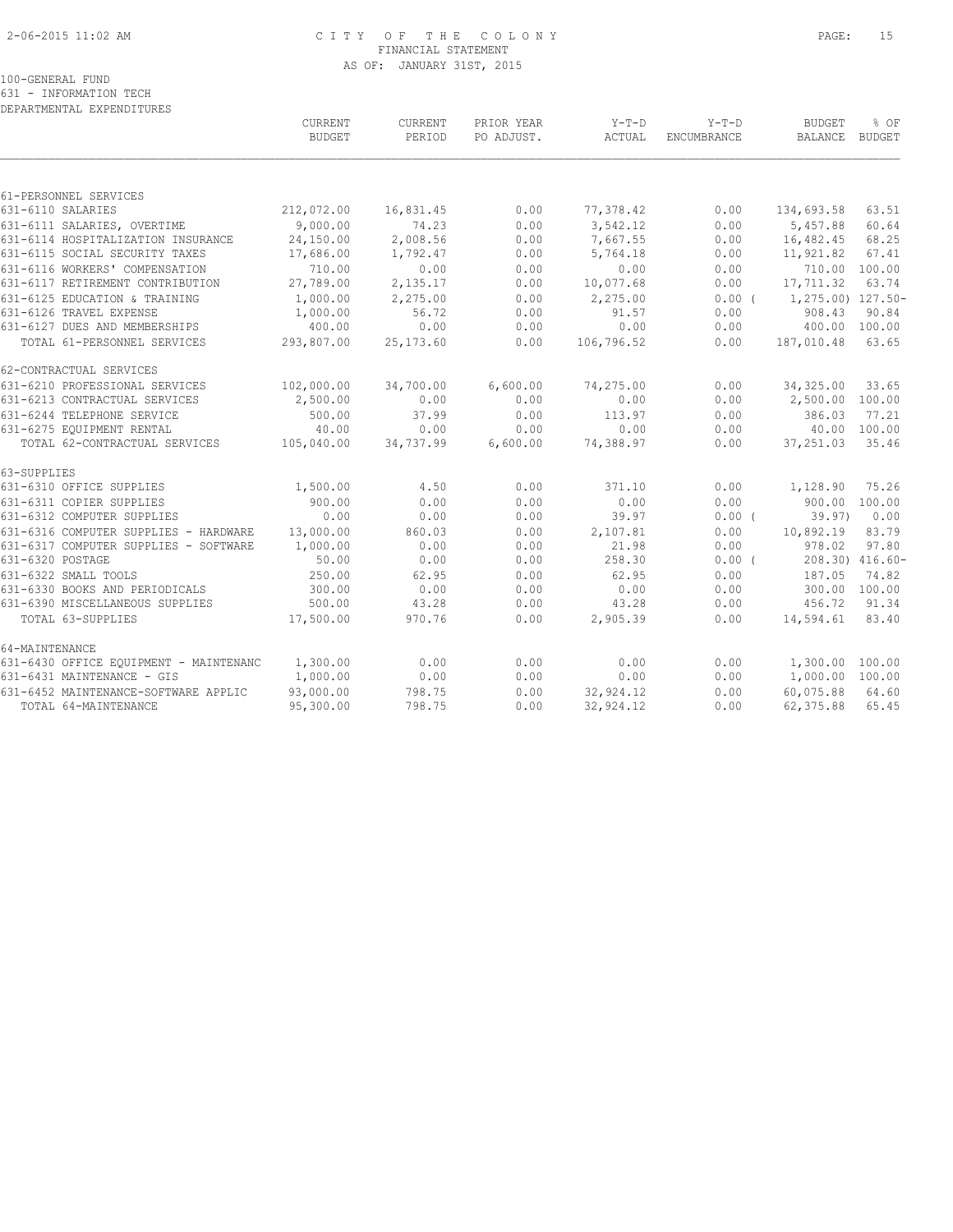# 2-06-2015 11:02 AM C I T Y O F T H E C O L O N Y PAGE: 16 FINANCIAL STATEMENT AS OF: JANUARY 31ST, 2015

| 100-GENERAL FUND          |  |
|---------------------------|--|
| 631 - INFORMATION TECH    |  |
| DEPARTMENTAL EXPENDITURES |  |

| DEPARTMENTAL EXPENDITURES    |            |           |            |            |             |            |        |
|------------------------------|------------|-----------|------------|------------|-------------|------------|--------|
|                              | CURRENT    | CURRENT   | PRIOR YEAR | Y-T-D      | Y-T-D       | BUDGET     | % OF   |
|                              | BUDGET     | PERIOD    | PO ADJUST. | ACTUAL     | ENCUMBRANCE | BALANCE    | BUDGET |
| 65-NON-CAPITAL               |            |           |            |            |             |            |        |
| 66-CAPITAL OUTLAY            |            |           |            |            |             |            |        |
| 67-OVERHEAD ALLOCATION       |            |           |            |            |             |            |        |
| TOTAL 631 - INFORMATION TECH | 511,647.00 | 61,681.10 | 6,600.00   | 217,015.00 | 0.00        | 301,232.00 | 58.87  |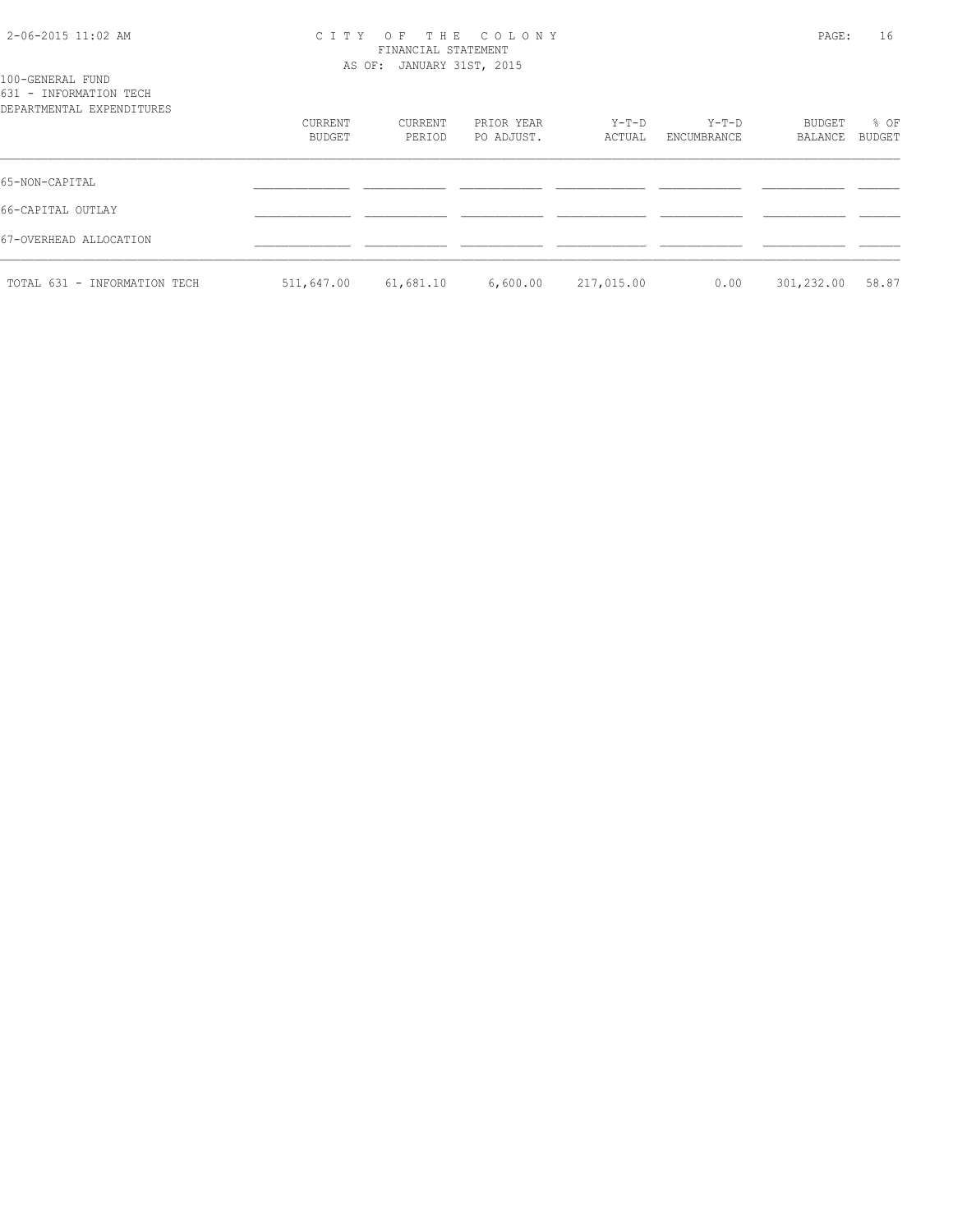# 2-06-2015 11:02 AM C I T Y O F T H E C O L O N Y PAGE: 17 FINANCIAL STATEMENT AS OF: JANUARY 31ST, 2015

100-GENERAL FUND

635 - NON-DEPARTMENTAL

| DEPARTMENTAL EXPENDITURES              |               |            |            |              |             |                           |                 |
|----------------------------------------|---------------|------------|------------|--------------|-------------|---------------------------|-----------------|
|                                        | CURRENT       | CURRENT    | PRIOR YEAR | Y-T-D        | $Y-T-D$     | <b>BUDGET</b>             | % OF            |
|                                        | <b>BUDGET</b> | PERIOD     | PO ADJUST. | ACTUAL       | ENCUMBRANCE | BALANCE                   | BUDGET          |
|                                        |               |            |            |              |             |                           |                 |
| 61-PERSONNEL SERVICES                  |               |            |            |              |             |                           |                 |
| 635-6113 UNEMPLOYMENT COMPENSATION     | 10,000.00     | 0.00       | 0.00       | 0.00         | 0.00        | 10,000.00 100.00          |                 |
| 635-6126 BIGGEST LOSER COMPETITION     | 3,000.00      | 58.82      | 0.00       | 58.82        | 0.00        | 2,941.18                  | 98.04           |
| 635-6127 DUES AND MEMBERSHIPS          | 16,500.00     | 0.00       | 0.00       | 2,235.20     | 0.00        | 14,264.80                 | 86.45           |
| TOTAL 61-PERSONNEL SERVICES            | 29,500.00     | 58.82      | 0.00       | 2,294.02     | 0.00        | 27,205.98                 | 92.22           |
| 62-CONTRACTUAL SERVICES                |               |            |            |              |             |                           |                 |
| 635-6210 PROFESSIONAL SERVICES         | 4,500.00      | 0.00       | 0.00       | 0.00         | 0.00        | 4,500.00 100.00           |                 |
| 635-6211 LEGAL SERVICES                | 200,000.00    | 0.00       | 0.00       | 40,139.05    | 0.00        | 159,860.95                | 79.93           |
| 635-6213 CONTRACTUAL SERVICES          | 11,000.00     | 102.00     | 0.00       | 433.50       | 0.00        | 10,566.50                 | 96.06           |
| 635-6214 JANITORIAL SERVICES           | 100,000.00    | 15,472.78  | 0.00       | 30,650.56    |             | 75,999.44 ( 6,650.00)     | $6.65-$         |
| 635-6241 ELECTRICITY                   | 1,650,000.00  | 136,737.11 | 0.00       | 594,895.34   |             | $0.00 \quad 1,055,104.66$ | 63.95           |
| 635-6243 NATURAL GAS SERVICE           | 38,000.00     | 10,282.19  | 0.00       | 23,761.23    | 0.00        | 14,238.77                 | 37.47           |
| 635-6244 TELEPHONE SERVICE             | 63,000.00     | 5,931.05   | 0.00       | 28,130.67    | 0.00        | 34,869.33                 | 55.35           |
| 635-6246 WATER/SEWER SERVICE           | 375,000.00    | 15,519.07  | 0.00       | 84,811.93    | 0.00        | 290,188.07                | 77.38           |
| 635-6250 LIABILITY INSURANCE           | 75,000.00     | 0.00       | 0.00       | 68,952.80    | 0.00        | 6,047.20                  | 8.06            |
| 635-6251 PROPERTY INSURANCE            | $70,000.00$ ( | 3, 295.00  | 0.00       | 75,642.04    | $0.00$ (    | 5,642.04)                 | $8.06-$         |
| 635-6252 WORKER'S COMPENSATION         | 0.00          | 0.00       | 0.00       | 217,739.34   | $0.00$ (    | 217,739.34)               | 0.00            |
| 635-6253 AUTOMOBILE INSURANCE          | 55,000.00     | 0.00       | 0.00       | 42,502.60    | 0.00        | 12,497.40                 | 22.72           |
| 635-6275 EQUIPMENT RENTAL              | 20,200.00     | 3,520.46   | 0.00       | 7,644.74     | 11,654.59   | 900.67                    | 4.46            |
| 635-6290 INTEREST EXPENSE              | 500.00        | 0.00       | 0.00       | 0.00         | 0.00        | 500.00 100.00             |                 |
| TOTAL 62-CONTRACTUAL SERVICES          | 2,662,200.00  | 184,269.66 | 0.00       | 1,215,303.80 |             | 87,654.03 1,359,242.17    | 51.06           |
| 63-SUPPLIES                            |               |            |            |              |             |                           |                 |
| 635-6310 OFFICE SUPPLIES               | 500.00        | 0.00       | 0.00       | 48.68        | 0.00        | 451.32                    | 90.26           |
| 635-6311 COPIER SUPPLIES               | 5,500.00      | 449.64     | 0.00       | 2,810.78     | 1,781.83    | 907.39                    | 16.50           |
| 635-6320 POSTAGE                       | 200.00        | 608.00     | 0.00       | 608.00       | 0.00(       |                           | 408.00) 204.00- |
| 635-6336 EMPLOYEE RECOGNITION          | 5,000.00      | 2,244.76   | 0.00       | 3,205.76     | 0.00        | 1,794.24                  | 35.88           |
| 635-6340 FUEL AND LUBRICANTS           | 600.00        | 0.00       | 0.00       | 0.00         | 0.00        | 600.00 100.00             |                 |
| 635-6389 MISCELLANEOUS BUILDING SUPPLI | 5,000.00      | 49.95      | 0.00       | 149.85       | 0.00        | 4,850.15                  | 97.00           |
| 635-6390 MISC. SUPPLIES                | 5,000.00      | 1,006.21   | 0.00       | 2,935.67     | 0.00        | 2,064.33                  | 41.29           |
| TOTAL 63-SUPPLIES                      | 21,800.00     | 4,358.56   | 0.00       | 9,758.74     | 1,781.83    | 10,259.43                 | 47.06           |
| 64-MAINTENANCE                         |               |            |            |              |             |                           |                 |
| 635-6410 BUILDING MAINTENANCE          | 1,500.00      | 0.00       | 0.00       | 90.00        | 0.00        | 1,410.00                  | 94.00           |
| 635-6430 OFFICE EQUIPMENT - MAINT.     | 3,000.00      | 0.00       | 0.00       | 0.00         | 0.00        | 3,000.00                  | 100.00          |
| TOTAL 64-MAINTENANCE                   | 4,500.00      | 0.00       | 0.00       | 90.00        | 0.00        | 4,410.00                  | 98.00           |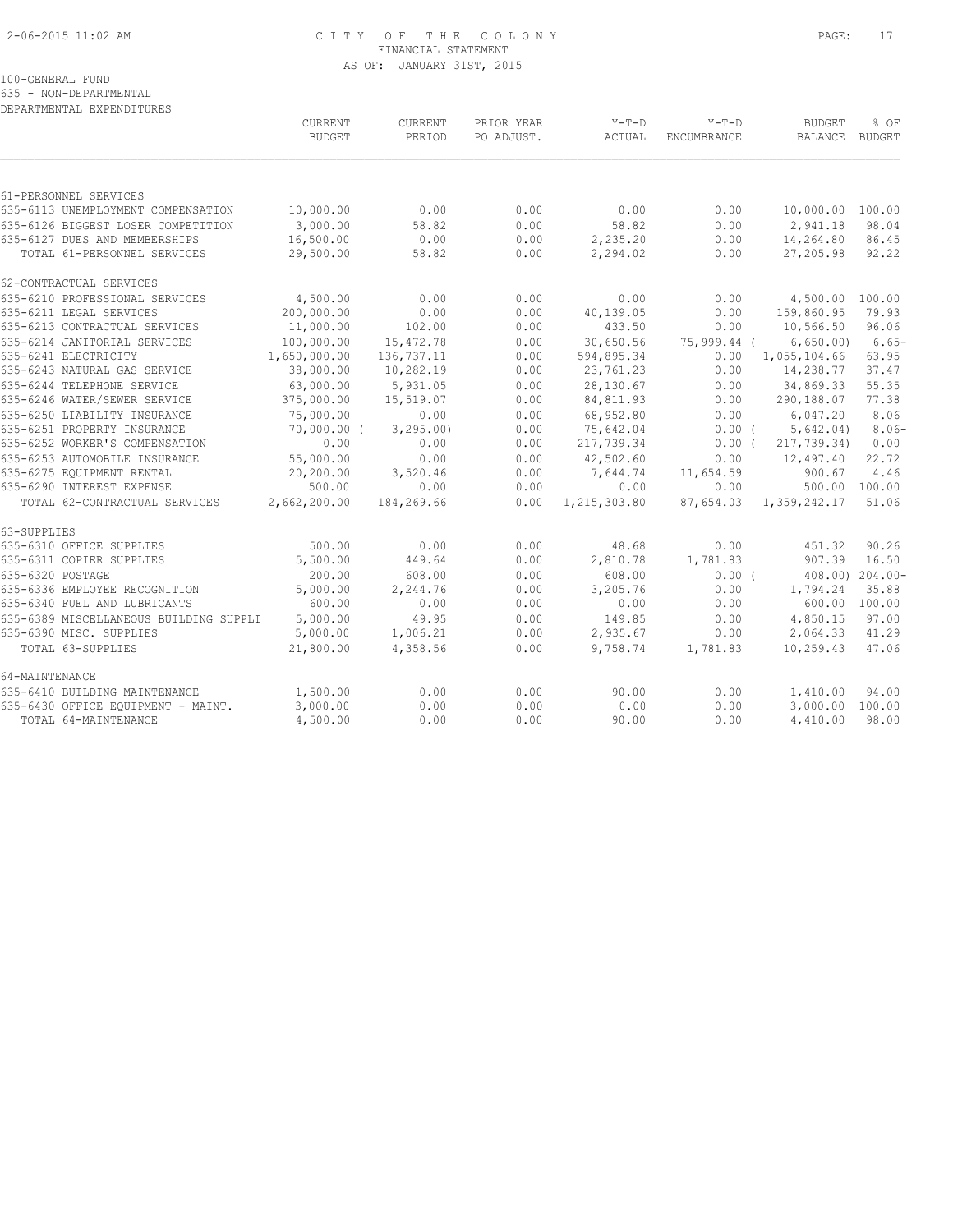# 2-06-2015 11:02 AM C I T Y O F T H E C O L O N Y PAGE: 18 FINANCIAL STATEMENT AS OF: JANUARY 31ST, 2015

100-GENERAL FUND

635 - NON-DEPARTMENTAL

| DEPARTMENTAL EXPENDITURES |  |
|---------------------------|--|
|                           |  |

| CURRENT<br><b>BUDGET</b>                                | <b>CURRENT</b><br>PERIOD | PRIOR YEAR<br>PO ADJUST. | $Y-T-D$<br>ACTUAL         | $Y-T-D$<br>ENCUMBRANCE | <b>BUDGET</b><br>BALANCE             | % OF<br><b>BUDGET</b> |
|---------------------------------------------------------|--------------------------|--------------------------|---------------------------|------------------------|--------------------------------------|-----------------------|
| 65-NON-CAPITAL                                          |                          |                          |                           |                        |                                      |                       |
| 66-CAPITAL OUTLAY                                       |                          |                          |                           |                        |                                      |                       |
| 635-6630 CAPITAL OUTLAY-VEHICLES<br>228,091.00          | 0.00                     | 0.00                     | 0.00                      | 0.00                   | 228,091.00 100.00                    |                       |
| 635-6630-CAPT OUTLAY - VEHICLES - FIRE<br>0.00          | 0.00                     | 0.00                     | 228,090.54                | 0.00(                  | 228,090.54)                          | 0.00                  |
| 635-6690 CAPITAL OUTLAY-OTHER EQUIPMEN 2,622,000.00     | 0.00                     | 0.00                     | 0.00                      | 0.00                   | 2,622,000.00                         | 100.00                |
| TOTAL 66-CAPITAL OUTLAY<br>2,850,091.00                 | 0.00                     | 0.00                     | 228,090.54                | 0.00                   | 2,622,000.46                         | 92.00                 |
| 67-OVERHEAD ALLOCATION                                  |                          |                          |                           |                        |                                      |                       |
| 0.00<br>635-6705 CONTINGENCY                            | 43,840.20                | 0.00                     | 132,328.42                |                        | 175,931.47 ( 308,259.89)             | 0.00                  |
| 200,000.00<br>635-6706 CONTINGENCY                      | 0.00                     | 0.00                     | 0.00                      | 0.00                   | 200,000.00                           | 100.00                |
| 635-6708 BUDGET ACCT FOR DENTON CO BLD 1,450,000.00     | 0.00                     | 0.00                     | 0.00                      | 0.00                   | 1,450,000.00                         | 100.00                |
| 635-6710 ALLOCATION OUT - NON DEPT<br>(3, 945, 663, 00) | 0.00                     | 0.00                     | 0.00                      |                        | $0.00$ ( 3,945,663.00) 100.00        |                       |
| TOTAL 67-OVERHEAD ALLOCATION<br>(2, 295, 663, 00)       | 43,840.20                | 0.00                     | 132,328.42                |                        | 175, 931.47 ( 2, 603, 922.89) 113.43 |                       |
| 68-SUNDRY CHARGES                                       |                          |                          |                           |                        |                                      |                       |
| 635-6820 PROPERTY DAMAGE CLAIMS<br>25,000.00            | 0.00                     | 0.00                     | 0.00                      | 0.00                   | 25,000.00                            | 100.00                |
| 1,000.00<br>635-6821 BODILY INJURY CLAIMS               | 0.00                     | 0.00                     | 0.00                      | 0.00                   | 1,000.00                             | 100.00                |
| 635-6822 CIVIL CLAIMS<br>1,000.00                       | 0.00                     | 0.00                     | 0.00                      | 0.00                   | 1,000.00                             | 100.00                |
| 635-6823 TRANSFER OUT-SPECIAL EVENTS F<br>100,000.00    | 0.00                     | 0.00                     | 0.00                      | 0.00                   | 100,000.00                           | 100.00                |
| 635-6841 TAX REBATE - TRIBUTE<br>484,000.00             | 0.00                     | 0.00                     | 0.00                      | 0.00                   | 484,000.00                           | 100.00                |
| 635-6855 TRANS OUT - CD/KEEP COLONY BE<br>20,000.00     | 0.00                     | 0.00                     | 0.00                      | 0.00                   | 20,000.00                            | 100.00                |
| 635-6858 TRANSFER OUT - PARKS FUND<br>2,149,884.00      | 0.00                     | 0.00                     | 0.00                      | 0.00                   | 2,149,884.00                         | 100.00                |
| 635-6861 TRANSFER OUT - CVB<br>120,000.00               | 0.00                     | 0.00                     | 0.00                      | 0.00                   | 120,000.00                           | 100.00                |
| 2,900,884.00<br>TOTAL 68-SUNDRY CHARGES                 | 0.00                     | 0.00                     | 0.00                      | 0.00                   | 2,900,884.00                         | 100.00                |
| 6,173,312.00<br>TOTAL 635 - NON-DEPARTMENTAL            | 232,527.24               |                          | $0.00 \quad 1,587,865.52$ |                        | 265, 367.33 4, 320, 079.15           | 69.98                 |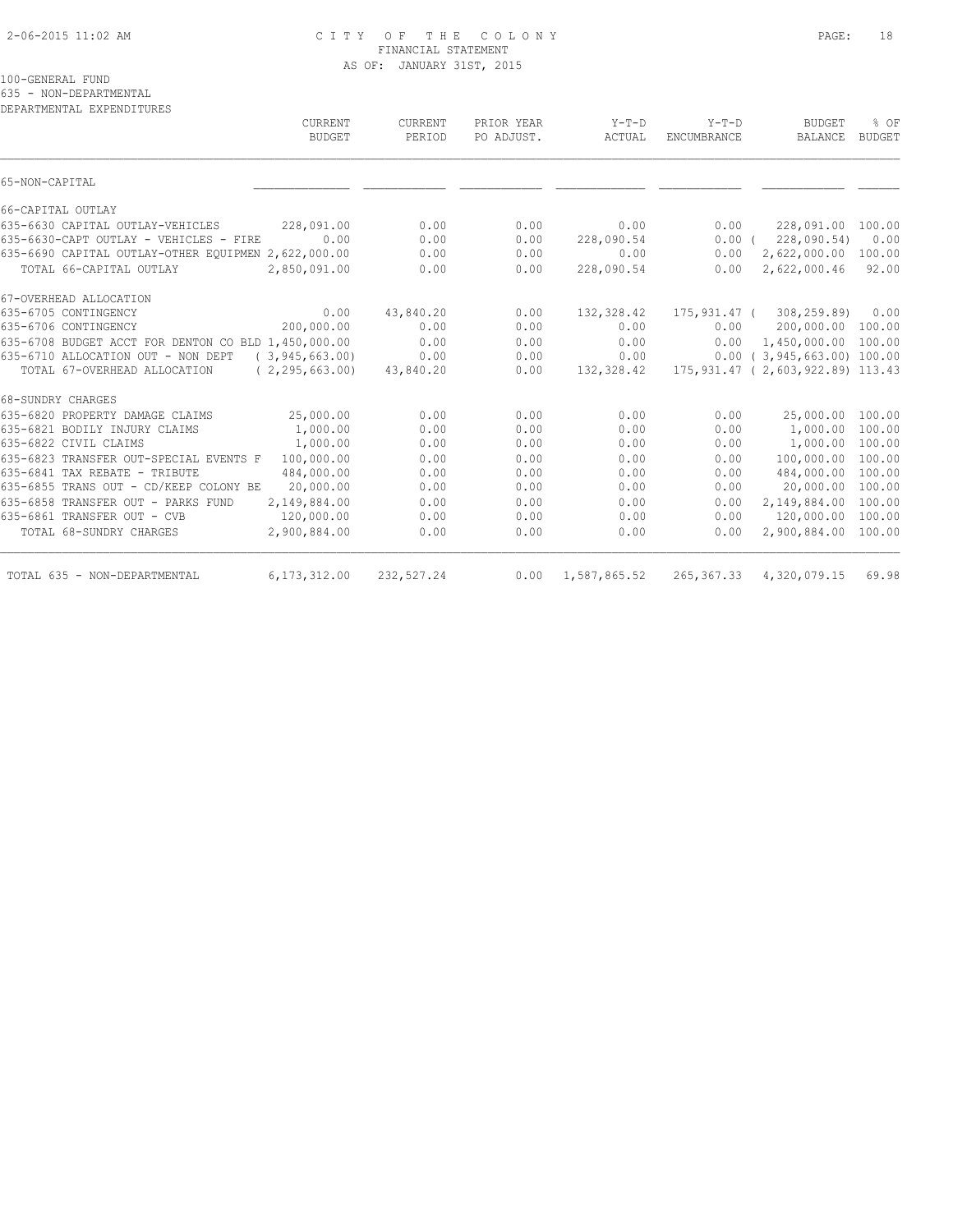# 2-06-2015 11:02 AM C I T Y O F T H E C O L O N Y PAGE: 19 FINANCIAL STATEMENT AS OF: JANUARY 31ST, 2015

100-GENERAL FUND

640 - MUNICIPAL COURT

| DEPARTMENTAL EXPENDITURES          |                          |                          |                          |                 |                               |                                 |                       |
|------------------------------------|--------------------------|--------------------------|--------------------------|-----------------|-------------------------------|---------------------------------|-----------------------|
|                                    | CURRENT<br><b>BUDGET</b> | <b>CURRENT</b><br>PERIOD | PRIOR YEAR<br>PO ADJUST. | Y-T-D<br>ACTUAL | $Y-T-D$<br><b>ENCUMBRANCE</b> | <b>BUDGET</b><br><b>BALANCE</b> | % OF<br><b>BUDGET</b> |
|                                    |                          |                          |                          |                 |                               |                                 |                       |
| 61-PERSONNEL SERVICES              |                          |                          |                          |                 |                               |                                 |                       |
| 640-6110 SALARIES                  | 198,975.00               | 23,902.81                | 0.00                     | 80,183.91       | 0.00                          | 118,791.09                      | 59.70                 |
| 640-6111 SALARIES, OVERTIME        | 600.00                   | 128.90                   | 0.00                     | 248.90          | 0.00                          | 351.10                          | 58.52                 |
| 640-6114 HOSPITALIZATION INSURANCE | 40,250.00                | 3,258.55                 | 0.00                     | 12,453.00       | 0.00                          | 27,797.00                       | 69.06                 |
| 640-6115 SOCIAL SECURITY TAXES     | 15,267.00                | 2,339.27                 | 0.00                     | 5,883.52        | 0.00                          | 9,383.48                        | 61.46                 |
| 640-6116 WORKERS' COMPENSATION     | 750.00                   | 0.00                     | 0.00                     | 0.00            | 0.00                          | 750.00                          | 100.00                |
| 640-6117 RETIREMENT CONTRIBUTIONS  | 25,087.00                | 1,868.69                 | 0.00                     | 8,872.81        | 0.00                          | 16,214.19                       | 64.63                 |
| 640-6125 EDUCATION & TRAINING      | 500.00                   | 0.00                     | 0.00                     | 0.00            | 0.00                          | 500.00                          | 100.00                |
| 640-6126 TRAVEL EXPENSE            | 200.00                   | 0.00                     | 0.00                     | 0.00            | 0.00                          | 200.00                          | 100.00                |
| 640-6127 DUES AND MEMBERSHIPS      | 100.00                   | 0.00                     | 0.00                     | 0.00            | 0.00                          | 100.00                          | 100.00                |
| TOTAL 61-PERSONNEL SERVICES        | 281,729.00               | 31,498.22                | 0.00                     | 107,642.14      | 0.00                          | 174,086.86                      | 61.79                 |
| 62-CONTRACTUAL SERVICES            |                          |                          |                          |                 |                               |                                 |                       |
| 640-6210 PROFESSIONAL SERVICES     | 39,600.00                | 3,300.00                 | 0.00                     | 13,200.00       | 0.00                          | 26,400.00                       | 66.67                 |
| 640-6211 LEGAL SERVICES            | 27,000.00                | 0.00                     | 0.00                     | 11,203.36       | 0.00                          | 15,796.64                       | 58.51                 |
| 640-6213 CONTRACTUAL SERVICES      | 100.00                   | 0.00                     | 0.00                     | 0.00            | 0.00                          | 100.00                          | 100.00                |
| 640-6215 JURY FEES                 | 500.00                   | 0.00                     | 0.00                     | 108.00          | 0.00                          | 392.00                          | 78.40                 |
| 640-6219 CREDIT CARD FEES          | 14,500.00                | 674.70                   | 0.00                     | 2,895.90        | 0.00                          | 11,604.10                       | 80.03                 |
| 640-6235 PRINTING SERVICES         | 2,250.00                 | 0.00                     | 0.00                     | 165.00          | 0.00                          | 2,085.00                        | 92.67                 |
| 640-6275 EQUIPMENT RENTAL          | 1,286.00                 | 0.00                     | 0.00                     | 0.00            | 0.00                          | 1,286.00                        | 100.00                |
| TOTAL 62-CONTRACTUAL SERVICES      | 85,236.00                | 3,974.70                 | 0.00                     | 27,572.26       | 0.00                          | 57,663.74                       | 67.65                 |
| 63-SUPPLIES                        |                          |                          |                          |                 |                               |                                 |                       |
| 640-6310 OFFICE SUPPLIES           | 1,650.00                 | 0.00                     | 0.00                     | 252.41          | 0.00                          | 1,397.59                        | 84.70                 |
| 640-6311 COPIER SUPPLIES           | 600.00                   | 0.00                     | 0.00                     | 173.56          | 0.00                          | 426.44                          | 71.07                 |
| 640-6312 COMPUTER SUPPLIES         | 300.00                   | 0.00                     | 0.00                     | 0.00            | 0.00                          |                                 | 300.00 100.00         |
| 640-6320 POSTAGE                   | 3,800.00                 | 0.00                     | 0.00                     | 634.25          | 0.00                          | 3,165.75                        | 83.31                 |
| 640-6330 BOOKS AND PERIODICALS     | 100.00                   | 0.00                     | 0.00                     | 0.00            | 0.00                          |                                 | 100.00 100.00         |
| 640-6390 MISCELLANEOUS SUPPLIES    | 1,000.00                 | 0.00                     | 0.00                     | 0.00            | 0.00                          | 1,000.00 100.00                 |                       |
| TOTAL 63-SUPPLIES                  | 7,450.00                 | 0.00                     | 0.00                     | 1,060.22        | 0.00                          | 6,389.78                        | 85.77                 |
| 64-MAINTENANCE                     |                          |                          |                          |                 |                               |                                 |                       |
| 640-6430 OFFICE EQUIPMENT - MAINT. | 200.00                   | 0.00                     | 0.00                     | 0.00            | 0.00                          |                                 | 200.00 100.00         |
| TOTAL 64-MAINTENANCE               | 200.00                   | 0.00                     | 0.00                     | 0.00            | 0.00                          |                                 | 200.00 100.00         |
| 66-CAPITAL OUTLAY                  |                          |                          |                          |                 |                               |                                 |                       |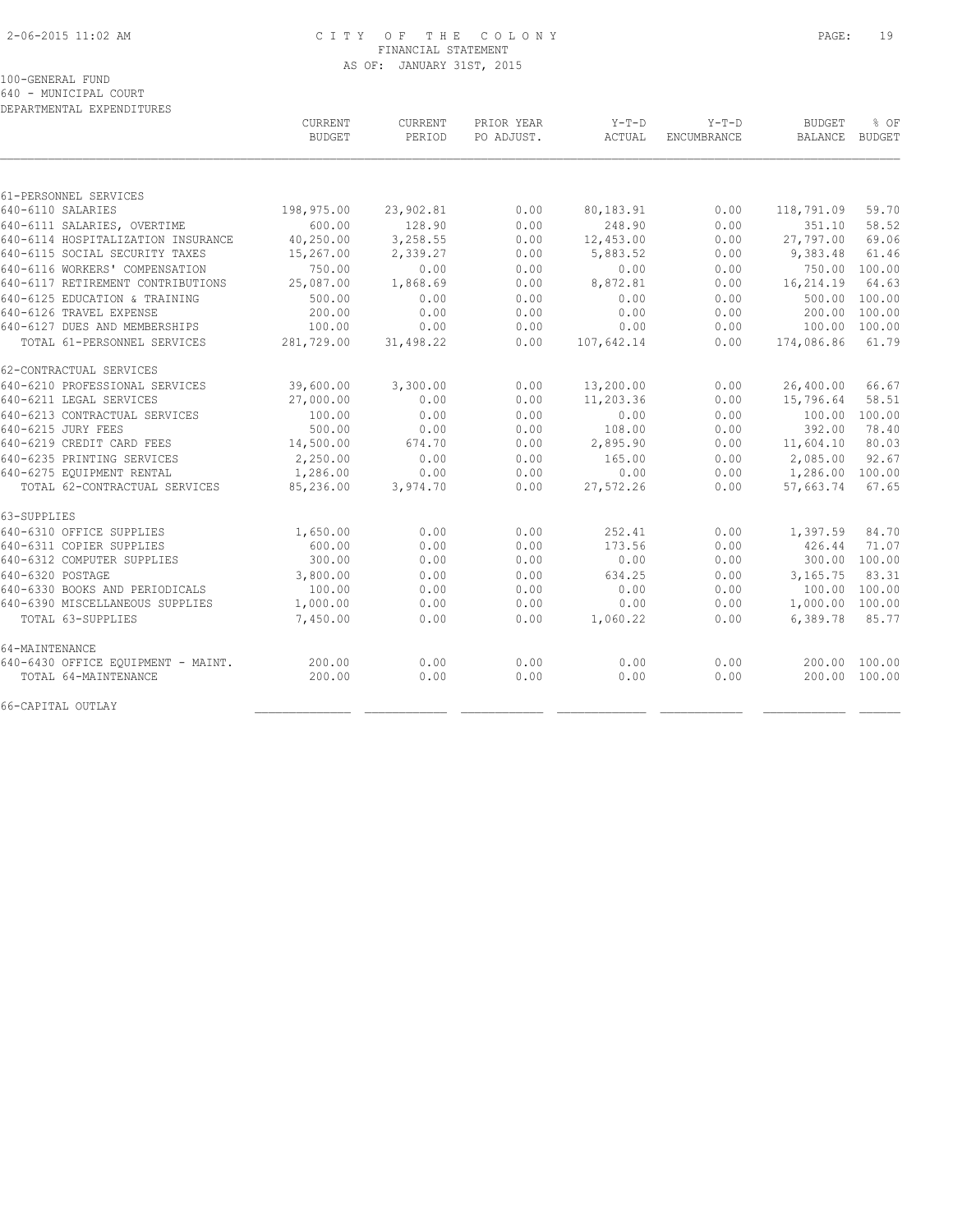# 2-06-2015 11:02 AM C I T Y O F T H E C O L O N Y PAGE: 20 FINANCIAL STATEMENT AS OF: JANUARY 31ST, 2015

| 100-GENERAL FUND<br>640 - MUNICIPAL COURT<br>DEPARTMENTAL EXPENDITURES |                          |                   |                          |                   |                      |                   |                |  |
|------------------------------------------------------------------------|--------------------------|-------------------|--------------------------|-------------------|----------------------|-------------------|----------------|--|
|                                                                        | CURRENT<br><b>BUDGET</b> | CURRENT<br>PERIOD | PRIOR YEAR<br>PO ADJUST. | $Y-T-D$<br>ACTUAL | Y-T-D<br>ENCUMBRANCE | BUDGET<br>BALANCE | % OF<br>BUDGET |  |
| 67-OVERHEAD ALLOCATION                                                 |                          |                   |                          |                   |                      |                   |                |  |
| 68-SUNDRY CHARGES                                                      |                          |                   |                          |                   |                      |                   |                |  |
| TOTAL 640 - MUNICIPAL COURT                                            | 374,615.00               | 35,472.92         | 0.00                     | 136,274.62        | 0.00                 | 238,340.38        | 63.62          |  |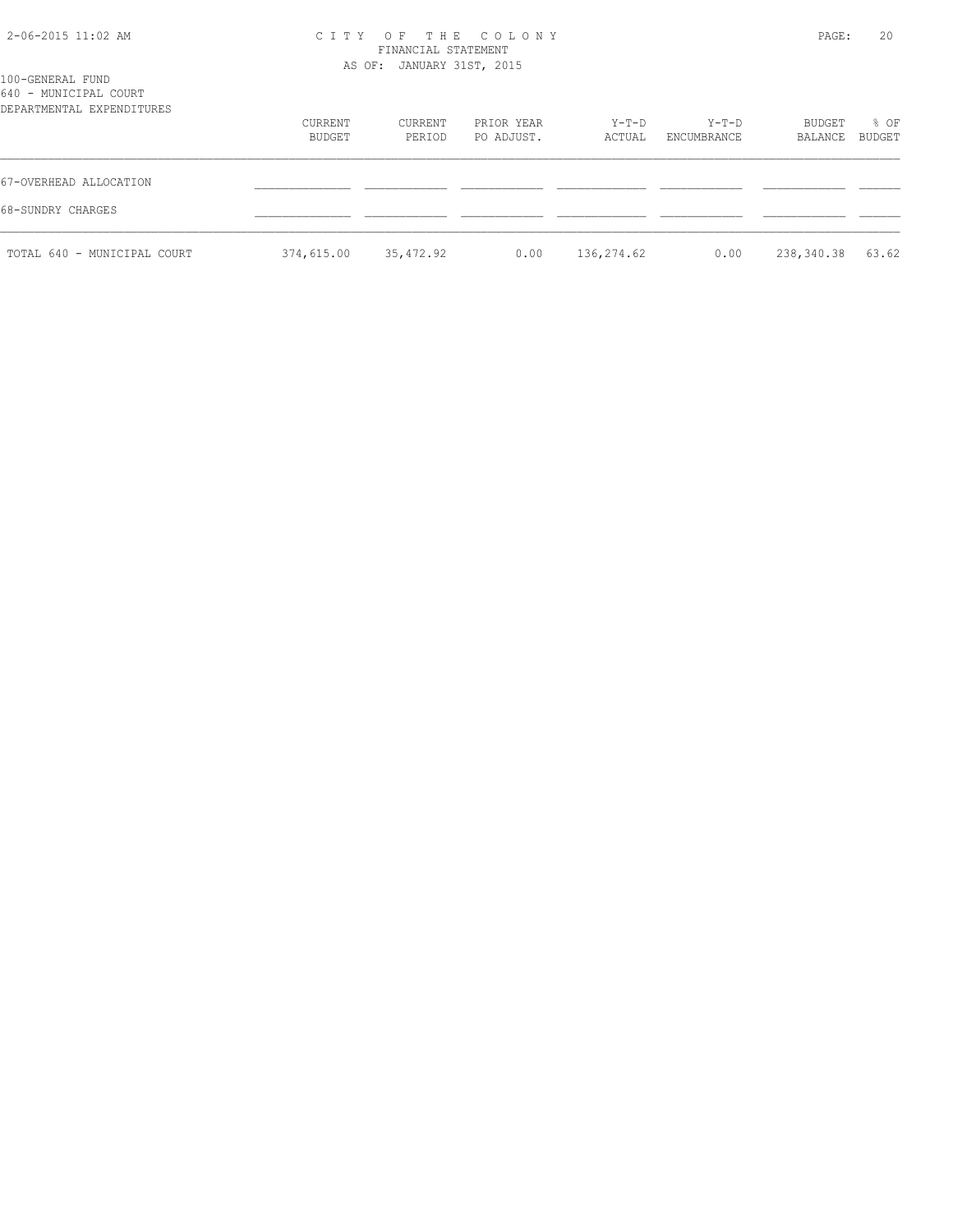# 2-06-2015 11:02 AM C I T Y O F T H E C O L O N Y PAGE: 21 FINANCIAL STATEMENT AS OF: JANUARY 31ST, 2015

### 100-GENERAL FUND

668 - FACILITIES MAINT DEPARTMENTAL EXPENDITURES

|                                                                     | <b>CURRENT</b><br><b>BUDGET</b> | <b>CURRENT</b><br>PERIOD | PRIOR YEAR<br>PO ADJUST. | $Y-T-D$<br>ACTUAL | $Y-T-D$<br>ENCUMBRANCE | <b>BUDGET</b><br><b>BALANCE</b> | % OF<br><b>BUDGET</b> |
|---------------------------------------------------------------------|---------------------------------|--------------------------|--------------------------|-------------------|------------------------|---------------------------------|-----------------------|
|                                                                     |                                 |                          |                          |                   |                        |                                 |                       |
| 61-PERSONNEL SERVICES<br>668-6110 SALARIES                          | 120,621.00                      | 9,557.51                 | 0.00                     | 44,938.43         | 0.00                   | 75,682.57                       | 62.74                 |
|                                                                     | 6,000.00                        | 396.48                   | 0.00                     | 2,149.32          | 0.00                   |                                 | 64.18                 |
| 668-6111 SALARIES, OVERTIME<br>668-6114 HOSPITALIZATION INSURANCE   | 24,150.00                       | 719.37                   | 0.00                     | 4,572.06          | 0.00                   | 3,850.68<br>19,577.94           | 81.07                 |
| 668-6115 SOCIAL SECURITY TAXES                                      | 10,130.00                       | 1,106.44                 | 0.00                     | 3,399.45          | 0.00                   | 6,730.55                        | 66.44                 |
|                                                                     | 2,900.00                        |                          |                          |                   |                        | 2,900.00 100.00                 |                       |
| 668-6116 WORKERS' COMPENSATION<br>668-6117 RETIREMENT CONTRIBUTIONS |                                 | 0.00                     | 0.00                     | 0.00              | 0.00                   |                                 |                       |
|                                                                     | 17,182.00                       | 1,257.19                 | 0.00                     | 5,867.25          | 0.00                   | 11, 314.75                      | 65.85                 |
| 668-6118 UNIFORMS                                                   | 500.00                          | 15.32                    | 0.00                     | 483.28            | 0.00                   | 16.72                           | 3.34                  |
| 668-6125 EDUCATION AND TRAINING                                     | 500.00                          | 0.00                     | 0.00                     | 38.00             | 0.00                   | 462.00                          | 92.40                 |
| 668-6126 TRAVEL EXPENSE                                             | 300.00                          | 0.00                     | 0.00                     | 55.29             | 0.00                   | 244.71                          | 81.57                 |
| 668-6127 DUES AND MEMBERSHIPS                                       | 200.00                          | 0.00                     | 0.00                     | 0.00              | 0.00                   | 200.00                          | 100.00                |
| TOTAL 61-PERSONNEL SERVICES                                         | 182,483.00                      | 13,052.31                | 0.00                     | 61,503.08         | 0.00                   | 120,979.92                      | 66.30                 |
| 62-CONTRACTUAL SERVICES                                             |                                 |                          |                          |                   |                        |                                 |                       |
| 668-6210 PROFESSIONAL SERVICES                                      | 2,000.00                        | 0.00                     | 0.00                     | 0.00              | 0.00                   | 2,000.00 100.00                 |                       |
| 668-6213 CONTRACTUAL SERVICES                                       | 32,000.00                       | 0.00                     | 0.00                     | 0.00              | 0.00                   | 32,000.00 100.00                |                       |
| 668-6213-CONTRACTUAL SERV WASTEWATER                                | 0.00                            | 191.70                   | 0.00                     | 1,836.04          | $0.00$ (               | 1,836.04)                       | 0.00                  |
| 668-6213-CONTRACTUAL SERV MIS                                       | 0.00                            | 0.00                     | 0.00                     | 2,255.14          | $0.00$ (               | 2, 255.14                       | 0.00                  |
| 668-6213-PEST CONTROL                                               | 0.00                            | 0.00                     | 0.00                     | 1,787.97          | $0.00$ (               | 1,787.97)                       | 0.00                  |
| 668-6244 TELEPHONE SERVICE                                          | 1,300.00                        | 73.23                    | 0.00                     | 219.73            | 0.00                   | 1,080.27                        | 83.10                 |
| 668-6275 EQUIPMENT RENTAL                                           | 500.00                          | 15.77                    | 0.00                     | 78.85             | 110.75                 | 310.40                          | 62.08                 |
| TOTAL 62-CONTRACTUAL SERVICES                                       | 35,800.00                       | 280.70                   | 0.00                     | 6,177.73          | 110.75                 | 29,511.52                       | 82.43                 |
| 63-SUPPLIES                                                         |                                 |                          |                          |                   |                        |                                 |                       |
| 668-6310 OFFICE SUPPLIES                                            | 250.00                          | 8.10                     | 0.00                     | 16.52             | 0.00                   | 233.48                          | 93.39                 |
| 668-6311 COPIER SUPPLIES                                            | 100.00                          | 3.25                     | 0.00                     | 5.12              | 35.74                  | 59.14                           | 59.14                 |
| 668-6312 COMPUTER SUPPLIES                                          | 250.00                          | 0.00                     | 0.00                     | 0.00              | 0.00                   | 250.00 100.00                   |                       |
| 668-6313 JANITORIAL SUPPLIES                                        | 1,000.00                        | 0.00                     | 0.00                     | 368.79            | 0.00                   | 631.21                          | 63.12                 |
| 668-6320 POSTAGE                                                    | 100.00                          | 0.00                     | 0.00                     | 4.53              | 0.00                   | 95.47                           | 95.47                 |
| 668-6322 SMALL TOOLS                                                | 4,000.00                        | 192.21                   | 0.00                     | 192.21            | 0.00                   | 3,807.79                        | 95.19                 |
| 668-6340 FUEL AND LUBRICANTS                                        | 5,000.00                        | 182.13                   | 0.00                     | 714.75            | 0.00                   | 4,285.25                        | 85.71                 |
| 668-6390 MISCELLANEOUS SUPPLIES                                     | 6,000.00                        | 105.18                   | 0.00                     | 2,915.19          | 0.00                   | 3,084.81                        | 51.41                 |
| TOTAL 63-SUPPLIES                                                   | 16,700.00                       | 490.87                   | 0.00                     | 4,217.11          | 35.74                  | 12,447.15                       | 74.53                 |
| 64-MAINTENANCE                                                      |                                 |                          |                          |                   |                        |                                 |                       |
| 668-6410 BUILDING MAINTENANCE                                       | 165,000.00                      | 5.73                     | 0.00                     | 5.73              | 0.00                   | 164,994.27 100.00               |                       |
| 668-6410-BLDG MAINT ANIMAL SHELTER                                  | 0.00                            | 0.00                     | 0.00                     | 60.51             | $0.00$ (               | 60.51)                          | 0.00                  |
| 668-6410-BLDG MAINT AOUATIC PARK                                    | 0.00                            | 330.33                   | 0.00                     | 615.82            | 0.00(                  | 615.82)                         | 0.00                  |
| 668-6410-BLDG MAINT ARTS CENTER                                     | 0.00                            | 0.00                     | 0.00                     | 487.83            | $0.00$ (               | 487.83)                         | 0.00                  |
| 668-6410-BLDG MAINT CITY HALL                                       | 0.00                            | 1,006.99                 | 0.00                     | 5,666.42          | 0.00(                  | 5,666.42                        | 0.00                  |
| 668-6410-BLDG MAINT COMMUNITY CENTER                                | 0.00                            | 30.00                    | 0.00                     | 383.78            | $0.00$ (               | 383.78)                         | 0.00                  |
| 668-6410-BLDG MAINT FACILITIES SHOP                                 | 0.00                            | 92.47                    | 0.00                     | 623.29            | $0.00$ (               | 623.29                          | 0.00                  |
|                                                                     |                                 |                          |                          |                   |                        |                                 |                       |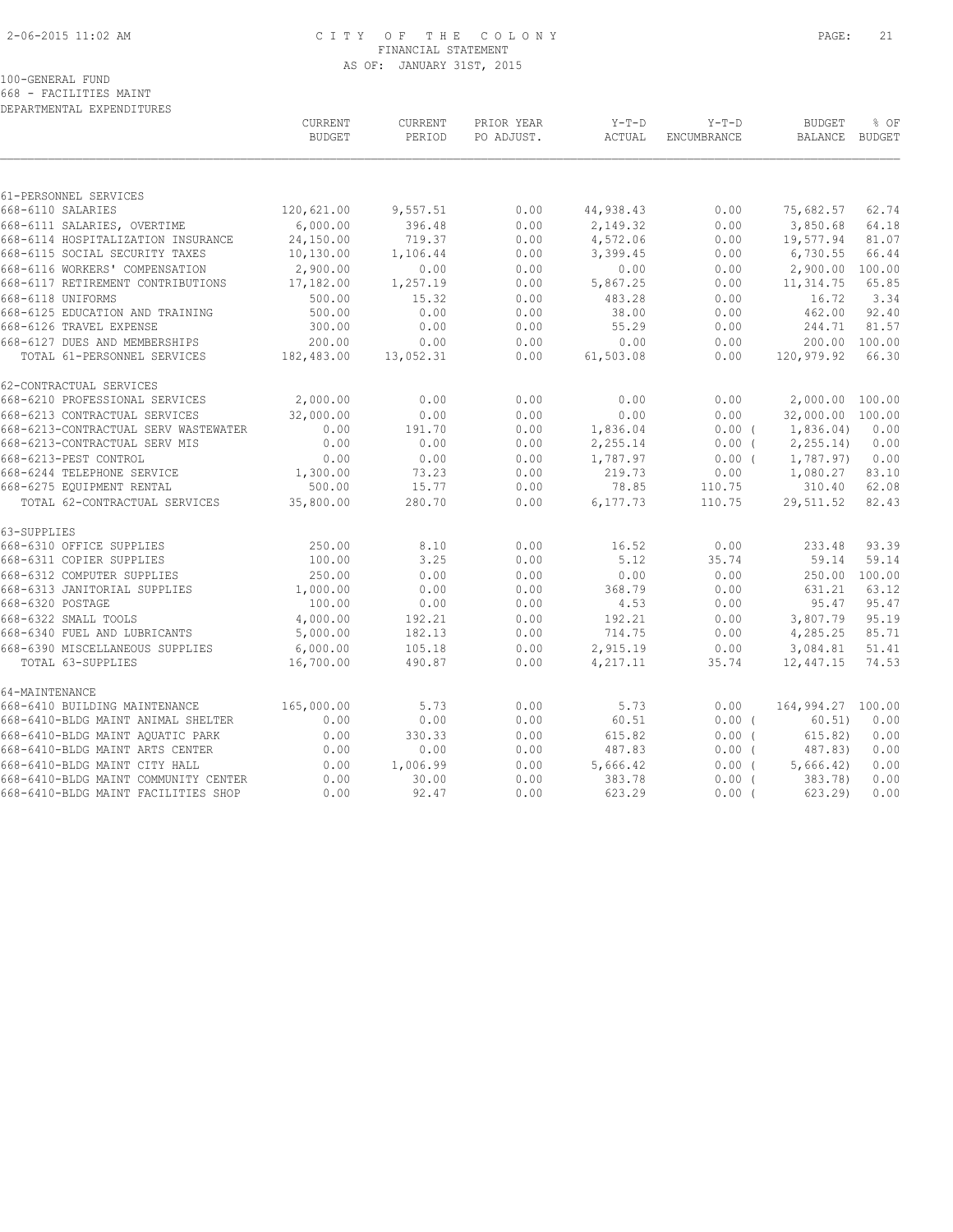# 2-06-2015 11:02 AM C I T Y O F T H E C O L O N Y PAGE: 22 FINANCIAL STATEMENT AS OF: JANUARY 31ST, 2015

100-GENERAL FUND

668 - FACILITIES MAINT DEPARTMENTAL EXPENDITURES

|                                       | CURRENT<br><b>BUDGET</b> | CURRENT<br>PERIOD | PRIOR YEAR<br>PO ADJUST. | $Y-T-D$<br>ACTUAL | $Y-T-D$<br><b>ENCUMBRANCE</b> | <b>BUDGET</b><br><b>BALANCE</b> | % OF<br><b>BUDGET</b> |
|---------------------------------------|--------------------------|-------------------|--------------------------|-------------------|-------------------------------|---------------------------------|-----------------------|
| 668-6410-BLDG MAINT FIRE DEPT         | 0.00                     | 1,046.97          | 0.00                     | 14,385.02         | $0.00$ (                      | 14,385.02)                      | 0.00                  |
| 668-6410-BLDG MAINT LIBRARY           | 0.00                     | 0.00              | 0.00                     | 107.00            | $0.00$ (                      | 107.00)                         | 0.00                  |
| 668-6410-BLDG MAINT POLICE DEPT       | 0.00                     | 567.90            | 0.00                     | 3,203.27          | $0.00$ (                      | 3, 203.27                       | 0.00                  |
| 668-6410-BLDG MAINT PW/WD/FLEET       | 0.00                     | 1,647.99          | 0.00                     | 2,211.10          | $0.00$ (                      | 2, 211.10                       | 0.00                  |
| 668-6410-BLDG MAINT RECREATION CENTER | 0.00                     | 1,226.80          | 0.00                     | 2,631.37          | $0.00$ (                      | 2,631.37                        | 0.00                  |
| 668-6410-BLDG MAINT WASTEWATER        | 0.00                     | 190.00            | 0.00                     | 569.33            | $0.00$ (                      | 569.33)                         | 0.00                  |
| 668-6410-BLDG MAINT MISCELLANEOUS     | 0.00                     | 99.48             | 0.00                     | 266.98            | $0.00$ (                      | 266.98)                         | 0.00                  |
| 668-6410-BLDG MAINT FLEET SERVICE     | 0.00                     | 0.00              | 0.00                     | 2,120.35          | $0.00$ (                      | 2,120.35                        | 0.00                  |
| 668-6423 RIGHT-OF-WAY MAINTENANCE     | 8,000.00                 | 2,115.00          | 0.00                     | 2,115.00          | 0.00                          | 5,885.00                        | 73.56                 |
| 668-6440 VEHICLE MAINTENANCE          | 0.00                     | 0.00              | 0.00                     | 19.99             | $0.00$ (                      | 19.99)                          | 0.00                  |
| TOTAL 64-MAINTENANCE                  | 173,000.00               | 8,359.66          | 0.00                     | 35,472.79         | 0.00                          | 137,527.21                      | 79.50                 |
| 65-NON-CAPITAL                        |                          |                   |                          |                   |                               |                                 |                       |
| 66-CAPITAL OUTLAY                     |                          |                   |                          |                   |                               |                                 |                       |
| 67-OVERHEAD ALLOCATION                |                          |                   |                          |                   |                               |                                 |                       |
| 68-SUNDRY CHARGES                     |                          |                   |                          |                   |                               |                                 |                       |
| TOTAL 668 - FACILITIES MAINT          | 407,983.00               | 22, 183.54        | 0.00                     | 107,370.71        | 146.49                        | 300,465.80                      | 73.65                 |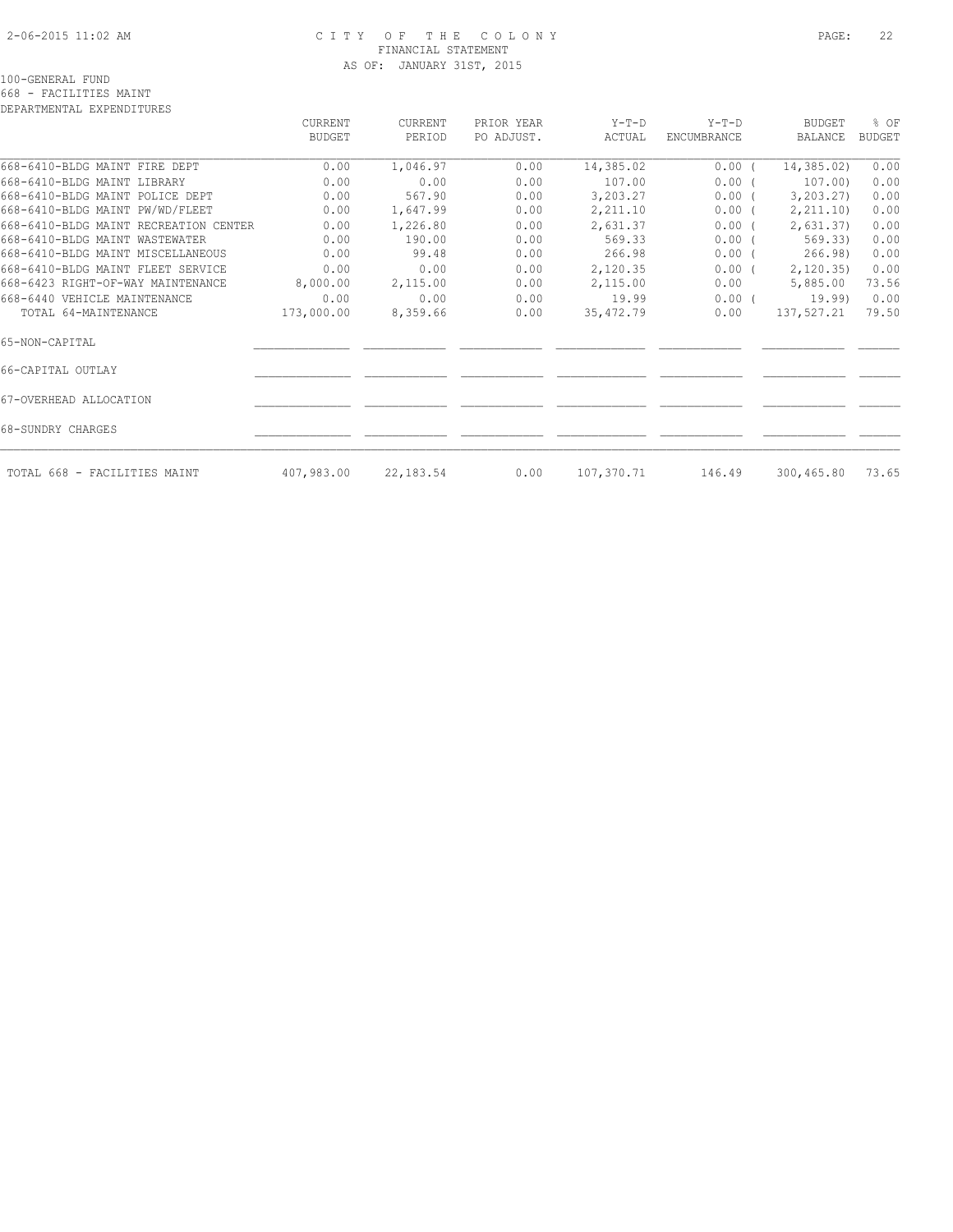# 2-06-2015 11:02 AM C I T Y O F T H E C O L O N Y PAGE: 23 FINANCIAL STATEMENT AS OF: JANUARY 31ST, 2015

#### 100-GENERAL FUND

669 - ENGINEERING DEPT

DEPARTMENTAL EXPENDITURES

|                                        | CURRENT<br><b>BUDGET</b> | CURRENT<br>PERIOD | PRIOR YEAR<br>PO ADJUST. | $Y-T-D$<br>ACTUAL | $Y-T-D$<br>ENCUMBRANCE | <b>BUDGET</b><br>BALANCE | % OF<br>BUDGET |
|----------------------------------------|--------------------------|-------------------|--------------------------|-------------------|------------------------|--------------------------|----------------|
|                                        |                          |                   |                          |                   |                        |                          |                |
| 61-PERSONNEL SERVICES                  |                          |                   |                          |                   |                        |                          |                |
| 669-6110 SALARIES                      | 934,563.00               | 66,343.02         | 0.00                     | 316,307.66        | 0.00                   | 618, 255.34              | 66.15          |
| 669-6110-SALARIES - NFM                | 0.00(                    | 504.31            | 0.00                     | 14.63             | 0.00(                  | 14.63)                   | 0.00           |
| 669-6111 SALARIES, OVERTIME            | 27,000.00                | 2,920.02          | 0.00                     | 12,769.91         | 0.00                   | 14,230.09                | 52.70          |
| 669-6114 HOSPITALIZATION INSURANCE     | 112,700.00               | 8,687.48          | 0.00                     | 34, 344.82        | 0.00                   | 78, 355.18               | 69.53          |
| 669-6115 SOCIAL SECURITY TAXES         | 74,765.00                | 7,964.36          | 0.00                     | 24, 410.71        | 0.00                   | 50,354.29                | 67.35          |
| 669-6115-SOCIAL SECURITY TAXES - NFM   | 0.00                     | 219.75            | 0.00                     | 1,055.30          | $0.00$ (               | 1,055.30)                | 0.00           |
| 669-6116 WORKERS' COMPENSATION         | 2,900.00                 | 0.00              | 0.00                     | 0.00              | 0.00                   | 2,900.00                 | 100.00         |
| 669-6117 RETIREMENT CONTRIBUTIONS      | 120,868.00               | 8,852.84          | 0.00                     | 41,543.37         | 0.00                   | 79,324.63                | 65.63          |
| 669-6117-RETIREMENT CONTRIBUTIONS - NF | 0.00                     | 251.90            | 0.00                     | 1,886.03          | $0.00$ (               | 1,886.03)                | 0.00           |
| 669-6118 UNIFORMS                      | 1,000.00                 | 0.00              | 0.00                     | 913.86            | 0.00                   | 86.14                    | 8.61           |
| 669-6120 PRIVATE AUTO ALLOWANCE        | 11,000.00                | 830.76            | 0.00                     | 3,738.42          | 0.00                   | 7,261.58                 | 66.01          |
| 669-6125 EDUCATION & TRAINING          | 3,700.00                 | 249.00            | 0.00                     | 268.00            | 0.00                   | 3,432.00                 | 92.76          |
| 669-6126 TRAVEL EXPENSE                | 1,500.00                 | 5.33              | 0.00                     | 38.44             | 0.00                   | 1,461.56                 | 97.44          |
| 669-6127 DUES & MEMBERSHIPS            | 4,800.00                 | 1,406.00          | 0.00                     | 1,893.64          | 0.00                   | 2,906.36                 | 60.55          |
| TOTAL 61-PERSONNEL SERVICES            | 1,294,796.00             | 97,226.15         | 0.00                     | 439,184.79        | 0.00                   | 855, 611.21              | 66.08          |
| 62-CONTRACTUAL SERVICES                |                          |                   |                          |                   |                        |                          |                |
| 669-6210 PROFESSIONAL SERVICES         | 60,000.00                | 7,901.55          | 0.00                     | 40,546.55         | 12,453.45              | 7,000.00                 | 11.67          |
| 669-6213 CONTRACTUAL SERVICES          | 500.00                   | 0.00              | 0.00                     | 224.85            | 0.00                   | 275.15                   | 55.03          |
| 669-6235 PRINTING SERVICES             | 2,000.00                 | 0.00              | 0.00                     | 27.00             | 0.00                   | 1,973.00                 | 98.65          |
| 669-6236 ADVERTISING & LEGAL NOTICES   | 500.00                   | 0.00              | 0.00                     | 0.00              | 0.00                   | 500.00                   | 100.00         |
| 669-6244 TELEPHONE SERVICE             | 4,500.00                 | 312.26            | 0.00                     | 1,062.09          | 0.00                   | 3,437.91                 | 76.40          |
| 669-6275 EQUIPMENT RENTAL              | 500.00                   | 15.77             | 0.00                     | 78.85             | 110.75                 | 310.40                   | 62.08          |
| TOTAL 62-CONTRACTUAL SERVICES          | 68,000.00                | 8,229.58          | 0.00                     | 41,939.34         | 12,564.20              | 13,496.46                | 19.85          |
| 63-SUPPLIES                            |                          |                   |                          |                   |                        |                          |                |
| 669-6310 OFFICE SUPPLIES               | 2,500.00                 | 68.28             | 0.00                     | 1,988.30          | 0.00                   | 511.70                   | 20.47          |
| 669-6311 COPIER SUPPLIES               | 4,500.00                 | 3.25              | 0.00                     | 5.12              | 35.74                  | 4,459.14                 | 99.09          |
| 669-6312 COMPUTER SUPPLIES             | 1,000.00                 | 0.00              | 0.00                     | 0.00              | 0.00                   | 1,000.00                 | 100.00         |
| 669-6320 POSTAGE                       | 500.00                   | 0.00              | 0.00                     | 115.95            | 0.00                   | 384.05                   | 76.81          |
| 669-6322 SMALL TOOLS                   | 500.00                   | 46.72             | 0.00                     | 365.99            | 0.00                   | 134.01                   | 26.80          |
| 669-6330 BOOKS & PERIODICALS           | 400.00                   | 0.00              | 0.00                     | 0.00              | 0.00                   | 400.00 100.00            |                |
| 669-6340 FUEL AND LUBRICANTS           | 12,500.00                | 791.97            | 0.00                     | 2,598.91          | 0.00                   | 9,901.09                 | 79.21          |
| 669-6390 MISCELLANEOUS SUPPLIES        | 500.00                   | 0.00              | 0.00                     | 50.50             | 0.00                   | 449.50                   | 89.90          |
| TOTAL 63-SUPPLIES                      | 22,400.00                | 910.22            | 0.00                     | 5,124.77          | 35.74                  | 17,239.49                | 76.96          |
|                                        |                          |                   |                          |                   |                        |                          |                |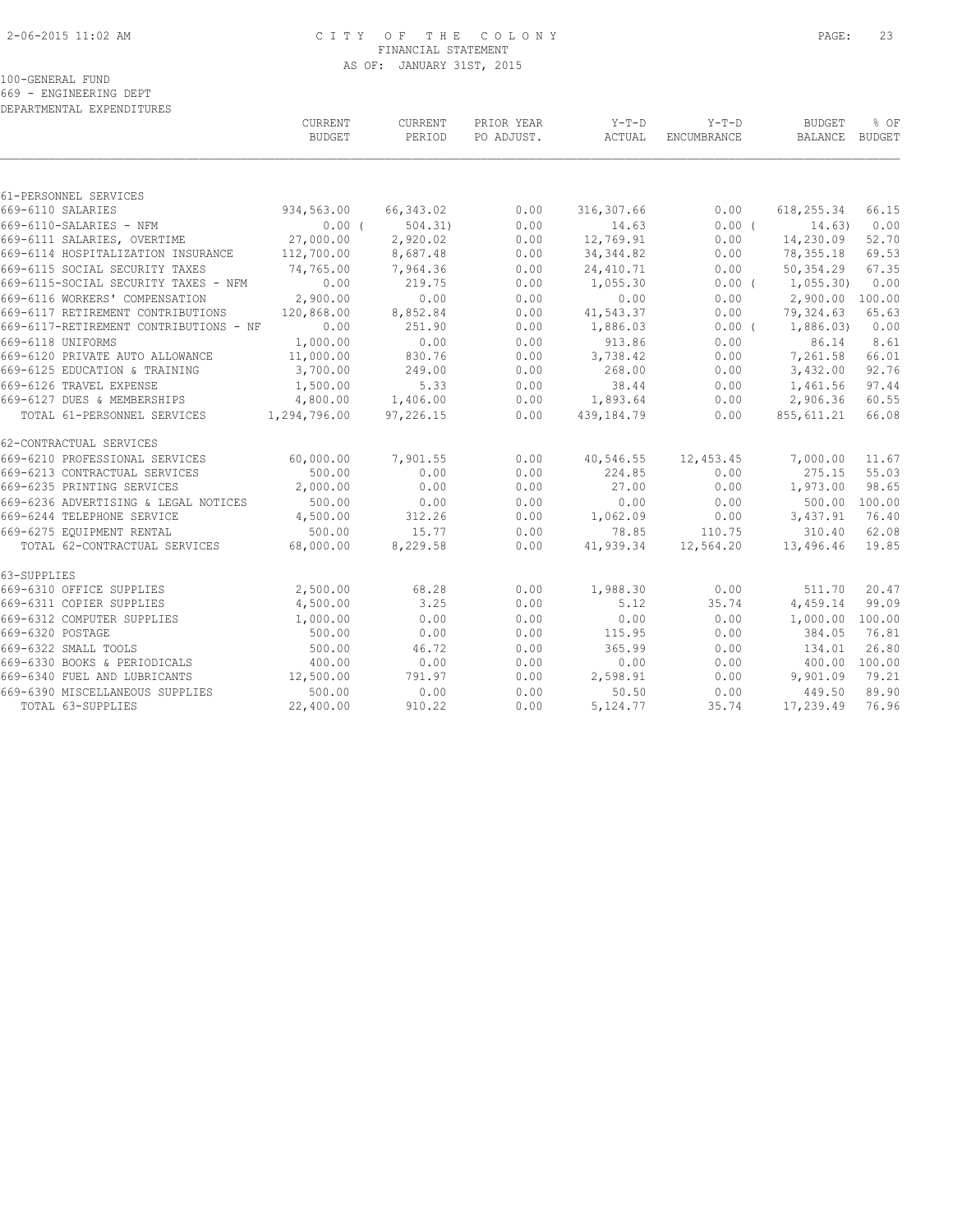# 2-06-2015 11:02 AM C I T Y O F T H E C O L O N Y PAGE: 24 FINANCIAL STATEMENT AS OF: JANUARY 31ST, 2015

100-GENERAL FUND

669 - ENGINEERING DEPT

| DEPARTMENTAL EXPENDITURES    |              |            |            |            |             |            |               |
|------------------------------|--------------|------------|------------|------------|-------------|------------|---------------|
|                              | CURRENT      | CURRENT    | PRIOR YEAR | $Y-T-D$    | $Y-T-D$     | BUDGET     | % OF          |
|                              | BUDGET       | PERIOD     | PO ADJUST. | ACTUAL     | ENCUMBRANCE | BALANCE    | <b>BUDGET</b> |
| 64-MAINTENANCE               |              |            |            |            |             |            |               |
| 669-6431 MAINTENANCE - GIS   | 5,500.00     | 0.00       | 0.00       | 5,500.00   | 0.00        | 0.00       | 0.00          |
| 669-6440 VEHICLE MAINTENANCE | 200.00       | 0.00       | 0.00       | 32.98      | 0.00        | 167.02     | 83.51         |
| TOTAL 64-MAINTENANCE         | 5,700.00     | 0.00       | 0.00       | 5,532.98   | 0.00        | 167.02     | 2.93          |
| 65-NON-CAPITAL               |              |            |            |            |             |            |               |
| 66-CAPITAL OUTLAY            |              |            |            |            |             |            |               |
| 67-OVERHEAD ALLOCATION       |              |            |            |            |             |            |               |
| TOTAL 669 - ENGINEERING DEPT | 1,390,896.00 | 106,365.95 | 0.00       | 491,781.88 | 12,599.94   | 886,514.18 | 63.74         |
|                              |              |            |            |            |             |            |               |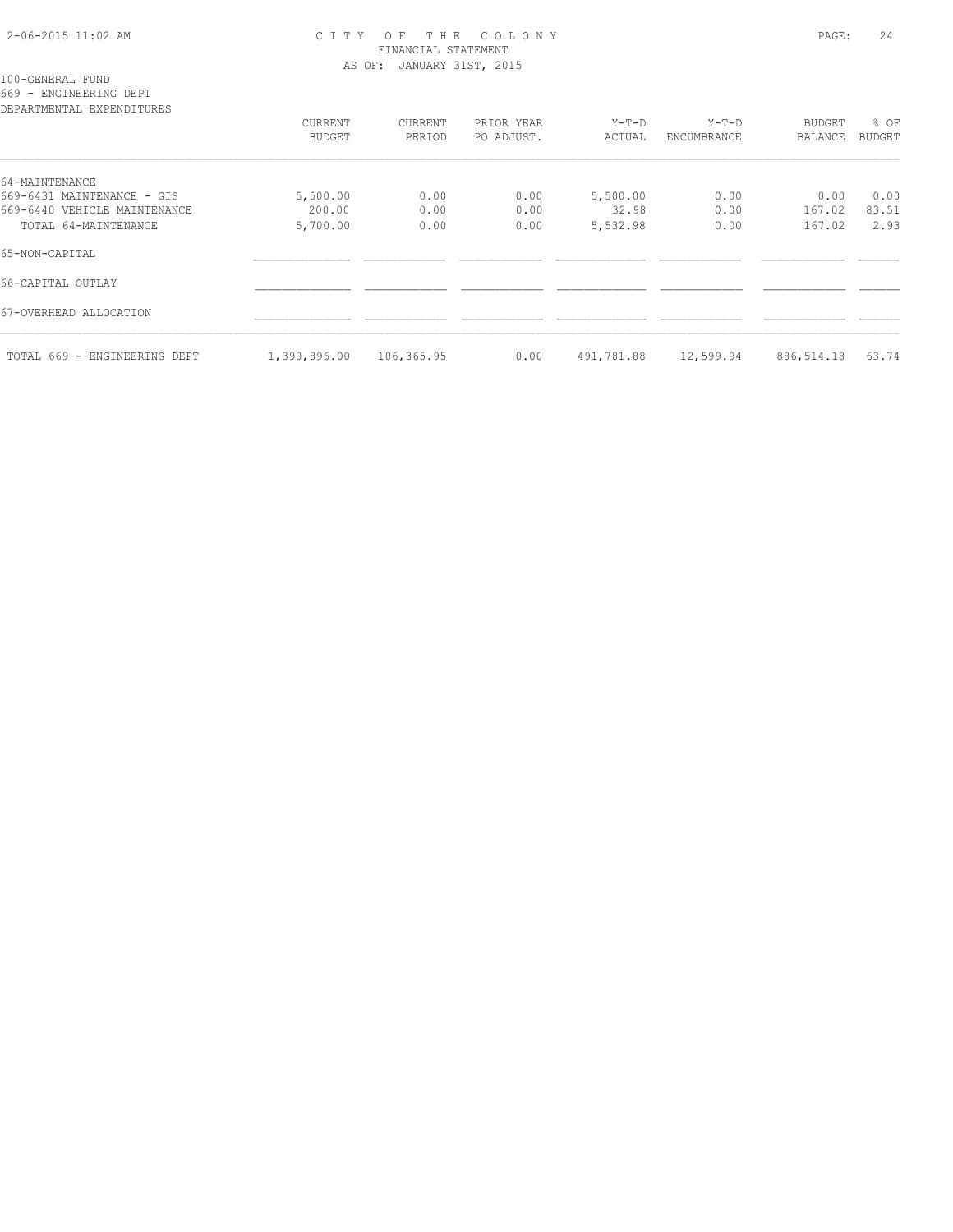# 2-06-2015 11:02 AM C I T Y O F T H E C O L O N Y PAGE: 25 FINANCIAL STATEMENT AS OF: JANUARY 31ST, 2015

100-GENERAL FUND

670 - FIRE DEPARTMENT DEPARTMENTAL EXPENDITURES

|                                                                   | CURRENT<br><b>BUDGET</b> | CURRENT<br>PERIOD    | PRIOR YEAR<br>PO ADJUST. | $Y-T-D$<br>ACTUAL     | $Y-T-D$<br>ENCUMBRANCE | <b>BUDGET</b><br>BALANCE BUDGET | % OF          |
|-------------------------------------------------------------------|--------------------------|----------------------|--------------------------|-----------------------|------------------------|---------------------------------|---------------|
|                                                                   |                          |                      |                          |                       |                        |                                 |               |
| 61-PERSONNEL SERVICES<br>670-6110 SALARIES                        | 3,584,484.00             | 266,982.00           | 0.00                     | 1,353,435.11          | 0.00                   | 2,231,048.89                    | 62.24         |
|                                                                   | 280,000.00               | 33,926.29            | 0.00                     | 162,706.40            | 0.00                   | 117,293.60                      | 41.89         |
| 670-6111 SALARIES, OVERTIME<br>670-6114 HOSPITALIZATION INSURANCE | 426,650.00               | 34,064.70            | 0.00                     | 130,310.47            | 0.00                   | 296,339.53                      | 69.46         |
| 670-6115 SOCIAL SECURITY TAXES                                    | 309,800.00               | 36, 317.96           | 0.00                     | 110,937.47            | 0.00                   | 198,862.53                      | 64.19         |
| 670-6116 WORKERS' COMPENSATION                                    | 53,332.00                | 0.00                 | 0.00                     | 0.00                  | 0.00                   | 53,332.00                       | 100.00        |
| 670-6117 RETIREMENT CONTRIBUTIONS                                 | 485,770.00               | 38,004.73            | 0.00                     | 188,719.68            | 0.00                   | 297,050.32                      | 61.15         |
| 670-6118 UNIFORMS                                                 | 20,400.00                | 1,296.81             | 0.00                     | 6,420.95              | 0.00                   | 13,979.05                       | 68.52         |
| 670-6119 MEDICAL EXPENSES                                         | 1,000.00                 | 450.00               | 0.00                     | 700.00                | 0.00                   | 300.00                          | 30.00         |
| 670-6120 BUNKER GEAR                                              | 35,000.00                | 3,813.00             | 0.00                     | 22,393.97             | 0.00                   | 12,606.03                       | 36.02         |
| 670-6125 EDUCATION & TRAINING                                     | 7,000.00                 | 264.00               | 0.00                     | 3,504.00              | 0.00                   | 3,496.00                        | 49.94         |
| 670-6125-TRAINING COUNCIL                                         | 10,000.00                | 420.00               | 0.00                     | 3,520.83              | 0.00                   | 6,479.17                        | 64.79         |
| 670-6126 TRAVEL EXPENSE                                           | 6,000.00                 | 1,913.75             | 0.00                     | 6,300.45              | $0.00$ (               | 300.45                          | $5.01 -$      |
| 670-6127 DUES AND MEMBERSHIPS                                     | 9,000.00                 | 629.16               | 0.00                     | 6,879.53              | 0.00                   | 2,120.47                        | 23.56         |
| TOTAL 61-PERSONNEL SERVICES                                       | 5,228,436.00             | 418,082.40           | 0.00                     | 1,995,828.86          | 0.00                   | 3, 232, 607.14                  | 61.83         |
| 62-CONTRACTUAL SERVICES                                           |                          |                      |                          |                       |                        |                                 |               |
| 670-6210 PROFESSIONAL SERVICES                                    | 36,000.00                | 0.00                 | 0.00                     | 72,000.00             | $0.00$ (               | 36,000.00) 100.00-              |               |
| 670-6213 CONTRACTUAL SERVICES                                     | 37,934.00                | 6,349.50             | 0.00                     | 5,468.34              | 0.00                   | 32,465.66                       | 85.58         |
| 670-6235 PRINTING SERVICES                                        | 600.00                   | 825.00               | 0.00                     | 954.00                | $0.00$ (               | 354.00)                         | $59.00 -$     |
| 670-6244 TELEPHONE SERVICE                                        | 10,000.00                | 1,062.09             | 0.00                     | 3,189.13              | 0.00                   | 6,810.87                        | 68.11         |
| 670-6275 EQUIPMENT RENTAL                                         | 7,000.00                 | 672.75               | 0.00                     | 2,297.90              | 1,283.28               | 3,418.82                        | 48.84         |
| TOTAL 62-CONTRACTUAL SERVICES                                     | 91,534.00                | 8,909.34             | 0.00                     | 83,909.37             | 1,283.28               | 6,341.35                        | 6.93          |
| 63-SUPPLIES                                                       |                          |                      |                          |                       |                        |                                 |               |
| 670-6310 OFFICE SUPPLIES                                          | 2,000.00                 | 820.81               | 0.00                     | 1,278.69              | 0.00                   | 721.31                          | 36.07         |
| 670-6311 COPIER SUPPLIES                                          | 900.00                   | 79.49                | 0.00                     | 331.38                | $1,808.81$ (           | 1,240.19) 137.80-               |               |
| 670-6312 COMPUTER SUPPLIES                                        | 3,000.00                 | 0.00                 | 0.00                     | 318.59                | 0.00                   | 2,681.41                        | 89.38         |
| 670-6313 JANITORIAL SUPPLIES                                      | 5,000.00                 | 0.00                 | 0.00                     | 2,268.39              | 0.00                   | 2,731.61                        | 54.63         |
| 670-6320 POSTAGE                                                  | 600.00                   | 33.28                | 0.00                     | 334.51                | 0.00                   | 265.49                          | 44.25         |
| 670-6322 SMALL TOOLS                                              | 3,000.00                 | 313.98               | 0.00                     | 1,165.81              | 0.00                   | 1,834.19                        | 61.14         |
| 670-6322-SMALL TOOLS - FLEET                                      | 0.00                     | 0.00                 | 0.00                     | 481.95                | $0.00$ (               | 481.95)                         | 0.00          |
| 670-6330 BOOKS AND PERIODICALS                                    | 1,000.00                 | 255.00               | 0.00                     | 285.00                | 0.00                   | 715.00                          | 71.50         |
| 670-6340 FUEL AND LUBRICANTS                                      | 13,000.00                | 499.50               | 0.00                     | 2,119.05              | 0.00                   | 10,880.95                       | 83.70         |
| 670-6340-FUEL AND LUBR - FIRE                                     | $0.00$ (                 | 89.90)               | 0.00                     | 4,157.97              | 0.00(                  | 4,157.97)                       | 0.00          |
| 670-6345 CHEMICALS<br>670-6346 COMPRESSED GASSES                  | 1,500.00                 | 0.00                 | 0.00                     | 660.00                | 0.00                   | 840.00                          | 56.00         |
|                                                                   | 4,000.00                 | 0.00                 | 0.00                     | 634.36                | 0.00                   | 3,365.64                        | 84.14         |
| 670-6360 MEDICAL SUPPLIES<br>670-6390 MISCELLANEOUS SUPPLIES      | 35,000.00<br>9,000.00    | 9,309.02<br>2,044.23 | 0.00<br>0.00             | 32,531.06<br>4,413.50 | 0.00<br>0.00           | 2,468.94<br>4,586.50            | 7.05<br>50.96 |
| 670-6393 INVESTIGATIVE SUPPLIES                                   | 200.00                   | 64.85                | 0.00                     | 64.85                 | 0.00                   | 135.15                          | 67.58         |
| 670-6394 TACTICAL SUPPLIES                                        | 350.00                   | 0.00                 | 0.00                     | 0.00                  | 0.00                   | 350.00                          | 100.00        |
| TOTAL 63-SUPPLIES                                                 | 78,550.00                | 13,330.26            | 0.00                     | 51,045.11             | 1,808.81               | 25,696.08                       | 32.71         |
|                                                                   |                          |                      |                          |                       |                        |                                 |               |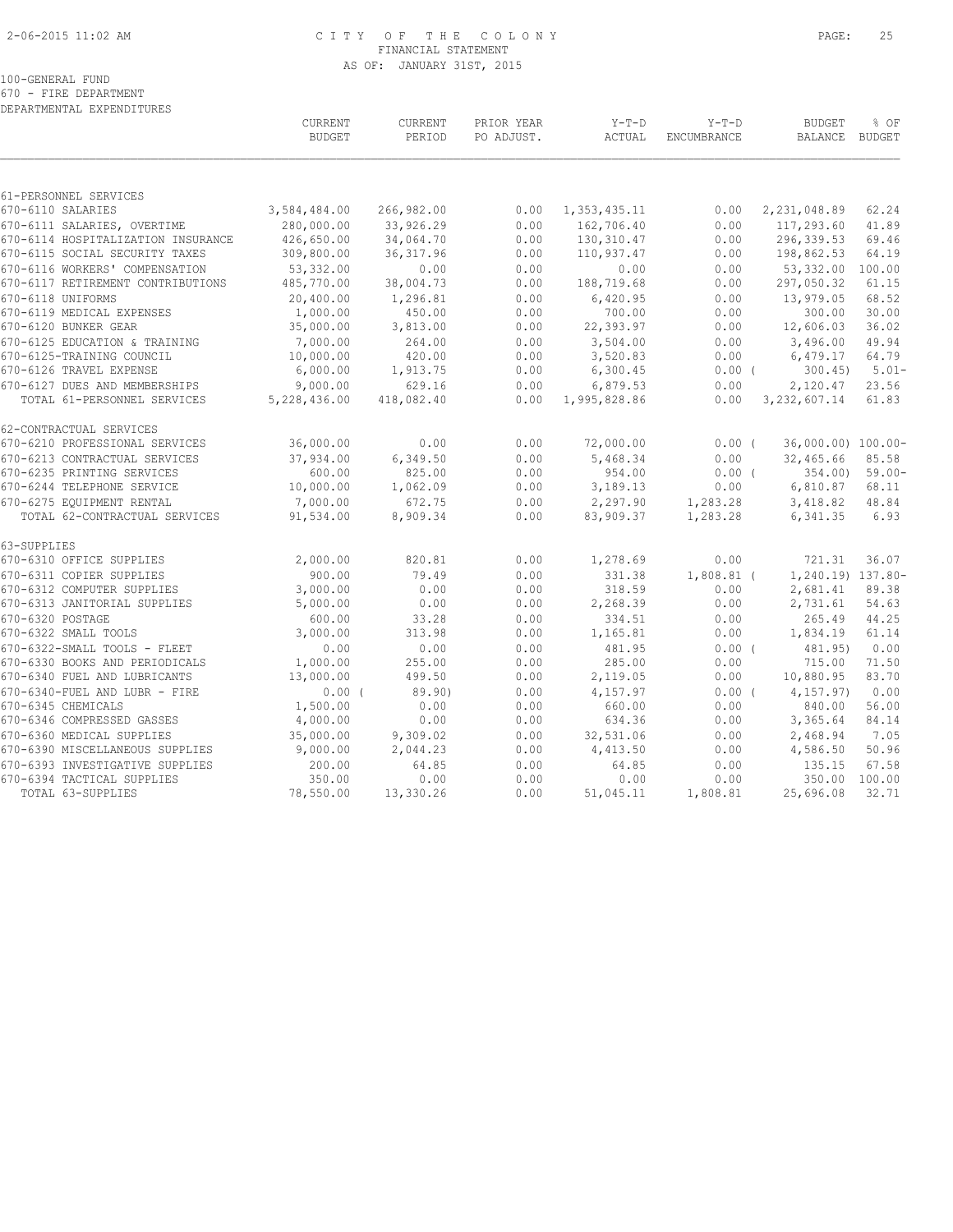# 2-06-2015 11:02 AM C I T Y O F T H E C O L O N Y PAGE: 26 FINANCIAL STATEMENT AS OF: JANUARY 31ST, 2015

100-GENERAL FUND

670 - FIRE DEPARTMENT

DEPARTMENTAL EXPENDITURES

| DEFAKTMENTAL EXFENDITUKES          | CURRENT<br><b>BUDGET</b> | CURRENT<br>PERIOD | PRIOR YEAR<br>PO ADJUST. | Y-T-D<br>ACTUAL | $Y-T-D$<br>ENCUMBRANCE | <b>BUDGET</b><br>BALANCE | % OF<br>BUDGET |
|------------------------------------|--------------------------|-------------------|--------------------------|-----------------|------------------------|--------------------------|----------------|
| 64-MAINTENANCE                     |                          |                   |                          |                 |                        |                          |                |
| 670-6410 BUILDING MAINTENANCE      | 5,000.00                 | 704.04            | 0.00                     | 867.70          | 0.00                   | 4,132.30                 | 82.65          |
| 670-6430 OFFICE EQUIPMENT - MAINT. | 100.00                   | 0.00              | 0.00                     | 0.00            | 0.00                   | 100.00                   | 100.00         |
| 670-6440-VEHICLE MAINT - FIRE      | 0.00                     | 709.72            | 0.00                     | 4,007.62        | 0.00(                  | 4,007.62)                | 0.00           |
| 670-6445 RADIO MAINTENANCE         | 7,000.00                 | 1,113.00          | 0.00                     | 7,053.00        | $0.00$ (               | 53.00                    | $0.76 -$       |
| 670-6470 OTHER EQUIPMENT - MAINT.  | 16,000.00                | 101.78            | 0.00                     | 4,357.27        | 6,226.85               | 5,415.88                 | 33.85          |
| TOTAL 64-MAINTENANCE               | 28,100.00                | 2,628.54          | 0.00                     | 16,285.59       | 6,226.85               | 5,587.56                 | 19.88          |
| 65-NON-CAPITAL                     |                          |                   |                          |                 |                        |                          |                |
| 66-CAPITAL OUTLAY                  |                          |                   |                          |                 |                        |                          |                |
| 67-OVERHEAD ALLOCATION             |                          |                   |                          |                 |                        |                          |                |
| 68-SUNDRY CHARGES                  |                          |                   |                          |                 |                        |                          |                |
| TOTAL 670 - FIRE DEPARTMENT        | 5,426,620.00             | 442,950.54        | 0.00                     | 2,147,068.93    | 9,318.94               | 3, 270, 232.13           | 60.26          |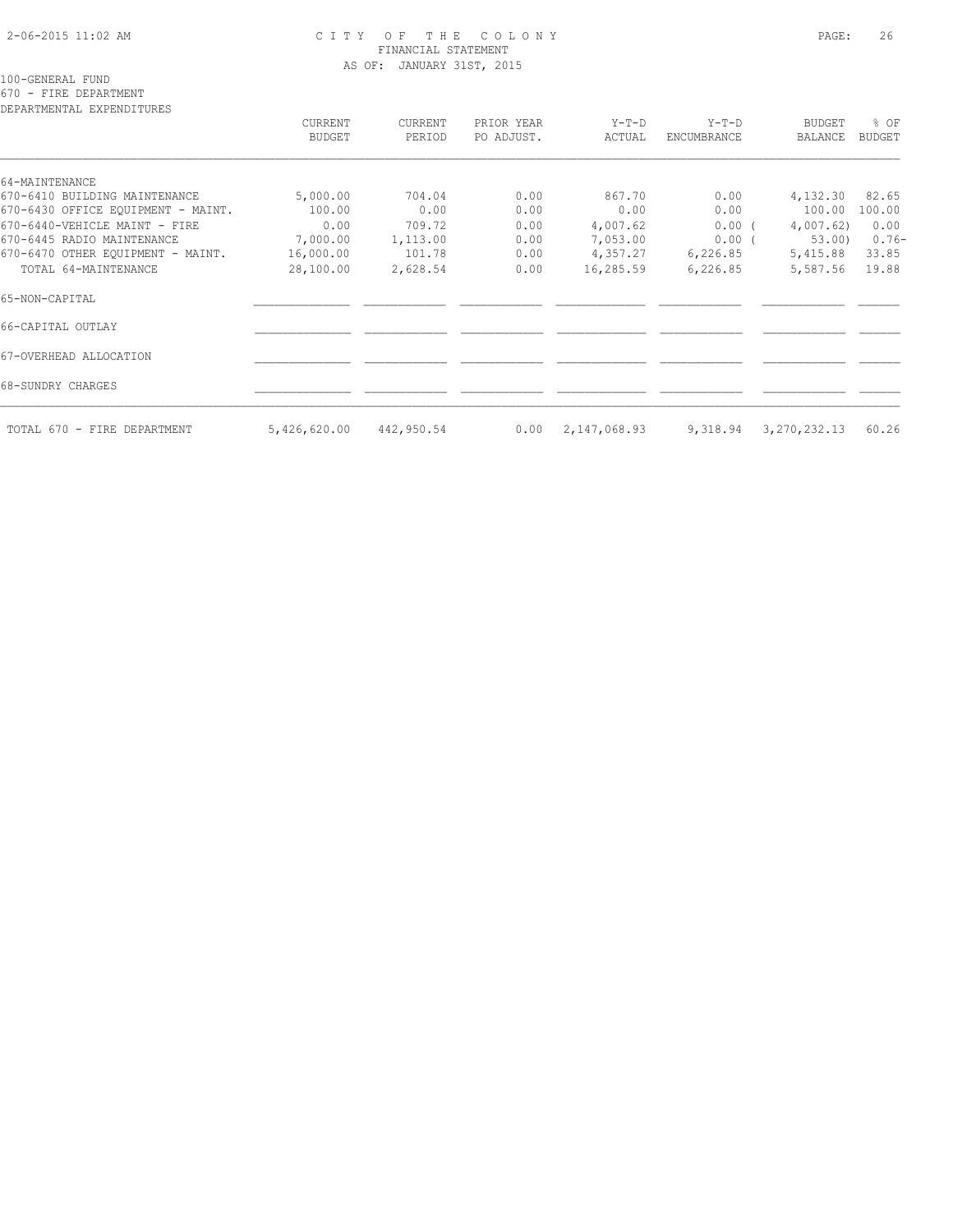# 2-06-2015 11:02 AM C I T Y O F T H E C O L O N Y PAGE: 27 FINANCIAL STATEMENT AS OF: JANUARY 31ST, 2015

### 100-GENERAL FUND

675 - POLICE DEPARTMENT

|                  | DEPARTMENTAL EXPENDITURES              |                          |                   |                          |                   |                               |                          |                       |
|------------------|----------------------------------------|--------------------------|-------------------|--------------------------|-------------------|-------------------------------|--------------------------|-----------------------|
|                  |                                        | CURRENT<br><b>BUDGET</b> | CURRENT<br>PERIOD | PRIOR YEAR<br>PO ADJUST. | $Y-T-D$<br>ACTUAL | $Y-T-D$<br><b>ENCUMBRANCE</b> | <b>BUDGET</b><br>BALANCE | % OF<br><b>BUDGET</b> |
|                  |                                        |                          |                   |                          |                   |                               |                          |                       |
|                  | 61-PERSONNEL SERVICES                  |                          |                   |                          |                   |                               |                          |                       |
|                  | 675-6110 SALARIES                      | 4,834,125.00             | 372,692.47        | 0.00                     | 1,732,566.15      | 0.00                          | 3, 101, 558.85           | 64.16                 |
|                  | 675-6111 SALARIES, OVERTIME            | 105,000.00               | 12,693.91         | 0.00                     | 78,538.09         | 0.00                          | 26,461.91                | 25.20                 |
|                  | 675-6112 PART-TIME, TEMPORARY          | 138,100.00               | 10,006.27         | 0.00                     | 47,961.67         | 0.00                          | 90,138.33                | 65.27                 |
|                  | 675-6114 HOSPITALIZATION INSURANCE     | 676,215.00               | 50,970.35         | 0.00                     | 189, 355.21       | 0.00                          | 486,859.79               | 72.00                 |
|                  | 675-6115 SOCIAL SECURITY TAXES         | 406,178.00               | 44,395.30         | 0.00                     | 137,870.71        | 0.00                          | 268,307.29               | 66.06                 |
|                  | 675-6116 WORKERS' COMPENSATION         | 75,000.00                | 0.00              | 0.00                     | 0.00              | 0.00                          | 75,000.00                | 100.00                |
|                  | 675-6117 RETIREMENT CONTRIBUTIONS      | 621,352.00               | 48,905.30         | 0.00                     | 226,089.81        | 0.00                          | 395,262.19               | 63.61                 |
|                  | 675-6118 UNIFORMS                      | 50,400.00                | 14,169.85         | 0.00                     | 23,852.61         | 24,644.32                     | 1,903.07                 | 3.78                  |
|                  | 675-6119 MEDICAL EXPENSE               | $5,100.00$ (             | 341.00)           | $0.00$ (                 | 206.00            | 0.00                          | 5,306.00                 | 104.04                |
|                  | 675-6120 PRIVATE CAR ALLOWANCE         | 15,400.00                | 1,052.28          | 0.00                     | 4,735.26          | 0.00                          | 10,664.74                | 69.25                 |
|                  | 675-6125 EDUCATION & TRAINING          | 16,000.00                | 2,588.00          | 0.00                     | 6,567.98          | 0.00                          | 9,432.02                 | 58.95                 |
|                  | 675-6126 TRAVEL EXPENSE                | 8,500.00                 | 521.26            | 0.00                     | 8,568.26          | 0.00(                         | 68.26)                   | $0.80 -$              |
|                  | 675-6127 DUES AND MEMBERSHIPS          | 1,500.00                 | 325.00            | 0.00                     | 1,155.95          | 0.00                          | 344.05                   | 22.94                 |
|                  | TOTAL 61-PERSONNEL SERVICES            | 6,952,870.00             | 557,978.99        | 0.00                     | 2,457,055.70      | 24,644.32                     | 4, 471, 169.98           | 64.31                 |
|                  | 62-CONTRACTUAL SERVICES                |                          |                   |                          |                   |                               |                          |                       |
|                  | 675-6210 PROFESSIONAL SERVICES         | 4,000.00                 | 100.00            | 0.00                     | 878.00            | 0.00                          | 3,122.00                 | 78.05                 |
|                  | 675-6213 CONTRACTUAL SERVICES          | 48,800.00                | 75.42             | 0.00                     | 25,966.88         | 0.00                          | 22,833.12                | 46.79                 |
|                  | 675-6219 CREDIT CARD FEES              | 750.00                   | 58.92             | 0.00                     | 194.51            | 0.00                          | 555.49                   | 74.07                 |
|                  | 675-6235 PRINTING EXPENSES             | 3,000.00                 | 0.00              | 0.00                     | 1,046.00          | 0.00                          | 1,954.00                 | 65.13                 |
|                  | 675-6236 ADVERTISING AND LEGAL NOTICES | 100.00                   | 0.00              | 0.00                     | 0.00              | 0.00                          | 100.00                   | 100.00                |
|                  | 675-6244 TELEPHONE SERVICE             | 8,000.00                 | 79.27             | 0.00                     | 1,550.81          | 0.00                          | 6,449.19                 | 80.61                 |
|                  | 675-6275 EOUIPMENT RENTAL              | 9,000.00                 | 634.00            | 0.00                     | 3,126.00          | 4,060.00                      | 1,814.00                 | 20.16                 |
|                  | TOTAL 62-CONTRACTUAL SERVICES          | 73,650.00                | 947.61            | 0.00                     | 32,762.20         | 4,060.00                      | 36,827.80                | 50.00                 |
| 63-SUPPLIES      |                                        |                          |                   |                          |                   |                               |                          |                       |
|                  | 675-6310 OFFICE SUPPLIES               | 4,300.00                 | 110.05            | 0.00                     | 2,165.24          | 0.00                          | 2,134.76                 | 49.65                 |
|                  | 675-6311 COPIER SUPPLIES               | 5,900.00                 | 416.40            | 0.00                     | 2,312.67          | 1,454.89                      | 2,132.44                 | 36.14                 |
|                  | 675-6312 COMPUTER SUPPLIES             | 4,500.00                 | 342.97            | 0.00                     | 991.21            | 0.00                          | 3,508.79                 | 77.97                 |
|                  | 675-6313 JANITORIAL SUPPLIES           | 1,800.00                 | 104.91            | 0.00                     | 1,050.99          | 0.00                          | 749.01                   | 41.61                 |
| 675-6320 POSTAGE |                                        | 3,600.00                 | 60.18             | 0.00                     | 1,170.28          | 0.00                          | 2,429.72                 | 67.49                 |
|                  | 675-6322 SMALL TOOLS                   | 150.00                   | 0.00              | 0.00                     | 0.00              | 0.00                          | 150.00                   | 100.00                |
|                  | 675-6330 BOOKS AND PERIODICALS         | 800.00                   | 0.00              | 0.00                     | 34.82             | 0.00                          | 765.18                   | 95.65                 |
|                  | 675-6331 PUBLIC EDUCATION MATERIAL     | 4,200.00                 | 0.00              | 0.00                     | 0.00              | 0.00                          | 4,200.00 100.00          |                       |
| 675-6335 AWARDS  |                                        | 900.00                   | 136.14            | 0.00                     | 136.14            | 0.00                          | 763.86                   | 84.87                 |
|                  | 675-6340 FUEL AND LUBRICANTS           | 140,000.00               | 7,587.15          | 0.00                     | 28,715.57         | 0.00                          | 111,284.43               | 79.49                 |
|                  | 675-6350 ANIMAL SUPPLIES               | 4,350.00                 | 317.26            | 0.00                     | 728.92            | 0.00                          | 3,621.08                 | 83.24                 |
|                  | 675-6360 MEDICAL SUPPLIES              | 1,300.00                 | 0.00              | 0.00                     | 0.00              | 0.00                          | 1,300.00                 | 100.00                |
|                  | 675-6390 MISCELLANEOUS SUPPLIES        | 7,450.00                 | 240.01            | 0.00                     | 3,306.24          | 0.00                          | 4,143.76                 | 55.62                 |
|                  | 675-6391 INMATE FOOD                   | 3,700.00                 | 215.80            | 0.00                     | 756.56            | 0.00                          | 2,943.44                 | 79.55                 |
|                  | 675-6392 JAIL SUPPLIES                 | 2,400.00                 | 637.15            | 0.00                     | 900.67            | 0.00                          | 1,499.33                 | 62.47                 |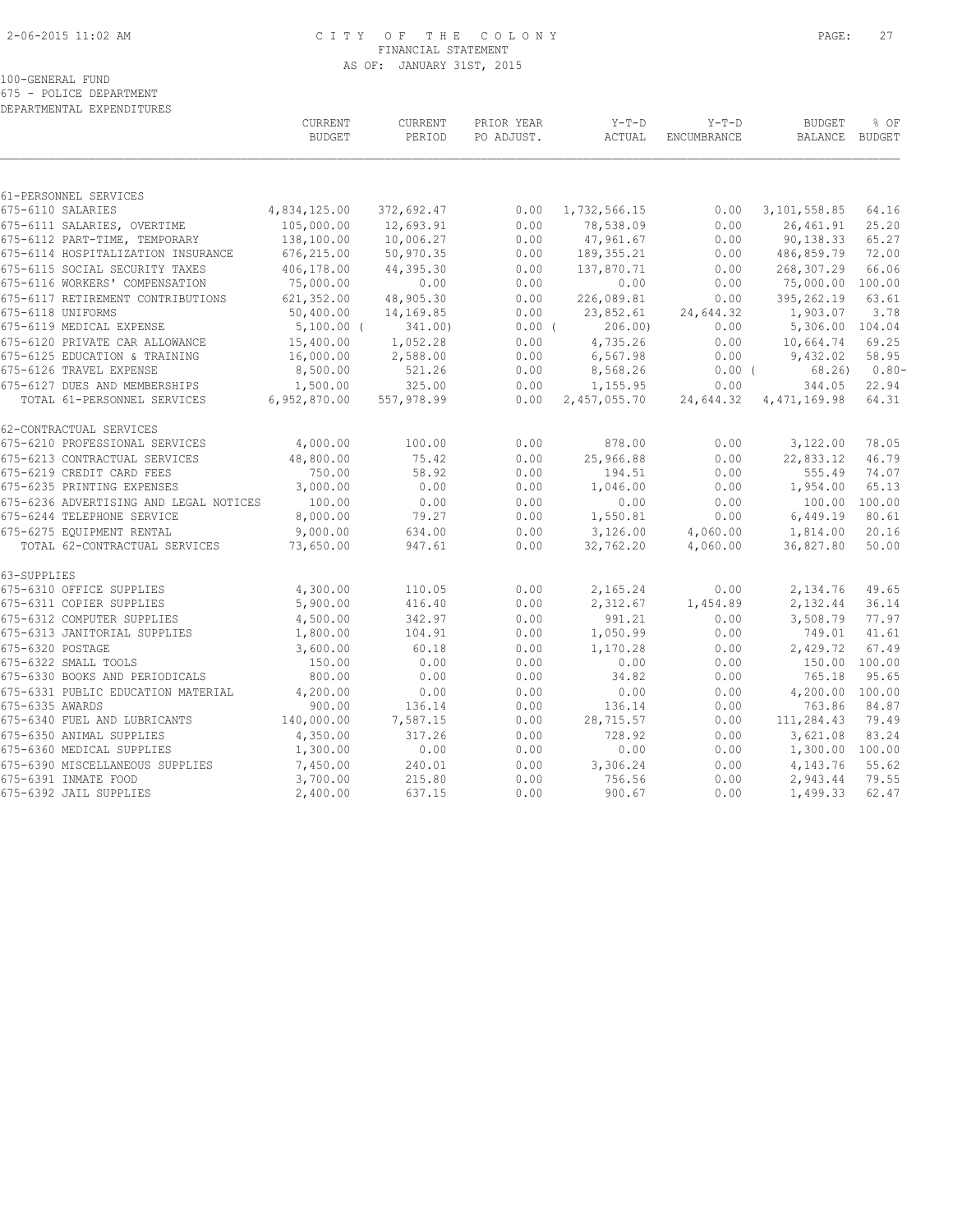# 2-06-2015 11:02 AM C I T Y O F T H E C O L O N Y PAGE: 28 FINANCIAL STATEMENT AS OF: JANUARY 31ST, 2015

100-GENERAL FUND

675 - POLICE DEPARTMENT

DEPARTMENTAL EXPENDITURES

|                                    | CURRENT<br>BUDGET | CURRENT<br>PERIOD | PRIOR YEAR<br>PO ADJUST. | $Y-T-D$<br>ACTUAL | $Y-T-D$<br>ENCUMBRANCE | <b>BUDGET</b><br><b>BALANCE</b> | % OF<br><b>BUDGET</b> |
|------------------------------------|-------------------|-------------------|--------------------------|-------------------|------------------------|---------------------------------|-----------------------|
| 675-6393 INVESTIGATIVE SUPPLIES    | 2,500.00          | 47.98             | 0.00                     | 755.40            | 0.00                   | 1,744.60                        | 69.78                 |
| 675-6394 TACTICAL SUPPLIES         | 9,450.00          | 0.00              | 0.00                     | 304.77            | 7,264.92               | 1,880.31                        | 19.90                 |
| TOTAL 63-SUPPLIES                  | 197,300.00        | 10,216.00         | 0.00                     | 43,329.48         | 8,719.81               | 145,250.71                      | 73.62                 |
| 64-MAINTENANCE                     |                   |                   |                          |                   |                        |                                 |                       |
| 675-6410 BUILDING MAINTENANCE      | 1,500.00          | 0.00              | 0.00                     | 214.42            | 0.00                   | 1,285.58                        | 85.71                 |
| 675-6430 OFFICE EOUIPMENT - MAINT. | 800.00            | 0.00              | 0.00                     | 0.00              | 0.00                   | 800.00                          | 100.00                |
| 675-6431 MAINTENANCE - GIS         | 5,000.00          | 0.00              | 0.00                     | 5,000.00          | 0.00                   | 0.00                            | 0.00                  |
| 675-6440 VEHICLE MAINTENANCE       | 1,200.00          | 0.00              | 0.00                     | 161.32            | 0.00                   | 1,038.68                        | 86.56                 |
| 675-6445 RADIO MAINTENANCE         | 12,400.00         | 0.00              | 0.00                     | 7,200.00          | 0.00                   | 5,200.00                        | 41.94                 |
| 675-6470 OTHER EOUIPMENT - MAINT.  | 131,000.00        | 0.00              | 0.00                     | 114,199.25        | 0.00                   | 16,800.75                       | 12.83                 |
| TOTAL 64-MAINTENANCE               | 151,900.00        | 0.00              | 0.00                     | 126,774.99        | 0.00                   | 25,125.01                       | 16.54                 |
| 65-NON-CAPITAL                     |                   |                   |                          |                   |                        |                                 |                       |
| 66-CAPITAL OUTLAY                  |                   |                   |                          |                   |                        |                                 |                       |
| 67-OVERHEAD ALLOCATION             |                   |                   |                          |                   |                        |                                 |                       |
| 68-SUNDRY CHARGES                  |                   |                   |                          |                   |                        |                                 |                       |
| 675-6835 SPECIAL INVESTIGATIONS    | 1,500.00          | 0.00              | 0.00                     | 0.00              | 0.00                   | 1,500.00 100.00                 |                       |
| TOTAL 68-SUNDRY CHARGES            | 1,500.00          | 0.00              | 0.00                     | 0.00              | 0.00                   | 1,500.00 100.00                 |                       |
| TOTAL 675 - POLICE DEPARTMENT      | 7,377,220.00      | 569,142.60        | 0.00                     | 2,659,922.37      | 37,424.13              | 4,679,873.50                    | 63.44                 |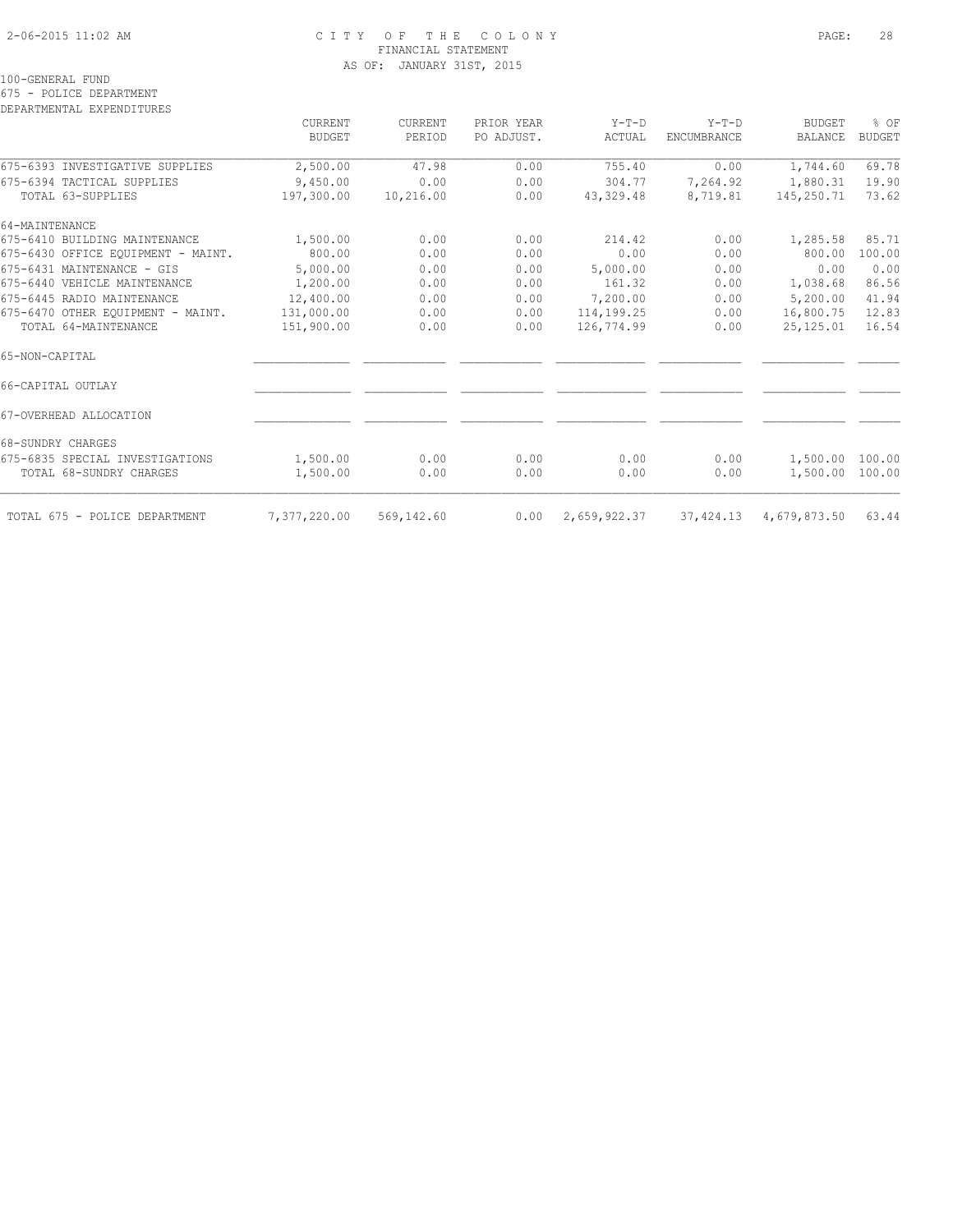# 2-06-2015 11:02 AM C I T Y O F T H E C O L O N Y PAGE: 29 FINANCIAL STATEMENT AS OF: JANUARY 31ST, 2015

100-GENERAL FUND

680 - LIBRARY DEPARTMENTAL EXPENDITURES

|                                     | CURRENT<br><b>BUDGET</b> | CURRENT<br>PERIOD | PRIOR YEAR<br>PO ADJUST. | $Y-T-D$<br>ACTUAL | $Y-T-D$<br>ENCUMBRANCE | <b>BUDGET</b><br>BALANCE | % OF<br>BUDGET |
|-------------------------------------|--------------------------|-------------------|--------------------------|-------------------|------------------------|--------------------------|----------------|
|                                     |                          |                   |                          |                   |                        |                          |                |
| 61-PERSONNEL SERVICES               |                          |                   |                          |                   |                        |                          |                |
| 680-6110 SALARIES                   | 540,195.00               | 40,921.75         | 0.00                     | 205,902.64        | 0.00                   | 334,292.36               | 61.88          |
| 680-6112 PART-TIME, TEMPORARY       | 82,905.00                | 5,464.21          | 0.00                     | 26,720.32         | 0.00                   | 56,184.68                | 67.77          |
| 680-6114 HOSPITALIZATION INSURANCE  | 88,550.00                | 7,213.40          | 0.00                     | 27,468.95         | 0.00                   | 61,081.05                | 68.98          |
| 680-6115 SOCIAL SECURITY TAXES      | 49,848.00                | 5,168.08          | 0.00                     | 17,274.13         | 0.00                   | 32,573.87                | 65.35          |
| 680-6116 WORKERS' COMPENSATION      | 1,290.00                 | 0.00              | 0.00                     | 0.00              | 0.00                   | 1,290.00                 | 100.00         |
| 680-6117 RETIREMENT CONTRIBUTIONS   | 67,900.00                | 5,168.42          | 0.00                     | 25,653.43         | 0.00                   | 42,246.57                | 62.22          |
| 680-6125 EDUCATION & TRAINING       | 600.00                   | 0.00              | 0.00                     | 38.00             | 0.00                   | 562.00                   | 93.67          |
| 680-6126 TRAVEL EXPENSE             | 4,140.00                 | 55.06             | 0.00                     | 219.20            | 0.00                   | 3,920.80                 | 94.71          |
| 680-6127 DUES AND MEMBERSHIPS       | 1,670.00                 | 1,197.25          | 0.00                     | 1,532.25          | 0.00                   | 137.75                   | 8.25           |
| TOTAL 61-PERSONNEL SERVICES         | 837,098.00               | 65,188.17         | 0.00                     | 304,808.92        | 0.00                   | 532,289.08               | 63.59          |
| 62-CONTRACTUAL SERVICES             |                          |                   |                          |                   |                        |                          |                |
| 680-6213 CONTRACTUAL SERVICES       | 2,830.00                 | 0.00              | 0.00                     | 350.00            | 0.00                   | 2,480.00                 | 87.63          |
| 680-6219 CREDIT CARD FEES           | 200.00                   | 16.94             | 0.00                     | 73.88             | 0.00                   | 126.12                   | 63.06          |
| 680-6235 PRINTING SERVICES          | 2,840.00                 | 0.00              | 0.00                     | 345.00            | 1,035.00               | 1,460.00                 | 51.41          |
| 680-6244 TELEPHONE SERVICE          | 360.00                   | 50.00             | 0.00                     | 109.50            | 0.00                   | 250.50                   | 69.58          |
| 680-6275 EQUIPMENT RENTAL           | 1,900.00                 | 158.00            | 0.00                     | 790.00            | 1,106.00               | 4.00                     | 0.21           |
| TOTAL 62-CONTRACTUAL SERVICES       | 8,130.00                 | 224.94            | 0.00                     | 1,668.38          | 2,141.00               | 4,320.62                 | 53.14          |
| 63-SUPPLIES                         |                          |                   |                          |                   |                        |                          |                |
| 680-6310 OFFICE SUPPLIES            | 950.00                   | 23.63             | 0.00                     | 188.56            | 0.00                   | 761.44                   | 80.15          |
| 680-6311 COPIER SUPPLIES            | 1,230.00                 | 64.69             | 0.00                     | 328.37            | $943.60$ (             | 41.97)                   | $3.41-$        |
| 680-6312 COMPUTER SUPPLIES          | 3,120.00                 | 182.33            | 0.00                     | 1,043.10          | 0.00                   | 2,076.90                 | 66.57          |
| 680-6313 JANITORIAL SUPPLIES        | 150.00                   | 8.07              | 0.00                     | 38.60             | 0.00                   | 111.40                   | 74.27          |
| 680-6315 PROGRAM SUPPLIES           | 600.00                   | 58.16             | 0.00                     | 399.89            | 0.00                   | 200.11                   | 33.35          |
| 680-6320 POSTAGE                    | 1,500.00                 | 0.00              | 0.00                     | 287.76            | 0.00                   | 1,212.24                 | 80.82          |
| 680-6330 BOOKS AND PERIODICALS      | 102,000.00               | 8,734.95          | 0.00                     | 34,722.57         | 0.00                   | 67, 277.43               | 65.96          |
| 680-6335 AWARDS                     | 620.00                   | 0.00              | 0.00                     | 8.72              | 0.00                   | 611.28                   | 98.59          |
| 680-6355 LIBRARY SUPPLIES           | 8,300.00                 | 736.94            | 0.00                     | 1,287.17          | 0.00                   | 7,012.83                 | 84.49          |
| 680-6390 MISCELLANEOUS SUPPLIES     | 1,500.00                 | 165.27            | 0.00                     | 226.14            | 0.00                   | 1,273.86                 | 84.92          |
| TOTAL 63-SUPPLIES                   | 119,970.00               | 9,974.04          | 0.00                     | 38,530.88         | 943.60                 | 80,495.52                | 67.10          |
| 64-MAINTENANCE                      |                          |                   |                          |                   |                        |                          |                |
| 680-6452 MAINTENANCE - SOFTWARE AGR | 12,000.00                | 0.00              | 0.00                     | 8,074.00          | 0.00                   | 3,926.00                 | 32.72          |
| 680-6470 OTHER EQUIPMENT - MAINT.   | 910.00                   | 0.00              | 0.00                     | 0.00              | 0.00                   |                          | 910.00 100.00  |
| TOTAL 64-MAINTENANCE                | 12,910.00                | 0.00              | 0.00                     | 8,074.00          | 0.00                   | 4,836.00                 | 37.46          |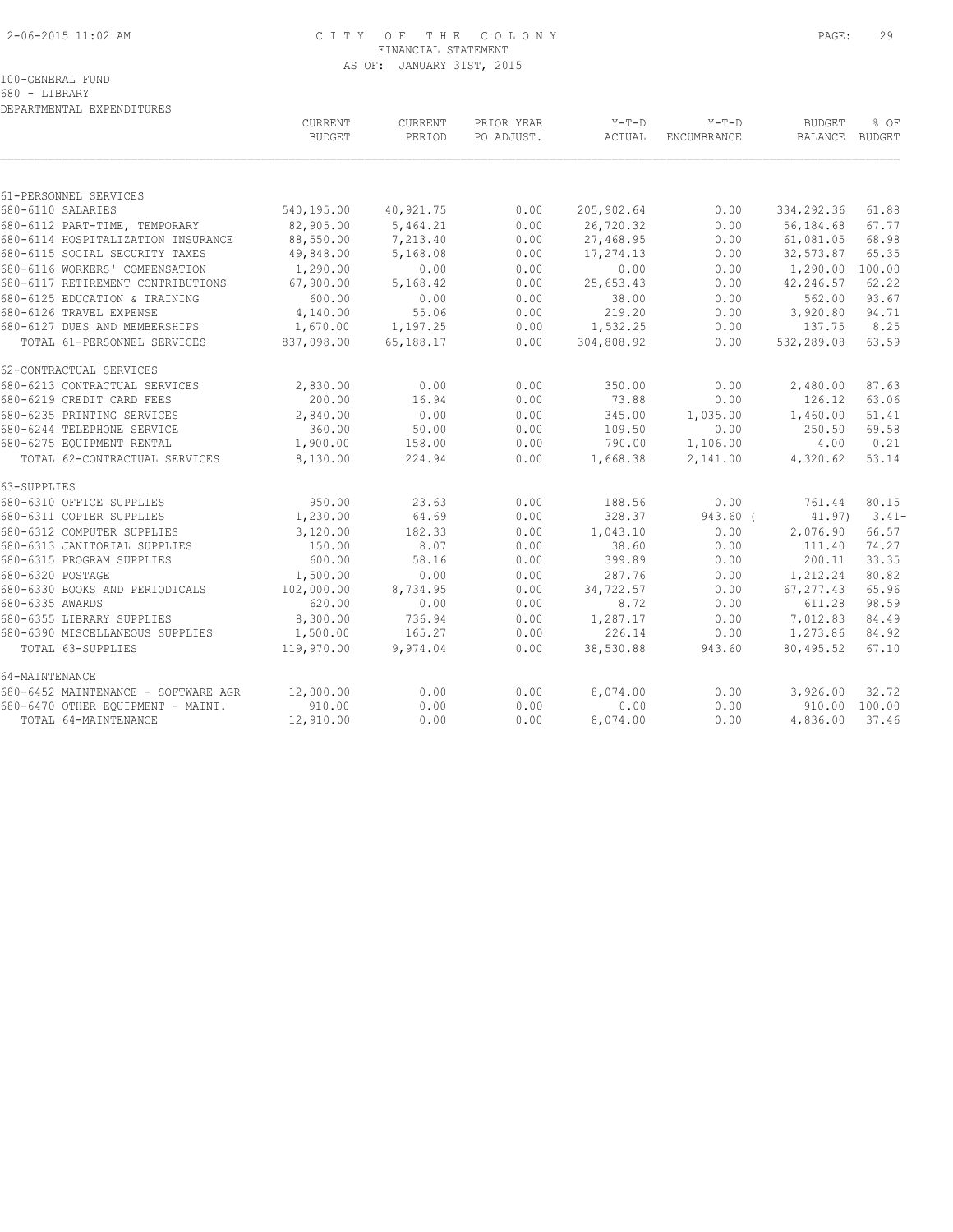## 2-06-2015 11:02 AM C I T Y O F T H E C O L O N Y PAGE: 30 FINANCIAL STATEMENT AS OF: JANUARY 31ST, 2015

### 100-GENERAL FUND 680 - LIBRARY

| DEPARTMENTAL EXPENDITURES              |                            |                            |                          |                                                     |                        |                          |                |
|----------------------------------------|----------------------------|----------------------------|--------------------------|-----------------------------------------------------|------------------------|--------------------------|----------------|
|                                        | CURRENT<br>BUDGET          | <b>CURRENT</b><br>PERIOD   | PRIOR YEAR<br>PO ADJUST. | $Y-T-D$<br>ACTUAL                                   | $Y-T-D$<br>ENCUMBRANCE | BUDGET<br>BALANCE        | % OF<br>BUDGET |
| 65-NON-CAPITAL                         |                            |                            |                          |                                                     |                        |                          |                |
| 66-CAPITAL OUTLAY                      |                            |                            |                          |                                                     |                        |                          |                |
| 67-OVERHEAD ALLOCATION                 |                            |                            |                          |                                                     |                        |                          |                |
| TOTAL 680 - LIBRARY                    | 978,108.00                 | 75,387.15                  | 0.00                     | 353,082.18                                          | 3,084.60               | 621, 941.22              | 63.59          |
| $***$<br>TOTAL EXPENDITURES<br>$***$   | 25,962,769.00 1,785,273.30 |                            | 6,600.00                 | 8,858,613.88                                        |                        | 387,824.93 16,722,930.19 | 64.41          |
| ** REVENUE OVER(UNDER) EXPENDITURES *( |                            | 741,180.00) (1,031,582.29) |                          | $6,600.00$ (4,309,220.49) (387,824.93) 3,949,265.42 |                        |                          | $0.89-$        |

\*\*\* END OF REPORT \*\*\*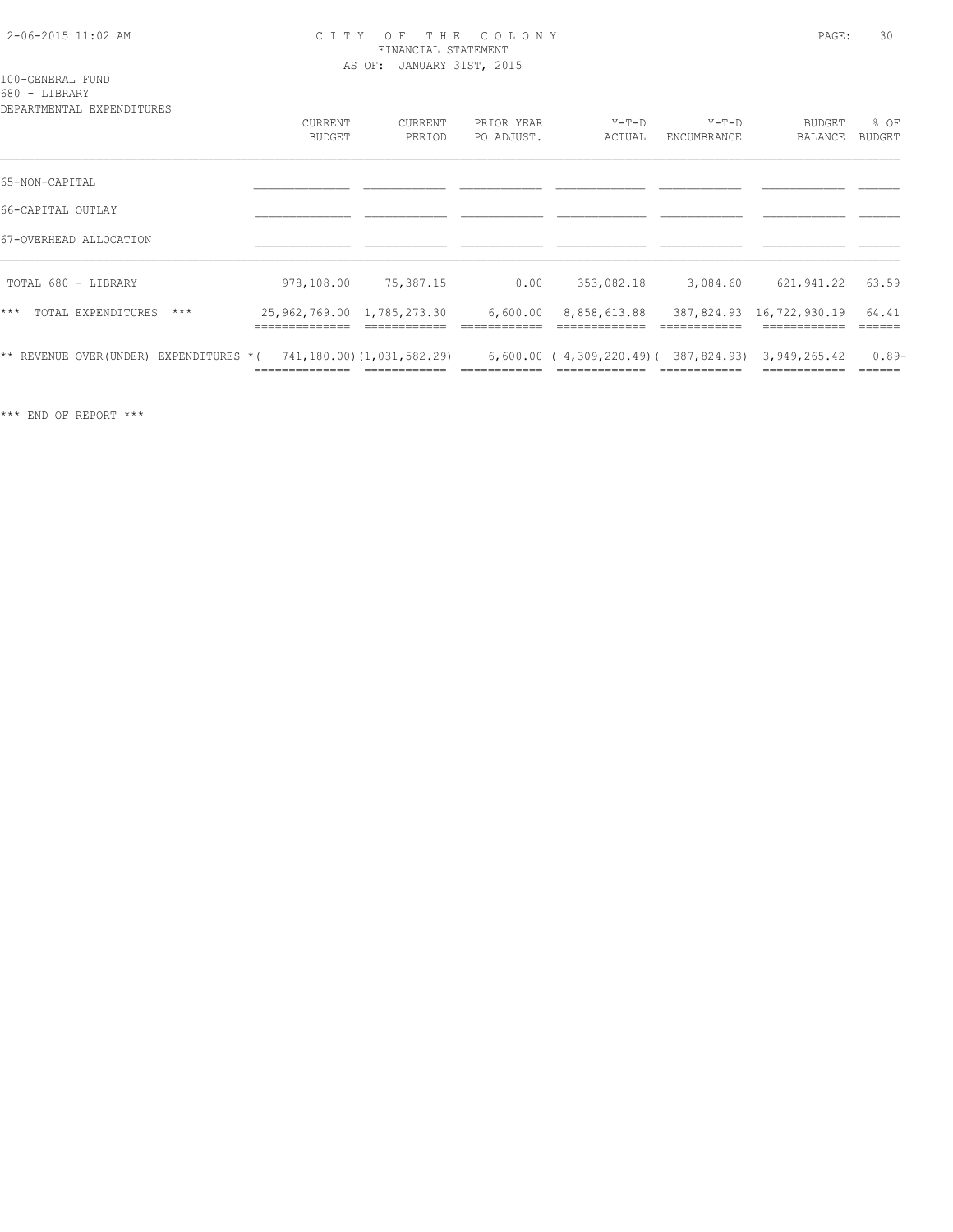# 2-06-2015 11:02 AM C I T Y O F T H E C O L O N Y PAGE: 1 FINANCIAL STATEMENT AS OF: JANUARY 31ST, 2015

105-PARKS FUND FINANCIAL SUMMARY

# CURRENT CURRENT PRIOR YEAR Y-T-D Y-T-D BUDGET % OF BUDGET PERIOD PO ADJUST. ACTUAL ENCUMBRANCE BALANCE BUDGET  $\mathcal{L} = \{ \mathcal{L} = \{ \mathcal{L} = \{ \mathcal{L} = \{ \mathcal{L} = \{ \mathcal{L} = \{ \mathcal{L} = \{ \mathcal{L} = \{ \mathcal{L} = \{ \mathcal{L} = \{ \mathcal{L} = \{ \mathcal{L} = \{ \mathcal{L} = \{ \mathcal{L} = \{ \mathcal{L} = \{ \mathcal{L} = \{ \mathcal{L} = \{ \mathcal{L} = \{ \mathcal{L} = \{ \mathcal{L} = \{ \mathcal{L} = \{ \mathcal{L} = \{ \mathcal{L} = \{ \mathcal{L} = \{ \mathcal{$ REVENUE SUMMARY 4-LICENSES & PERMITS 430,200.00 31,835.00 0.00 116,155.09 0.00 314,044.91 73.00 5-AQUATIC PARK 239,160.00 10,018.75 0.00 43,710.25 0.00 195,449.75 81.72 8-MISCELLANEOUS REVENUE 2,674,729.00 ( 191.40) 0.00 2,771.95 0.00 2,671,957.05 99.90 \*\* TOTAL REVENUES \*\* 3,344,089.00 41,662.35 0.00 162,637.29 0.00 3,181,451.71 95.14 ============== ============ ============ ============= ============ ============ ====== EXPENDITURE SUMMARY NON-DEPARTMENTAL 1,014,396.00 0.00 0.00 0.00 0.00 1,014,396.00 100.00 PARKS & RECREATION 2,040,166.00 123,981.84 0.00 607,127.16 29,321.80 1,403,717.04 68.80 AQUATIC PARK 401,149.00 27,974.09 0.00 104,819.35 16,036.89 280,292.76 69.87 COMMUNITY CENTER 125,771.00 9,910.60 0.00 44,340.61 0.00 81,430.39 64.74 \*\* TOTAL EXPENDITURES \*\* 3,581,482.00 161,866.53 0.00 756,287.12 45,358.69 2,779,836.19 77.62 ============== ============ ============ ============= ============ ============ ====== \*\* REVENUE OVER(UNDER) EXPENDITURES \*( 237,393.00)( 120,204.18) 0.00 ( 593,649.83)( 45,358.69) 401,615.52 0.00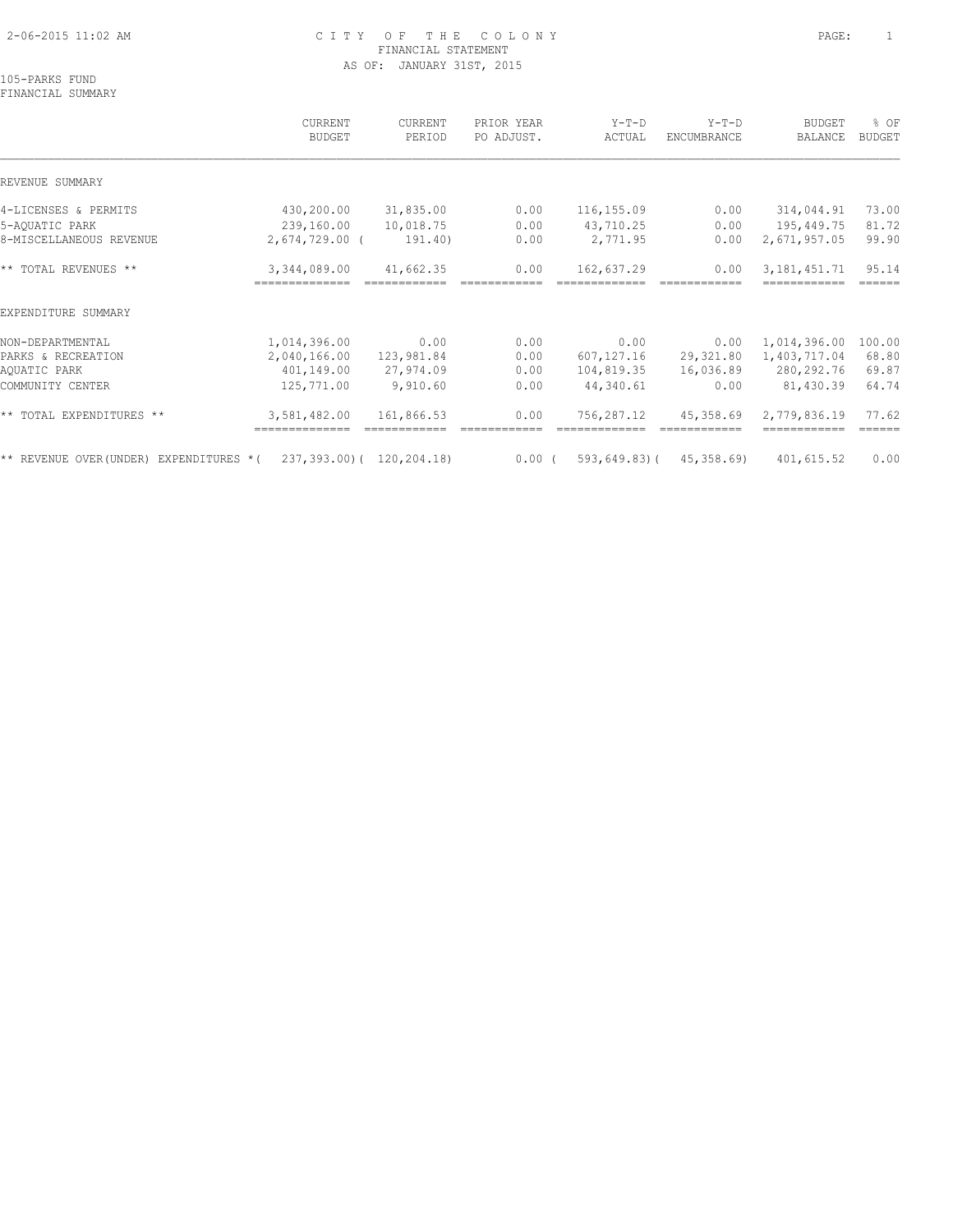# 2-06-2015 11:02 AM C I T Y O F T H E C O L O N Y PAGE: 2 FINANCIAL STATEMENT AS OF: JANUARY 31ST, 2015

105-PARKS FUND REVENUES

|                               | <b>BUDGET</b>    | PERIOD                      | PRIOR YEAR<br>PO ADJUST. | $Y-T-D$<br>ACTUAL | $Y-T-D$<br>ENCUMBRANCE | <b>BUDGET</b><br>BALANCE | % OF<br><b>BUDGET</b>         |
|-------------------------------|------------------|-----------------------------|--------------------------|-------------------|------------------------|--------------------------|-------------------------------|
|                               |                  |                             |                          |                   |                        |                          |                               |
| 4-LICENSES & PERMITS          |                  |                             |                          |                   |                        |                          |                               |
| RECREATION PROGRAM REVENUE    | 132,000.00       | 3,897.25                    | 0.00                     | 21,777.63         | 0.00                   | 110,222.37               | 83.50                         |
| ATHLETIC PROGRAM REVENUE      | 115,000.00       | 2,371.25                    | 0.00                     | 29, 212, 19       | 0.00                   | 85,787.81                | 74.60                         |
| ATHLETIC FACILITY REVENUE     | 118,000.00       | 16,515.60                   | 0.00                     | 36,568.60         | 0.00                   | 81, 431.40               | 69.01                         |
| RECREATION PASS REVENUE       | 23,000.00        | 2,057.00                    | 0.00                     | 5,375.00          | 0.00                   | 17,625.00                | 76.63                         |
| RECREATION FACILITY REVENUE   | 23,000.00        | 3,736.90                    | 0.00                     | 14,241.17         | 0.00                   | 8,758.83                 | 38.08                         |
| CC PASS REVENUE               | 6, 200.00        | 588.00                      | 0.00                     | 1,704.00          | 0.00                   | 4,496.00                 | 72.52                         |
| CC PROGRAM REVENUE            | $3,000.00$ (     | 6.00)                       | 0.00                     | 128.00            | 0.00                   | 2,872.00                 | 95.73                         |
| CC FACILITY REVENUE           | 10,000.00        | 2,675.00                    | 0.00                     | 7,148.50          | 0.00                   | 2,851.50                 | 28.52                         |
| TOTAL 4-LICENSES & PERMITS    | 430,200.00       | 31,835.00                   | 0.00                     | 116, 155.09       | 0.00                   | 314,044.91               | 73.00                         |
| 5-AOUATIC PARK                |                  |                             |                          |                   |                        |                          |                               |
| SWIMMING LESSONS              | 110,000.00       | 5,764.25                    | 0.00                     | 25, 191.25        | 0.00                   | 84,808.75                | 77.10                         |
| SEASON PASSES                 | 11,000.00        | 810.00                      | 0.00                     | 1,375.00          | 0.00                   | 9,625.00                 | 87.50                         |
| SWIMMING TEAM                 | 21,000.00        | 710.00                      | 0.00                     | 7,856.50          | 0.00                   | 13, 143.50               | 62.59                         |
| ENTRANCE FEES                 | 45,000.00        | 131.50                      | 0.00                     | 272.50            | 0.00                   | 44,727.50                | 99.39                         |
| CONCESSION SALES              | 1,500.00         | 0.00                        | 0.00                     | 0.00              | 0.00                   | 1,500.00                 | 100.00                        |
| PRIVATE PARTY FEES            | 33,660.00        | 2,177.00                    | 0.00                     | 4,307.00          | 0.00                   | 29,353.00                | 87.20                         |
| AEROBIC CLASSES               | 17,000.00        | 426.00                      | 0.00                     | 4,708.00          | 0.00                   | 12,292.00                | 72.31                         |
| TOTAL 5-AQUATIC PARK          | 239,160.00       | 10,018.75                   | 0.00                     | 43,710.25         | 0.00                   | 195,449.75               | 81.72                         |
| 8-MISCELLANEOUS REVENUE       |                  |                             |                          |                   |                        |                          |                               |
| INTEREST INCOME               | 1,000.00         | 0.00                        | 0.00                     | 147.36            | 0.00                   | 852.64                   | 85.26                         |
| MISCELLANEOUS REVENUE         | $1,000.00$ (     | 191.40                      | 0.00                     | 2,624.59          |                        | 1,624.59) 162.46-        |                               |
| HORIZON LEASE PAYMENT         | 200,000.00       | 0.00                        | 0.00                     | 0.00              | 0.00                   | 200,000.00               | 100.00                        |
|                               | 35,000.00        | 0.00                        | 0.00                     | 0.00              | 0.00                   | 35,000.00                | 100.00                        |
| TRANSFER IN FIVE STAR MAINT   | 165,000.00       | 0.00                        | 0.00                     | 0.00              | 0.00                   | 165,000.00 100.00        |                               |
| CDC - PERSONNELL              | 122,845.00       | 0.00                        | 0.00                     | 0.00              | 0.00                   | 122,845.00 100.00        |                               |
| TRANSFER IN GENERAL FUND      | 2,149,884.00     | 0.00                        | 0.00                     | 0.00              | 0.00                   | 2,149,884.00 100.00      |                               |
| TOTAL 8-MISCELLANEOUS REVENUE | $2,674,729.00$ ( | 191.40)                     | 0.00                     | 2,771.95          | 0.00                   | 2,671,957.05             | 99.90                         |
| ** TOTAL REVENUES **          | 3,344,089.00     | 41,662.35                   | 0.00                     | 162,637.29        | 0.00                   | 3, 181, 451.71           | 95.14                         |
|                               |                  | TRANSFER IN LAKE PARKS FUND |                          |                   |                        |                          | 0.00(<br>------------- ------ |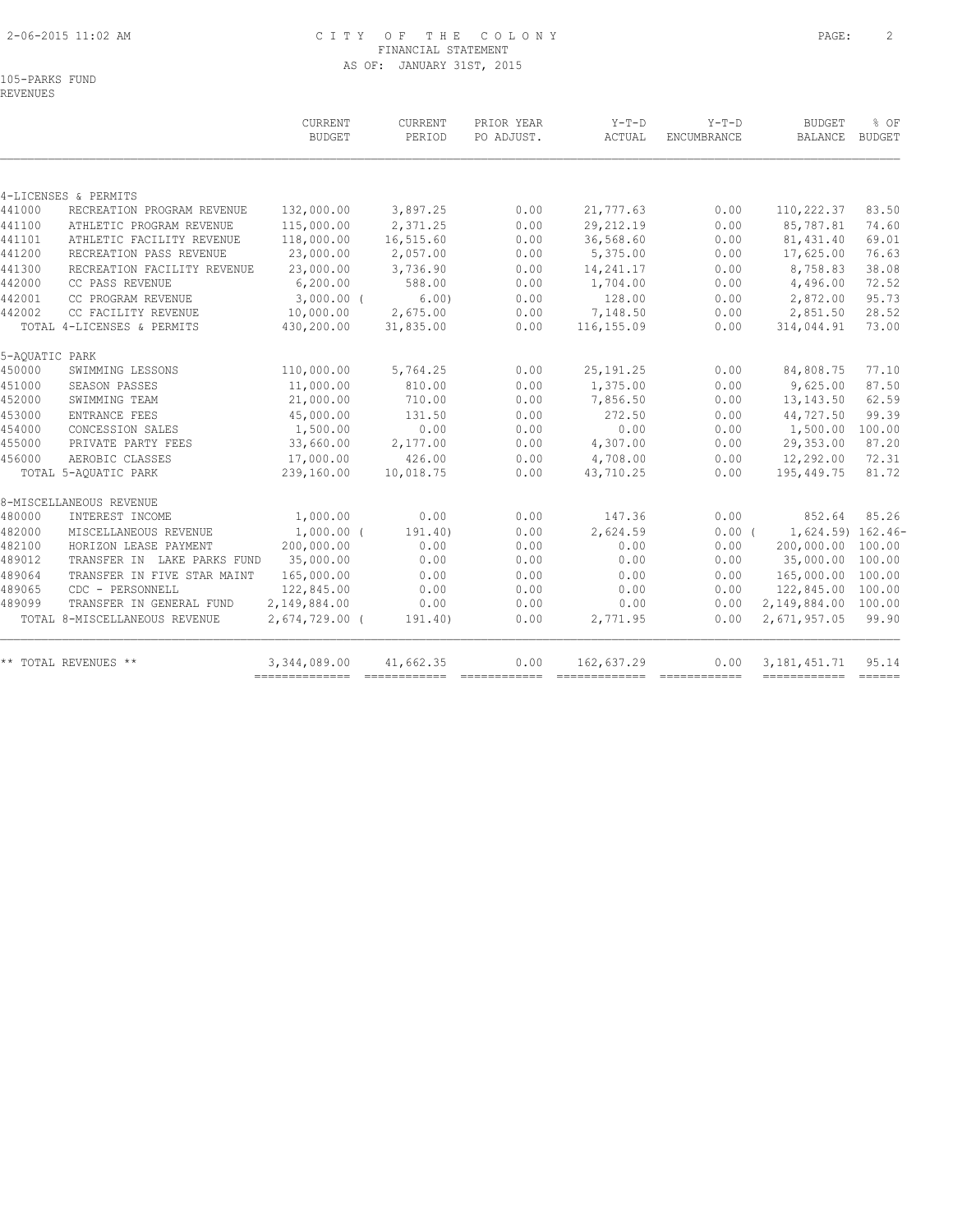# 2-06-2015 11:02 AM C I T Y O F T H E C O L O N Y PAGE: 3 FINANCIAL STATEMENT AS OF: JANUARY 31ST, 2015

105-PARKS FUND NON-DEPARTMENTAL

| DEPARTMENTAL EXPENDITURES    | <b>CURRENT</b> | <b>CURRENT</b> | PRIOR YEAR | $Y-T-D$ | $Y-T-D$     | <b>BUDGET</b> | % OF          |
|------------------------------|----------------|----------------|------------|---------|-------------|---------------|---------------|
|                              | BUDGET         | PERIOD         | PO ADJUST. | ACTUAL  | ENCUMBRANCE | BALANCE       | <b>BUDGET</b> |
| 62-CONTRACTUAL SERVICES      |                |                |            |         |             |               |               |
| 67-OVERHEAD ALLOCATION       |                |                |            |         |             |               |               |
| 635-6700 OVERHEAD ALLOCATION | 1,014,396.00   | 0.00           | 0.00       | 0.00    | 0.00        | 1,014,396.00  | 100.00        |
| TOTAL 67-OVERHEAD ALLOCATION | 1,014,396.00   | 0.00           | 0.00       | 0.00    | 0.00        | 1,014,396.00  | 100.00        |
| TOTAL NON-DEPARTMENTAL       | 1,014,396.00   | 0.00           | 0.00       | 0.00    | 0.00        | 1,014,396.00  | 100.00        |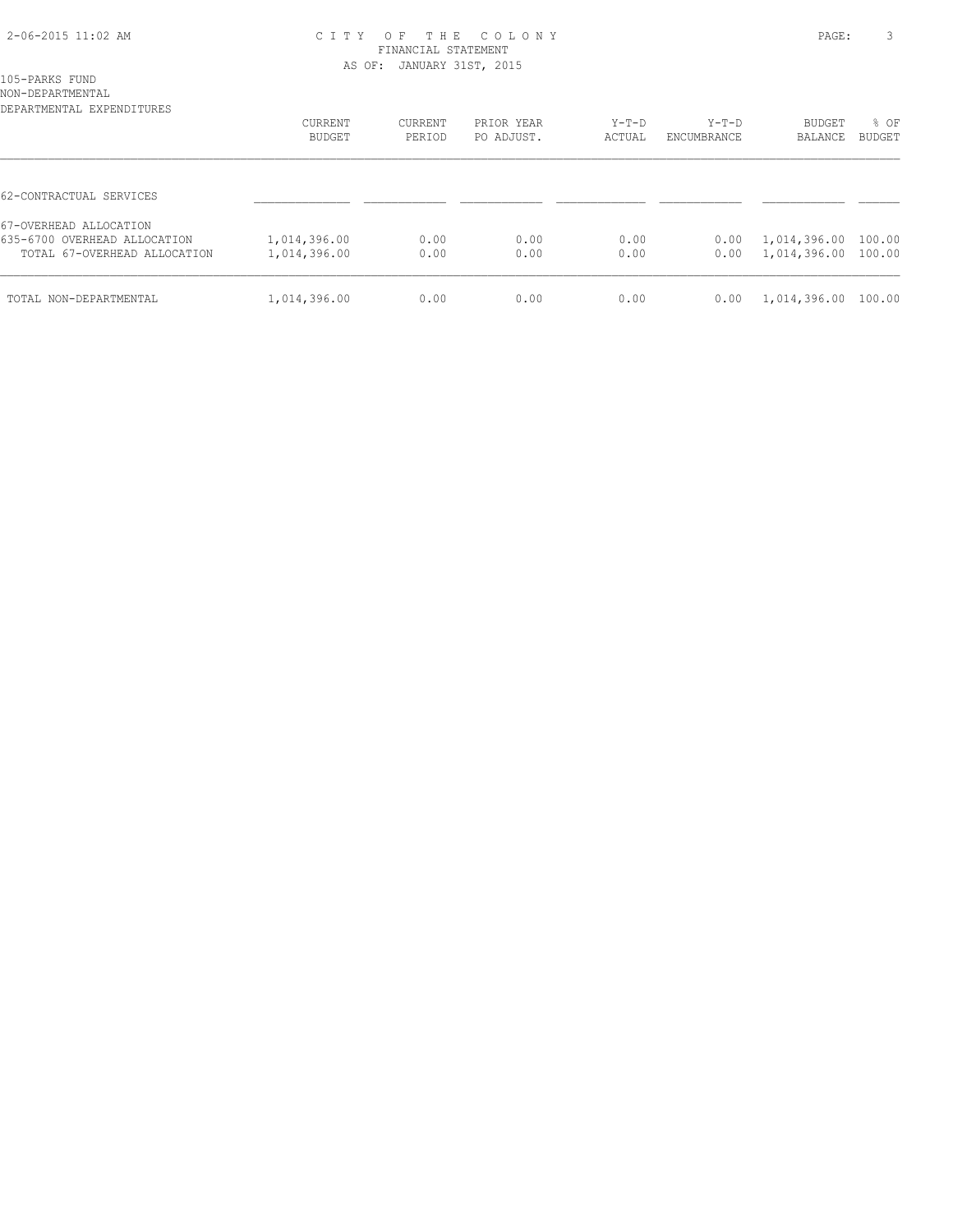# 2-06-2015 11:02 AM C I T Y O F T H E C O L O N Y PAGE: 4 FINANCIAL STATEMENT AS OF: JANUARY 31ST, 2015

PARKS & RECREATION DEPARTMENTAL EXPENDITURES

|                                                                     | CURRENT<br><b>BUDGET</b> | CURRENT<br>PERIOD     | PRIOR YEAR<br>PO ADJUST. | $Y-T-D$<br>ACTUAL     | $Y-T-D$<br>ENCUMBRANCE | <b>BUDGET</b><br>BALANCE   | % OF<br>BUDGET  |
|---------------------------------------------------------------------|--------------------------|-----------------------|--------------------------|-----------------------|------------------------|----------------------------|-----------------|
|                                                                     |                          |                       |                          |                       |                        |                            |                 |
| 61-PERSONNEL SERVICES<br>650-6110 SALARIES                          | 863,079.00               | 65,498.28             | 0.00                     | 323, 311.15           | 0.00                   | 539,767.85                 | 62.54           |
|                                                                     |                          |                       |                          |                       |                        |                            |                 |
| 650-6111 SALARIES, OVERTIME                                         | 32,000.00<br>91,000.00   | 401.44                | 0.00                     | 10,697.51             | 0.00                   | 21,302.49                  | 66.57           |
| 650-6112 PART-TIME, TEMPORARY                                       | 161,000.00               | 1,984.23<br>12,436.22 | 0.00<br>0.00             | 9,253.25<br>48,536.38 | 0.00                   | 81,746.75<br>112,463.62    | 89.83<br>69.85  |
| 650-6114 HOSPITALIZATION INSURANCE                                  |                          | 7,592.60              |                          |                       | 0.00                   |                            | 67.58           |
| 650-6115 SOCIAL SECURITY TAXES<br>650-6116 WORKERS' COMPENSATION    | 78,886.00<br>17,265.00   | 0.00                  | 0.00<br>0.00             | 25,574.69<br>0.00     | 0.00<br>0.00           | 53, 311.31<br>17,265.00    | 100.00          |
|                                                                     |                          |                       |                          |                       |                        |                            |                 |
| 650-6117 RETIREMENT CONTRIBUTIONS                                   | 112,511.00               | 8,192.37              | 0.00                     | 40,809.27             | 0.00                   | 71,701.73<br>100.00 100.00 | 63.73           |
| 650-6118-UNIFORMS - ADMINISTRATION<br>650-6118-UNIFORMS - ATHLETICS | 100.00<br>50.00          | 0.00<br>0.00          | 0.00<br>0.00             | 0.00<br>0.00          | 0.00<br>0.00           | 50.00                      | 100.00          |
|                                                                     | 500.00                   |                       |                          |                       |                        | 500.00                     |                 |
| 650-6118-UNIFORMS - RECREATION<br>650-6118-UNIFORMS - PARKS         | 3,500.00                 | 0.00<br>352.83        | 0.00<br>0.00             | 0.00<br>1,320.53      | 0.00<br>0.00           | 2,179.47                   | 100.00<br>62.27 |
| 650-6118-UNIFORMS - FIVE STAR                                       | 2,000.00                 | 148.05                | 0.00                     | 726.36                | 0.00                   | 1,273.64                   | 63.68           |
| 650-6120 PRIVATE AUTO ALLOWANCE                                     | 3,600.00                 | 276.92                | 0.00                     | 1,246.14              | 0.00                   | 2,353.86                   | 65.39           |
| 650-6125 EDUCATION & TRAINING                                       | 6,425.00                 | 660.00                | 0.00                     | 1,173.00              | 0.00                   | 5,252.00                   | 81.74           |
| 650-6125-EDUCATION & TRAINING - RECREA                              | 0.00                     |                       | 0.00                     |                       |                        |                            |                 |
| 650-6126 TRAVEL EXPENSE                                             | 5,500.00                 | 0.00<br>106.95        | 0.00                     | 65.00<br>781.77       | 0.00(<br>0.00          | 65.00                      | 0.00<br>85.79   |
| 650-6127-DUES & MEMBERSHIPS - ADMINIST                              | 1,000.00                 | 0.00                  | 0.00                     | 255.00                | 0.00                   | 4,718.23<br>745.00         | 74.50           |
| 650-6127-DUES & MEMBERSHIPS - ATHLETIC                              | 2,500.00                 | 499.75                |                          | 699.75                |                        |                            | 72.01           |
| 650-6127-DUES & MEMBERSHIPS - RECREATI                              | 1,400.00                 | 719.00                | 0.00<br>0.00             | 809.00                | 0.00<br>0.00           | 1,800.25<br>591.00         | 42.21           |
| 650-6127-DUES & MEMBERSHIPS - PARKS                                 | 500.00                   | 250.00                | 0.00                     | 262.00                | 0.00                   | 238.00                     | 47.60           |
| TOTAL 61-PERSONNEL SERVICES                                         | 1,382,816.00             | 99,118.64             | 0.00                     | 465,520.80            | 0.00                   | 917,295.20                 | 66.34           |
| 62-CONTRACTUAL SERVICES                                             |                          |                       |                          |                       |                        |                            |                 |
| 650-6213 CONTRACTUAL SERVICES                                       | 0.00                     | 0.00                  | 0.00                     | 490.00                | $0.00$ (               | 490.00)                    | 0.00            |
| 650-6213-CONTRACTUAL SERVICES - ADMINI                              | 350.00                   | 0.00                  | 0.00                     | 0.00                  | 0.00                   | 350.00 100.00              |                 |
| 650-6213-CONTRACTUAL SERVICES - ATHLET                              | 32,000.00                | 1,830.00              | 0.00                     | 5,088.00              | 0.00                   | 26,912.00                  | 84.10           |
| 650-6213-CONTRACTUAL SERVICES - RECREA                              | 42,000.00                | 2,640.28              | 0.00                     | 8,591.09              | 0.00                   | 33,408.91                  | 79.55           |
| 650-6213-CONTRACTUAL SERVICES - PARKS                               | 255,000.00               | 3,300.80              | 0.00                     | 46,778.73             | 5,000.00               | 203, 221.27                | 79.69           |
| 650-6213-CONTRACTUAL SERVICES - FIVE S                              | 37,600.00                | 207.78                | 0.00                     | 9,545.70              | 0.00                   | 28,054.30                  | 74.61           |
| 650-6219 CREDIT CARD FEES                                           | 7,000.00                 | 353.91                | 0.00                     | 2,009.29              | 0.00                   | 4,990.71                   | 71.30           |
| 650-6235 PRINTING SERVICES                                          | 11,250.00                | 0.00                  | 0.00                     | 3,314.50              | 6,110.00               | 1,825.50                   | 16.23           |
| 650-6244 TELEPHONE SERVICE                                          | 3,000.00                 | 179.34                | 0.00                     | 652.57                | 0.00                   | 2,347.43                   | 78.25           |
| 650-6244-TELEPHONE SERVICE - PARKS                                  | 850.00                   | 85.89                 | 0.00                     | 325.89                | 0.00                   | 524.11                     | 61.66           |
| 650-6244-TELEPHONE SERVICE - FIVE STAR                              | 750.00                   | 0.00                  | 0.00                     | 0.00                  | 0.00                   | 750.00                     | 100.00          |
| 650-6275 EQUIPMENT RENTAL                                           | 0.00                     | 0.00                  | 0.00                     | 566.53                | 0.00(                  | 566.53)                    | 0.00            |
| 650-6275-EQUIPMENT RENTAL - ADMINISTRA                              | 2,500.00                 | 60.00                 | 0.00                     | 105.07                | 686.37                 | 1,708.56                   | 68.34           |
| 650-6275-EQUIPMENT RENTAL - RECREATION                              | 4,500.00                 | 284.33                | 0.00                     | 1,024.33              | 2,558.97               | 916.70                     | 20.37           |
| 650-6275-EQUIPMENT RENTAL - PARKS                                   | 500.00                   | 0.00                  | 0.00                     | 0.00                  | 0.00                   | 500.00                     | 100.00          |
| 650-6275-EQUIPMENT RENTAL - FIVE STAR                               | 500.00                   | 0.00                  | 0.00                     | 0.00                  | 0.00                   | 500.00                     | 100.00          |
| TOTAL 62-CONTRACTUAL SERVICES                                       | 397,800.00               | 8,942.33              | 0.00                     | 78,491.70             | 14,355.34              | 304, 952.96                | 76.66           |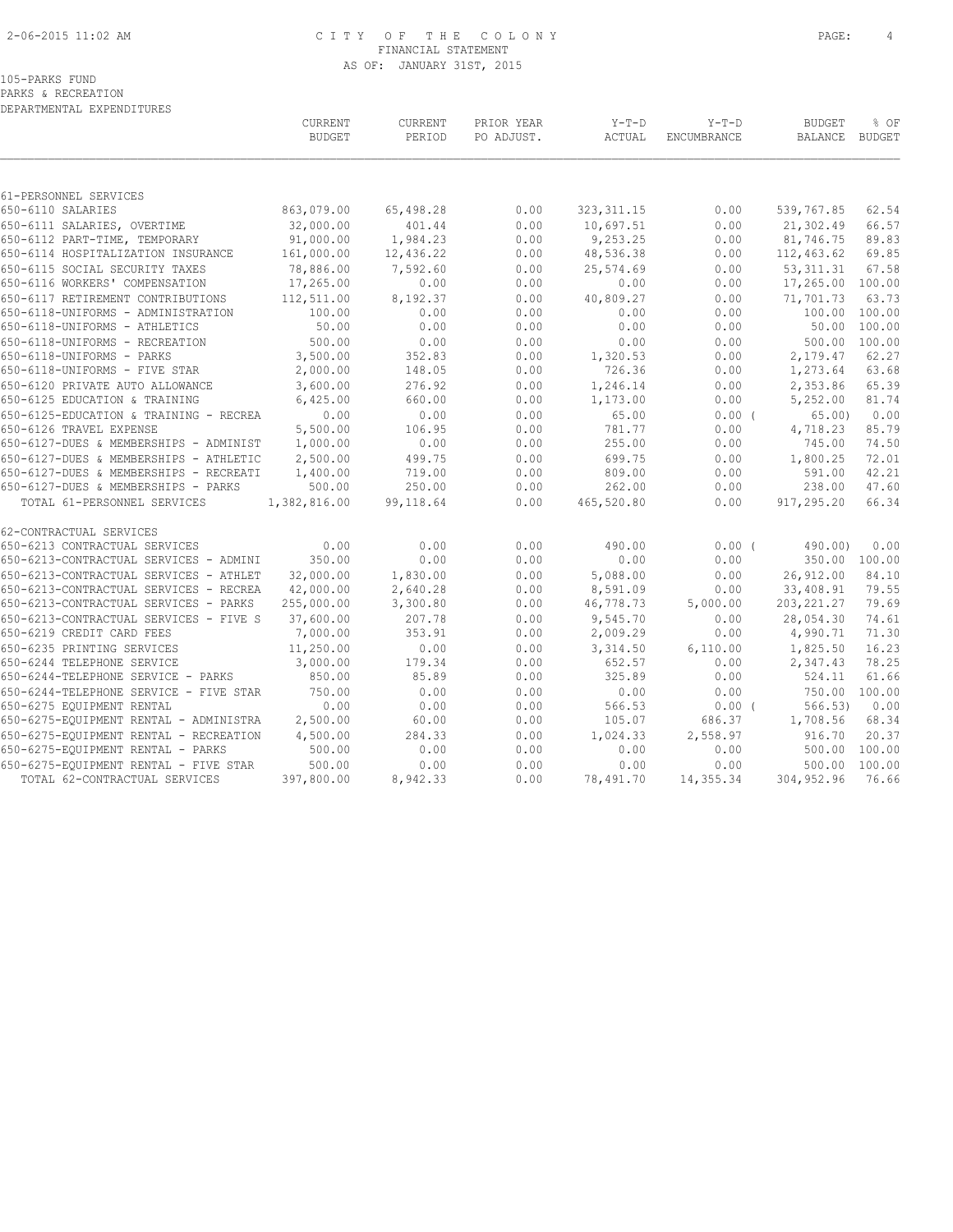# 2-06-2015 11:02 AM C I T Y O F T H E C O L O N Y PAGE: 5 FINANCIAL STATEMENT AS OF: JANUARY 31ST, 2015

PARKS & RECREATION DEPARTMENTAL EXPENDITURES

| DEPARTMENTAL EXPENDITURES              |                          |                   |                          |                   |                        |                          |                 |
|----------------------------------------|--------------------------|-------------------|--------------------------|-------------------|------------------------|--------------------------|-----------------|
|                                        | CURRENT<br><b>BUDGET</b> | CURRENT<br>PERIOD | PRIOR YEAR<br>PO ADJUST. | $Y-T-D$<br>ACTUAL | $Y-T-D$<br>ENCUMBRANCE | <b>BUDGET</b><br>BALANCE | % OF<br>BUDGET  |
|                                        |                          |                   |                          |                   |                        |                          |                 |
| 63-SUPPLIES                            |                          |                   |                          |                   |                        |                          |                 |
| 650-6310 OFFICE SUPPLIES               | 2,250.00                 | 0.00              | 0.00                     | 601.95            | 0.00                   | 1,648.05                 | 73.25           |
| 650-6311-COPIER SUPPLIES - ADMINISTRAT | 700.00                   | 46.88             | 0.00                     | 192.42            | 45.72                  | 461.86                   | 65.98           |
| 650-6311-COPIER SUPPLIES - ATHLETICS   | 100.00                   | 0.00              | 0.00                     | 0.00              | 0.00                   | 100.00                   | 100.00          |
| 650-6311-COPIER SUPPLIES - RECREATION  | 1,000.00                 | 86.78             | 0.00                     | 86.78             | 264.00                 | 649.22                   | 64.92           |
| 650-6312 COMPUTER SUPPLIES             | 0.00                     | 0.00              | 0.00                     | 224.50            | $0.00$ (               | 224.50                   | 0.00            |
| 650-6312-COMPUTER SUPPLIES - ADMINISTR | 1,000.00                 | 63.94             | 0.00                     | 530.90            | 0.00                   | 469.10                   | 46.91           |
| 650-6312-COMPUTER SUPPLIES - RECREATIO | 750.00                   | 0.00              | 0.00                     | 0.00              | 0.00                   | 750.00                   | 100.00          |
| 650-6313-JANITORIAL SUPPLIES - ADMINIS | 50.00                    | 8.85              | 0.00                     | 8.85              | 0.00                   | 41.15                    | 82.30           |
| 650-6313-JANITORIAL SUPPLIES - RECREAT | 250.00                   | 0.00              | 0.00                     | 645.60            | 0.00(                  |                          | 395.60) 158.24- |
| 650-6313-JANITORIAL SUPPLIES - PARKS   | 1,250.00                 | 959.68            | 0.00                     | 1,360.95          | $0.00$ (               | 110.95)                  | $8.88 -$        |
| 650-6313-JANITORIAL SUPPLIES - FIVE ST | 2,250.00                 | 1,332.16          | 0.00                     | 2,287.02          | 0.00(                  | 37.02                    | $1.65-$         |
| 650-6315-PROGRAM SUPPLIES - ADMINISTRA | 11,750.00                | 0.00              | 0.00                     | 0.00              | 0.00                   | 11,750.00 100.00         |                 |
| 650-6315-PROGRAM SUPPLIES - ATHLETICS  | 0.00                     | 112.32            | 0.00                     | 3,079.81          | $0.00$ (               | 3,079.81)                | 0.00            |
| 650-6315-PROGRAM SUPPLIES - RECREATION | 3,950.00                 | 270.58            | 0.00                     | 270.58            | 0.00                   | 3,679.42                 | 93.15           |
| 650-6320 POSTAGE                       | 5,000.00                 | 0.00              | 0.00                     | 12.42             | 0.00                   | 4,987.58                 | 99.75           |
| 650-6320-POSTAGE - ADMINISTRATION      | 5,000.00                 | 0.00              | 0.00                     | 3,442.02          | 0.00                   | 1,557.98                 | 31.16           |
| 650-6322-SMALL TOOLS - PARKS           | 1,000.00                 | 182.45            | 0.00                     | 384.92            | 0.00                   | 615.08                   | 61.51           |
| 650-6322-SMALL TOOLS - FIVE STAR       | 1,000.00                 | 75.66             | 0.00                     | 101.62            | 0.00                   | 898.38                   | 89.84           |
| 650-6323-SMALL EQUIPMENT - PARKS       | 1,000.00                 | 0.00              | 0.00                     | 134.38            | 0.00                   | 865.62                   | 86.56           |
| 650-6323-SMALL EOUIPMENT - FIVE STAR   | 1,000.00                 | 48.72             | 0.00                     | 718.11            | 0.00                   | 281.89                   | 28.19           |
| 650-6330-BOOKS & PERIODICALS - ADMINIS | 100.00                   | 0.00              | 0.00                     | 0.00              | 0.00                   | 100.00                   | 100.00          |
| 650-6330-BOOKS & PERIODICALS - RECREAT | 50.00                    | 0.00              | 0.00                     | 0.00              | 0.00                   | 50.00                    | 100.00          |
| 650-6335-AWARDS - ADMINISTRATION       | 550.00                   | 0.00              | 0.00                     | 0.00              | 0.00                   | 550.00                   | 100.00          |
| 650-6335-AWARDS - ATHLETICS            | 10,000.00                | 458.68            | 0.00                     | 458.68            | 0.00                   | 9,541.32                 | 95.41           |
| 650-6340 FUEL AND LUBRICANTS           | 25,000.00                | 1,065.49          | 0.00                     | 4,956.41          | 0.00                   | 20,043.59                | 80.17           |
| 650-6340-FUELS & LUBRICANTS - PARKS    | 0.00                     | 0.00              | 0.00                     | 14.12             | 0.00(                  | 14.12)                   | 0.00            |
| 650-6340-FUELS & LUBRICANTS - FIVE STA | 0.00                     | 0.00              | 0.00                     | 7.38              | 0.00(                  | 7.38)                    | 0.00            |
| 650-6345-CHEMICALS - PARKS             | 32,000.00                | 820.10            | 0.00                     | 2,021.86          | 0.00                   | 29,978.14                | 93.68           |
| 650-6345-CHEMICALS - FIVE STAR         | 30,000.00                | 410.05            | 0.00                     | 410.05            | 0.00                   | 29,589.95                | 98.63           |
| 650-6346-COMPRESSED GASES - FIVE STAR  | 300.00                   | 0.00              | 0.00                     | 0.00              | 0.00                   | 300.00                   | 100.00          |
| 650-6360-MEDICAL SUPPLIES - ATHLETICS  | 25.00                    | 0.00              | 0.00                     | 0.00              | 0.00                   | 25.00                    | 100.00          |
| 650-6360-MEDICAL SUPPLIES - RECREATION | 100.00                   | 0.00              | 0.00                     | 236.62            | 0.00(                  |                          | 136.62) 136.62- |
| 650-6360-MEDICAL SUPPLIES - PARKS      | 50.00                    | 0.00              | 0.00                     | 0.00              | 0.00                   | 50.00                    | 100.00          |
| 650-6360-MEDICAL SUPPLIES - FIVE STAR  | 50.00                    | 0.00              | 0.00                     | 15.88             | 0.00                   | 34.12                    | 68.24           |
| 650-6390 MISCELLANEOUS SUPPLIES        | 0.00                     | 15.11             | 0.00                     | 20.02             | 0.00(                  | 20.02                    | 0.00            |
| 650-6390-MISC SUPPLIES - ADMINISTRATIO | 800.00                   | 30.12             | 0.00                     | 197.04            | 0.00                   | 602.96                   | 75.37           |
| 650-6390-MISC SUPPLIES - ATHLETICS     | 50.00                    | 0.00              | 0.00                     | 40.91             | 0.00                   | 9.09                     | 18.18           |
| 650-6390-MISC SUPPLIES - RECREATION    | 500.00                   | 0.00              | 0.00                     | 31.51             | 0.00                   | 468.49                   | 93.70           |
| 650-6390-MISC SUPPLIES - PARKS         | 1,500.00                 | 41.88             | 0.00                     | 116.39            | 0.00                   | 1,383.61                 | 92.24           |
| 650-6390-MISC SUPPLIES - FIVE STAR     | 1,500.00                 | 15.96             | 0.00                     | 40.08             | 0.00                   | 1,459.92                 | 97.33           |
| TOTAL 63-SUPPLIES                      | 141,875.00               | 6,045.41          | 0.00                     | 22,649.78         | 309.72                 | 118,915.50               | 83.82           |
|                                        |                          |                   |                          |                   |                        |                          |                 |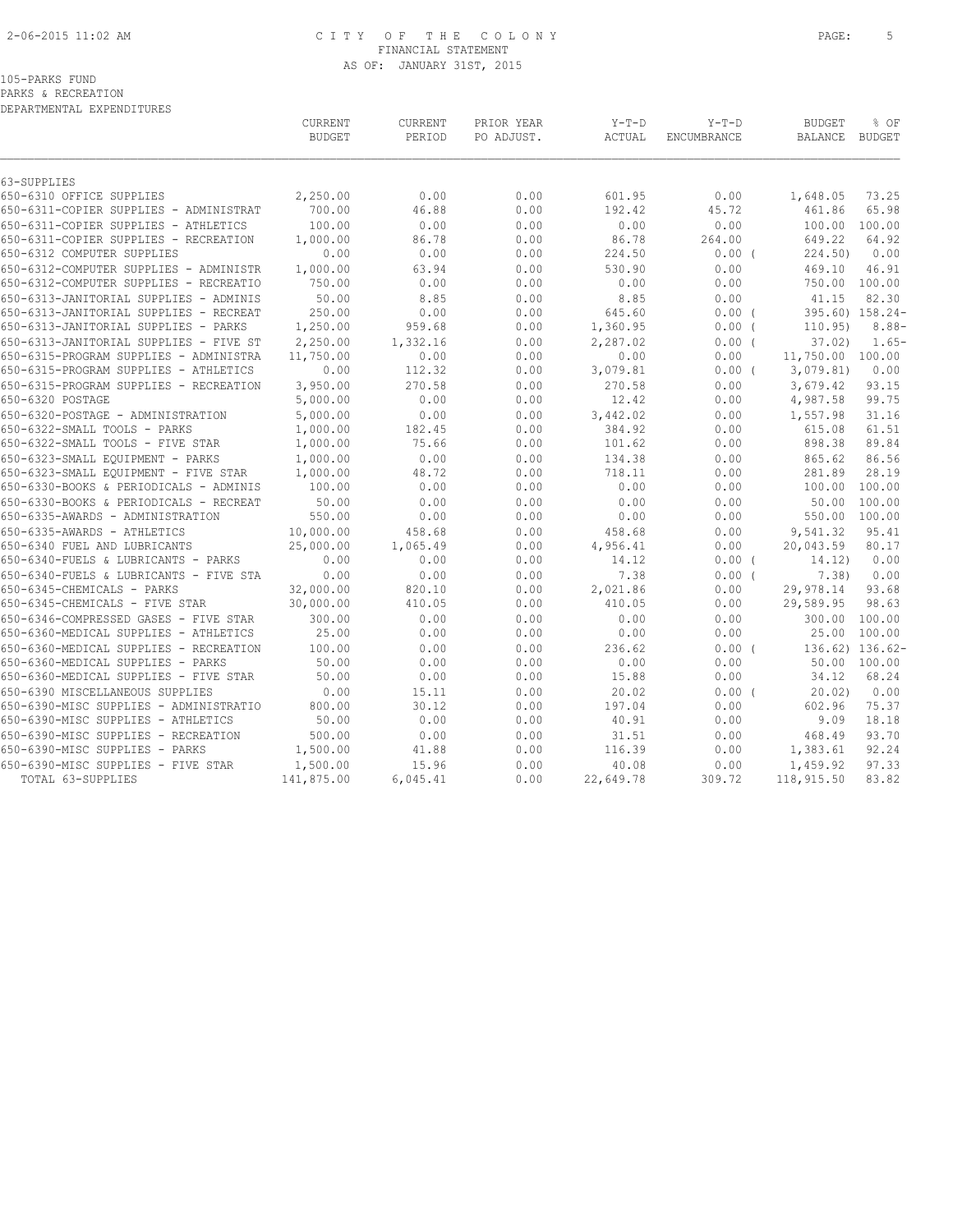# 2-06-2015 11:02 AM C I T Y O F T H E C O L O N Y PAGE: 6 FINANCIAL STATEMENT AS OF: JANUARY 31ST, 2015

PARKS & RECREATION

| DEPARTMENTAL EXPENDITURES              |                                 |                          |                          |                   |                               |                                 |                       |
|----------------------------------------|---------------------------------|--------------------------|--------------------------|-------------------|-------------------------------|---------------------------------|-----------------------|
|                                        | <b>CURRENT</b><br><b>BUDGET</b> | <b>CURRENT</b><br>PERIOD | PRIOR YEAR<br>PO ADJUST. | $Y-T-D$<br>ACTUAL | $Y-T-D$<br><b>ENCUMBRANCE</b> | <b>BUDGET</b><br><b>BALANCE</b> | % OF<br><b>BUDGET</b> |
| 64-MAINTENANCE                         |                                 |                          |                          |                   |                               |                                 |                       |
| 650-6410-BLDG MAINTENANCE - RECREATION | 1,500.00                        | 0.00                     | 0.00                     | 0.00              | 0.00                          | 1,500.00 100.00                 |                       |
| 650-6410-BLDG MAINTENANCE - PARKS      | 700.00                          | 0.00                     | 0.00                     | 166.53            | 0.00                          | 533.47                          | 76.21                 |
| 650-6410-BLDG MAINTENANCE - FIVE STAR  | 1,100.00                        | 276.78                   | 0.00                     | 276.78            | 0.00                          | 823.22                          | 74.84                 |
| 650-6425-TRAFFIC/STREET MAINT - PARKS  | 850.00                          | 0.00                     | 0.00                     | 0.00              | 0.00                          | 850.00                          | 100.00                |
| 650-6425-TRAFFIC/STREET MAINT - FIVE S | 700.00                          | 0.00                     | 0.00                     | 0.00              | 0.00                          | 700.00                          | 100.00                |
| 650-6430 OFFICE EQUIPMENT MAINTENANCE  | 6,950.00                        | 0.00                     | 0.00                     | 6,427.20          | 0.00                          | 522.80                          | 7.52                  |
| 650-6431 MAINTENANCE - GIS             | 2,500.00                        | 0.00                     | 0.00                     | 2,500.00          | 0.00                          | 0.00                            | 0.00                  |
| 650-6440 VEHICLE MAINTENANCE           | 100.00                          | 0.00                     | 0.00                     | 0.00              | 0.00                          | 100.00                          | 100.00                |
| 650-6450-PARK MAINTENANCE - PARKS      | 27,875.00                       | 5,828.47                 | 0.00                     | 12,789.89         | 0.00                          | 15,085.11                       | 54.12                 |
| 650-6450-PARK MAINTENANCE - FIVE STA   | 39,000.00                       | 2,047.36                 | 0.00                     | 5,386.59          | 0.00                          | 33,613.41                       | 86.19                 |
| 650-6460-IRRIGATION MAINTENANCE - PARK | 7,500.00                        | 1,154.28                 | 0.00                     | 2,058.67          | 5,247.89                      | 193.44                          | 2.58                  |
| 650-6460-IRRIGATION MAINTENANCE - FIVE | 13,000.00                       | 0.00                     | 0.00                     | 262.79            | 9,408.85                      | 3,328.36                        | 25.60                 |
| 650-6470 OTHER EQUIPMENT MAINTENANCE   | 100.00                          | 0.00                     | 0.00                     | 150.00            | $0.00$ (                      | 50.00                           | $50.00 -$             |
| 650-6470-OTHER EQUIP MAINT - ADMINISTR | 200.00                          | 0.00                     | 0.00                     | 0.00              | 0.00                          | 200.00                          | 100.00                |
| 650-6470-OTHER EQUIP MAINT - RECREATIO | 1,600.00                        | 196.73                   | 0.00                     | 196.73            | 0.00                          | 1,403.27                        | 87.70                 |
| 650-6470-OTHER EOUIP MAINT - PARKS     | 2,000.00                        | 245.20                   | 0.00                     | 321.06            | 0.00                          | 1,678.94                        | 83.95                 |
| 650-6470-OTHER EOUIP MAINT - FIVE STAR | 2,000.00                        | 126.64                   | 0.00                     | 185.64            | 0.00                          | 1,814.36                        | 90.72                 |
| TOTAL 64-MAINTENANCE                   | 107,675.00                      | 9,875.46                 | 0.00                     | 30,721.88         | 14,656.74                     | 62,296.38                       | 57.86                 |
| 65-NON-CAPITAL                         |                                 |                          |                          |                   |                               |                                 |                       |
| 650-6590 NON CAPITAL - OTHER EQUIPMENT | 10,000.00                       | 0.00                     | 0.00                     | 9,743.00          | 0.00                          | 257.00                          | 2.57                  |
| TOTAL 65-NON-CAPITAL                   | 10,000.00                       | 0.00                     | 0.00                     | 9,743.00          | 0.00                          | 257.00                          | 2.57                  |
| 66-CAPITAL OUTLAY                      |                                 |                          |                          |                   |                               |                                 |                       |
| 67-OVERHEAD ALLOCATION                 |                                 |                          |                          |                   |                               |                                 |                       |
| TOTAL PARKS & RECREATION               | 2,040,166.00                    | 123,981.84               | 0.00                     | 607,127.16        | 29,321.80                     | 1,403,717.04                    | 68.80                 |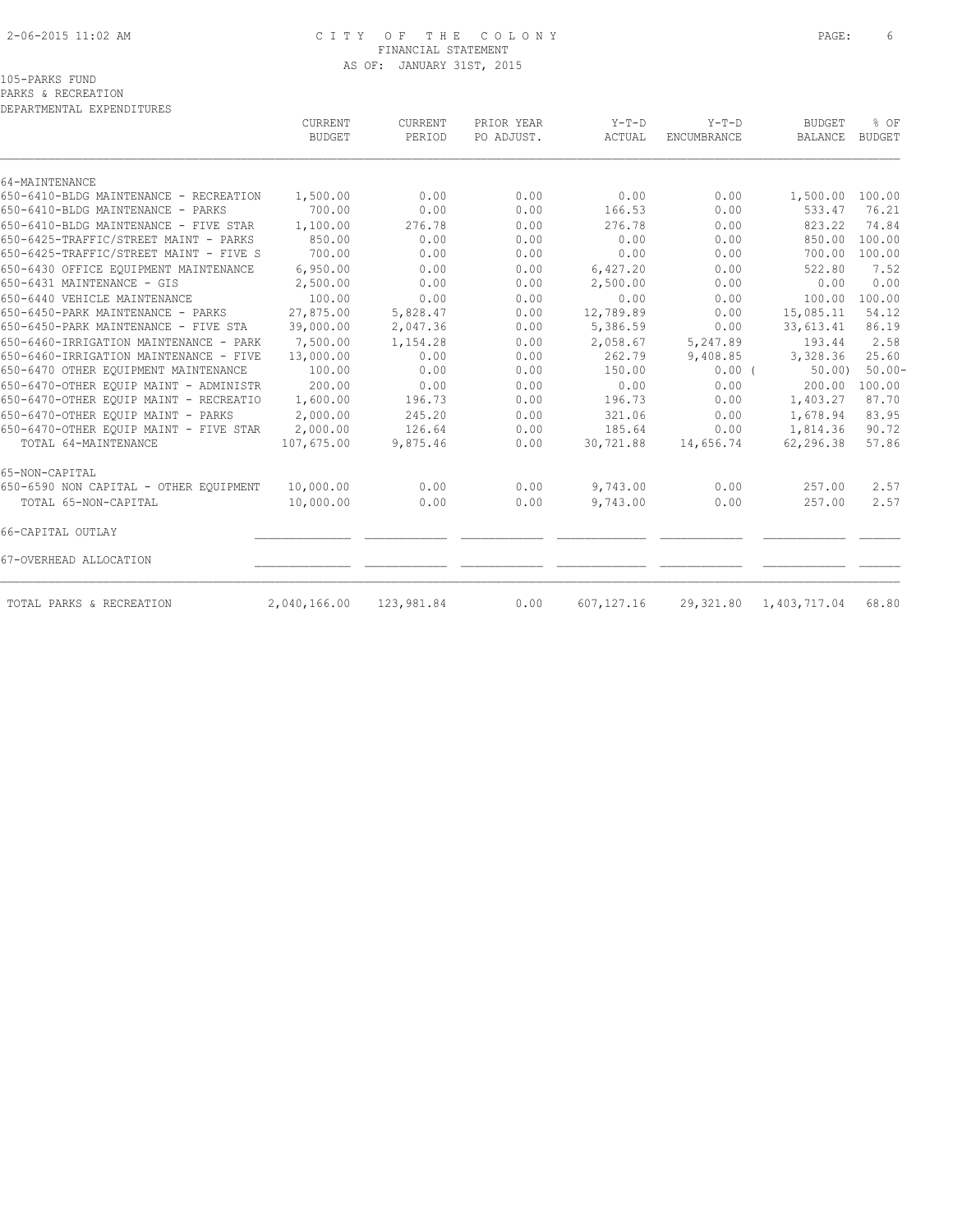# 2-06-2015 11:02 AM C I T Y O F T H E C O L O N Y PAGE: 7 FINANCIAL STATEMENT AS OF: JANUARY 31ST, 2015

AQUATIC PARK DEPARTMENTAL EXPENDITURES

|                                            | CURRENT<br><b>BUDGET</b> | CURRENT<br>PERIOD | PRIOR YEAR<br>PO ADJUST. | $Y-T-D$<br>ACTUAL | $Y-T-D$<br>ENCUMBRANCE | <b>BUDGET</b><br>BALANCE BUDGET | % OF         |
|--------------------------------------------|--------------------------|-------------------|--------------------------|-------------------|------------------------|---------------------------------|--------------|
|                                            |                          |                   |                          |                   |                        |                                 |              |
| 61-PERSONNEL SERVICES<br>651-6110 SALARIES | 87,640.00                | 6, 597.00         | 0.00                     | 33,276.50         | 0.00                   | 54,363.50                       | 62.03        |
| 651-6111 SALARIES, OVERTIME                | 1,500.00                 | 142.08            | 0.00                     | 153.00            | 0.00                   | 1,347.00                        | 89.80        |
| 651-6112 PART-TIME, TEMPORARY              | 202,000.00               | 6,710.79          | 0.00                     | 36,095.27         | 0.00                   | 165,904.73                      | 82.13        |
| 651-6114 HOSPITALIZATION                   | 16,100.00                | 1,309.64          | 0.00                     | 4,987.85          | 0.00                   | 11, 112. 15                     | 69.02        |
| 651-6115 SOCIAL SECURITY TAXES             | 22,350.00                | 1,371.07          | 0.00                     | 5,246.90          | 0.00                   | 17,103.10                       | 76.52        |
| 651-6116 WORKERS' COMPENSATION             | 7,396.00                 | 0.00              | 0.00                     | 0.00              | 0.00                   | 7,396.00 100.00                 |              |
| 651-6117 RETIREMENT CONTRIBUTIONS          | 11,313.00                | 851.14            | 0.00                     | 4,162.84          | 0.00                   | 7,150.16                        | 63.20        |
| 651-6118 UNIFORMS                          | 2,300.00                 | 40.68             | 0.00                     | 354.93            | 0.00                   | 1,945.07                        | 84.57        |
| 651-6125 EDUCATION AND TRAINING            | 900.00                   | 0.00              | 0.00                     | 19.00             | 0.00                   | 881.00                          | 97.89        |
| 651-6126 TRAVEL EXPENSE                    | 1,000.00                 | 165.60            | 0.00                     | 256.32            | 0.00                   | 743.68                          | 74.37        |
| 651-6127 DUES AND MEMBERSHIPS              | 100.00                   | 0.00              | 0.00                     | 0.00              | 0.00                   | 100.00 100.00                   |              |
| TOTAL 61-PERSONNEL SERVICES                | 352,599.00               | 17,188.00         | 0.00                     | 84,552.61         | 0.00                   | 268,046.39                      | 76.02        |
| 62-CONTRACTUAL SERVICES                    |                          |                   |                          |                   |                        |                                 |              |
| 651-6213 CONTRACTUAL SERVICES              | 8,000.00                 | 3,841.93          | 0.00                     | 5,225.72          | 0.00                   | 2,774.28                        | 34.68        |
| 651-6214 JANITORIAL SERVICES               | 5,200.00                 | 381.00            | 0.00                     | 1,524.00          | 3,675.00               | 1.00                            | 0.02         |
| 651-6235 PRINTING SERVICES                 | 3,150.00                 | 0.00              | 0.00                     | 690.00            | 2,415.00               | 45.00                           | 1.43         |
| 651-6244 TELEPHONE SERVICE                 | 250.00                   | 24.41             | 0.00                     | 73.21             | 0.00                   | 176.79                          | 70.72        |
| 651-6275 EQUIPMENT RENTAL                  | 25.00                    | 0.00              | 0.00                     | 0.00              | 0.00                   |                                 | 25.00 100.00 |
| TOTAL 62-CONTRACTUAL SERVICES              | 16,625.00                | 4,247.34          | 0.00                     | 7,512.93          | 6,090.00               | 3,022.07                        | 18.18        |
| 63-SUPPLIES                                |                          |                   |                          |                   |                        |                                 |              |
| 651-6310 OFFICE SUPPLIES                   | 300.00                   | 0.00              | 0.00                     | 168.96            | 0.00                   | 131.04                          | 43.68        |
| 651-6311 COPIER SUPPLIES                   | 400.00                   | 0.00              | 0.00                     | 193.42            | 0.00                   | 206.58                          | 51.65        |
| 651-6312 COMPUTER SUPPLIES                 | 400.00                   | 0.00              | 0.00                     | 436.04            | $0.00$ (               | 36.04)                          | $9.01 -$     |
| 651-6313 JANITORIAL SUPPLIES               | 2,975.00                 | 30.99             | 0.00                     | 281.51            | 0.00                   | 2,693.49                        | 90.54        |
| 651-6315 PROGRAM SUPPLIES                  | 2,500.00                 | 0.00              | 0.00                     | 31.37             | 0.00                   | 2,468.63                        | 98.75        |
| 651-6320 POSTAGE                           | 100.00                   | 0.00              | 0.00                     | 16.32             | 0.00                   | 83.68                           | 83.68        |
| 651-6322 SMALL TOOLS                       | 800.00                   | 166.40            | 0.00                     | 528.61            | 0.00                   | 271.39                          | 33.92        |
| 651-6323 SMALL EQUIPMENT                   | 600.00                   | 111.15            | 0.00                     | 111.15            | 0.00                   | 488.85                          | 81.48        |
| 651-6340 FUELS AND LUBRICANTS              | 400.00                   | 0.00              | 0.00                     | 30.00             | 0.00                   | 370.00                          | 92.50        |
| 651-6345 CHEMICALS                         | 13,500.00                | 1,110.18          | 0.00                     | 2,008.71          | 9,946.89               | 1,544.40                        | 11.44        |
| 651-6360 MEDICAL SUPPLIES                  | 450.00                   | 0.00              | 0.00                     | 98.56             | 0.00                   | 351.44                          | 78.10        |
| 651-6390 MISCELLANEOUS SUPPLIES            | 1,200.00                 | 52.81             | 0.00                     | 275.37            | 0.00                   | 924.63                          | 77.05        |
| TOTAL 63-SUPPLIES                          | 23,625.00                | 1,471.53          | 0.00                     | 4,180.02          | 9,946.89               | 9,498.09                        | 40.20        |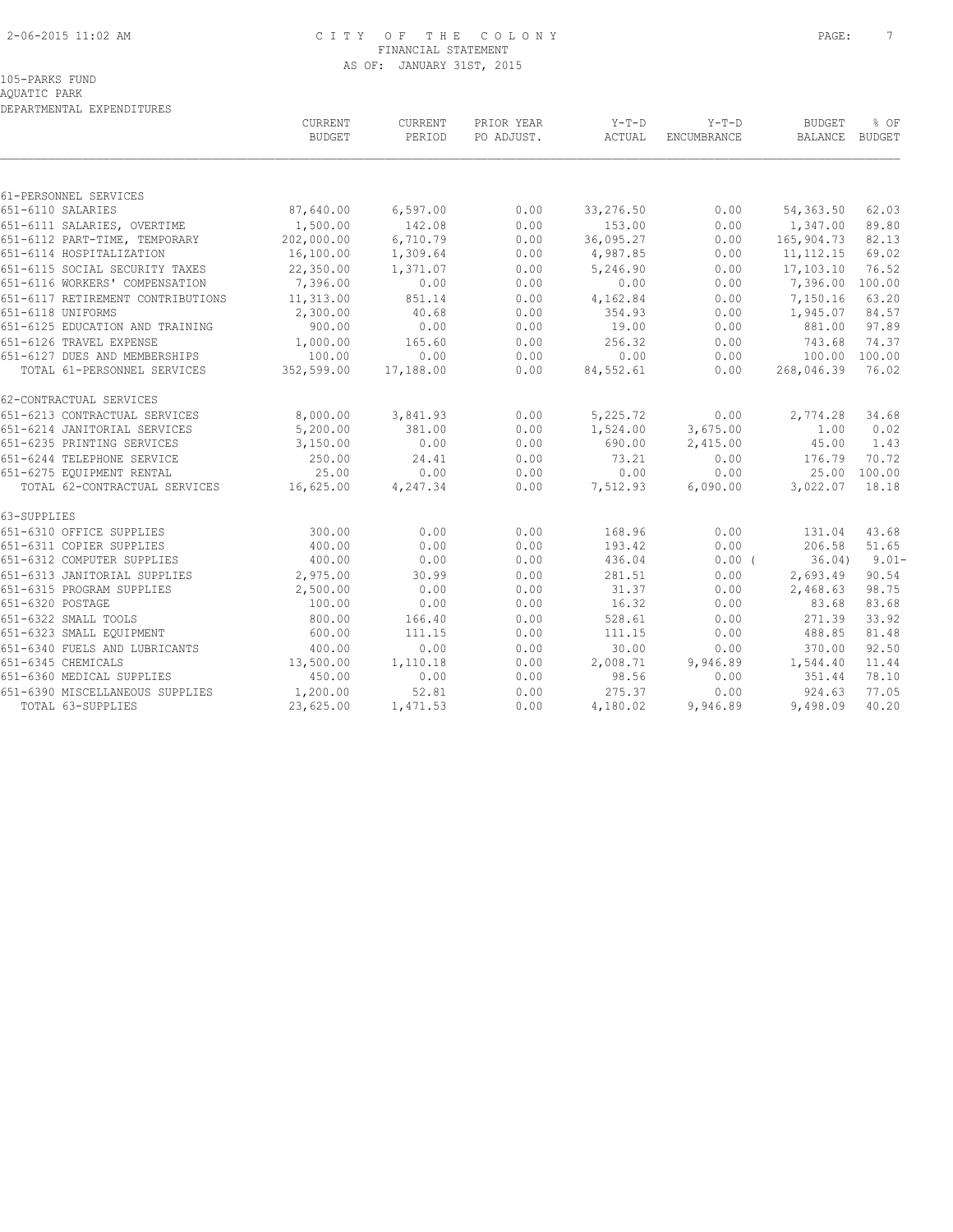# 2-06-2015 11:02 AM C I T Y O F T H E C O L O N Y PAGE: 8 FINANCIAL STATEMENT AS OF: JANUARY 31ST, 2015

# AQUATIC PARK

| ט ∟וט ביב שנת בגמב – בגמבים מבינות הגמבים של ב | CURRENT<br><b>BUDGET</b> | CURRENT<br>PERIOD | PRIOR YEAR<br>PO ADJUST. | $Y-T-D$<br>ACTUAL | $Y-T-D$<br>ENCUMBRANCE | <b>BUDGET</b><br>BALANCE | % OF<br><b>BUDGET</b> |
|------------------------------------------------|--------------------------|-------------------|--------------------------|-------------------|------------------------|--------------------------|-----------------------|
| 64-MAINTENANCE                                 |                          |                   |                          |                   |                        |                          |                       |
| 651-6410 BUILDING MAINTENANCE                  | 1,700.00                 | 146.04            | 0.00                     | 771.25            | 0.00                   | 928.75                   | 54.63                 |
| 651-6425 SIGN MAINTENANCE                      | 600.00                   | 0.00              | 0.00                     | 0.00              | 0.00                   | 600.00                   | 100.00                |
| 651-6430 OFFICE EOUIPMENT - MAINTENANC         | 0.00                     | 0.00              | 0.00                     | 117.00            | 0.00(                  | 117.00)                  | 0.00                  |
| 651-6450 PARK MAINTENANCE                      | 3,000.00                 | 54.00             | 0.00                     | 1,753.56          | 0.00                   | 1,246.44                 | 41.55                 |
| 651-6470 OTHER EQUIPMENT - MAINTENANCE         | 3,000.00                 | 0.00              | 0.00                     | 1,064.80          | 0.00                   | 1,935.20                 | 64.51                 |
| TOTAL 64-MAINTENANCE                           | 8,300.00                 | 200.04            | 0.00                     | 3,706.61          | 0.00                   | 4,593.39                 | 55.34                 |
| 65-NON-CAPITAL                                 |                          |                   |                          |                   |                        |                          |                       |
| 651-6510 NON-CAPITAL PARK IMPROVEMENTS         | 0.00                     | 4,867.18          | 0.00                     | 4,867.18          | $0.00$ (               | 4,867.18                 | 0.00                  |
| TOTAL 65-NON-CAPITAL                           | 0.00                     | 4,867.18          | 0.00                     | 4,867.18          | $0.00$ (               | 4,867.18)                | 0.00                  |
| 66-CAPITAL OUTLAY                              |                          |                   |                          |                   |                        |                          |                       |
| 67-OVERHEAD ALLOCATION                         |                          |                   |                          |                   |                        |                          |                       |
| TOTAL AQUATIC PARK                             | 401,149.00               | 27,974.09         | 0.00                     | 104,819.35        | 16,036.89              | 280, 292. 76             | 69.87                 |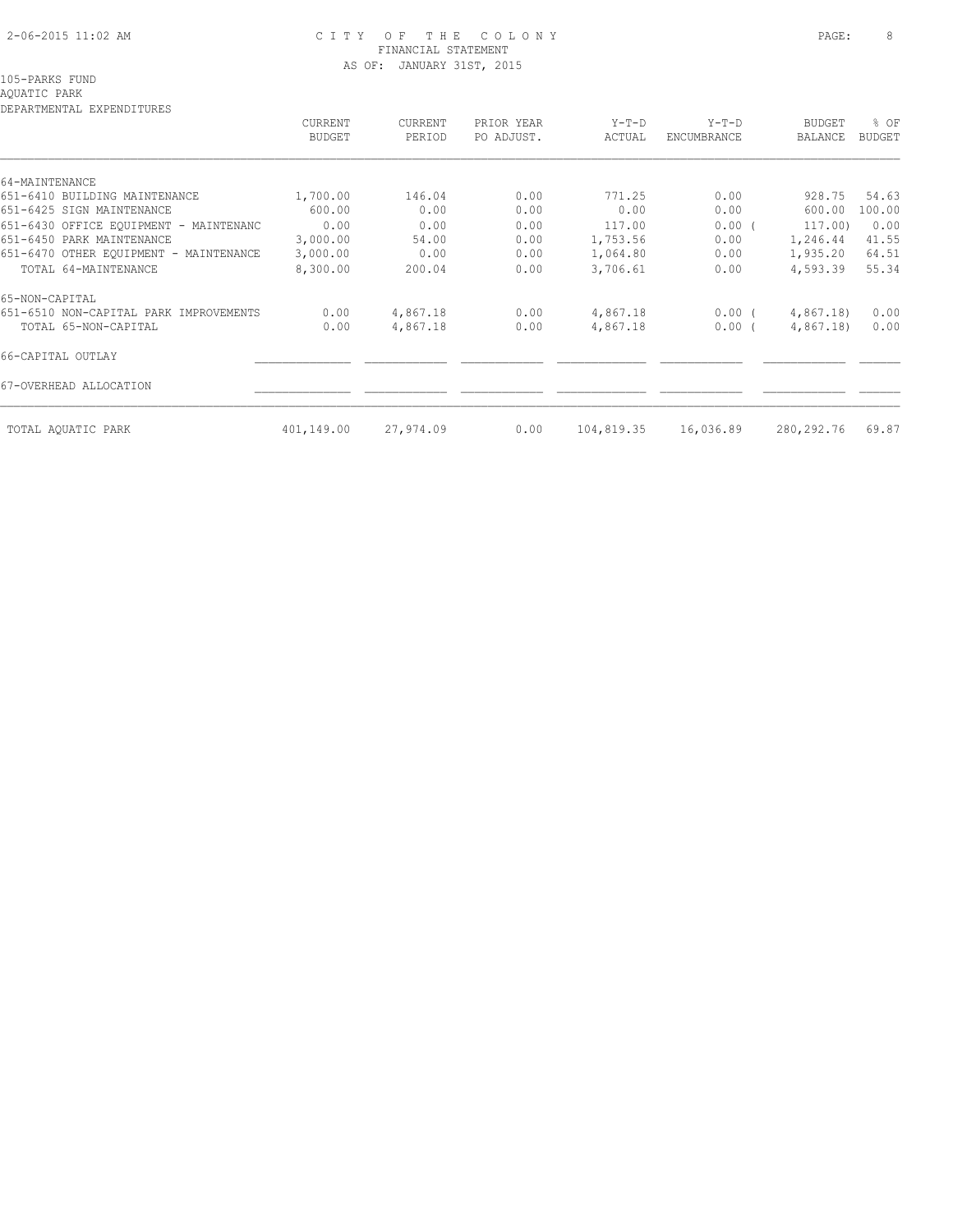# 2-06-2015 11:02 AM C I T Y O F T H E C O L O N Y PAGE: 9 FINANCIAL STATEMENT AS OF: JANUARY 31ST, 2015

### 105-PARKS FUND

COMMUNITY CENTER DEPARTMENTAL EXPENDITURES

| 61-PERSONNEL SERVICES<br>66,783.00<br>652-6110 SALARIES<br>5,219.38<br>0.00<br>24,385.98<br>0.00<br>652-6111 SALARIES, OVERTIME<br>1,000.00<br>0.00<br>0.00<br>0.00<br>0.00<br>17,539.00<br>1,520.35<br>0.00<br>8,149.50<br>0.00<br>652-6112 PART-TIME, TEMPORARY<br>652-6114 HOSPITALIZATION INSURANCE<br>16,100.00<br>1,299.18<br>0.00<br>4,947.30<br>0.00<br>652-6115 SOCIAL SECURITY TAXES<br>6,826.00<br>718.69<br>0.00<br>2,265.09<br>0.00 | 42,397.02<br>9,389.50<br>11, 152.70 | 63.48<br>1,000.00 100.00<br>53.53                                                                                                                                                                                                                                                                                                                                                                                                                                                                      |
|--------------------------------------------------------------------------------------------------------------------------------------------------------------------------------------------------------------------------------------------------------------------------------------------------------------------------------------------------------------------------------------------------------------------------------------------------|-------------------------------------|--------------------------------------------------------------------------------------------------------------------------------------------------------------------------------------------------------------------------------------------------------------------------------------------------------------------------------------------------------------------------------------------------------------------------------------------------------------------------------------------------------|
|                                                                                                                                                                                                                                                                                                                                                                                                                                                  |                                     |                                                                                                                                                                                                                                                                                                                                                                                                                                                                                                        |
|                                                                                                                                                                                                                                                                                                                                                                                                                                                  |                                     |                                                                                                                                                                                                                                                                                                                                                                                                                                                                                                        |
|                                                                                                                                                                                                                                                                                                                                                                                                                                                  |                                     |                                                                                                                                                                                                                                                                                                                                                                                                                                                                                                        |
|                                                                                                                                                                                                                                                                                                                                                                                                                                                  |                                     |                                                                                                                                                                                                                                                                                                                                                                                                                                                                                                        |
|                                                                                                                                                                                                                                                                                                                                                                                                                                                  |                                     | 69.27                                                                                                                                                                                                                                                                                                                                                                                                                                                                                                  |
|                                                                                                                                                                                                                                                                                                                                                                                                                                                  | 4,560.91                            | 66.82                                                                                                                                                                                                                                                                                                                                                                                                                                                                                                  |
| 652-6116 WORKERS' COMPENSATION<br>467.00<br>0.00<br>0.00<br>0.00<br>0.00                                                                                                                                                                                                                                                                                                                                                                         |                                     | 467.00 100.00                                                                                                                                                                                                                                                                                                                                                                                                                                                                                          |
| 652-6117 RETIREMENT CONTRIBUTIONS<br>672.02<br>0.00<br>3,062.65<br>0.00<br>8,520.00                                                                                                                                                                                                                                                                                                                                                              | 5,457.35                            | 64.05                                                                                                                                                                                                                                                                                                                                                                                                                                                                                                  |
| 652-6118 UNIFORMS<br>50.00<br>0.00<br>0.00<br>0.00<br>0.00                                                                                                                                                                                                                                                                                                                                                                                       |                                     | 50.00 100.00                                                                                                                                                                                                                                                                                                                                                                                                                                                                                           |
| 0.00<br>652-6125 EDUCATION AND TRAINING<br>360.00<br>0.00<br>65.00<br>0.00                                                                                                                                                                                                                                                                                                                                                                       | 295.00                              | 81.94                                                                                                                                                                                                                                                                                                                                                                                                                                                                                                  |
| 652-6127 DUES AND MEMBERSHIPS<br>700.00<br>0.00<br>0.00<br>0.00<br>0.00                                                                                                                                                                                                                                                                                                                                                                          | 700.00                              | 100.00                                                                                                                                                                                                                                                                                                                                                                                                                                                                                                 |
| TOTAL 61-PERSONNEL SERVICES<br>118,345.00<br>9,429.62<br>0.00<br>42,875.52<br>0.00                                                                                                                                                                                                                                                                                                                                                               | 75,469.48                           | 63.77                                                                                                                                                                                                                                                                                                                                                                                                                                                                                                  |
| 62-CONTRACTUAL SERVICES                                                                                                                                                                                                                                                                                                                                                                                                                          |                                     |                                                                                                                                                                                                                                                                                                                                                                                                                                                                                                        |
| 1,200.00<br>0.00<br>0.00<br>652-6213 CONTRACTUAL SERVICES<br>195.95<br>195.95                                                                                                                                                                                                                                                                                                                                                                    | 1,004.05                            | 83.67                                                                                                                                                                                                                                                                                                                                                                                                                                                                                                  |
| 26.00<br>0.00<br>0.00<br>0.00<br>652-6235 PRINTING SERVICES<br>0.00                                                                                                                                                                                                                                                                                                                                                                              |                                     | 26.00 100.00                                                                                                                                                                                                                                                                                                                                                                                                                                                                                           |
| TOTAL 62-CONTRACTUAL SERVICES<br>1,226.00<br>195.95<br>0.00<br>195.95<br>0.00                                                                                                                                                                                                                                                                                                                                                                    | 1,030.05                            | 84.02                                                                                                                                                                                                                                                                                                                                                                                                                                                                                                  |
| 63-SUPPLIES                                                                                                                                                                                                                                                                                                                                                                                                                                      |                                     |                                                                                                                                                                                                                                                                                                                                                                                                                                                                                                        |
| 652-6310 OFFICE SUPPLIES<br>250.00<br>0.00<br>0.00<br>0.00<br>0.00<br>0.00                                                                                                                                                                                                                                                                                                                                                                       |                                     | 250.00 100.00<br>150.00 100.00                                                                                                                                                                                                                                                                                                                                                                                                                                                                         |
| 0.00<br>0.00<br>652-6311 COPIER SUPPLIES<br>150.00<br>0.00<br>652-6312 COMPUTER SUPPLIES<br>0.00<br>0.00                                                                                                                                                                                                                                                                                                                                         | 213.95                              | 53.49                                                                                                                                                                                                                                                                                                                                                                                                                                                                                                  |
| 400.00<br>186.05<br>0.00<br>652-6313 JANITORIAL SUPPLIES<br>200.00<br>0.00<br>0.00<br>0.00<br>0.00                                                                                                                                                                                                                                                                                                                                               |                                     | 200.00 100.00                                                                                                                                                                                                                                                                                                                                                                                                                                                                                          |
| 652-6315 PROGRAM SUPPLIES<br>4,500.00<br>285.03<br>0.00<br>645.01<br>0.00                                                                                                                                                                                                                                                                                                                                                                        | 3,854.99                            | 85.67                                                                                                                                                                                                                                                                                                                                                                                                                                                                                                  |
| 0.00<br>652-6320 POSTAGE<br>0.00<br>0.00<br>6.72<br>$0.00$ (                                                                                                                                                                                                                                                                                                                                                                                     | 6.72)                               | 0.00                                                                                                                                                                                                                                                                                                                                                                                                                                                                                                   |
| 652-6360 MEDICAL SUPPLIES<br>50.00<br>0.00<br>0.00<br>431.36<br>0.00(                                                                                                                                                                                                                                                                                                                                                                            |                                     | 381.36) 762.72-                                                                                                                                                                                                                                                                                                                                                                                                                                                                                        |
| 652-6390 MISCELLANEOUS SUPPLIES<br>0.00<br>400.00<br>0.00<br>0.00<br>0.00                                                                                                                                                                                                                                                                                                                                                                        |                                     | 400.00 100.00                                                                                                                                                                                                                                                                                                                                                                                                                                                                                          |
| TOTAL 63-SUPPLIES<br>5,950.00<br>285.03<br>0.00<br>1,269.14<br>0.00                                                                                                                                                                                                                                                                                                                                                                              | 4,680.86                            | 78.67                                                                                                                                                                                                                                                                                                                                                                                                                                                                                                  |
| 64-MAINTENANCE                                                                                                                                                                                                                                                                                                                                                                                                                                   |                                     |                                                                                                                                                                                                                                                                                                                                                                                                                                                                                                        |
| 0.00<br>0.00<br>0.00<br>652-6410 BUILDING MAINTENANCE<br>50.00<br>0.00                                                                                                                                                                                                                                                                                                                                                                           |                                     | 50.00 100.00                                                                                                                                                                                                                                                                                                                                                                                                                                                                                           |
| 652-6430 OFFICE EQUIPMENT MAINTENANCE<br>200.00<br>0.00<br>0.00<br>0.00<br>0.00                                                                                                                                                                                                                                                                                                                                                                  |                                     | 200.00 100.00                                                                                                                                                                                                                                                                                                                                                                                                                                                                                          |
| TOTAL 64-MAINTENANCE<br>250.00<br>0.00<br>0.00<br>0.00<br>0.00                                                                                                                                                                                                                                                                                                                                                                                   |                                     | 250.00 100.00                                                                                                                                                                                                                                                                                                                                                                                                                                                                                          |
| 67-OVERHEAD ALLOCATION                                                                                                                                                                                                                                                                                                                                                                                                                           |                                     |                                                                                                                                                                                                                                                                                                                                                                                                                                                                                                        |
| 125,771.00<br>9,910.60<br>0.00<br>44,340.61<br>0.00<br>TOTAL COMMUNITY CENTER                                                                                                                                                                                                                                                                                                                                                                    | 81,430.39                           | 64.74                                                                                                                                                                                                                                                                                                                                                                                                                                                                                                  |
| * * *<br>TOTAL EXPENDITURES ***<br>3,581,482.00<br>161,866.53<br>0.00<br>756,287.12<br>45,358.69<br>2,779,836.19                                                                                                                                                                                                                                                                                                                                 |                                     | 77.62<br>$------$                                                                                                                                                                                                                                                                                                                                                                                                                                                                                      |
| ** REVENUE OVER (UNDER) EXPENDITURES *(<br>237,393.00) ( 120,204.18)<br>$0.00$ (<br>593,649.83)(<br>45,358.69)                                                                                                                                                                                                                                                                                                                                   | 401,615.52                          | 0.00<br>$\begin{array}{c} \multicolumn{3}{c} {\textbf{1}} & \multicolumn{3}{c} {\textbf{2}} & \multicolumn{3}{c} {\textbf{3}} \\ \multicolumn{3}{c} {\textbf{4}} & \multicolumn{3}{c} {\textbf{5}} & \multicolumn{3}{c} {\textbf{6}} \\ \multicolumn{3}{c} {\textbf{5}} & \multicolumn{3}{c} {\textbf{6}} & \multicolumn{3}{c} {\textbf{7}} \\ \multicolumn{3}{c} {\textbf{6}} & \multicolumn{3}{c} {\textbf{7}} & \multicolumn{3}{c} {\textbf{8}} \\ \multicolumn{3}{c} {\textbf{9}} & \multicolumn{$ |

\*\*\* END OF REPORT \*\*\*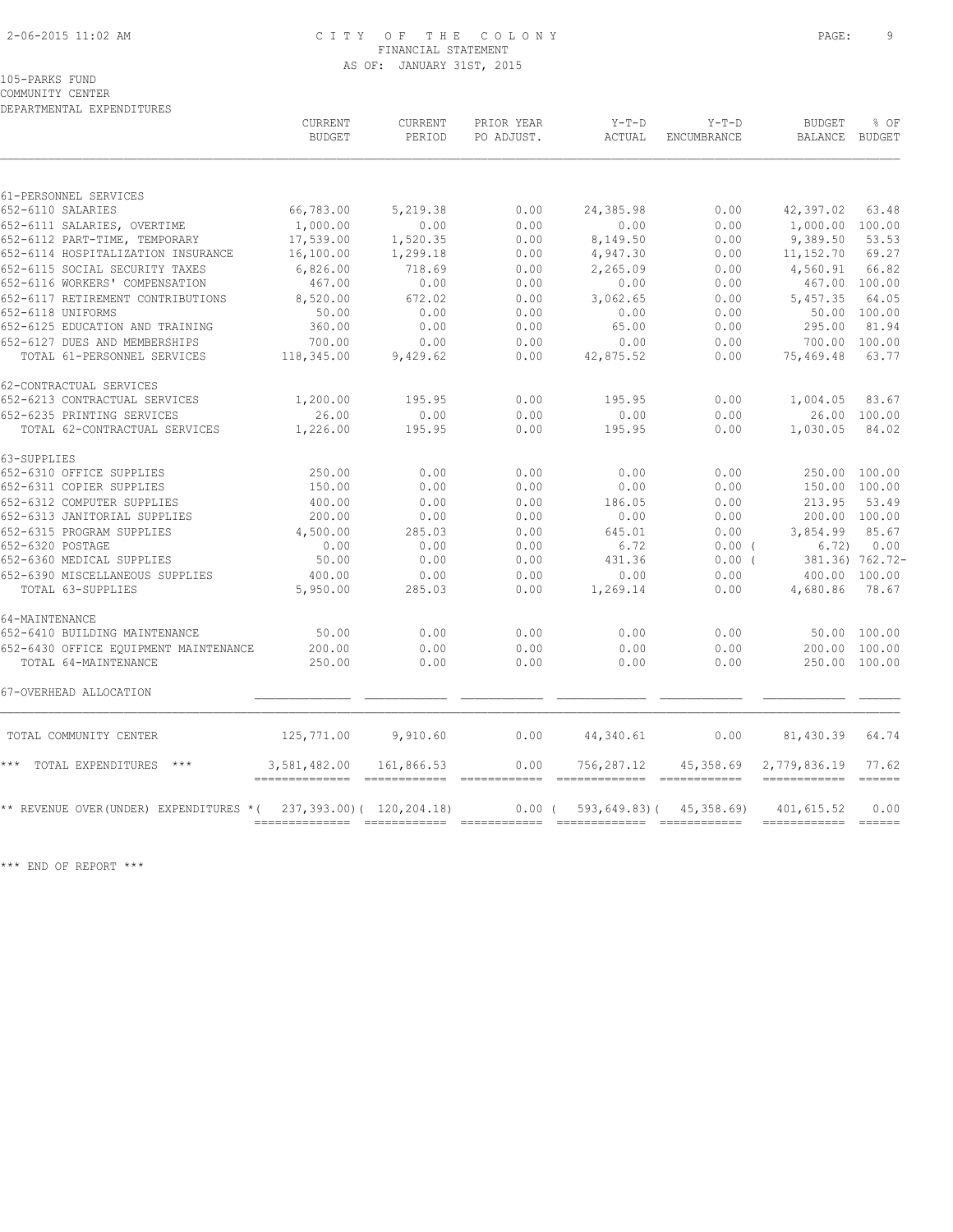# 2-06-2015 11:02 AM C I T Y O F T H E C O L O N Y PAGE: 1 FINANCIAL STATEMENT AS OF: JANUARY 31ST, 2015

200-UTILITY FUND FINANCIAL SUMMARY

|                                          | CURRENT<br><b>BUDGET</b>                     | CURRENT<br>PERIOD | PRIOR YEAR<br>PO ADJUST. | $Y-T-D$<br>ACTUAL | $Y-T-D$<br><b>ENCUMBRANCE</b> | <b>BUDGET</b><br>BALANCE                                                                                                                                                                                                                                                                                                                                                                                                                                                                                     | % OF<br><b>BUDGET</b>            |
|------------------------------------------|----------------------------------------------|-------------------|--------------------------|-------------------|-------------------------------|--------------------------------------------------------------------------------------------------------------------------------------------------------------------------------------------------------------------------------------------------------------------------------------------------------------------------------------------------------------------------------------------------------------------------------------------------------------------------------------------------------------|----------------------------------|
| REVENUE SUMMARY                          |                                              |                   |                          |                   |                               |                                                                                                                                                                                                                                                                                                                                                                                                                                                                                                              |                                  |
| 3-RECYCLE REVENUE                        | 35,000.00                                    | 28,894.03         | 0.00                     | 36,781.92         | $0.00$ (                      | 1,781.92)                                                                                                                                                                                                                                                                                                                                                                                                                                                                                                    | $5.09-$                          |
| 4-SERVICE REVENUE                        | 14,286,276.00                                | 1, 116, 085.31    | 0.00                     | 4,688,653.66      | 0.00                          | 9,597,622.34                                                                                                                                                                                                                                                                                                                                                                                                                                                                                                 | 67.18                            |
| 8-MISCELLANEOUS REVENUE                  | 550,000.00                                   | 0.00              | 0.00                     | 175.31            | 0.00                          | 549,824.69                                                                                                                                                                                                                                                                                                                                                                                                                                                                                                   | 99.97                            |
| ** TOTAL REVENUES **                     | 14,871,276.00 1,144,979.34<br>-------------- |                   | 0.00                     | 4,725,610.89      |                               | 0.00 10.145.665.11<br>$\begin{array}{cccccccccc} \multicolumn{2}{c}{} & \multicolumn{2}{c}{} & \multicolumn{2}{c}{} & \multicolumn{2}{c}{} & \multicolumn{2}{c}{} & \multicolumn{2}{c}{} & \multicolumn{2}{c}{} & \multicolumn{2}{c}{} & \multicolumn{2}{c}{} & \multicolumn{2}{c}{} & \multicolumn{2}{c}{} & \multicolumn{2}{c}{} & \multicolumn{2}{c}{} & \multicolumn{2}{c}{} & \multicolumn{2}{c}{} & \multicolumn{2}{c}{} & \multicolumn{2}{c}{} & \multicolumn{2}{c}{} & \multicolumn{2}{c}{} & \mult$ | 68.22<br>$=$ $=$ $=$ $=$ $=$ $=$ |
| EXPENDITURE SUMMARY                      |                                              |                   |                          |                   |                               |                                                                                                                                                                                                                                                                                                                                                                                                                                                                                                              |                                  |
| 635 - NON-DEPARTMENTAL                   | 8,289,758.00                                 | 600.60            | 0.00                     | 4,939.00          | 0.00                          | 8,284,819.00                                                                                                                                                                                                                                                                                                                                                                                                                                                                                                 | 99.94                            |
| 661 - WATER DISTRIBUTION                 | 1,258,347.00                                 | 83, 416.78        | 0.00                     | 424, 295.47       | 0.00                          | 834,051.53                                                                                                                                                                                                                                                                                                                                                                                                                                                                                                   | 66.28                            |
| 662 - WASTEWATER DEPT                    | 659,386.00                                   | 62, 312.46        | 5,352.13                 | 233,081.65        | 173,521.49                    | 258,134.99                                                                                                                                                                                                                                                                                                                                                                                                                                                                                                   | 39.15                            |
| 663 - UTILITY ADMIN                      | 680,785.00                                   | 58,580.19         | 0.00                     | 226,297.06        | 48,665.53                     | 405,822.41                                                                                                                                                                                                                                                                                                                                                                                                                                                                                                   | 59.61                            |
| 666 - WATER PRODUCTION                   | 2,770,034.00                                 | 193,731.45        | 29,359.87                | 840, 913.54       | 91,910.64                     | 1,866,569.69                                                                                                                                                                                                                                                                                                                                                                                                                                                                                                 | 67.38                            |
| 667 - PUBLIC WORKS ADMIN                 | 1,579,325.00                                 | 100,844.72        | 0.00                     | 470,250.43        | 344,690.41                    | 764,384.16                                                                                                                                                                                                                                                                                                                                                                                                                                                                                                   | 48.40                            |
| 671 - STORM WTR ENG                      | 38,400.00                                    | 192.12            | 0.00                     | 3,829.73          | 5,400.73                      | 29,169.54                                                                                                                                                                                                                                                                                                                                                                                                                                                                                                    | 75.96                            |
| 672 - STORM WTR PUB WKS                  | 147,363.00                                   | 7,349.50          | 0.00                     | 33,526.91         | 0.00                          | 113,836.09                                                                                                                                                                                                                                                                                                                                                                                                                                                                                                   | 77.25                            |
| 690 - ENVIRONMENTAL                      | 154,919.00                                   | 8,788.38          | 0.00                     | 42,062.42         | 23,646.16                     | 89,210.42                                                                                                                                                                                                                                                                                                                                                                                                                                                                                                    | 57.59                            |
| ** TOTAL EXPENDITURES **                 | 15,578,317.00                                | 515,816.20        | 34,712.00                | 2,279,196.21      |                               | 687,834.96 12,645,997.83                                                                                                                                                                                                                                                                                                                                                                                                                                                                                     | 81.18<br>$=$ $=$ $=$ $=$ $=$     |
| ** REVENUE OVER (UNDER) EXPENDITURES * ( | 707,041.00)                                  | 629, 163. 14      | 34,712.00                |                   |                               | 2,446,414.68 ( 687,834.96) ( 2,500,332.72)                                                                                                                                                                                                                                                                                                                                                                                                                                                                   | $4.91 -$                         |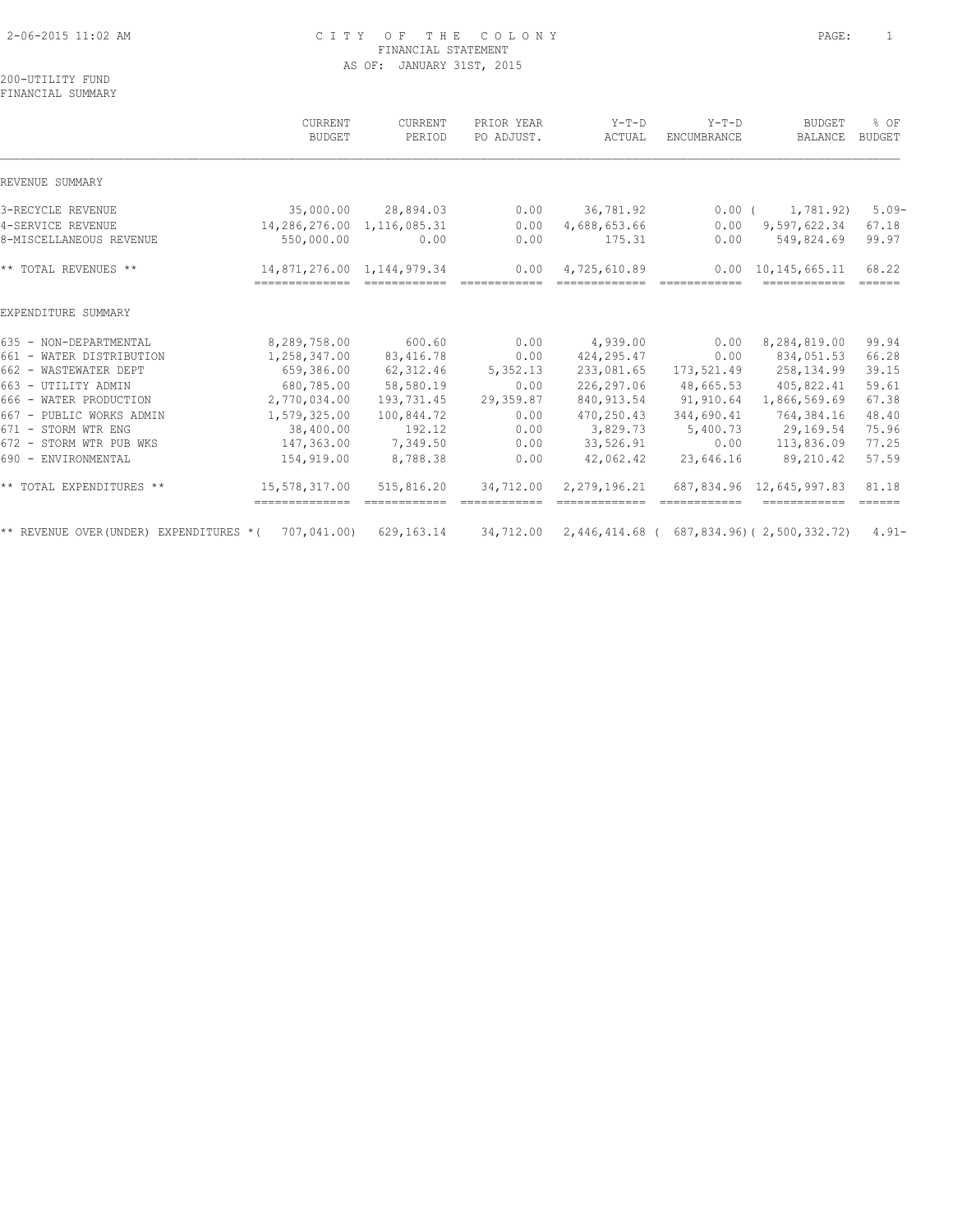# 2-06-2015 11:02 AM C I T Y O F T H E C O L O N Y PAGE: 2 FINANCIAL STATEMENT AS OF: JANUARY 31ST, 2015

REVENUES

|                 |                                         | <b>CURRENT</b><br><b>BUDGET</b>                            | <b>CURRENT</b><br>PERIOD   | PRIOR YEAR<br>PO ADJUST. | $Y-T-D$<br>ACTUAL          | $Y-T-D$<br>ENCUMBRANCE | <b>BUDGET</b><br>BALANCE   | % OF<br>BUDGET |
|-----------------|-----------------------------------------|------------------------------------------------------------|----------------------------|--------------------------|----------------------------|------------------------|----------------------------|----------------|
|                 |                                         |                                                            |                            |                          |                            |                        |                            |                |
|                 | 3-RECYCLE REVENUE                       |                                                            |                            |                          |                            |                        |                            |                |
| 435000          | SOLID WASTE/RECYCLING REVENU            | 35,000.00                                                  | 28,894.03                  | 0.00                     | 36,781.92                  | $0.00$ (               | 1,781.92)                  | $5.09-$        |
|                 | TOTAL 3-RECYCLE REVENUE                 | 35,000.00                                                  | 28,894.03                  | 0.00                     | 36,781.92                  | $0.00$ (               | 1,781.92)                  | $5.09-$        |
|                 | 4-SERVICE REVENUE                       |                                                            |                            |                          |                            |                        |                            |                |
| 441000          | WATER SERVICE                           | 8,647,753.00                                               | 609,294.77                 | 0.00                     | 2,762,527.28               | 0.00                   | 5,885,225.72               | 68.05          |
| 442000          | WASTEWATER SERVICE                      | 4,940,323.00                                               | 421,074.06                 | 0.00                     | 1,647,275.45               | 0.00                   | 3, 293, 047.55             | 66.66          |
| 442502          | RECYCLING EDUCATION CONTRIBU            | 36,000.00                                                  | 0.00                       | 0.00                     | 0.00                       | 0.00                   | 36,000.00                  | 100.00         |
| 443000          | RECONNECT FEES                          | 20,000.00                                                  | 1,720.00                   | 0.00                     | 7,160.00                   | 0.00                   | 12,840.00                  | 64.20          |
| 443500          | PENALTIES                               | 410,000.00                                                 | 32, 211.07                 | 0.00                     | 155,167.43                 | 0.00                   | 254,832.57                 | 62.15          |
| 443510          | NON-SCHEDULED ON                        | 2,000.00                                                   | 0.00                       | 0.00                     | 520.00                     | 0.00                   | 1,480.00                   | 74.00          |
| 443515          | NON-SCHEDULED OFF                       | 200.00                                                     | 0.00                       | 0.00                     | 0.00                       | 0.00                   | 200.00                     | 100.00         |
| 444000          | TAP CONNECTION FEES                     | 200,000.00                                                 | 47,000.00                  | 0.00                     | 90, 155.00                 | 0.00                   | 109,845.00                 | 54.92          |
| 444100          | TRANSFER FEES                           | 1,000.00                                                   | 112.72                     | 0.00                     | 696.72                     | 0.00                   | 303.28                     | 30.33          |
| 444500          | BACKFLOW INSPECTION FEES                | 10,000.00                                                  | 1,281.60                   | 0.00                     | 4,085.10                   | 0.00                   | 5,914.90                   | 59.15          |
| 446400          | ELECTRONIC RECYCLING REBATE             | 0.00                                                       | 0.00                       | 0.00                     | 1,161.73                   | 0.00(                  | 1,161.73)                  | 0.00           |
| 447000          | INTEREST INCOME                         | 4,000.00                                                   | 0.00                       | 0.00                     | 889.41                     | 0.00                   | 3,110.59                   | 77.76          |
| 449000          | MISCELLANEOUS REVENUE                   | 15,000.00                                                  | 3,390.07                   | 0.00                     | 19,013.68                  | $0.00$ (               | 4,013.68                   | $26.76-$       |
| 449100          | NONREFUNDED BALANCES                    | 0.00                                                       | 1.02                       | 0.00                     | 1.86                       | $0.00$ (               | 1.86)                      | 0.00           |
|                 | TOTAL 4-SERVICE REVENUE                 | $14,286,276.00$ 1,116,085.31<br>14,286,276.00 1,116,085.31 |                            | 0.00                     | 4,688,653.66               |                        | $0.00$ $9,597,622.34$      | 67.18          |
| 5-OTHER REVENUE |                                         |                                                            |                            |                          |                            |                        |                            |                |
|                 | 8-MISCELLANEOUS REVENUE                 |                                                            |                            |                          |                            |                        |                            |                |
| 484000          | DISCOUNT REVENUE                        | 0.00                                                       | 0.00                       | 0.00                     | 175.31                     |                        | $0.00$ (<br>175.31)        | 0.00           |
| 489003          | BAL TRANF IN STORM WTR UTILI 350,000.00 |                                                            | 0.00                       | 0.00                     | 0.00                       | 0.00                   | 350,000.00 100.00          |                |
| 489081          | TRANSFER IN - CAP PROJ STREE            | 200,000.00                                                 | 0.00                       | 0.00                     | 0.00                       | 0.00                   | 200,000.00 100.00          |                |
|                 | TOTAL 8-MISCELLANEOUS REVENUE           | 550,000.00                                                 | 0.00                       | 0.00                     | 175.31                     | 0.00                   | 549,824.69 99.97           |                |
|                 | ** TOTAL REVENUES **                    |                                                            | 14,871,276.00 1,144,979.34 |                          | $0.00 \qquad 4,725,610.89$ |                        | $0.00 \quad 10,145,665.11$ | 68.22          |
|                 |                                         |                                                            |                            |                          |                            |                        | ------------- -----        |                |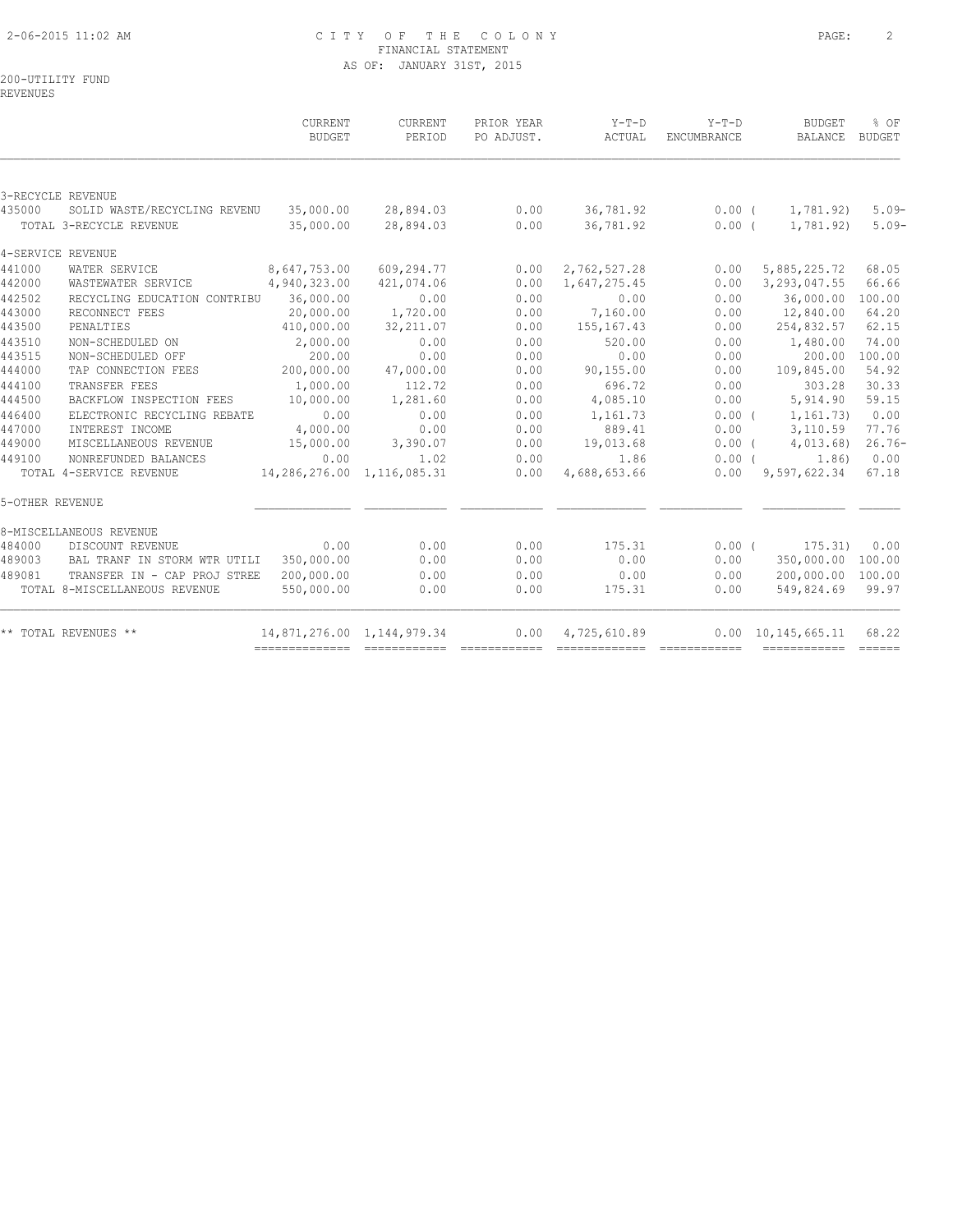# 2-06-2015 11:02 AM C I T Y O F T H E C O L O N Y PAGE: 3 FINANCIAL STATEMENT AS OF: JANUARY 31ST, 2015

200-UTILITY FUND

635 - NON-DEPARTMENTAL

| DEPARTMENTAL EXPENDITURES                          | CURRENT<br><b>BUDGET</b> | <b>CURRENT</b><br>PERIOD | PRIOR YEAR<br>PO ADJUST. | $Y-T-D$<br>ACTUAL | $Y-T-D$<br>ENCUMBRANCE | <b>BUDGET</b><br><b>BALANCE</b> | % OF<br><b>BUDGET</b> |
|----------------------------------------------------|--------------------------|--------------------------|--------------------------|-------------------|------------------------|---------------------------------|-----------------------|
|                                                    |                          |                          |                          |                   |                        |                                 |                       |
| 61-PERSONNEL SERVICES                              |                          |                          |                          |                   |                        |                                 |                       |
| 635-6113 UNEMPLOYMENT COMPENSATION                 | 15,000.00                | 0.00                     | 0.00                     | 0.00              | 0.00                   | 15,000.00 100.00                |                       |
| TOTAL 61-PERSONNEL SERVICES                        | 15,000.00                | 0.00                     | 0.00                     | 0.00              | 0.00                   | 15,000.00 100.00                |                       |
| 62-CONTRACTUAL SERVICES                            |                          |                          |                          |                   |                        |                                 |                       |
| 635-6210 PROFESSIONAL SERVICES                     | 8,000.00                 | 600.60                   | 0.00                     | 3,003.00          | 0.00                   | 4,997.00                        | 62.46                 |
| 635-6211 LEGAL SERVICES                            | 65,000.00                | 0.00                     | 0.00                     | 1,936.00          | 0.00                   | 63,064.00                       | 97.02                 |
| 635-6244 TELEPHONE SERVICE                         | 2,000.00                 | 0.00                     | 0.00                     | 0.00              | 0.00                   | 2,000.00                        | 100.00                |
| TOTAL 62-CONTRACTUAL SERVICES                      | 75,000.00                | 600.60                   | 0.00                     | 4,939.00          | 0.00                   | 70,061.00                       | 93.41                 |
| 63-SUPPLIES                                        |                          |                          |                          |                   |                        |                                 |                       |
| 635-6336 EMPLOYEE RECOGNITION                      | 1,000.00                 | 0.00                     | 0.00                     | 0.00              | 0.00                   | 1,000.00 100.00                 |                       |
| TOTAL 63-SUPPLIES                                  | 1,000.00                 | 0.00                     | 0.00                     | 0.00              | 0.00                   | 1,000.00 100.00                 |                       |
| 64-MAINTENANCE                                     |                          |                          |                          |                   |                        |                                 |                       |
| 635-6430 MAINTENANCE OFFICE EQUIPMENT              | 2,600.00                 | 0.00                     | 0.00                     | 0.00              | 0.00                   | 2,600.00 100.00                 |                       |
| TOTAL 64-MAINTENANCE                               | 2,600.00                 | 0.00                     | 0.00                     | 0.00              | 0.00                   | 2,600.00 100.00                 |                       |
| 65-NON-CAPITAL                                     |                          |                          |                          |                   |                        |                                 |                       |
| 66-CAPITAL OUTLAY                                  |                          |                          |                          |                   |                        |                                 |                       |
| 67-OVERHEAD ALLOCATION                             |                          |                          |                          |                   |                        |                                 |                       |
| 635-6765 OVERHEAD - GEN ADMIN                      | 2,593,752.00             | 0.00                     | 0.00                     | 0.00              | 0.00                   | 2,593,752.00 100.00             |                       |
| TOTAL 67-OVERHEAD ALLOCATION                       | 2,593,752.00             | 0.00                     | 0.00                     | 0.00              | 0.00                   | 2,593,752.00 100.00             |                       |
| 68-SUNDRY CHARGES                                  |                          |                          |                          |                   |                        |                                 |                       |
| 635-6803 TRANSFER OUT - TAX SUPP DEBT 2,275,000.00 |                          | 0.00                     | 0.00                     | 0.00              | 0.00                   | 2,275,000.00 100.00             |                       |
| 635-6804 TRANSF OUT - GF TRIBUTE PP TA 995,000.00  |                          | 0.00                     | 0.00                     | 0.00              | 0.00                   | 995,000.00 100.00               |                       |
| 635-6899 TRANSFER OUT - GENERAL FUND               | 2,332,406.00             | 0.00                     | 0.00                     | 0.00              | 0.00                   | 2,332,406.00 100.00             |                       |
| TOTAL 68-SUNDRY CHARGES                            | 5,602,406.00             | 0.00                     | 0.00                     | 0.00              | 0.00                   | 5,602,406.00 100.00             |                       |
| TOTAL 635 - NON-DEPARTMENTAL                       | 8,289,758.00             | 600.60                   | 0.00                     | 4,939.00          | 0.00                   | 8,284,819.00                    | 99.94                 |
|                                                    |                          |                          |                          |                   |                        |                                 |                       |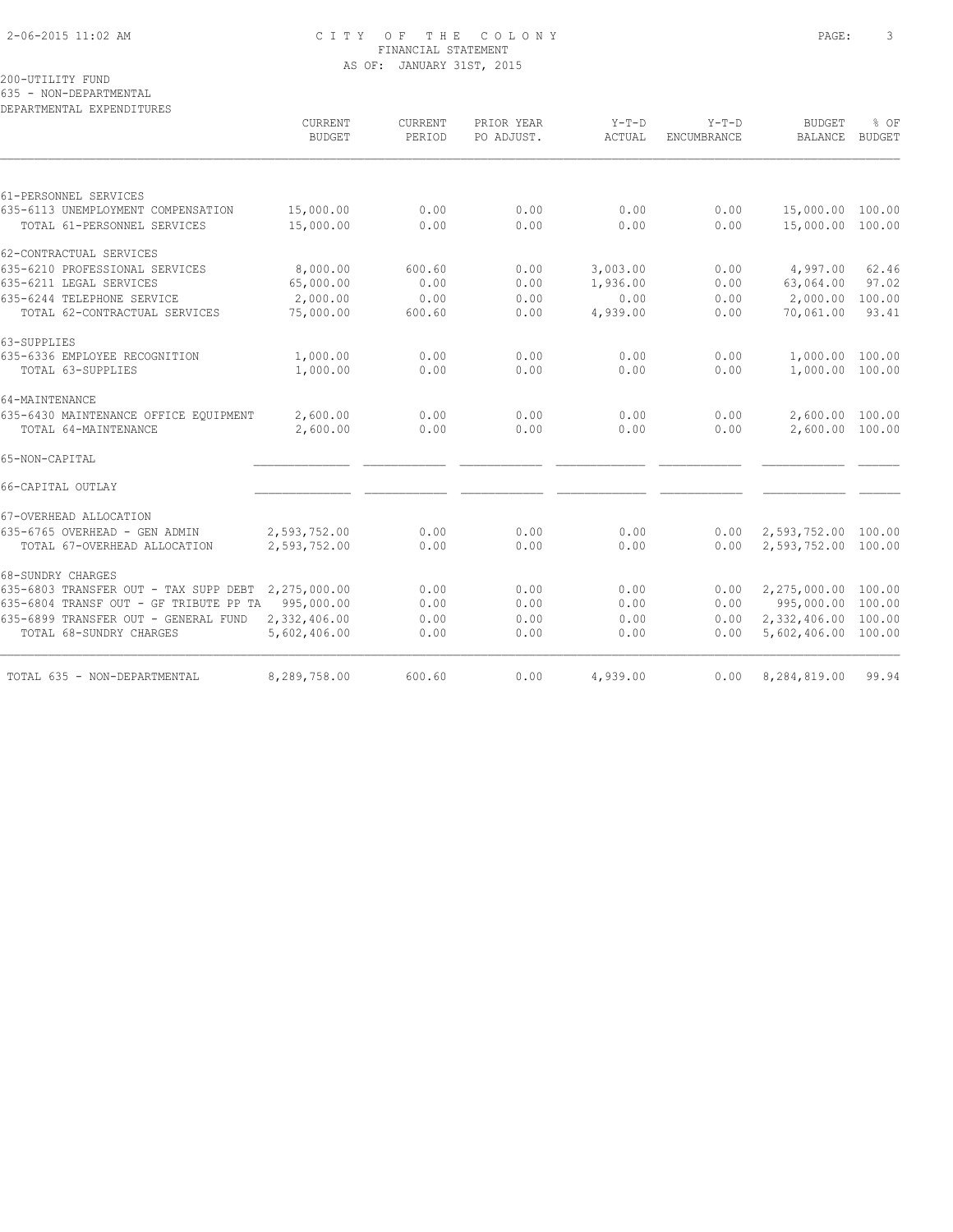# 2-06-2015 11:02 AM C I T Y O F T H E C O L O N Y PAGE: 4 FINANCIAL STATEMENT AS OF: JANUARY 31ST, 2015

# 200-UTILITY FUND

661 - WATER DISTRIBUTION

| DEPARTMENTAL EXPENDITURES                            |                          |                   |                          |                          |                        |                          |                |
|------------------------------------------------------|--------------------------|-------------------|--------------------------|--------------------------|------------------------|--------------------------|----------------|
|                                                      | CURRENT<br><b>BUDGET</b> | CURRENT<br>PERIOD | PRIOR YEAR<br>PO ADJUST. | $Y-T-D$<br>ACTUAL        | $Y-T-D$<br>ENCUMBRANCE | <b>BUDGET</b><br>BALANCE | % OF<br>BUDGET |
|                                                      |                          |                   |                          |                          |                        |                          |                |
| 61-PERSONNEL SERVICES<br>661-6110 SALARIES           | 637,367.00               | 47,643.74         | 0.00                     |                          | 0.00                   | 406, 125.37              | 63.72          |
| 661-6111 SALARIES, OVERTIME                          | 65,000.00                | 6,328.45          | 0.00                     | 231, 241.63<br>22,652.10 | 0.00                   | 42,347.90                | 65.15          |
| 661-6114 HOSPITALIZATION INSURANCE                   | 128,800.00               | 9,798.11          | 0.00                     | 38,492.67                | 0.00                   | 90,307.33                | 70.11          |
| 661-6115 SOCIAL SECURITY TAXES                       | 56,500.00                | 5,857.17          | 0.00                     | 18,697.22                | 0.00                   | 37,802.78                | 66.91          |
| 661-6116 WORKERS COMPENSATION                        | 19,836.00                | 0.00              | 0.00                     | 0.00                     | 0.00                   | 19,836.00                | 100.00         |
| 661-6117 RETIREMENT CONTRIBUTIONS                    | 88,888.00                | 6,851.66          | 0.00                     | 31,723.79                | 0.00                   | 57, 164.21               | 64.31          |
| 661-6118 UNIFORMS                                    | 4,000.00                 | 82.47             | 0.00                     | 783.10                   | 0.00                   | 3,216.90                 | 80.42          |
| 661-6120 PRIVATE AUTO ALLOWANCE                      | 3,600.00                 | 276.92            | 0.00                     | 1,246.14                 | 0.00                   | 2,353.86                 | 65.39          |
| 661-6125 EDUCATION & TRAINING                        | 10,000.00                | 522.00            | 0.00                     | 757.00                   | 0.00                   | 9,243.00                 | 92.43          |
| 661-6127 DUES & MEMBERSHIPS                          | 250.00                   | 495.00            | 0.00                     | 495.00                   | $0.00$ (               | 245.00                   | $98.00 -$      |
| TOTAL 61-PERSONNEL SERVICES                          | 1,014,241.00             | 77,855.52         | 0.00                     | 346,088.65               | 0.00                   | 668, 152.35              | 65.88          |
| 62-CONTRACTUAL SERVICES                              |                          |                   |                          |                          |                        |                          |                |
| 661-6213 CONTRACTUAL SERVICES                        | 4,500.00                 | 61.65             | 0.00                     | 389.90                   | 0.00                   | 4,110.10                 | 91.34          |
| 661-6235 PRINTING SERVICES                           | 50.00                    | 0.00              | 0.00                     | 0.00                     | 0.00                   | 50.00                    | 100.00         |
| 661-6244 TELEPHONE SERVICE                           | 1,636.00                 | 163.40            | 0.00                     | 490.06                   | 0.00                   | 1,145.94                 | 70.05          |
| 661-6275 EQUIPMENT RENTAL                            | 5,000.00                 | 70.05             | 0.00                     | 333.12                   | 0.00                   | 4,666.88                 | 93.34          |
| TOTAL 62-CONTRACTUAL SERVICES                        | 11,186.00                | 295.10            | 0.00                     | 1,213.08                 | 0.00                   | 9,972.92                 | 89.16          |
| 63-SUPPLIES                                          |                          |                   |                          |                          |                        |                          |                |
| 661-6310 OFFICE SUPPLIES                             | 300.00                   | 64.98             | 0.00                     | 64.98                    | 0.00                   | 235.02                   | 78.34          |
| 661-6311 COPIER SUPPLIES                             | 500.00                   | 0.00              | 0.00                     | 245.39                   | 0.00                   | 254.61                   | 50.92          |
| 661-6312 COMPUTER SUPPLIES                           | 100.00                   | 0.00              | 0.00                     | 0.00                     | 0.00                   | 100.00                   | 100.00         |
| 661-6313 JANITORIAL SUPPLIES                         | 25.00                    | 0.00              | 0.00                     | 0.00                     | 0.00                   | 25.00                    | 100.00         |
| 661-6320 POSTAGE                                     | 95.00                    | 0.00              | 0.00                     | 0.00                     | 0.00                   | 95.00                    | 100.00         |
| 661-6322 SMALL TOOLS<br>661-6340 FUEL AND LUBRICANTS | 2,000.00<br>43,000.00    | 0.00<br>2,460.81  | 0.00<br>0.00             | 271.00<br>8,949.31       | 0.00<br>0.00           | 1,729.00<br>34,050.69    | 86.45<br>79.19 |
| 661-6342 WATER METERS AND BOXES                      | 135,000.00               | 810.50            | 0.00                     | 52,164.83                | 0.00                   | 82,835.17                | 61.36          |
| 661-6344 REPAIR MATERIALS                            | 26,000.00                | 1,046.73          | 0.00                     | 7,067.57                 | 0.00                   | 18,932.43                | 72.82          |
| 661-6345 CHEMICALS                                   | 2,400.00                 | 0.00              | 0.00                     | 487.79                   | 0.00                   | 1,912.21                 | 79.68          |
| 661-6346 COMPRESSED GASES                            | 50.00                    | 0.00              | 0.00                     | 0.00                     | 0.00                   |                          | 50.00 100.00   |
| 661-6390 MISCELLANEOUS SUPPLIES                      | 15,000.00                | 772.17            | 0.00                     | 3,625.95                 | 0.00                   | 11,374.05                | 75.83          |
| TOTAL 63-SUPPLIES                                    | 224,470.00               | 5,155.19          | 0.00                     | 72,876.82                | 0.00                   | 151,593.18               | 67.53          |
| 64-MAINTENANCE                                       |                          |                   |                          |                          |                        |                          |                |
| 661-6410 BUILDING MAINTENANCE                        | 250.00                   | 0.00              | 0.00                     | 0.00                     | 0.00                   | 250.00                   | 100.00         |
| 661-6421 DRAINAGE MAINTENANCE                        | 400.00                   | 0.00              | 0.00                     | 0.00                     | 0.00                   | 400.00                   | 100.00         |
| 661-6430 OFFICE EQUIPMENT - MAINT                    | 300.00                   | 0.00              | 0.00                     | 0.00                     | 0.00                   | 300.00                   | 100.00         |
| 661-6431 MAINTENANCE - GIS                           | 2,000.00                 | 0.00              | 0.00                     | 2,000.00                 | 0.00                   | 0.00                     | 0.00           |
| 661-6440 VEHICLE MAINTENANCE                         | 500.00                   | 0.00              | 0.00                     | 4.44                     | 0.00                   | 495.56                   | 99.11          |
| 661-6470 OTHER EQUIP. MAINTENANCE                    | 5,000.00                 | 110.97            | 0.00                     | 2,112.48                 | 0.00                   | 2,887.52                 | 57.75          |
| TOTAL 64-MAINTENANCE                                 | 8,450.00                 | 110.97            | 0.00                     | 4,116.92                 | 0.00                   | 4,333.08                 | 51.28          |
|                                                      |                          |                   |                          |                          |                        |                          |                |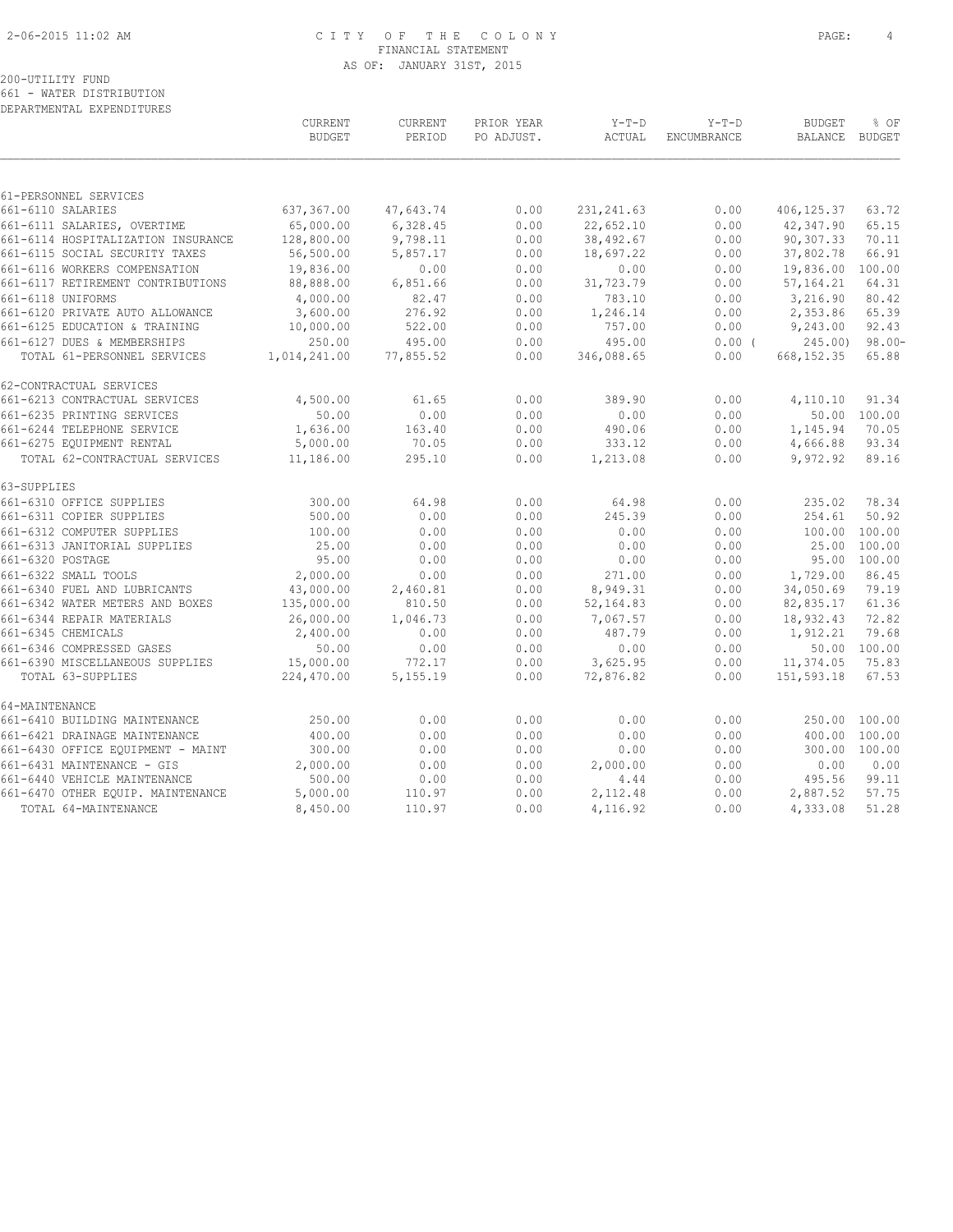## 2-06-2015 11:02 AM C I T Y O F T H E C O L O N Y PAGE: 5 FINANCIAL STATEMENT AS OF: JANUARY 31ST, 2015

# 200-UTILITY FUND 661 - WATER DISTRIBUTION

| DEPARTMENTAL EXPENDITURES      |                   |                   |                          |                 |                        |                   |                       |
|--------------------------------|-------------------|-------------------|--------------------------|-----------------|------------------------|-------------------|-----------------------|
|                                | CURRENT<br>BUDGET | CURRENT<br>PERIOD | PRIOR YEAR<br>PO ADJUST. | Y-T-D<br>ACTUAL | $Y-T-D$<br>ENCUMBRANCE | BUDGET<br>BALANCE | % OF<br><b>BUDGET</b> |
| 65-NON-CAPITAL                 |                   |                   |                          |                 |                        |                   |                       |
| 66-CAPITAL OUTLAY              |                   |                   |                          |                 |                        |                   |                       |
| 67-OVERHEAD ALLOCATION         |                   |                   |                          |                 |                        |                   |                       |
| 68-SUNDRY CHARGES              |                   |                   |                          |                 |                        |                   |                       |
| TOTAL 661 - WATER DISTRIBUTION | 1,258,347.00      | 83,416.78         | 0.00                     | 424,295.47      | 0.00                   | 834,051.53        | 66.28                 |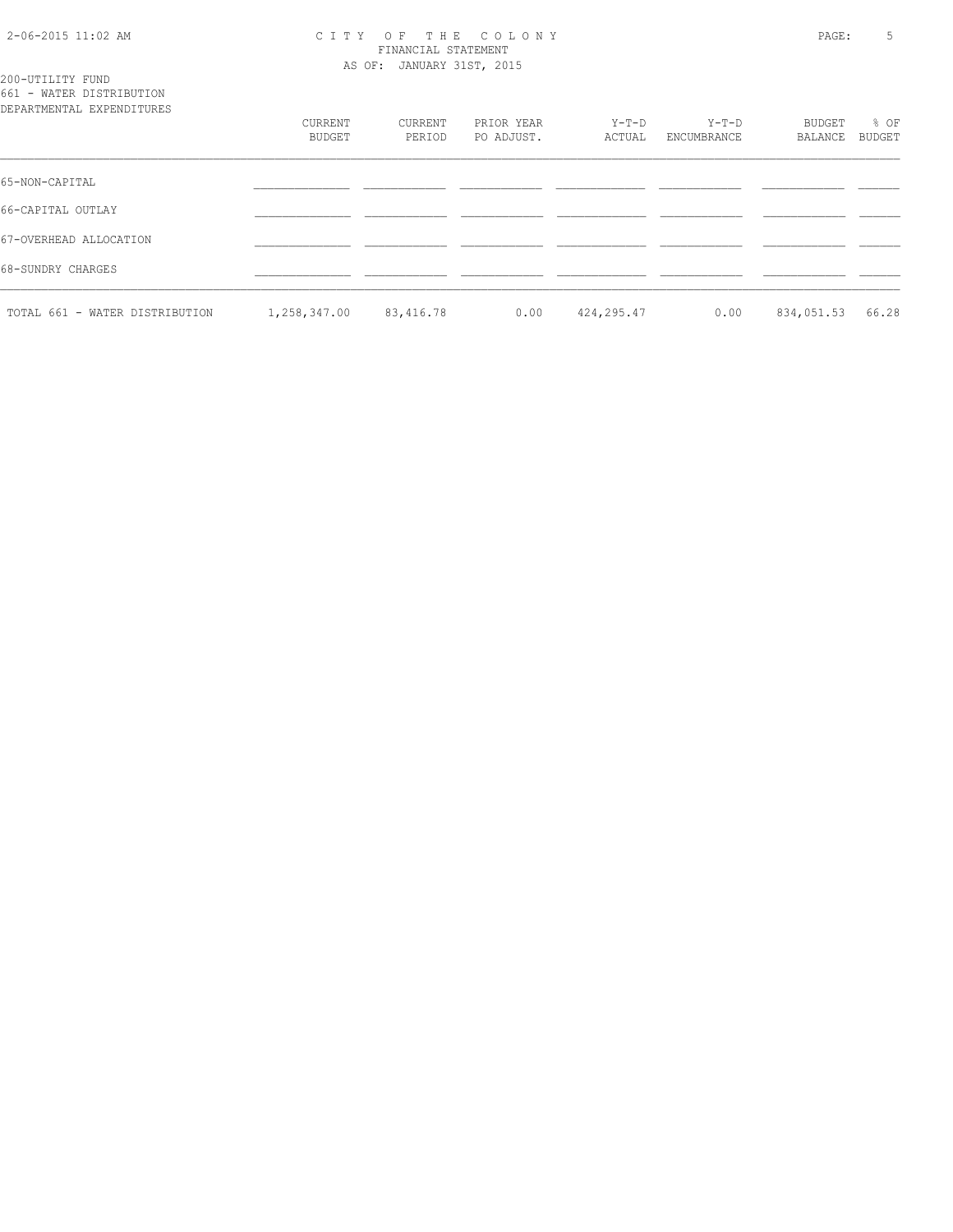# 2-06-2015 11:02 AM C I T Y O F T H E C O L O N Y PAGE: 6 FINANCIAL STATEMENT AS OF: JANUARY 31ST, 2015

200-UTILITY FUND 662 - WASTEWATER DEPT

DEPARTMENTAL EXPENDITURES

|                                    | CURRENT<br><b>BUDGET</b> | CURRENT<br>PERIOD | PRIOR YEAR<br>PO ADJUST. | $Y-T-D$<br>ACTUAL | $Y-T-D$<br>ENCUMBRANCE | <b>BUDGET</b><br>BALANCE | % OF<br>BUDGET    |
|------------------------------------|--------------------------|-------------------|--------------------------|-------------------|------------------------|--------------------------|-------------------|
|                                    |                          |                   |                          |                   |                        |                          |                   |
| 61-PERSONNEL SERVICES              |                          |                   |                          |                   |                        |                          |                   |
| 662-6110 SALARIES                  | 186,140.00               | 14,593.66         | 0.00                     | 64,949.64         | 0.00                   | 121,190.36               | 65.11             |
| 662-6111 SALARIES, OVERTIME        | 8,000.00                 | 1,247.75          | 0.00                     | 4,284.89          | 0.00                   | 3,715.11                 | 46.44             |
| 662-6114 HOSPITALIZATION INSURANCE | 40,250.00                | 3,256.78          | 0.00                     | 11,159.06         | 0.00                   | 29,090.94                | 72.28             |
| 662-6115 SOCIAL SECURITY TAXES     | 15,531.00                | 1,620.81          | 0.00                     | 4,674.71          | 0.00                   | 10,856.29                | 69.90             |
| 662-6116 WORKERS COMPENSATION      | 3,226.00                 | 0.00              | 0.00                     | 0.00              | 0.00                   | 3,226.00 100.00          |                   |
| 662-6117 RETIREMENT CONTRIBUTIONS  | 24,403.00                | 2,000.77          | 0.00                     | 8,611.19          | 0.00                   | 15,791.81                | 64.71             |
| 662-6118 UNIFORMS                  | 2,500.00                 | 0.00              | 0.00                     | 1,495.45          | 0.00                   | 1,004.55                 | 40.18             |
| 662-6125 EDUCATION & TRAINING      | 3,600.00                 | 0.00              | 0.00                     | 76.00             | 0.00                   | 3,524.00                 | 97.89             |
| 662-6126 TRAVEL EXPENSE            | 500.00                   | 0.00              | 0.00                     | 0.00              | 0.00                   | 500.00 100.00            |                   |
| 662-6127 DUES & MEMBERSHIPS        | 111.00                   | 0.00              | 0.00                     | 0.00              | 0.00                   | 111.00                   | 100.00            |
| TOTAL 61-PERSONNEL SERVICES        | 284, 261.00              | 22,719.77         | 0.00                     | 95,250.94         | 0.00                   | 189,010.06               | 66.49             |
| 62-CONTRACTUAL SERVICES            |                          |                   |                          |                   |                        |                          |                   |
| 662-6210 PROFESSIONAL SERVICES     | 10,000.00                | 291.50            | 0.00                     | 1,714.50          | 0.00                   | 8,285.50                 | 82.86             |
| 662-6211 LEGAL FEES                | 0.00                     | 0.00              | 0.00                     | 510.00            | 0.00(                  | 510.00                   | 0.00              |
| 662-6213 CONTRACTUAL SERVICES      | 200,000.00               | 22,169.40         | 0.00                     | 75,431.19         | 124,597.81 (           | 29.00                    | $0.01 -$          |
| 662-6218 PERMIT FEES               | 20,100.00                | 0.00              | 0.00                     | 20,295.80         | 0.00(                  | 195.80)                  | $0.97-$           |
| 662-6244 TELEPHONE SERVICE         | 400.00                   | 24.41             | 0.00                     | 110.28            | 0.00                   | 289.72                   | 72.43             |
| 662-6275 EQUIPMENT RENTAL          | 1,000.00                 | 0.00              | 0.00                     | 0.00              | 0.00                   | 1,000.00 100.00          |                   |
| TOTAL 62-CONTRACTUAL SERVICES      | 231,500.00               | 22,485.31         | 0.00                     | 98,061.77         | 124,597.81             | 8,840.42                 | 3.82              |
| 63-SUPPLIES                        |                          |                   |                          |                   |                        |                          |                   |
| 662-6310 OFFICE SUPPLIES           | 450.00                   | 0.00              | 0.00                     | 0.00              | 0.00                   | 450.00 100.00            |                   |
| 662-6311 COPIER SUPPLIES           | 150.00                   | 0.00              | 0.00                     | 264.57            | 0.00(                  |                          | $114.57$ ) 76.38- |
| 662-6312 COMPUTER SUPPLIES         | 200.00                   | 0.00              | 0.00                     | 0.00              | 0.00                   | 200.00 100.00            |                   |
| 662-6313 JANITORIAL SUPPLIES       | 500.00                   | 47.68             | 0.00                     | 231.63            | 0.00                   | 268.37                   | 53.67             |
| 662-6314 LAB SUPPLIES              | 19,000.00                | 3,625.69          | 0.00                     | 6,450.93          | 0.00                   | 12,549.07                | 66.05             |
| 662-6320 POSTAGE                   | 0.00                     | 0.00              | 0.00                     | 22.94             | $0.00$ (               | 22.94)                   | 0.00              |
| 662-6322 SMALL TOOLS               | 600.00                   | 0.00              | 0.00                     | 0.00              | 0.00                   | 600.00 100.00            |                   |
| 662-6323 SMALL EQUIPMENT           | 500.00                   | 0.00              | 0.00                     | 36.02             | 0.00                   | 463.98                   | 92.80             |
| 662-6330 BOOKS AND PERIODICALS     | 100.00                   | 0.00              | 0.00                     | 0.00              | 0.00                   | 100.00 100.00            |                   |
| 662-6340 FUEL AND LUBRICANTS       | 6,000.00                 | 233.85            | 0.00                     | 1,863.86          | 0.00                   | 4,136.14                 | 68.94             |
| 662-6344 REPAIR MATERIALS          | 8,000.00                 | 3, 212.22         | 0.00                     | 5,136.45          | 0.00                   | 2,863.55                 | 35.79             |
| 662-6345 CHEMICALS                 | 38,000.00                | 5,715.00          | 0.00                     | 10,858.50         | 19,141.50              | 8,000.00                 | 21.05             |
| 662-6360 MEDICAL SUPPLIES          | 25.00                    | 0.00              | 0.00                     | 0.00              | 0.00                   |                          | 25.00 100.00      |
| 662-6390 MISCELLANEOUS SUPPLIES    | 5,000.00                 | 2,797.94          | 0.00                     | 3,454.91          | 0.00                   | 1,545.09                 | 30.90             |
| TOTAL 63-SUPPLIES                  | 78,525.00                | 15,632.38         | 0.00                     | 28, 319.81        | 19,141.50              | 31,063.69                | 39.56             |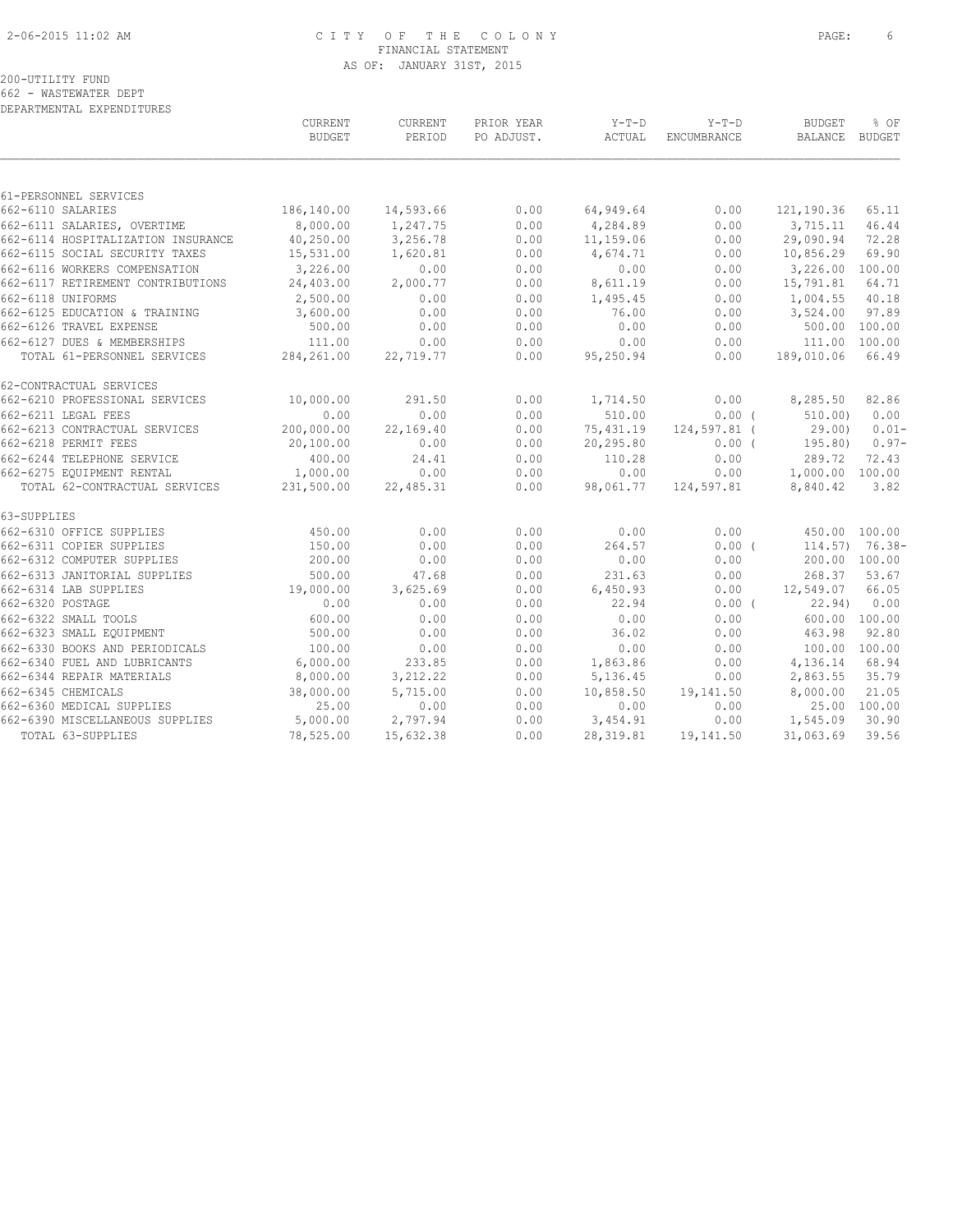# 2-06-2015 11:02 AM C I T Y O F T H E C O L O N Y PAGE: 7 FINANCIAL STATEMENT AS OF: JANUARY 31ST, 2015

| CURRENT       | CURRENT   | PRIOR YEAR | $Y-T-D$    | $Y-T-D$     | <b>BUDGET</b> | % OF   |
|---------------|-----------|------------|------------|-------------|---------------|--------|
| <b>BUDGET</b> | PERIOD    | PO ADJUST. | ACTUAL     | ENCUMBRANCE | BALANCE       | BUDGET |
|               |           |            |            |             |               |        |
|               |           |            |            |             |               |        |
| 50.00         | 0.00      | 0.00       | 0.00       | 0.00        | 50.00         | 100.00 |
| 10,000.00     | 0.00      | 0.00       | 0.00       | 10,000.00   | 0.00          | 0.00   |
| 2,000.00      | 0.00      | 0.00       | 2,000.00   | 0.00        | 0.00          | 0.00   |
| 50.00         | 0.00      | 0.00       | 0.00       | 0.00        | 50.00         | 100.00 |
| 53,000.00     | 1,475.00  | 5,352.13   | 9,449.13   | 19,782.18   | 29,120.82     | 54.94  |
| 65,100.00     | 1,475.00  | 5,352.13   | 11,449.13  | 29,782.18   | 29,220.82     | 44.89  |
|               |           |            |            |             |               |        |
|               |           |            |            |             |               |        |
|               |           |            |            |             |               |        |
| 659,386.00    | 62,312.46 | 5,352.13   | 233,081.65 | 173,521.49  | 258,134.99    | 39.15  |
|               |           |            |            |             |               |        |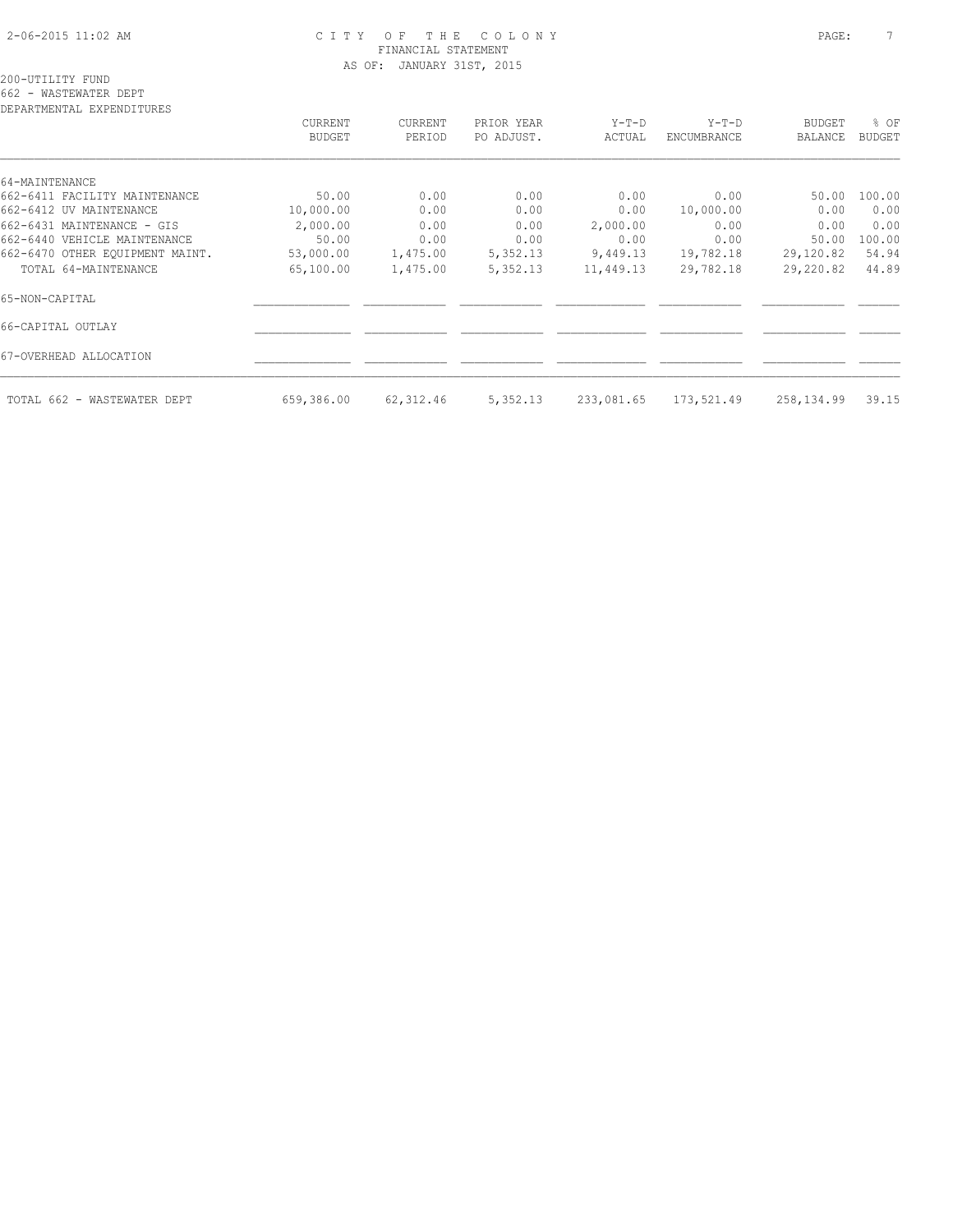# 2-06-2015 11:02 AM C I T Y O F T H E C O L O N Y PAGE: 8 FINANCIAL STATEMENT AS OF: JANUARY 31ST, 2015

| DEPARTMENTAL EXPENDITURES          |                          |                   |                          |                   |                               |                          |                |
|------------------------------------|--------------------------|-------------------|--------------------------|-------------------|-------------------------------|--------------------------|----------------|
|                                    | CURRENT<br><b>BUDGET</b> | CURRENT<br>PERIOD | PRIOR YEAR<br>PO ADJUST. | $Y-T-D$<br>ACTUAL | $Y-T-D$<br><b>ENCUMBRANCE</b> | <b>BUDGET</b><br>BALANCE | % OF<br>BUDGET |
|                                    |                          |                   |                          |                   |                               |                          |                |
| 61-PERSONNEL SERVICES              |                          |                   |                          |                   |                               |                          |                |
| 663-6110 SALARIES                  | 330,284.00               | 24,129.20         | 0.00                     | 115,208.53        | 0.00                          | 215,075.47               | 65.12          |
| 663-6111 SALARIES, OVERTIME        | 500.00                   | 0.00              | 0.00                     | 61.26             | 0.00                          | 438.74                   | 87.75          |
| 663-6112 PART-TIME, TEMPORARY      | 0.00                     | 0.00              | 0.00                     | 273.52            | 0.00(                         | 273.52)                  | 0.00           |
| 663-6114 HOSPITALIZATION INSURANCE | 72,450.00                | 4,625.67          | 0.00                     | 21,042.97         | 0.00                          | 51,407.03                | 70.96          |
| 663-6115 SOCIAL SECURITY TAXES     | 26,463.00                | 2,710.90          | 0.00                     | 8,133.64          | 0.00                          | 18,329.36                | 69.26          |
| 663-6116 WORKER'S COMPENSATION     | 2,228.00                 | 0.00              | 0.00                     | 0.00              | 0.00                          | 2,228.00                 | 100.00         |
| 663-6117 RETIREMENT CONTRIBUTIONS  | 41,580.00                | 3,047.53          | 0.00                     | 14,297.04         | 0.00                          | 27,282.96                | 65.62          |
| 663-6125 EDUCATION & TRAINING      | $4,350.00$ (             | 199.00)           | 0.00                     | 357.00            | 0.00                          | 3,993.00                 | 91.79          |
| 663-6126 TRAVEL EXPENSE            | 1,275.00                 | 31.05             | 0.00                     | 650.56            | 0.00                          | 624.44                   | 48.98          |
| 663-6127 DUES & MEMBERSHIPS        | 100.00                   | 0.00              | 0.00                     | 0.00              | 0.00                          | 100.00                   | 100.00         |
| TOTAL 61-PERSONNEL SERVICES        | 479,230.00               | 34, 345.35        | 0.00                     | 160,024.52        | 0.00                          | 319,205.48               | 66.61          |
| 62-CONTRACTUAL SERVICES            |                          |                   |                          |                   |                               |                          |                |
| 663-6210 PROFESSIONAL SERVICES     | 750.00                   | 0.00              | 0.00                     | 144.88            | 0.00                          | 605.12                   | 80.68          |
| 663-6213 CONTRACTUAL SERVICES      | 27,000.00                | 1,798.11          | 0.00                     | 3,518.11          | 9,216.00                      | 14,265.89                | 52.84          |
| 663-6219 CREDIT CARD FEES          | 52,300.00                | 5,013.72          | 0.00                     | 19,871.95         | 0.00                          | 32,428.05                | 62.00          |
| 663-6235 PRINTING SERVICES         | 1,000.00                 | 0.00              | 0.00                     | 0.00              | 0.00                          | 1,000.00                 | 100.00         |
| 663-6275 EOUIPMENT RENTAL          | 2,600.00                 | 215.20            | 0.00                     | 860.80            | 1,721.60                      | 17.60                    | 0.68           |
| 663-6280 UNCOLLECTIBLE ACCOUNTS    | 15,000.00                | 0.00              | 0.00                     | 0.00              | 0.00                          | 15,000.00                | 100.00         |
| TOTAL 62-CONTRACTUAL SERVICES      | 98,650.00                | 7,027.03          | 0.00                     | 24,395.74         | 10,937.60                     | 63, 316.66               | 64.18          |
| 63-SUPPLIES                        |                          |                   |                          |                   |                               |                          |                |
| 663-6310 OFFICE SUPPLIES           | 2,000.00                 | 211.84            | 0.00                     | 506.75            | 0.00                          | 1,493.25                 | 74.66          |
| 663-6311 COPIER SUPPLIES           | 2,400.00                 | 164.69            | 0.00                     | 380.52            | 0.00                          | 2,019.48                 | 84.15          |
| 663-6312 COMPUTER SUPPLIES         | 1,600.00                 | 0.00              | 0.00                     | 0.00              | 0.00                          | 1,600.00                 | 100.00         |
| 663-6313 JANITORIAL SUPPLIES       | 70.00                    | 0.00              | 0.00                     | 0.00              | 0.00                          |                          | 70.00 100.00   |
| 663-6320 POSTAGE                   | 68,935.00                | 9,264.87          | 0.00                     | 27,081.02         | 37,727.93                     | 4,126.05                 | 5.99           |
| 663-6323 SMALL EQUIPMENT           | 1,000.00                 | 0.00              | 0.00                     | 0.00              | 0.00                          | 1,000.00 100.00          |                |
| 663-6340 FUEL AND LUBRICANTS       | 50.00                    | 0.00              | 0.00                     | 0.00              | 0.00                          |                          | 50.00 100.00   |
| 663-6390 MISCELLANEOUS SUPPLIES    | 350.00                   | 166.41            | 0.00                     | 192.20            | 0.00                          | 157.80                   | 45.09          |
| TOTAL 63-SUPPLIES                  | 76,405.00                | 9,807.81          | 0.00                     | 28,160.49         | 37,727.93                     | 10,516.58                | 13.76          |
| 64-MAINTENANCE                     |                          |                   |                          |                   |                               |                          |                |
| 663-6430 OFFICE EQUIPMENT - MAINT  | 26,500.00                | 7,400.00          | 0.00                     | 13,716.31         | 0.00                          | 12,783.69                | 48.24          |
| TOTAL 64-MAINTENANCE               | 26,500.00                | 7,400.00          | 0.00                     | 13,716.31         | 0.00                          | 12,783.69                | 48.24          |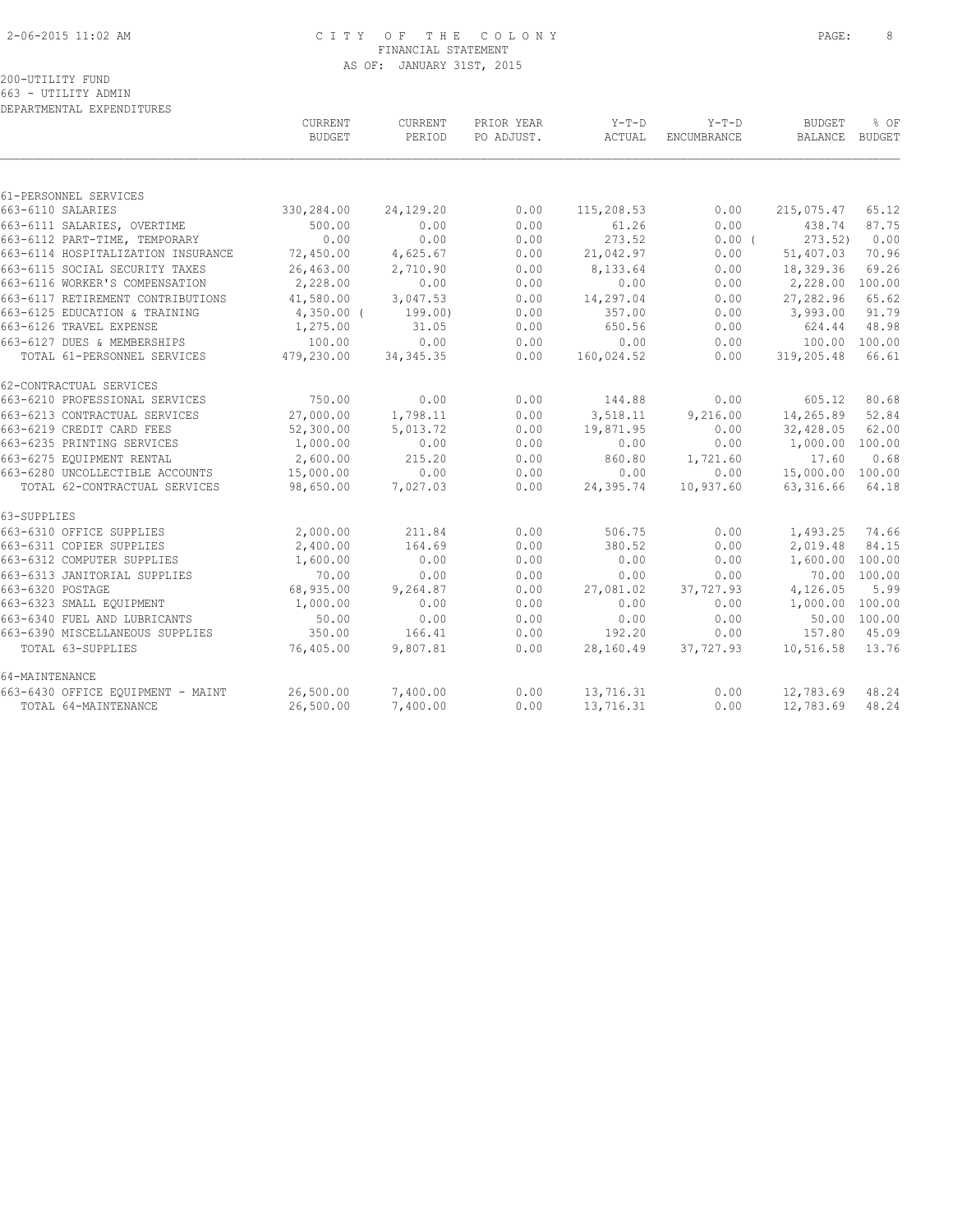# 2-06-2015 11:02 AM C I T Y O F T H E C O L O N Y PAGE: 9 FINANCIAL STATEMENT AS OF: JANUARY 31ST, 2015

| 200-UTILITY FUND          |         |         |            |         |             |         |        |
|---------------------------|---------|---------|------------|---------|-------------|---------|--------|
| 663 - UTILITY ADMIN       |         |         |            |         |             |         |        |
| DEPARTMENTAL EXPENDITURES |         |         |            |         |             |         |        |
|                           | CURRENT | CURRENT | PRIOR YEAR | $Y-T-D$ | $Y-T-D$     | BUDGET  | % OF   |
|                           | BUDGET  | PERIOD  | PO ADJUST. | ACTUAL  | ENCUMBRANCE | BALANCE | BUDGET |
|                           |         |         |            |         |             |         |        |
|                           |         |         |            |         |             |         |        |

|                           | BUDGET     | PERIOD    | PO ADJUST. |                   | ACTUAL ENCUMBRANCE | BALANCE BUDGET   |  |
|---------------------------|------------|-----------|------------|-------------------|--------------------|------------------|--|
| 65-NON-CAPITAL            |            |           |            |                   |                    |                  |  |
| 66-CAPITAL OUTLAY         |            |           |            |                   |                    |                  |  |
| 67-OVERHEAD ALLOCATION    |            |           |            |                   |                    |                  |  |
| TOTAL 663 - UTILITY ADMIN | 680,785.00 | 58,580.19 |            | $0.00$ 226,297.06 | 48,665.53          | 405,822.41 59.61 |  |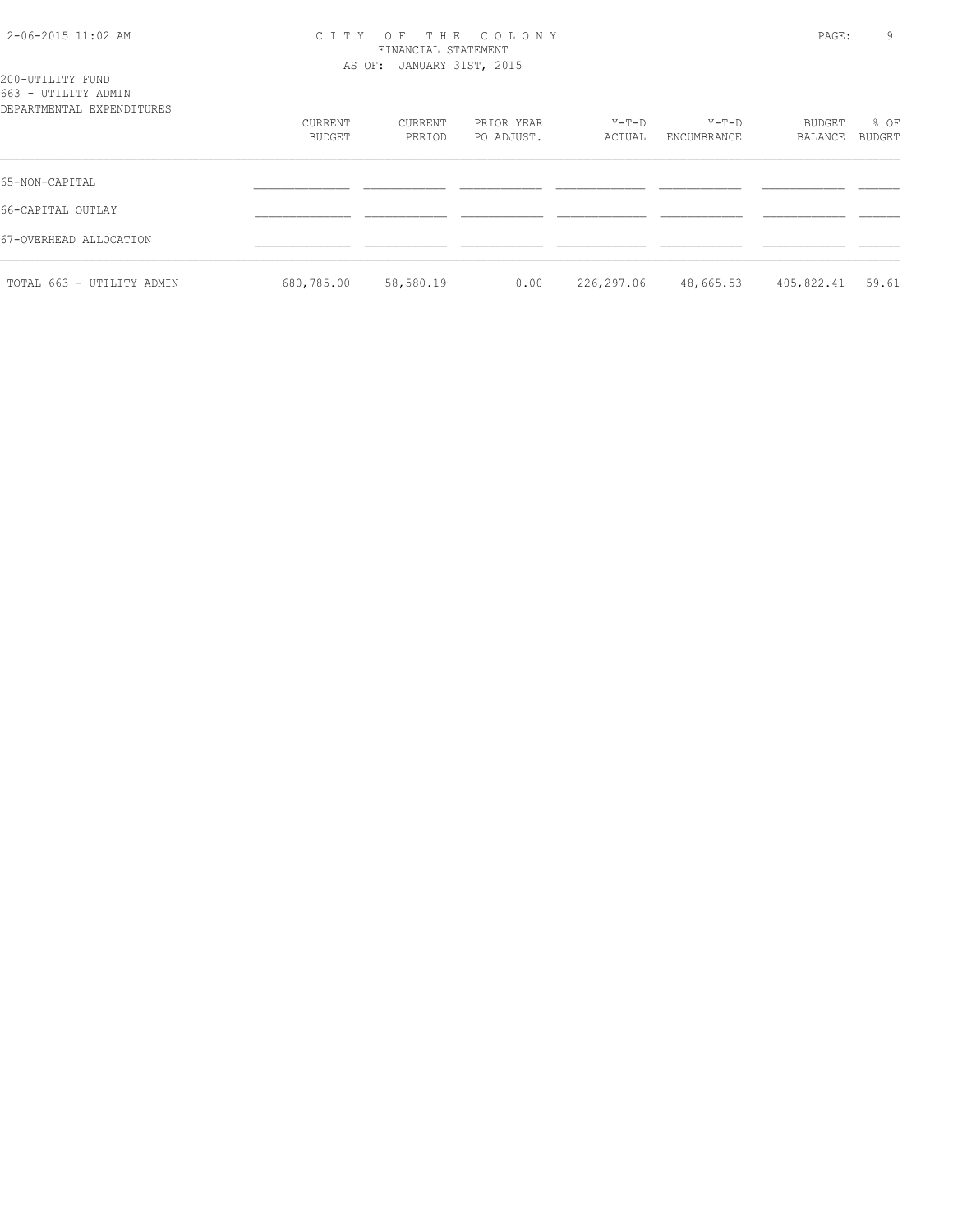# 2-06-2015 11:02 AM C I T Y O F T H E C O L O N Y PAGE: 10 FINANCIAL STATEMENT AS OF: JANUARY 31ST, 2015

# 200-UTILITY FUND

666 - WATER PRODUCTION DEPARTMENTAL EXPENDITURES

|                                    | CURRENT<br><b>BUDGET</b> | CURRENT<br>PERIOD | PRIOR YEAR<br>PO ADJUST. | $Y-T-D$<br>ACTUAL | $Y-T-D$<br><b>ENCUMBRANCE</b> | <b>BUDGET</b><br><b>BALANCE</b> | % OF<br>BUDGET  |
|------------------------------------|--------------------------|-------------------|--------------------------|-------------------|-------------------------------|---------------------------------|-----------------|
|                                    |                          |                   |                          |                   |                               |                                 |                 |
| 61-PERSONNEL SERVICES              |                          |                   |                          |                   |                               |                                 |                 |
| 666-6110 SALARIES                  | 295,028.00               | 23,485.86         | 0.00                     | 115,290.64        | 0.00                          | 179,737.36                      | 60.92           |
| 666-6111 SALARIES - OVERTIME       | 24,000.00                | 2,710.26          | 0.00                     | 7,679.72          | 0.00                          | 16,320.28                       | 68.00           |
| 666-6114 HOSPITALIZATION INSURANCE | 56,350.00                | 4,576.95          | 0.00                     | 17,425.17         | 0.00                          | 38,924.83                       | 69.08           |
| 666-6115 SOCIAL SECURITY TAXES     | 25,522.00                | 2,933.95          | 0.00                     | 9,137.63          | 0.00                          | 16,384.37                       | 64.20           |
| 666-6116 WORKER'S COMPENSATION     | 6,732.00                 | 0.00              | 0.00                     | 0.00              | 0.00                          | 6,732.00                        | 100.00          |
| 666-6117 RETIREMENT CONTRIBUTIONS  | 40,102.00                | 3,308.57          | 0.00                     | 15,304.28         | 0.00                          | 24,797.72                       | 61.84           |
| 666-6118 UNIFORMS                  | 3,500.00                 | 140.55            | 0.00                     | 744.78            | 0.00                          | 2,755.22                        | 78.72           |
| 666-6125 EDUCATION & TRAINING      | 3,500.00                 | 0.00              | 0.00                     | 19.00             | 0.00                          | 3,481.00                        | 99.46           |
| 666-6126 TRAVEL EXPENSE            | 600.00                   | 0.00              | 0.00                     | 7.58              | 0.00                          | 592.42                          | 98.74           |
| 666-6127 DUES & MEMBERSHIPS        | 640.00                   | 218.17            | 0.00                     | 329.17            | 0.00                          | 310.83                          | 48.57           |
| TOTAL 61-PERSONNEL SERVICES        | 455,974.00               | 37, 374.31        | 0.00                     | 165, 937.97       | 0.00                          | 290,036.03                      | 63.61           |
| 62-CONTRACTUAL SERVICES            |                          |                   |                          |                   |                               |                                 |                 |
| 666-6210 PROFESSIONAL SERVICES     | 50,200.00                | 5,235.00          | 0.00                     | 13,995.15         | 9,360.00                      | 26,844.85                       | 53.48           |
| 666-6213 CONTRACTUAL SERVICES      | 33,000.00                | 0.00              | 0.00                     | 16,341.50         | $32,851.50$ (                 | 16, 193, 00)                    | $49.07 -$       |
| 666-6218 PERMIT FEES               | 26,500.00                | 0.00              | 0.00                     | 25,976.30         | 0.00                          | 523.70                          | 1.98            |
| 666-6235 PRINTING SERVICES         | 2,600.00                 | 0.00              | 0.00                     | 0.00              | 0.00                          | 2,600.00 100.00                 |                 |
| 666-6244 TELEPHONE SERVICE         | 1,600.00                 | 57.29             | 0.00                     | 171.97            | 0.00                          | 1,428.03                        | 89.25           |
| 666-6275 EQUIPMENT RENTAL          | 2,500.00                 | 49.96             | 0.00                     | 360.87            | 315.00                        | 1,824.13                        | 72.97           |
| TOTAL 62-CONTRACTUAL SERVICES      | 116,400.00               | 5,342.25          | 0.00                     | 56,845.79         | 42,526.50                     | 17,027.71                       | 14.63           |
| 63-SUPPLIES                        |                          |                   |                          |                   |                               |                                 |                 |
| 666-6310 OFFICE SUPPLIES           | 500.00                   | 83.64             | 0.00                     | 116.08            | 0.00                          | 383.92                          | 76.78           |
| 666-6311 COPIER SUPPLIES           | 300.00                   | 8.06              | 0.00                     | 131.04            | 94.93                         | 74.03                           | 24.68           |
| 666-6312 COMPUTER SUPPLIES         | 700.00                   | 0.00              | 0.00                     | 0.00              | 0.00                          | 700.00                          | 100.00          |
| 666-6313 JANITORIAL SUPPLIES       | 1,000.00                 | 0.00              | 0.00                     | 219.27            | 0.00                          | 780.73                          | 78.07           |
| 666-6320 POSTAGE                   | 300.00                   | 0.00              | 0.00                     | 10.95             | 0.00                          | 289.05                          | 96.35           |
| 666-6322 SMALL TOOLS               | 4,000.00                 | 150.01            | 0.00                     | 742.76            | 0.00                          | 3,257.24                        | 81.43           |
| 666-6323 SMALL EQUIPMENT           | 5,000.00                 | 1,324.80          | 0.00                     | 2,757.01          | 0.00                          | 2,242.99                        | 44.86           |
| 666-6330 BOOKS & PERIODICALS       | 500.00                   | 1,130.00          | 0.00                     | 1,456.95          | $0.00$ (                      |                                 | 956.95) 191.39- |
| 666-6340 FUEL AND LUBRICANTS       | 17,000.00                | 477.08            | 0.00                     | 3,647.25          | 0.00                          | 13, 352.75                      | 78.55           |
| 666-6344 REPAIR MATERIALS          | 3,000.00                 | 128.31            | 0.00                     | 386.94            | 0.00                          | 2,613.06                        | 87.10           |
| 666-6345 CHEMICALS                 | 34,460.00                | 5,289.65          | 0.00                     | 12,632.25         | 16,678.75                     | 5,149.00                        | 14.94           |
| 666-6346 COMPRESSED GASES          | 300.00                   | 0.00              | 0.00                     | 0.00              | 0.00                          | 300.00                          | 100.00          |
| 666-6360 MEDICAL SUPPLIES          | 200.00                   | 0.00              | 0.00                     | 0.00              | 0.00                          | 200.00                          | 100.00          |
| 666-6370 DALLAS WATER PURCHASES    | 1,670,000.00             | 135, 233.63       | 0.00                     | 447,704.02        | 0.00                          | 1,222,295.98                    | 73.19           |
| 666-6371 PLANO WATER PURCHASES     | 250,000.00               | 32,405.15         | 0.00                     | 101,014.26        | 0.00                          | 148,985.74                      | 59.59           |
| 666-6372 NTGWCD FEES               | 40,000.00                | 0.00              | 0.00                     | 8,855.73          | 0.00                          | 31, 144. 27                     | 77.86           |
| 666-6389 MISC BUILDING SUPPLIES    | 600.00                   | 58.00             | 0.00                     | 202.75            | 0.00                          | 397.25                          | 66.21           |
| 666-6390 MISCELLANEOUS SUPPLIES    | 4,000.00                 | 522.22            | 0.00                     | 3,975.08          | 0.00                          | 24.92                           | 0.62            |
| TOTAL 63-SUPPLIES                  | 2,031,860.00             | 176,810.55        | 0.00                     | 583,852.34        | 16,773.68                     | 1,431,233.98                    | 70.44           |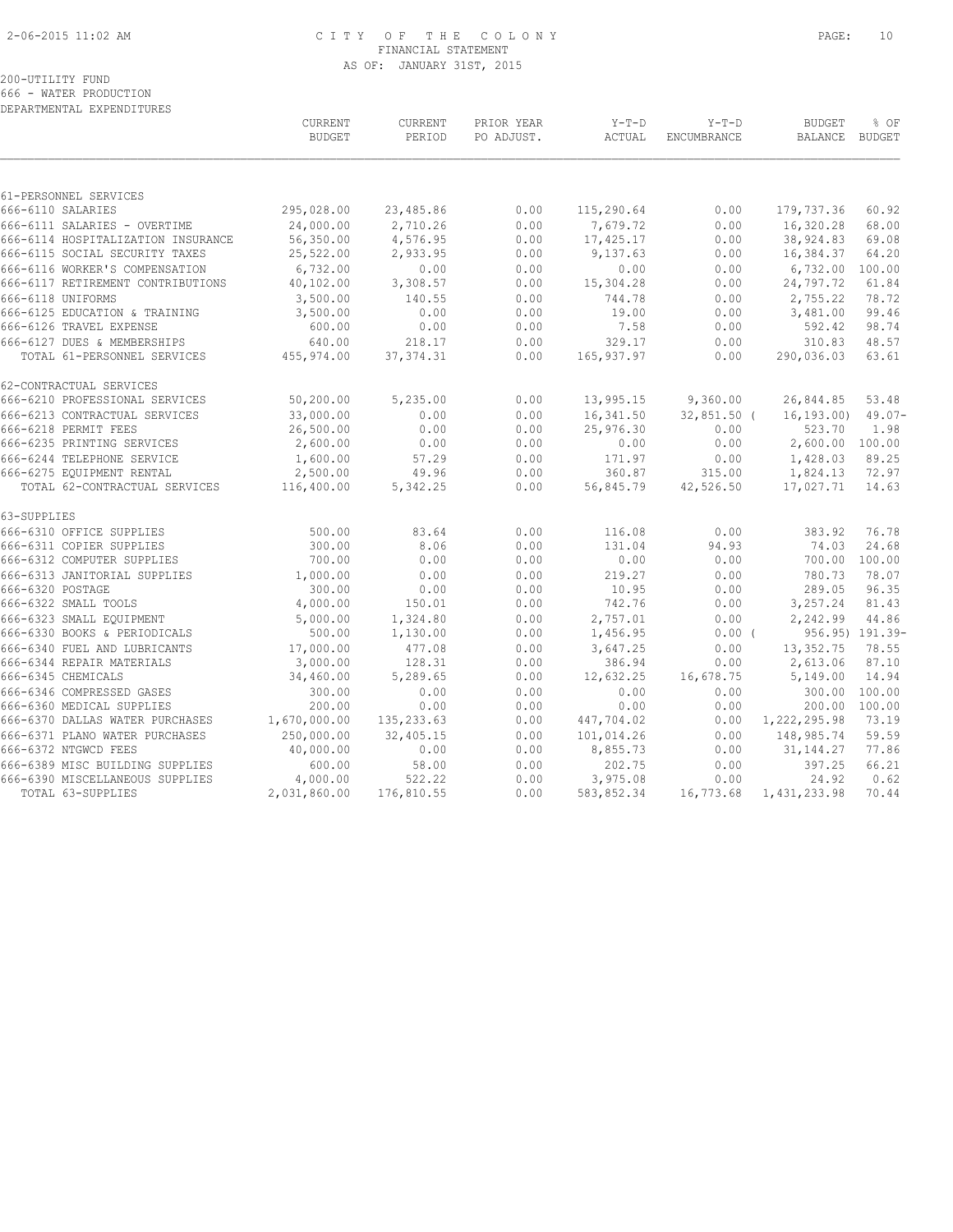# 2-06-2015 11:02 AM C I T Y O F T H E C O L O N Y PAGE: 11 FINANCIAL STATEMENT AS OF: JANUARY 31ST, 2015

| DEPARTMENTAL EXPENDITURES         |                          |                   |                          |                 |                               |                                 |                       |
|-----------------------------------|--------------------------|-------------------|--------------------------|-----------------|-------------------------------|---------------------------------|-----------------------|
|                                   | CURRENT<br><b>BUDGET</b> | CURRENT<br>PERIOD | PRIOR YEAR<br>PO ADJUST. | Y-T-D<br>ACTUAL | $Y-T-D$<br><b>ENCUMBRANCE</b> | <b>BUDGET</b><br><b>BALANCE</b> | % OF<br><b>BUDGET</b> |
|                                   |                          |                   |                          |                 |                               |                                 |                       |
| 64-MAINTENANCE                    |                          |                   |                          |                 |                               |                                 |                       |
| 666-6410 BUILDING MAINTENANCE     | 4,000.00                 | 314.31            | 0.00                     | 366.81          | 0.00                          | 3,633.19                        | 90.83                 |
| 666-6411 FACILITY MAINTENANCE     | 3,000.00                 | 80.99             | 0.00                     | 567.62          | 0.00                          | 2,432.38                        | 81.08                 |
| 666-6430 OFFICE EQUIPMENT-MAINT.  | 500.00                   | 0.00              | 0.00                     | 0.00            | 0.00                          | 500.00                          | 100.00                |
| 666-6431 MAINTENANCE - GIS        | 2,000.00                 | 0.00              | 0.00                     | 2,000.00        | 0.00                          | 0.00                            | 0.00                  |
| 666-6440 VEHICLE MAINTENANCE      | 500.00                   | 0.00              | 0.00                     | 60.00           | 0.00                          | 440.00                          | 88.00                 |
| 666-6445 RADIO MAINTENANCE        | 300.00                   | 0.00              | 0.00                     | 0.00            | 0.00                          | 300.00                          | 100.00                |
| 666-6460 MAINTENANCE - IRRIGATION | 1,500.00                 | 0.00              | 0.00                     | 0.00            | 0.00                          | 1,500.00                        | 100.00                |
| 666-6470 OTHER EQUIPMENT-MAINT.   | 154,000.00 (             | 26, 190.96        | 29,359.87                | 31,283.01       | 32,610.46                     | 119,466.40                      | 77.58                 |
| TOTAL 64-MAINTENANCE              | 165,800.00 (             | 25,795.66)        | 29,359.87                | 34, 277.44      | 32,610.46                     | 128,271.97                      | 77.37                 |
| 65-NON-CAPITAL                    |                          |                   |                          |                 |                               |                                 |                       |
| 66-CAPITAL OUTLAY                 |                          |                   |                          |                 |                               |                                 |                       |
| 67-OVERHEAD ALLOCATION            |                          |                   |                          |                 |                               |                                 |                       |
| 68-SUNDRY CHARGES                 |                          |                   |                          |                 |                               |                                 |                       |
| TOTAL 666 - WATER PRODUCTION      | 2,770,034.00             | 193,731.45        | 29,359.87                | 840, 913.54     |                               | 91,910.64 1,866,569.69          | 67.38                 |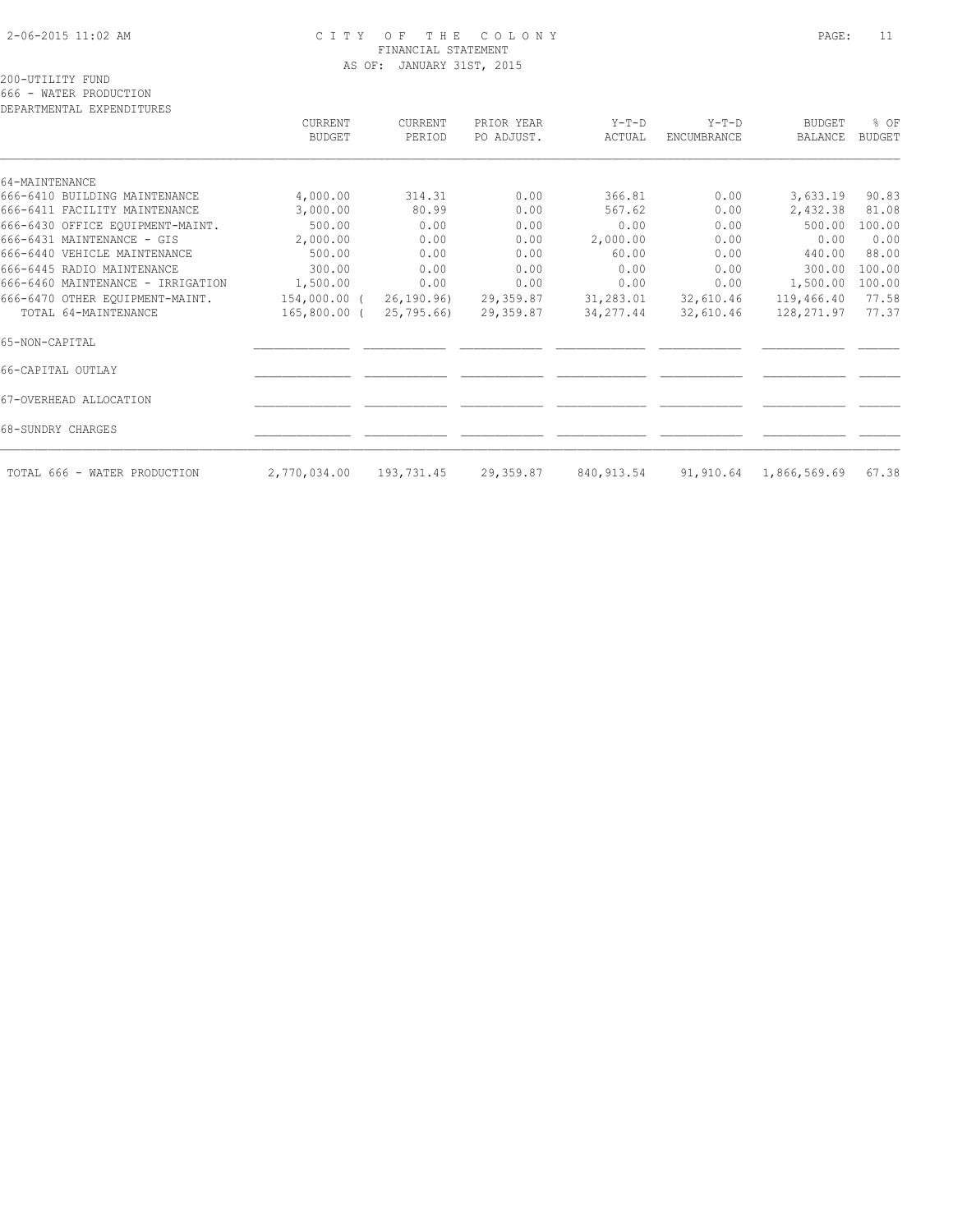# 2-06-2015 11:02 AM C I T Y O F T H E C O L O N Y PAGE: 12 FINANCIAL STATEMENT AS OF: JANUARY 31ST, 2015

# 200-UTILITY FUND 667 - PUBLIC WORKS ADMIN

DEPARTMENTAL EXPENDITURES

|                                    | <b>CURRENT</b><br><b>BUDGET</b> | <b>CURRENT</b><br>PERIOD | PRIOR YEAR<br>PO ADJUST. | $Y-T-D$<br>ACTUAL | $Y-T-D$<br><b>ENCUMBRANCE</b> | <b>BUDGET</b><br><b>BALANCE</b> | % OF<br>BUDGET |
|------------------------------------|---------------------------------|--------------------------|--------------------------|-------------------|-------------------------------|---------------------------------|----------------|
|                                    |                                 |                          |                          |                   |                               |                                 |                |
| 61-PERSONNEL SERVICES              |                                 |                          |                          |                   |                               |                                 |                |
| 667-6110 SALARIES                  | 591,500.00                      | 46,376.11                | 0.00                     | 211,739.39        | 0.00                          | 379,760.61                      | 64.20          |
| 667-6111 SALARIES, OVERTIME        | 18,500.00                       | 1,139.52                 | 0.00                     | 8,046.19          | 0.00                          | 10,453.81                       | 56.51          |
| 667-6114 HOSPITALIZATION INSURANCE | 136,850.00                      | 11,059.96                | 0.00                     | 39,658.25         | 0.00                          | 97,191.75                       | 71.02          |
| 667-6115 SOCIAL SECURITY TAXES     | 48,800.00                       | 5, 315.18                | 0.00                     | 16,328.99         | 0.00                          | 32, 471.01                      | 66.54          |
| 667-6116 WORKERS' COMPENSATION     | 35,978.00                       | 0.00                     | 0.00                     | 0.00              | 0.00                          | 35,978.00                       | 100.00         |
| 667-6117 RETIREMENT CONTRIBUTIONS  | 76,677.00                       | 6,001.20                 | 0.00                     | 27,340.48         | 0.00                          | 49,336.52                       | 64.34          |
| 667-6118 UNIFORMS                  | 7,000.00                        | 1,207.09                 | 0.00                     | 3,218.60          | 0.00                          | 3,781.40                        | 54.02          |
| 667-6125 EDUCATION & TRAINING      | 6,000.00                        | 0.00                     | 0.00                     | 75.00             | 0.00                          | 5,925.00                        | 98.75          |
| 667-6127 DUES & MEMBERSHIPS        | 160.00                          | 0.00                     | 0.00                     | 0.00              | 0.00                          | 160.00                          | 100.00         |
| TOTAL 61-PERSONNEL SERVICES        | 921,465.00                      | 71,099.06                | 0.00                     | 306,406.90        | 0.00                          | 615,058.10                      | 66.75          |
| 62-CONTRACTUAL SERVICES            |                                 |                          |                          |                   |                               |                                 |                |
| 667-6210 PROFESSIONAL SERVICES     | 11,000.00                       | 0.00                     | 0.00                     | 0.00              | 0.00                          | 11,000.00 100.00                |                |
| 667-6213 CONTRACTUAL SERVICES      | 21,000.00                       | 10,522.30                | 0.00                     | 11,515.50         | 0.00                          | 9,484.50                        | 45.16          |
| 667-6235 PRINTING SERVICES         | 50.00                           | 0.00                     | 0.00                     | 0.00              | 0.00                          |                                 | 50.00 100.00   |
| 667-6244 TELEPHONE SERVICE         | 1,300.00                        | 106.11                   | 0.00                     | 318.29            | 0.00                          | 981.71                          | 75.52          |
| 667-6275 EQUIPMENT RENTAL          | 7,500.00                        | 65.09                    | 0.00                     | 3,549.81          | 0.00                          | 3,950.19                        | 52.67          |
| TOTAL 62-CONTRACTUAL SERVICES      | 40,850.00                       | 10,693.50                | 0.00                     | 15,383.60         | 0.00                          | 25,466.40                       | 62.34          |
| 63-SUPPLIES                        |                                 |                          |                          |                   |                               |                                 |                |
| 667-6310 OFFICE SUPPLIES           | 700.00                          | 62.04                    | 0.00                     | 292.67            | 0.00                          | 407.33                          | 58.19          |
| 667-6311 COPIER SUPPLIES           | 300.00                          | 0.00                     | 0.00                     | 245.29            | 0.00                          | 54.71                           | 18.24          |
| 667-6312 COMPUTER SUPPLIES         | 200.00                          | 0.00                     | 0.00                     | 0.00              | 0.00                          | 200.00                          | 100.00         |
| 667-6320 POSTAGE                   | 10.00                           | 0.00                     | 0.00                     | 0.48              | 0.00                          | 9.52                            | 95.20          |
| 667-6322 SMALL TOOLS               | 1,000.00                        | 38.54                    | 0.00                     | 232.71            | 0.00                          | 767.29                          | 76.73          |
| 667-6323 SMALL EQUIPMENT           | 5,000.00                        | 0.00                     | 0.00                     | 2,605.00          | 0.00                          | 2,395.00                        | 47.90          |
| 667-6330 BOOKS & PERIODICALS       | 200.00                          | 0.00                     | 0.00                     | 0.00              | 0.00                          | 200.00                          | 100.00         |
| 667-6340 FUEL AND LUBRICANTS       | 45,000.00                       | 3,346.97                 | 0.00                     | 9,590.78          | 0.00                          | 35,409.22                       | 78.69          |
| 667-6344 REPAIR MATERIALS          | 1,500.00                        | 11.56                    | 0.00                     | 63.12             | 0.00                          | 1,436.88                        | 95.79          |
| 667-6346 COMPRESSED GASES          | 50.00                           | 0.00                     | 0.00                     | 0.00              | 0.00                          | 50.00                           | 100.00         |
| 667-6360 MEDICAL SUPPLIES          | 200.00                          | 0.00                     | 0.00                     | 0.00              | 0.00                          | 200.00                          | 100.00         |
| 667-6390 MISCELLANEOUS SUPPLIES    | 7,000.00                        | 251.94                   | 0.00                     | 1,180.89          | 0.00                          | 5,819.11                        | 83.13          |
| TOTAL 63-SUPPLIES                  | 61,160.00                       | 3,711.05                 | 0.00                     | 14,210.94         | 0.00                          | 46,949.06                       | 76.76          |
| 64-MAINTENANCE                     |                                 |                          |                          |                   |                               |                                 |                |
| 667-6410 BUILDING MAINTENANCE      | 100.00                          | 0.00                     | 0.00                     | 0.00              | 0.00                          |                                 | 100.00 100.00  |
| 667-6420 STREET MAINTENANCE        | 350,000.00                      | 11,641.59                | 0.00                     | 82,944.93         | 222,084.43                    | 44,970.64                       | 12.85          |
| 667-6424 SIDEWALK MAINTENANCE      | 150,000.00                      | 3,940.48                 | 0.00                     | 24,139.94         | 101,592.98                    | 24,267.08                       | 16.18          |
| 667-6425 TRAFFIC AND STREET SIGNS  | $37,250.00$ (                   | 250.00                   | 0.00                     | 4,992.08          | 21,013.00                     | 11,244.92                       | 30.19          |
| 667-6431 MAINTENANCE - GIS         | 7,000.00                        | 0.00                     | 0.00                     | 7,000.00          | 0.00                          | 0.00                            | 0.00           |
| 667-6440 VEHICLE MAINTENANCE       | 800.00                          | 9.04                     | 0.00                     | 129.04            | 0.00                          | 670.96                          | 83.87          |
|                                    |                                 |                          |                          |                   |                               |                                 |                |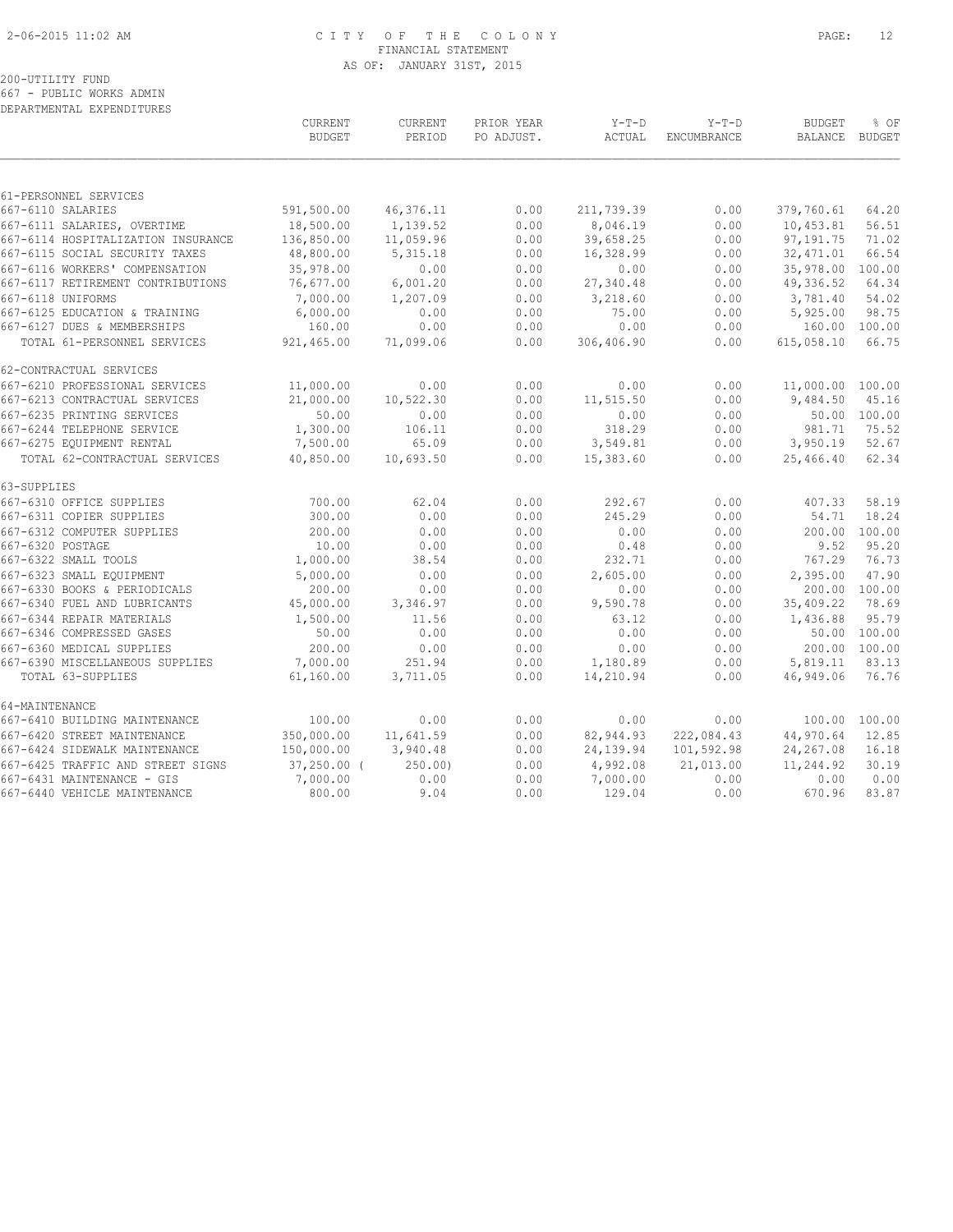# 2-06-2015 11:02 AM C I T Y O F T H E C O L O N Y PAGE: 13 FINANCIAL STATEMENT AS OF: JANUARY 31ST, 2015

200-UTILITY FUND

667 - PUBLIC WORKS ADMIN

| DEPARTMENTAL EXPENDITURES              |                |            |            |            |             |               |               |
|----------------------------------------|----------------|------------|------------|------------|-------------|---------------|---------------|
|                                        | <b>CURRENT</b> | CURRENT    | PRIOR YEAR | $Y-T-D$    | $Y-T-D$     | <b>BUDGET</b> | % OF          |
|                                        | <b>BUDGET</b>  | PERIOD     | PO ADJUST. | ACTUAL     | ENCUMBRANCE | BALANCE       | <b>BUDGET</b> |
| 667-6452 MAINTENANCE - SOFTWARE APPLIC | 10,000.00      | 0.00       | 0.00       | 10,000.00  | 0.00        | 0.00          | 0.00          |
| 667-6470 OTHER EQUIPMENT - MAINTENANCE | 700.00         | 0.00       | 0.00       | 0.00       | 0.00        | 700.00        | 100.00        |
| TOTAL 64-MAINTENANCE                   | 555,850.00     | 15,341.11  | 0.00       | 129,205.99 | 344,690.41  | 81,953.60     | 14.74         |
| 65-NON-CAPITAL                         |                |            |            |            |             |               |               |
| 66-CAPITAL OUTLAY                      |                |            |            |            |             |               |               |
| 667-6690 CAPITAL OUTLAY-OTHER EOUIPMEN | 0.00           | 0.00       | 0.00       | 5,043.00   | $0.00$ (    | 5,043.00      | 0.00          |
| TOTAL 66-CAPITAL OUTLAY                | 0.00           | 0.00       | 0.00       | 5,043.00   | 0.00(       | 5,043.00      | 0.00          |
| 67-OVERHEAD ALLOCATION                 |                |            |            |            |             |               |               |
| 68-SUNDRY CHARGES                      |                |            |            |            |             |               |               |
| TOTAL 667 - PUBLIC WORKS ADMIN         | 1,579,325.00   | 100,844.72 | 0.00       | 470,250.43 | 344,690.41  | 764,384.16    | 48.40         |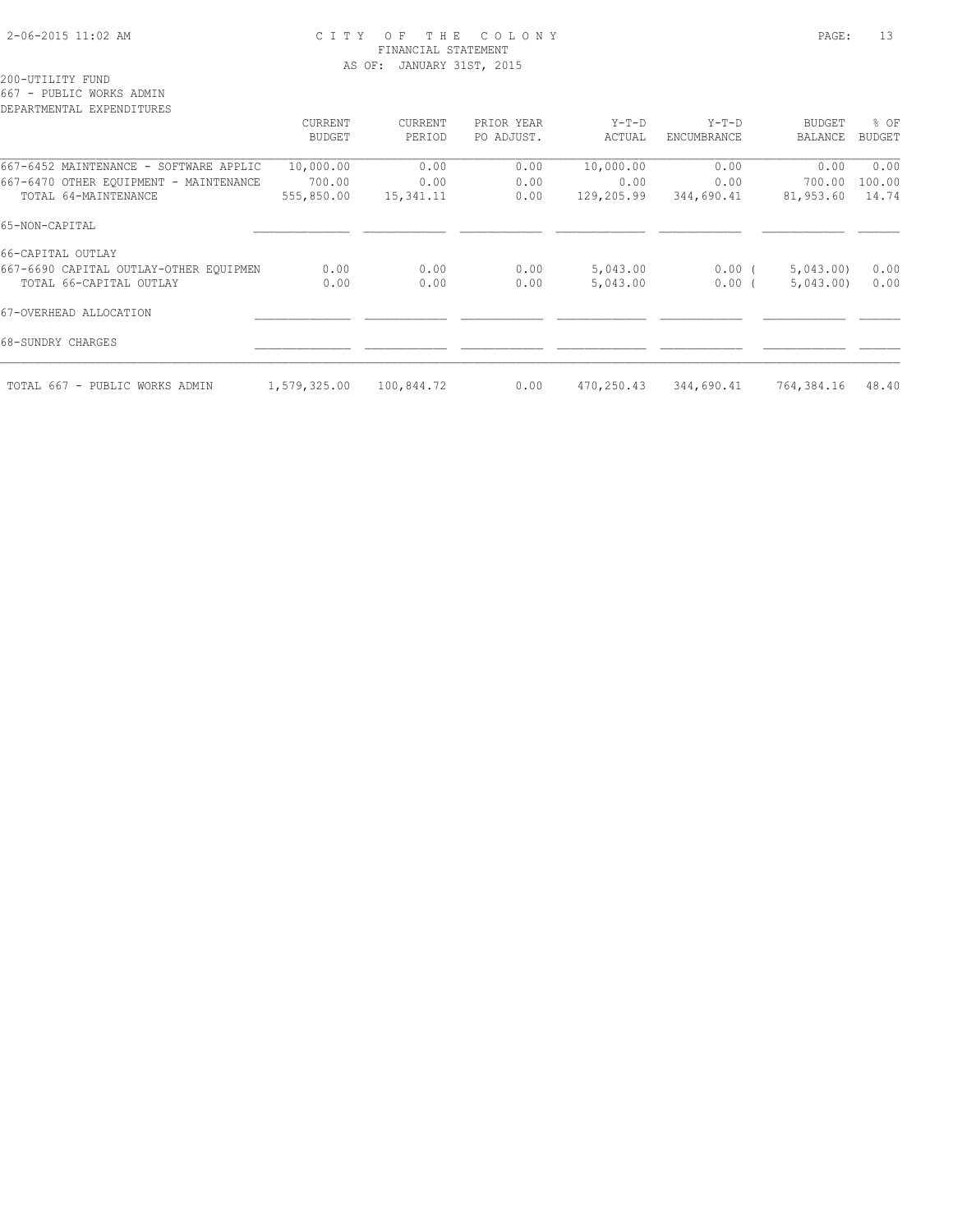# 2-06-2015 11:02 AM C I T Y O F T H E C O L O N Y PAGE: 14 FINANCIAL STATEMENT AS OF: JANUARY 31ST, 2015

200-UTILITY FUND 671 - STORM WTR ENG

DEPARTMENTAL EXPENDITURES

|                                | CURRENT<br><b>BUDGET</b> | CURRENT<br>PERIOD | PRIOR YEAR<br>PO ADJUST. | $Y-T-D$<br>ACTUAL | $Y-T-D$<br>ENCUMBRANCE | <b>BUDGET</b><br><b>BALANCE</b> | % OF<br><b>BUDGET</b> |
|--------------------------------|--------------------------|-------------------|--------------------------|-------------------|------------------------|---------------------------------|-----------------------|
|                                |                          |                   |                          |                   |                        |                                 |                       |
| 61-PERSONNEL SERVICES          |                          |                   |                          |                   |                        |                                 |                       |
| 671-6127 DUES AND MEMBERSHIPS  | 100.00                   | 0.00              | 0.00                     | 0.00              | 0.00                   | 100.00                          | 100.00                |
| TOTAL 61-PERSONNEL SERVICES    | 100.00                   | 0.00              | 0.00                     | 0.00              | 0.00                   | 100.00                          | 100.00                |
| 62-CONTRACTUAL SERVICES        |                          |                   |                          |                   |                        |                                 |                       |
| 671-6210 PROFESSIONAL SERVICES | 35,000.00                | 173.08            | 0.00                     | 745.70            | 5,254.30               | 29,000.00                       | 82.86                 |
| 671-6218 PERMIT FEES           | 100.00                   | 0.00              | 0.00                     | 0.00              | 0.00                   | 100.00                          | 100.00                |
| 671-6275 EOUIPMENT RENTAL      | 200.00                   | 15.77             | 0.00                     | 78.89             | 110.71                 | 10.40                           | 5.20                  |
| TOTAL 62-CONTRACTUAL SERVICES  | 35,300.00                | 188.85            | 0.00                     | 824.59            | 5,365.01               | 29,110.40                       | 82.47                 |
| 63-SUPPLIES                    |                          |                   |                          |                   |                        |                                 |                       |
| 671-6311 COPIER SUPPLIES       | 0.00                     | 3.27              | 0.00                     | 5.14              | $35.72$ (              | 40.86                           | 0.00                  |
| TOTAL 63-SUPPLIES              | 0.00                     | 3.27              | 0.00                     | 5.14              | $35.72-$               | 40.86                           | 0.00                  |
| 64-MAINTENANCE                 |                          |                   |                          |                   |                        |                                 |                       |
| 671-6431 MAINTENANCE - GIS     | 3,000.00                 | 0.00              | 0.00                     | 3,000.00          | 0.00                   | 0.00                            | 0.00                  |
| TOTAL 64-MAINTENANCE           | 3,000.00                 | 0.00              | 0.00                     | 3,000.00          | 0.00                   | 0.00                            | 0.00                  |
| 65-NON-CAPITAL                 |                          |                   |                          |                   |                        |                                 |                       |
| 66-CAPITAL OUTLAY              |                          |                   |                          |                   |                        |                                 |                       |
| 67-OVERHEAD ALLOCATION         |                          |                   |                          |                   |                        |                                 |                       |
| TOTAL 671 - STORM WTR ENG      | 38,400.00                | 192.12            | 0.00                     | 3,829.73          | 5,400.73               | 29,169.54                       | 75.96                 |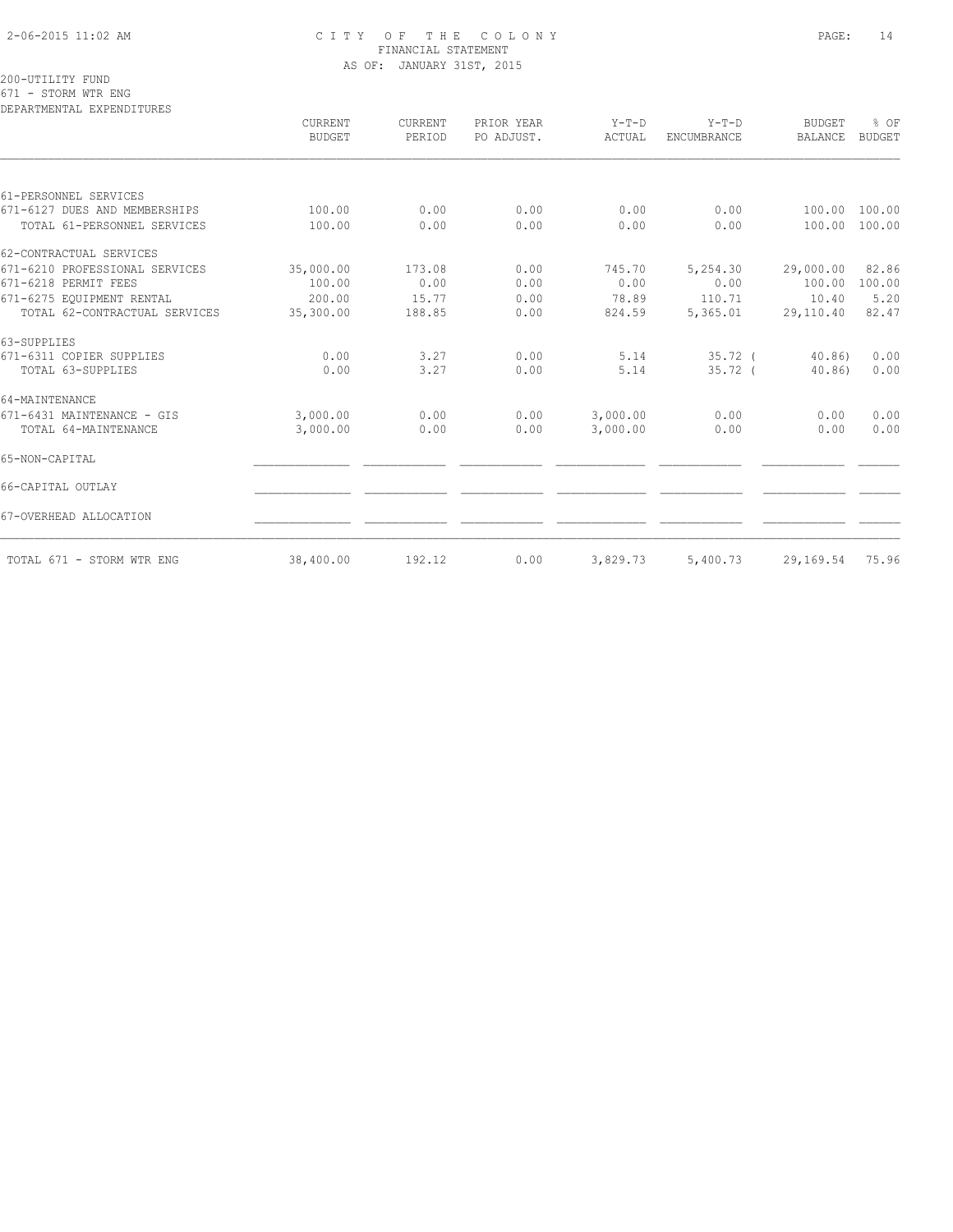# 2-06-2015 11:02 AM C I T Y O F T H E C O L O N Y PAGE: 15 FINANCIAL STATEMENT AS OF: JANUARY 31ST, 2015

200-UTILITY FUND 672 - STORM WTR PUB WKS

DEPARTMENTAL EXPENDITURES

|                                    | CURRENT<br><b>BUDGET</b> | CURRENT<br>PERIOD | PRIOR YEAR<br>PO ADJUST. | $Y-T-D$<br>ACTUAL | $Y-T-D$<br>ENCUMBRANCE | <b>BUDGET</b><br><b>BALANCE</b> | % OF<br><b>BUDGET</b> |
|------------------------------------|--------------------------|-------------------|--------------------------|-------------------|------------------------|---------------------------------|-----------------------|
|                                    |                          |                   |                          |                   |                        |                                 |                       |
| 61-PERSONNEL SERVICES              |                          |                   |                          |                   |                        |                                 |                       |
| 672-6110 SALARIES                  | 62,439.00                | 4,876.62          | 0.00                     | 22,834.86         | 0.00                   | 39,604.14                       | 63.43                 |
| 672-6111 SALARIES, OVERTIME        | 4,000.00                 | 0.00              | 0.00                     | 602.18            | 0.00                   | 3,397.82                        | 84.95                 |
| 672-6114 HOSPITALIZATION INSURANCE | 16,100.00                | 1,297.37          | 0.00                     | 4,938.53          | 0.00                   | 11,161.47                       | 69.33                 |
| 672-6115 SOCIAL SECURITY TAXES     | 5,315.00                 | 559.59            | 0.00                     | 1,774.99          | 0.00                   | 3,540.01                        | 66.60                 |
| 672-6116 WORKERS' COMPENSATION     | 4,558.00                 | 0.00              | 0.00                     | 0.00              | 0.00                   | 4,558.00                        | 100.00                |
| 672-6117 RETIREMENT CONTRIBUTIONS  | 8,351.00                 | 615.92            | 0.00                     | 2,912.35          | 0.00                   | 5,438.65                        | 65.13                 |
| 672-6125 EDUCATION AND TRAINING    | 100.00                   | 0.00              | 0.00                     | 0.00              | 0.00                   | 100.00                          | 100.00                |
| TOTAL 61-PERSONNEL SERVICES        | 100,863.00               | 7,349.50          | 0.00                     | 33,062.91         | 0.00                   | 67,800.09                       | 67.22                 |
| 62-CONTRACTUAL SERVICES            |                          |                   |                          |                   |                        |                                 |                       |
| 672-6210 PROFESSIONAL SERVICES     | 10,000.00                | 0.00              | 0.00                     | 0.00              | 0.00                   | 10,000.00                       | 100.00                |
| 672-6213 CONTRACTUAL SERVICES      | 24,000.00                | 0.00              | 0.00                     | 0.00              | 0.00                   | 24,000.00                       | 100.00                |
| 672-6236 ADVERTISING AND NOTICES   | 0.00                     | 0.00              | 0.00                     | 464.00            | 0.00(                  | 464.00)                         | 0.00                  |
| 672-6275 EQUIPMENT RENTAL          | 2,500.00                 | 0.00              | 0.00                     | 0.00              | 0.00                   | 2,500.00                        | 100.00                |
| TOTAL 62-CONTRACTUAL SERVICES      | 36,500.00                | 0.00              | 0.00                     | 464.00            | 0.00                   | 36,036.00                       | 98.73                 |
| 63-SUPPLIES                        |                          |                   |                          |                   |                        |                                 |                       |
| 64-MAINTENANCE                     |                          |                   |                          |                   |                        |                                 |                       |
| 672-6421 DRAINAGE MAINTENANCE      | 10,000.00                | 0.00              | 0.00                     | 0.00              | 0.00                   | 10,000.00 100.00                |                       |
| TOTAL 64-MAINTENANCE               | 10,000.00                | 0.00              | 0.00                     | 0.00              | 0.00                   | 10,000.00                       | 100.00                |
| 66-CAPITAL OUTLAY                  |                          |                   |                          |                   |                        |                                 |                       |
| 67-OVERHEAD ALLOCATION             |                          |                   |                          |                   |                        |                                 |                       |
| TOTAL 672 - STORM WTR PUB WKS      | 147,363.00               | 7,349.50          | 0.00                     | 33,526.91         | 0.00                   | 113,836.09                      | 77.25                 |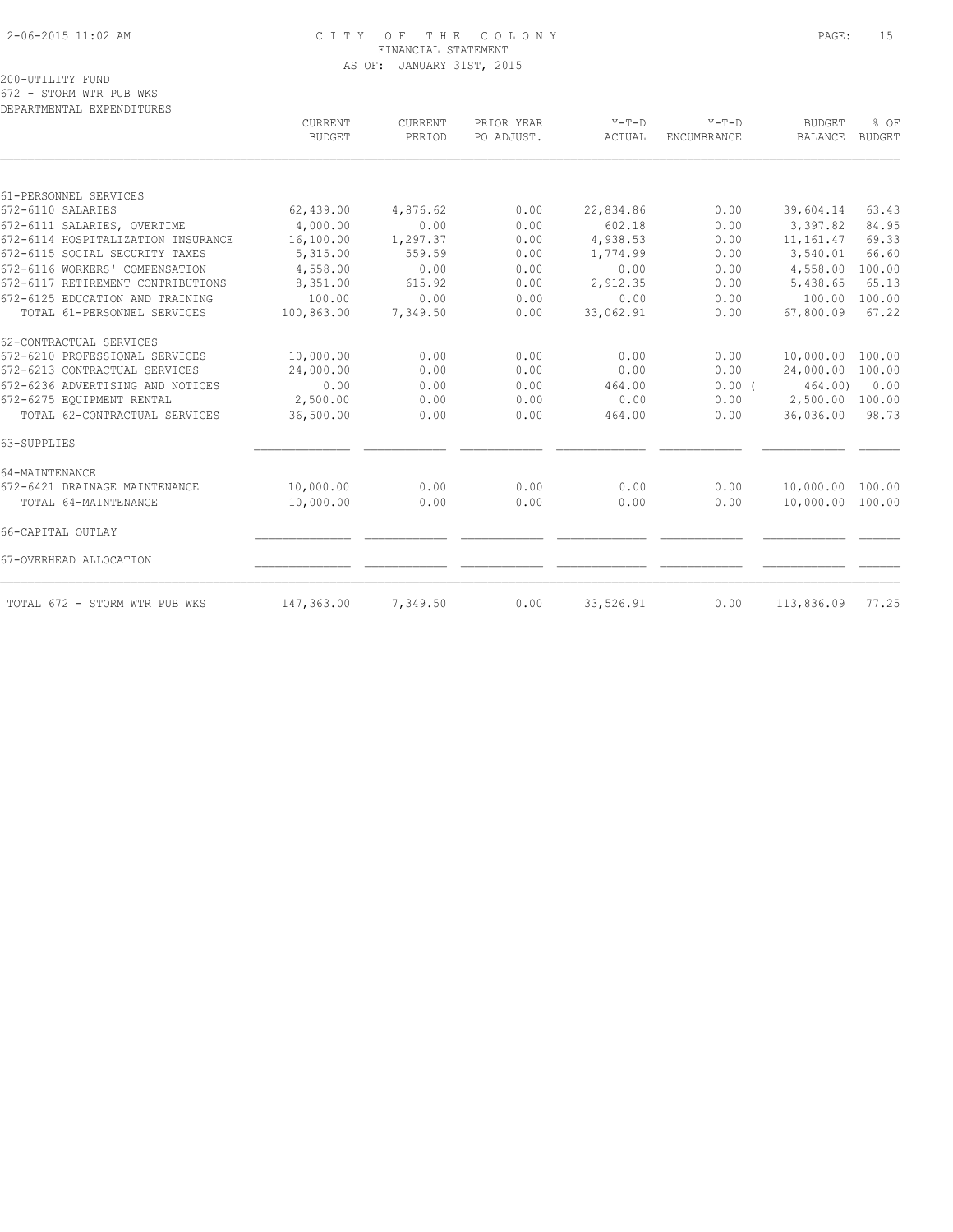# 2-06-2015 11:02 AM C I T Y O F T H E C O L O N Y PAGE: 16 FINANCIAL STATEMENT AS OF: JANUARY 31ST, 2015

200-UTILITY FUND

690 - ENVIRONMENTAL DEPARTMENTAL EXPENDITURES

|                                    | <b>CURRENT</b><br><b>BUDGET</b> | <b>CURRENT</b><br>PERIOD | PRIOR YEAR<br>PO ADJUST. | $Y-T-D$<br>ACTUAL | $Y-T-D$<br>ENCUMBRANCE | <b>BUDGET</b><br>BALANCE | % OF<br><b>BUDGET</b> |
|------------------------------------|---------------------------------|--------------------------|--------------------------|-------------------|------------------------|--------------------------|-----------------------|
|                                    |                                 |                          |                          |                   |                        |                          |                       |
| 61-PERSONNEL SERVICES              |                                 |                          |                          |                   |                        |                          |                       |
| 690-6110 SALARIES                  | 67,079.00                       | 5,280.51                 | 0.00                     | 25, 152.31        | 0.00                   | 41,926.69                | 62.50                 |
| 690-6114 HOSPITALIZATION INSURANCE | 8,050.00                        | 670.29                   | 0.00                     | 2,552.55          | 0.00                   | 5,497.45                 | 68.29                 |
| 690-6115 SOCIAL SECURITY TAXES     | 5,366.00                        | 550.20                   | 0.00                     | 1,721.25          | 0.00                   | 3,644.75                 | 67.92                 |
| 690-6116 WORKERS' COMPENSATION     | 142.00                          | 0.00                     | 0.00                     | 0.00              | 0.00                   |                          | 142.00 100.00         |
| 690-6117 RETIREMENT CONTRIBUTIONS  | 8,432.00                        | 666.92                   | 0.00                     | 3,146.11          | 0.00                   | 5,285.89                 | 62.69                 |
| 690-6125 EDUCATION AND TRAINING    | 1,000.00                        | 0.00                     | 0.00                     | 0.00              | 0.00                   | 1,000.00                 | 100.00                |
| 690-6126 TRAVEL EXPENSE            | 1,500.00                        | 0.00                     | 0.00                     | 0.00              | 0.00                   | 1,500.00                 | 100.00                |
| 690-6127 DUES AND MEMBERSHIPS      | 300.00                          | 0.00                     | 0.00                     | 0.00              | 0.00                   |                          | 300.00 100.00         |
| TOTAL 61-PERSONNEL SERVICES        | 91,869.00                       | 7,167.92                 | 0.00                     | 32,572.22         | 0.00                   | 59,296.78                | 64.54                 |
| 62-CONTRACTUAL SERVICES            |                                 |                          |                          |                   |                        |                          |                       |
| 690-6213 CONTRACTUAL SERVICES      | 43,000.00                       | 1,431.00                 | 0.00                     | 8,223.83          | 23,499.67              | 11,276.50                | 26.22                 |
| 690-6235 PRINTING SERVICES         | 2,000.00                        | 0.00                     | 0.00                     | 22.88             | 0.00                   | 1,977.12                 | 98.86                 |
| 690-6275 EQUIPMENT RENTAL          | 700.00                          | 15.77                    | 0.00                     | 78.85             | 110.75                 | 510.40                   | 72.91                 |
| TOTAL 62-CONTRACTUAL SERVICES      | 45,700.00                       | 1,446.77                 | 0.00                     | 8,325.56          | 23,610.42              | 13,764.02                | 30.12                 |
| 63-SUPPLIES                        |                                 |                          |                          |                   |                        |                          |                       |
| 690-6310 OFFICE SUPPLIES           | 250.00                          | 112.50                   | 0.00                     | 112.50            | 0.00                   | 137.50                   | 55.00                 |
| 690-6311 COPIER SUPPLIES           | 450.00                          | 3.25                     | 0.00                     | 5.12              | 35.74                  | 409.14                   | 90.92                 |
| 690-6312 COMPUTER SUPPLIES         | 50.00                           | 0.00                     | 0.00                     | 0.00              | 0.00                   | 50.00                    | 100.00                |
| 690-6313 JANITORIAL SUPPLIES       | 200.00                          | 0.00                     | 0.00                     | 0.00              | 0.00                   | 200.00                   | 100.00                |
| 690-6314 RECYCLING SUPPLIES        | 6,000.00                        | 0.00                     | 0.00                     | 491.49            | 0.00                   | 5,508.51                 | 91.81                 |
| 690-6320 POSTAGE                   | 200.00                          | 0.00                     | 0.00                     | 1.19              | 0.00                   | 198.81                   | 99.41                 |
| 690-6322 SMALL TOOLS               | 1,000.00                        | 0.00                     | 0.00                     | 23.99             | 0.00                   | 976.01                   | 97.60                 |
| 690-6330 BOOKS AND PERIODICALS     | 200.00                          | 0.00                     | 0.00                     | 0.00              | 0.00                   | 200.00                   | 100.00                |
| 690-6331 PUBLIC EDUCATION MATERIAL | 7,000.00                        | 0.00                     | 0.00                     | 0.00              | 0.00                   | 7,000.00                 | 100.00                |
| 690-6390 MISCELLANEOUS SUPPLIES    | 2,000.00                        | 57.94                    | 0.00                     | 530.35            | 0.00                   | 1,469.65                 | 73.48                 |
| TOTAL 63-SUPPLIES                  | 17,350.00                       | 173.69                   | 0.00                     | 1,164.64          | 35.74                  | 16,149.62                | 93.08                 |
| 64-MAINTENANCE                     |                                 |                          |                          |                   |                        |                          |                       |
| 65-NON-CAPITAL                     |                                 |                          |                          |                   |                        |                          |                       |
| 66-CAPITAL OUTLAY                  |                                 |                          |                          |                   |                        |                          |                       |
| 67-OVERHEAD ALLOCATION             |                                 |                          |                          |                   |                        |                          |                       |